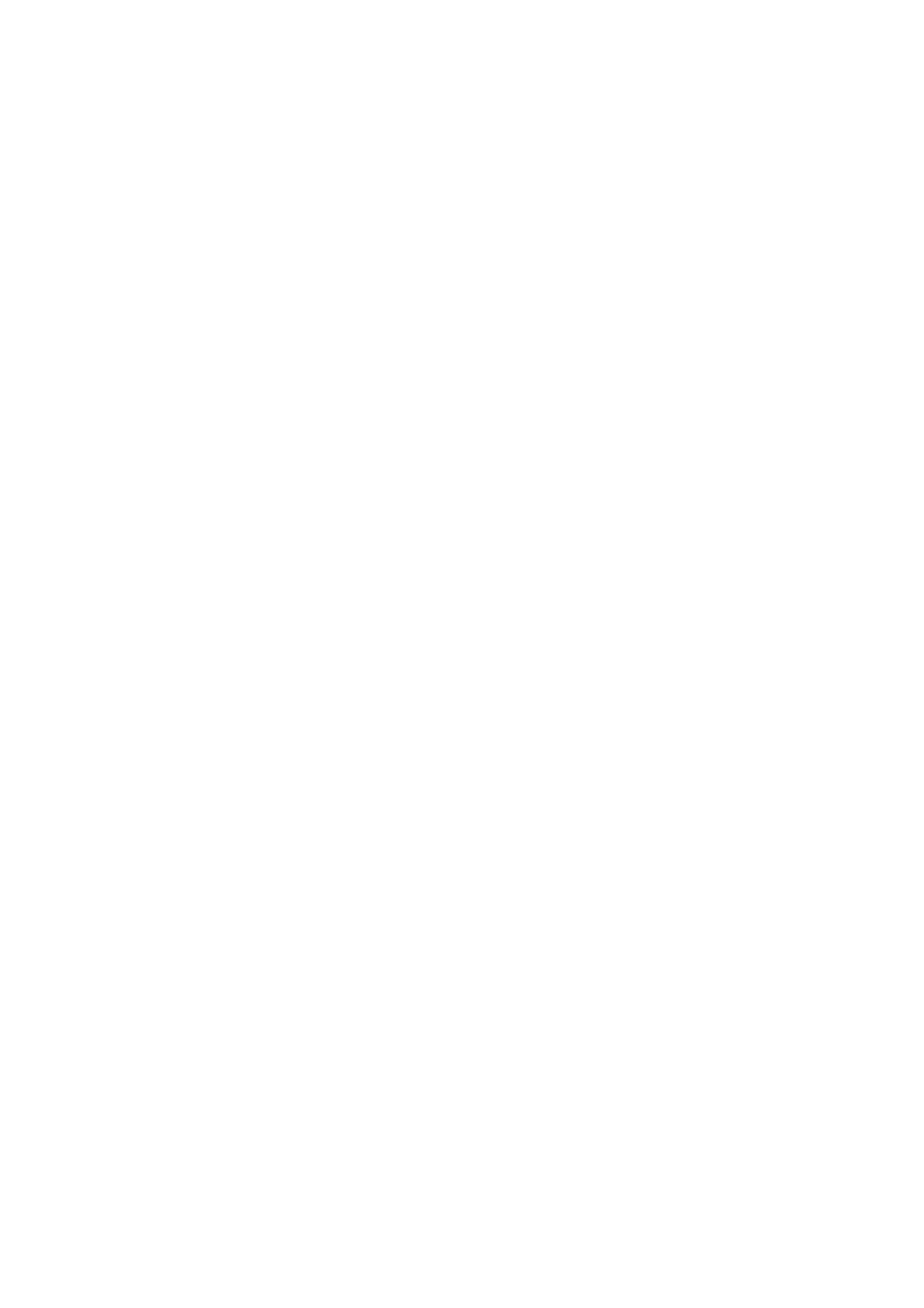(Reprint No. 32)

South Australia

## **STAMP DUTIES ACT 1923**

An Act to consolidate certain Acts relating to stamp duties.

*This Act is published under the Legislation Revision and Publication Act 2002 and incorporates all amendments in force as at 1 January 2003.*

*Please note—References in the legislation to other legislation or instruments or to titles of bodies or offices are not automatically updated as part of the program for the revision and publication of legislation and therefore may be obsolete.*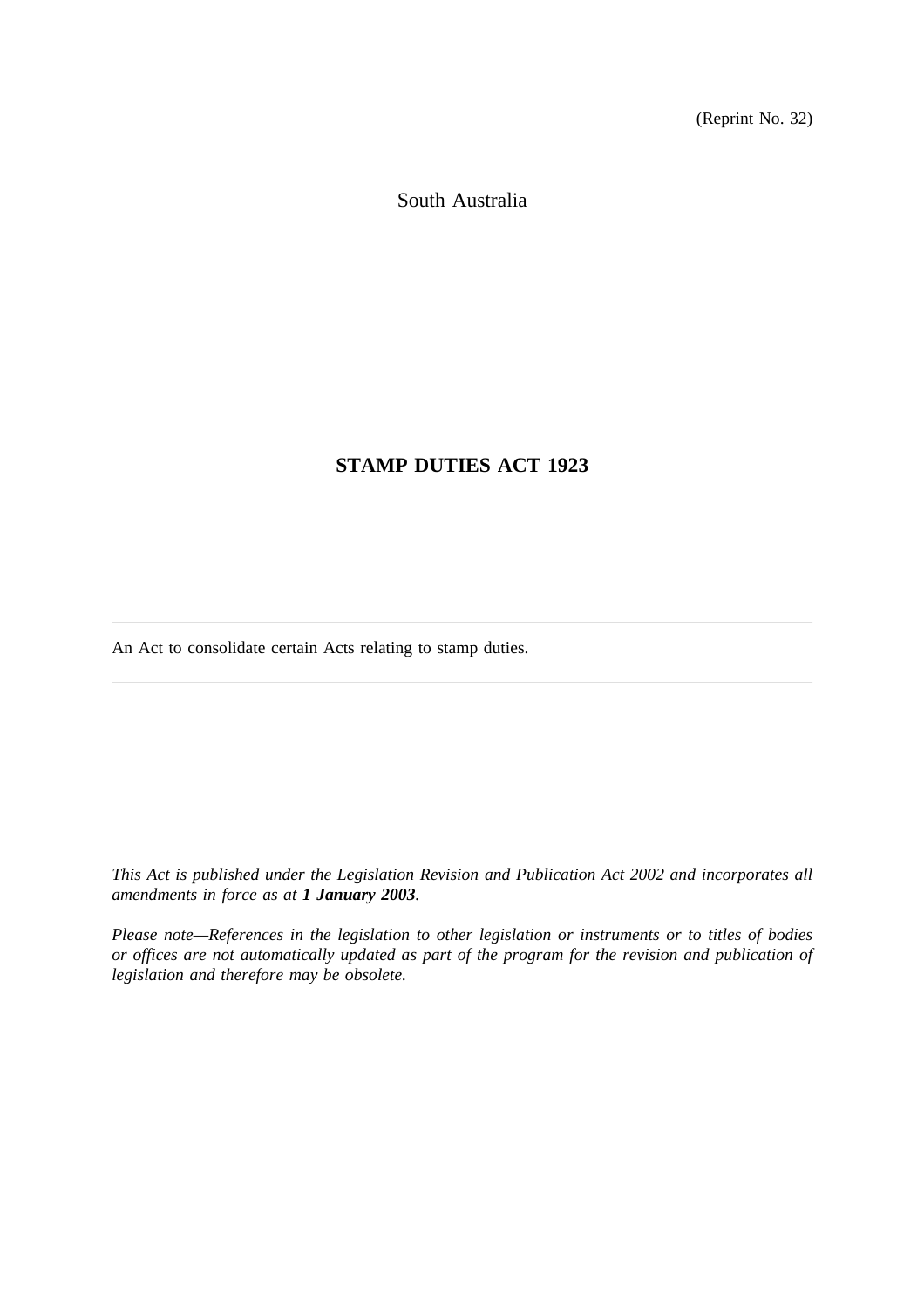## **STAMP DUTIES ACT 1923**

being

Stamp Duties Act 1923 No. 1569 of 1923 [Assented to 21 November 1923]

as amended by

Stamp Duties Act 1927 No. 1822 of 1927 [Assented to 21 December 1927]<sup>1</sup> Stamp Duties Amendment Act 1928 No. 1860 of 1928 [Assented to 17 October 1928] Lottery and Gaming Act Amendment Act 1928 No. 1877 of 1928 [Assented to 1 November 1928] Statute Law Revision Act 1935 No. 2246 of 1935 [Assented to 19 December 1935] Stamp Duties Act Amendment Act 1936 No. 2312 of 1936 [Assented to 19 November 1936] Stamp Duties Act Amendment Act 1937 No. 2359 of 1937 [Assented to 19 November 1937] Stamp Duties Act Amendment Act 1938 No. 2387 of 1938 [Assented to 25 August 1938]<sup>2</sup> Stamp Duties Act Amendment Act 1941 No. 48 of 1941 [Assented to 27 November 1941] Stamp Duties Act Amendment Act 1942 No. 22 of 1942 [Assented to 12 November 1942] Stamp Duties Act Amendment Act 1944 No. 30 of 1944 [Assented to 14 December 1944] Stamp Duties Act Amendment Act 1945 No. 32 of 1945 [Assented to 3 January 1946]<sup>3</sup> (as amended by Stamp Duties Act Amendment Act 1947 No. 41 of 1947 [Assented to 11 December 1947]) Stamp Duties Act Amendment Act 1950 No. 16 of 1950 [Assented to 2 November 1950] Stamp Duties Act Amendment Act 1952 No. 5 of 1952 [Assented to 2 October 1952] Statute Law Revision Act 1952 No. 42 of 1952 [Assented to 4 December 1952] Stamp Duties Act Amendment Act (No. 2) 1952 No. 55 of 1952 [Assented to 8 January 1953]<sup>4</sup> Stamp Duties Act Amendment Act 1953 No. 30 of 1953 [Assented to 10 December 1953] Stamp Duties Act Amendment Act 1954 No. 29 of 1954 [Assented to 2 December 1954] Stamp Duties Act Amendment Act 1956 No. 8 of 1956 [Assented to 11 October 1956]<sup>5</sup> Stamp Duties Act Amendment Act 1959 No. 45 of 1959 [Assented to 17 December 1959]6 Stamp Duties Act Amendment Act 1960 No. 7 of 1960 [Assented to 19 May 1960]<sup>7</sup> Banks Statutory Obligations Amendment Act 1962 No. 32 of 1962 [Assented to 1 November 1962] (as amended by Statute Law Revision Act 1973 No. 77 of 1973 [Assented to 6 December 1973]) Statutes Amendment (Stamp Duties and Motor Vehicles) Act 1964 No. 24 of 1964 [Assented to 9 October  $1964$ <sup>8</sup> Stamp Duties Act Amendment Act 1965 No. 58 of 1965 [Assented to 23 December 1965]<sup>9</sup> (as amended by Stamp Duties Act Amendment Act 1966 No. 59 of  $1966^{10}$ ) Lottery and Gaming Act Amendment Act (No. 2) 1966 No. 46 of 1966 [Assented to 13 October 1966]<sup>11</sup> Stamp Duties Act Amendment Act 1966 No. 59 of 1966 [Assented to 10 November 1966]<sup>10</sup> Marketable Securities Transfer Act 1967 No. 14 of 1967 [Assented to 6 April 1967]<sup>12</sup> Stamp Duties Act Amendment Act 1967 No. 48 of 1967 [Assented to 19 October 1967] Stamp Duties Act Amendment Act (No. 2) 1968, No. 26 of 1968 [Assented to 5 December 1968]<sup>13</sup> Stamp Duties Act Amendment Act 1968 No. 32 of 1968 [Assented to 12 December 1968]<sup>14</sup> (as amended by Statute Law Revision Act 1974 No. 42 of 1974) Stamp Duties Act Amendment Act (No. 3) 1968 No. 56 of 1968 [Assented to 19 December 1968]<sup>15</sup> Stamp Duties Act Amendment Act 1970 No. 42 of 1970 [Assented to 3 December 1970] Stamp Duties Act Amendment Act 1971 No. 71 of 1971 [Assented to 4 November 1971]<sup>16</sup> (as amended by Stamp Duties Act Amendment Act 1971 Amending Act 1971 No. 103 of 1971 [Assented to 3 December  $1971$ <sup>17</sup>) Stamp Duties Act Amendment Act (No. 2) 1971 No. 80 of 1971 [Assented to 18 November 1971]<sup>18</sup> Statute Law Revision Act 1974 No. 42 of 1974 [Assented to 11 April 1974] Stamp Duties Act Amendment Act 1974 No. 90 of 1974 [Assented to 2 December 1974]19

#### *NOTE:*

- *Asterisks indicate repeal or deletion of text.*
- *Entries appearing in bold type indicate the amendments incorporated since the last reprint.*
- *For the legislative history of the Act see Appendix.*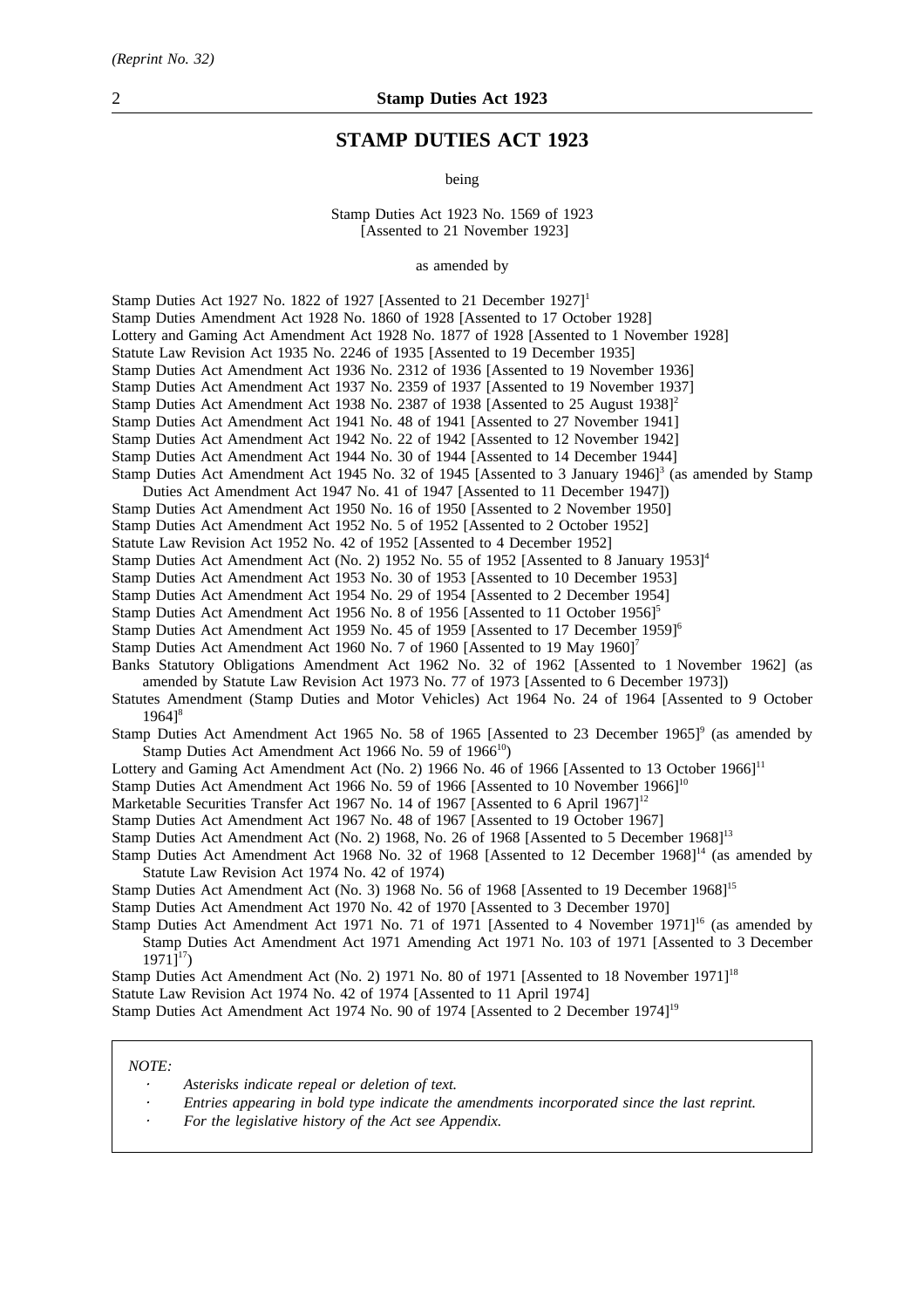| Stamp Duties Act Amendment Act 1975 No. 63 of 1975 [Assented to 4 September 1975] <sup>20</sup><br>Statutes Amendment (Gift Duty and Stamp Duties) Act 1975 No. 76 of 1975 [Assented to 16 October 1975] <sup>21</sup><br>Statutes Amendment (Gift Duty and Stamp Duties) Act 1976 No. 54 of 1976 [Assented to 28 October 1976] <sup>22</sup><br>Stamp Duties Act Amendment Act 1976 No. 101 of 1976 [Assented to 16 December 1976] <sup>23</sup><br>Racing Act 1976 No. 104 of 1976 [Assented to 16 December $1976$ ] <sup>24</sup><br>Stamp Duties Act Amendment Act 1977 No. 28 of 1977 [Assented to 28 July 1977]<br>Stamp Duties Act Amendment Act 1978 No. 27 of 1978 [Assented to 30 March 1978] <sup>25</sup><br>Stamp Duties Act Amendment Act (No. 2) 1978 No. 89 of 1978 [Assented to 30 November 1978] <sup>26</sup><br>Stamp Duties Act Amendment Act 1979 No. 66 of 1979 [Assented to 15 November 1979] $^{27}$<br>Stamp Duties Act Amendment Act 1980 No. 111 of 1980 [Assented to 18 December 1980] <sup>28</sup><br>Stamp Duties Act Amendment Act 1981 No. 70 of 1981 [Assented to 30 October 1981] <sup>29</sup><br>Stamp Duties Act Amendment Act 1982 No. 15 of 1982 [Assented to 11 March 1982] <sup>30</sup><br>Stamp Duties Act Amendment Act (No. 2) 1982 No. 30 of 1982 [Assented to 8 April 1982] <sup>31</sup><br>Stamp Duties Act Amendment Act (No. 3) 1982 No. 95 of 1982 [Assented to 23 December 1982] <sup>32</sup><br>Stamp Duties Act Amendment Act 1983 No. 65 of 1983 [Assented to 29 September 1983] <sup>33</sup><br>Stamp Duties Act Amendment Act (No. 2) 1983 No. 89 of 1983 [Assented to 1 December 1983] <sup>34</sup><br>Statute Law Revision Act 1984 No. 50 of 1984 [Assented to 24 May 1984] <sup>35</sup><br>Stamp Duties Act Amendment Act 1985 No. 81 of 1985 [Assented to 22 August 1985] <sup>36</sup><br>Stamp Duties Act Amendment Act 1986 No. 8 of 1986 [Assented to 13 March 1986]<br>Stamp Duties Act Amendment Act (No. 2) 1986 No. 100 of 1986 [Assented to 11 December 1986] <sup>37</sup> |
|-----------------------------------------------------------------------------------------------------------------------------------------------------------------------------------------------------------------------------------------------------------------------------------------------------------------------------------------------------------------------------------------------------------------------------------------------------------------------------------------------------------------------------------------------------------------------------------------------------------------------------------------------------------------------------------------------------------------------------------------------------------------------------------------------------------------------------------------------------------------------------------------------------------------------------------------------------------------------------------------------------------------------------------------------------------------------------------------------------------------------------------------------------------------------------------------------------------------------------------------------------------------------------------------------------------------------------------------------------------------------------------------------------------------------------------------------------------------------------------------------------------------------------------------------------------------------------------------------------------------------------------------------------------------------------------------------------------------------------------------------------------------------------------------------------------------------------------------------------------------------------------------------------------------------------------------------------------------------------------------------------------------------------------------------------------|
| Statutes Amendment (Taxation) Act 1987 No. 2 of 1987 [Assented to 5 March 1987]                                                                                                                                                                                                                                                                                                                                                                                                                                                                                                                                                                                                                                                                                                                                                                                                                                                                                                                                                                                                                                                                                                                                                                                                                                                                                                                                                                                                                                                                                                                                                                                                                                                                                                                                                                                                                                                                                                                                                                           |
| Stamp Duties Act Amendment Act 1988 No. 21 of 1988 [Assented to 14 April 1988] <sup>38</sup>                                                                                                                                                                                                                                                                                                                                                                                                                                                                                                                                                                                                                                                                                                                                                                                                                                                                                                                                                                                                                                                                                                                                                                                                                                                                                                                                                                                                                                                                                                                                                                                                                                                                                                                                                                                                                                                                                                                                                              |
| Stamp Duties Act Amendment Act 1989 No. 8 of 1989 [Assented to 16 March 1989] <sup>39</sup>                                                                                                                                                                                                                                                                                                                                                                                                                                                                                                                                                                                                                                                                                                                                                                                                                                                                                                                                                                                                                                                                                                                                                                                                                                                                                                                                                                                                                                                                                                                                                                                                                                                                                                                                                                                                                                                                                                                                                               |
| Stamp Duties Act Amendment Act (No. 2) 1989 No. 52 of 1989 [Assented to 14 September 1989] <sup>40</sup>                                                                                                                                                                                                                                                                                                                                                                                                                                                                                                                                                                                                                                                                                                                                                                                                                                                                                                                                                                                                                                                                                                                                                                                                                                                                                                                                                                                                                                                                                                                                                                                                                                                                                                                                                                                                                                                                                                                                                  |
| Stamp Duties Act Amendment Act (No. 3) 1989 No. 64 of 1989 [Assented to 29 October 1989] <sup>41</sup>                                                                                                                                                                                                                                                                                                                                                                                                                                                                                                                                                                                                                                                                                                                                                                                                                                                                                                                                                                                                                                                                                                                                                                                                                                                                                                                                                                                                                                                                                                                                                                                                                                                                                                                                                                                                                                                                                                                                                    |
| Stamp Duties Act Amendment Act 1990 No. 4 of 1990 [Assented to 29 March 1990]<br>Stamp Duties Act Amendment Act (No. 2) 1990 No. 33 of 1990 [Assented to 26 April 1990]                                                                                                                                                                                                                                                                                                                                                                                                                                                                                                                                                                                                                                                                                                                                                                                                                                                                                                                                                                                                                                                                                                                                                                                                                                                                                                                                                                                                                                                                                                                                                                                                                                                                                                                                                                                                                                                                                   |
| Stamp Duties Act Amendment Act (No. 3) 1990 No. 36 of 1990 [Assented to 3 May 1990] <sup>42</sup>                                                                                                                                                                                                                                                                                                                                                                                                                                                                                                                                                                                                                                                                                                                                                                                                                                                                                                                                                                                                                                                                                                                                                                                                                                                                                                                                                                                                                                                                                                                                                                                                                                                                                                                                                                                                                                                                                                                                                         |
| Stamp Duties Act Amendment Act (No. 4) 1990 No. 47 of 1990 [Assented to 8 November 1990] <sup>43</sup>                                                                                                                                                                                                                                                                                                                                                                                                                                                                                                                                                                                                                                                                                                                                                                                                                                                                                                                                                                                                                                                                                                                                                                                                                                                                                                                                                                                                                                                                                                                                                                                                                                                                                                                                                                                                                                                                                                                                                    |
| Stamp Duties (Concessional Duty and Exemptions) Amendment Act 1991 No. 19 of 1991 [Assented to<br>18 April 1991]                                                                                                                                                                                                                                                                                                                                                                                                                                                                                                                                                                                                                                                                                                                                                                                                                                                                                                                                                                                                                                                                                                                                                                                                                                                                                                                                                                                                                                                                                                                                                                                                                                                                                                                                                                                                                                                                                                                                          |
| Motor Vehicles (Historic Vehicles and Disabled Persons' Parking) Amendment Act 1991 No. 54 of 1991<br>[Assented to 28 November 1991] <sup>44</sup>                                                                                                                                                                                                                                                                                                                                                                                                                                                                                                                                                                                                                                                                                                                                                                                                                                                                                                                                                                                                                                                                                                                                                                                                                                                                                                                                                                                                                                                                                                                                                                                                                                                                                                                                                                                                                                                                                                        |
| Stamp Duties (Assessments and Forms) Amendment Act 1991 No. 74 of 1991 [Assented to 12 December<br>$19911^{45}$                                                                                                                                                                                                                                                                                                                                                                                                                                                                                                                                                                                                                                                                                                                                                                                                                                                                                                                                                                                                                                                                                                                                                                                                                                                                                                                                                                                                                                                                                                                                                                                                                                                                                                                                                                                                                                                                                                                                           |
| Stamp Duties (Rates) Amendment Act 1992 No. 42 of 1992 [Assented to 31 August 1992] <sup>46</sup><br>Statutes Amendment (Expiation of Offences) Act 1992 No. 71 of 1992 [Assented to 19 November 1992] <sup>47</sup><br>Stamp Duties (Penalties, Reassessments and Securities) Amendment Act 1992 No. 88 of 1992 [Assented to<br>10 December 1992] <sup>48</sup>                                                                                                                                                                                                                                                                                                                                                                                                                                                                                                                                                                                                                                                                                                                                                                                                                                                                                                                                                                                                                                                                                                                                                                                                                                                                                                                                                                                                                                                                                                                                                                                                                                                                                          |
| Stamp Duties (Securities Clearing House) Amendment Act 1994 No. 14 of 1994 [Assented to 12 May 1994] <sup>49</sup>                                                                                                                                                                                                                                                                                                                                                                                                                                                                                                                                                                                                                                                                                                                                                                                                                                                                                                                                                                                                                                                                                                                                                                                                                                                                                                                                                                                                                                                                                                                                                                                                                                                                                                                                                                                                                                                                                                                                        |
| Stamp Duties (Concessions) Amendment Act 1994 No. 31 of 1994 [Assented to 30 May 1994] <sup>50</sup><br>Criminal Law Consolidation (Felonies and Misdemeanours) Amendment Act 1994 No. 59 of 1994 [Assented to<br>27 October $1994$ <sup>51</sup>                                                                                                                                                                                                                                                                                                                                                                                                                                                                                                                                                                                                                                                                                                                                                                                                                                                                                                                                                                                                                                                                                                                                                                                                                                                                                                                                                                                                                                                                                                                                                                                                                                                                                                                                                                                                         |
| Motor Vehicles (Conditional Registration) Amendment Act 1994 No. 76 of 1994 [Assented to 8 December<br>$19941^{52}$                                                                                                                                                                                                                                                                                                                                                                                                                                                                                                                                                                                                                                                                                                                                                                                                                                                                                                                                                                                                                                                                                                                                                                                                                                                                                                                                                                                                                                                                                                                                                                                                                                                                                                                                                                                                                                                                                                                                       |
| Stamp Duties (Miscellaneous) Amendment Act 1994 No. 83 of 1994 [Assented to 8 December 1994]<br>Stamp Duties (Marketable Securities) Amendment Act 1995 No. 49 of 1995 [Assented to 13 July 1995] <sup>53</sup><br>Stamp Duties (Miscellaneous) Amendment Act 1995 No. 72 of 1995 [Assented to 2 November 1995] <sup>54</sup><br>Stamp Duties (Valuations—Objections and Appeals) Amendment Act 1995 No. 83 of 1995 [Assented to                                                                                                                                                                                                                                                                                                                                                                                                                                                                                                                                                                                                                                                                                                                                                                                                                                                                                                                                                                                                                                                                                                                                                                                                                                                                                                                                                                                                                                                                                                                                                                                                                          |
| 30 November 1995]                                                                                                                                                                                                                                                                                                                                                                                                                                                                                                                                                                                                                                                                                                                                                                                                                                                                                                                                                                                                                                                                                                                                                                                                                                                                                                                                                                                                                                                                                                                                                                                                                                                                                                                                                                                                                                                                                                                                                                                                                                         |
| Motor Vehicles (Heavy Vehicles Registration Charges) Amendment Act 1995 No. 77 of 1995 [Assented to<br>23 November $1995$ <sup>55</sup>                                                                                                                                                                                                                                                                                                                                                                                                                                                                                                                                                                                                                                                                                                                                                                                                                                                                                                                                                                                                                                                                                                                                                                                                                                                                                                                                                                                                                                                                                                                                                                                                                                                                                                                                                                                                                                                                                                                   |
| Stamp Duties (Miscellaneous) Amendment Act 1996 No. 18 of 1996 [Assented to 24 April 1996] <sup>56</sup><br>Motor Vehicles (Miscellaneous No. 2) Amendment Act 1996 No. 30 of 1996 [Assented to 2 May 1996] <sup>57</sup><br>Statutes Amendment (Community Titles) Act 1996 No. 38 of 1996 [Assented to 9 May 1996] <sup>58</sup><br>Statutes Amendment (Taxation Administration) Act 1996 No. 82 of 1996 [Assented to 5 December 1996] <sup>59</sup><br>Stamp Duties (Miscellaneous) Amendment Act 1997 No. 20 of 1997 [Assented to 27 March 1997] <sup>60</sup><br>Stamp Duties (Rates of Duty) Amendment Act 1997 No. 42 of 1997 [Assented to 17 July 1997]<br>Stamp Duties (Miscellaneous No. 2) Amendment Act 1997 No. 82 of 1997 [Assented to 24 December 1997] <sup>61</sup><br>Stamp Duties (Miscellaneous) Amendment Act 1998 No. 36 of 1998 [Assented to 23 July 1998] <sup>62</sup><br>Stamp Duties (Share Buy-backs) Amendment Act 1998 No. 71 of 1998 [Assented to 3 December 1998]                                                                                                                                                                                                                                                                                                                                                                                                                                                                                                                                                                                                                                                                                                                                                                                                                                                                                                                                                                                                                                                          |
|                                                                                                                                                                                                                                                                                                                                                                                                                                                                                                                                                                                                                                                                                                                                                                                                                                                                                                                                                                                                                                                                                                                                                                                                                                                                                                                                                                                                                                                                                                                                                                                                                                                                                                                                                                                                                                                                                                                                                                                                                                                           |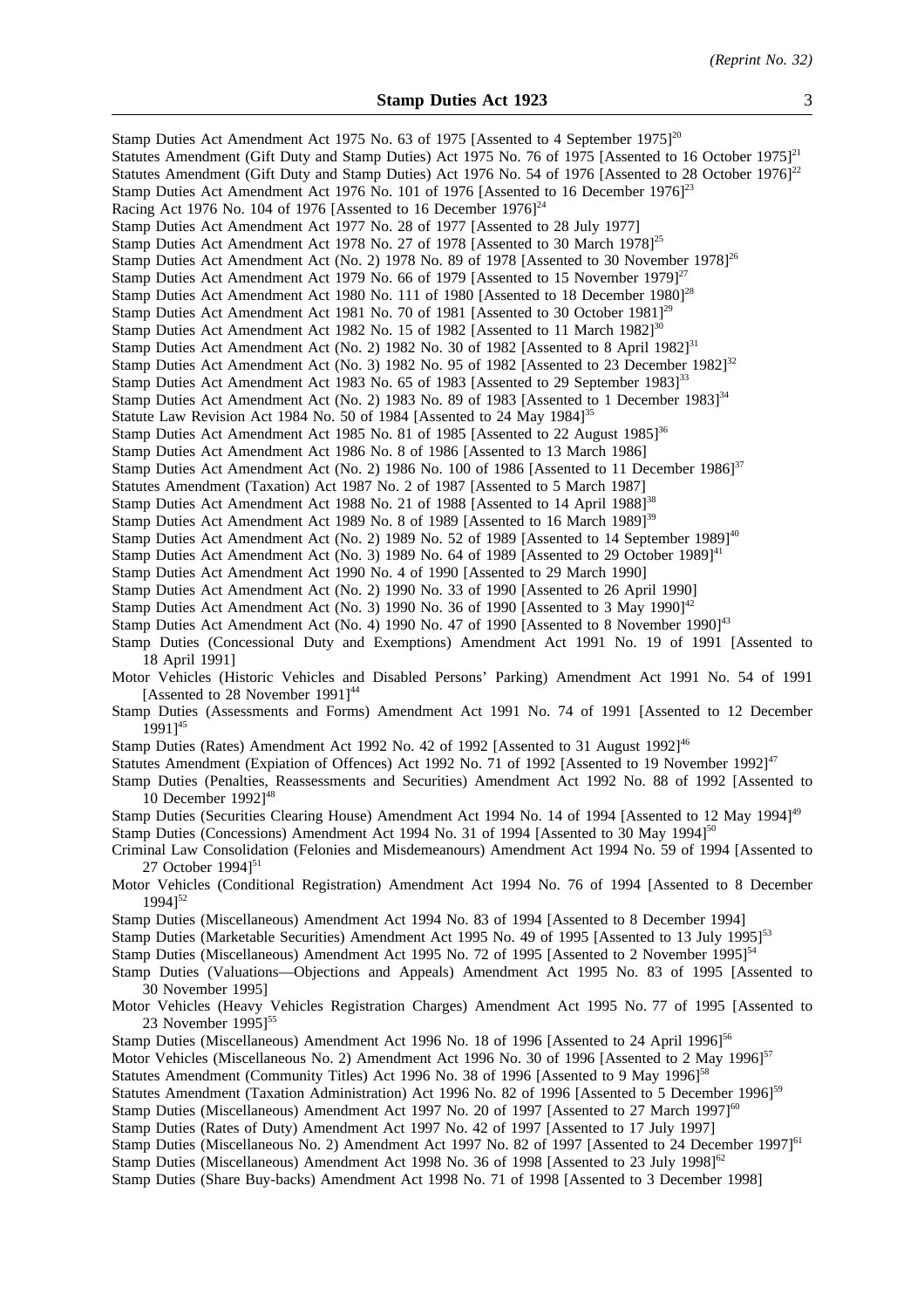Stamp Duties (Miscellaneous) Amendment Act 1999 No. 11 of 1999 [Assented to 18 March 1999] Stamp Duties (Conveyance Rates) Amendment Act 1999 No. 40 of 1999 [Assented to 5 August 1999] Statutes Amendment (Financial Institutions) Act 1999 No. 41 of 1999 [Assented to 5 August 1999]<sup>63</sup> Offshore Minerals Act 2000 No. 11 of 2000 [Assented to 4 May 2000]<sup>64</sup>

National Tax Reform (State Provisions) Act 2000 No. 21 of 2000 [Assented to 8 June 2000]

Stamp Duties (Land Rich Entities and Redemption) Amendment Act 2000 No. 80 of 2000 [Assented to 14 December 2000]<sup>65</sup>

TAB (Disposal) Act 2000 No. 94 of 2000 [Assented to 21 December 2000]<sup>66</sup>

Statutes Amendment (Corporations) Act 2001 No. 23 of 2001 [Assented to 14 June 2001]<sup>67</sup>

Statutes Amendment (Taxation Measures) Act 2001 No. 27 of 2001 [Assented to 26 July 2001]<sup>68</sup>

Victims of Crime Act 2001 No. 58 of 2001 [Assented to 15 November 2001]<sup>69</sup>

**Stamp Duties (Rental Business and Conveyance Rates) Amendment Act 2002 No. 15 of 2002 [Assented to 5 September 2002]70**

Stamp Duties (Gaming Machine Surcharge) Amendment Act 2002 No. 39 of 2002 [Assented to 28 November  $[2002]^{72}$ 

Statutes Amendment (Stamp Duties and Other Measures) Act 2002 No. 35 of 2002 [Assented to 28 November  $2002$ ]<sup>71</sup>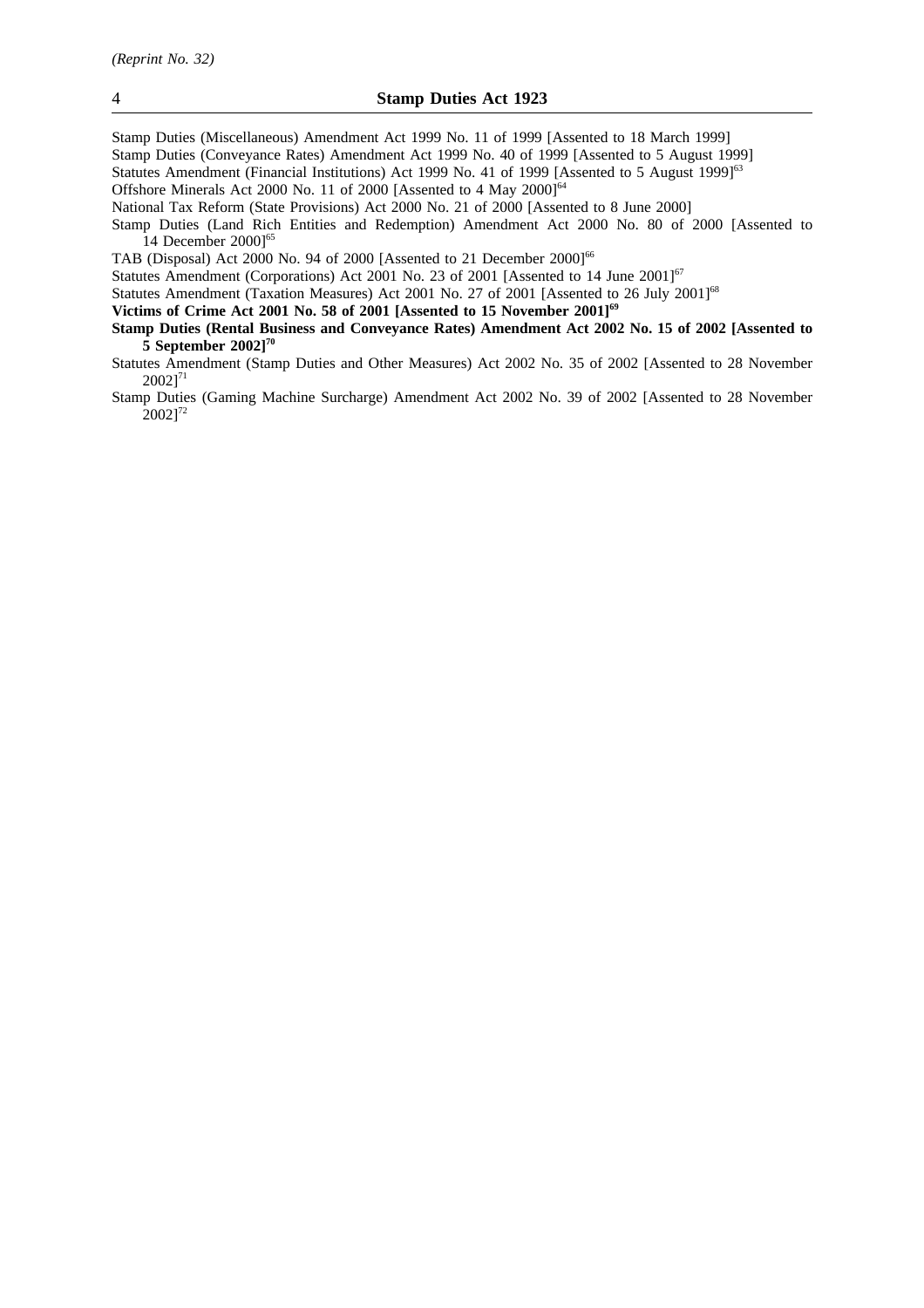- <sup>1</sup> Came into operation 24 December 1927: *Gaz.* 22 December 1927, p. 1609.
- <sup>2</sup> Came into operation (except s. 4(1)) on assent; s. 4(1) came into operation 16 January 1939: s. 4(2).
- <sup>3</sup> Came into operation (except s. 3) on assent; s. 3 came into operation 3 September 1939: s. 4(1), as amended by the Stamp Duties Act Amendment Act 1947.
- <sup>4</sup> Came into operation (except ss. 4-6) on assent; ss. 4-6 came into operation 22 January 1953: *Gaz*. 22 January 1953, p. 72.
- <sup>5</sup> Came into operation (except s. 6) on assent; s. 6 came into operation 10 September 1956: s. 6(3).
- <sup>6</sup> Came into operation 1 February 1960: *Gaz*. 7 January 1960, p. 1.
- Came into operation 1 February 1960: s. 3(2).
- <sup>8</sup> Came into operation (except ss. 1, 2 and 9(a)) 19 October 1964: *Gaz*. 15 October 1964, p. 1203; ss. 1, 2 and 9(a) came into operation on assent: s. 2(1).
- <sup>9</sup> Came into operation (except ss. 1-4, 6, 9, 14, 15(b),  $(l)$ -(o) and 16) 14 February 1966: s. 3(2); remainder of Act came into operation on assent: s. 3(1).
- <sup>10</sup> Came into operation (except s. 9(1)) 21 November 1966: *Gaz*. 19 November 1966, p. 1882; s. 9(1) came into operation 14 February 1966: s. 9(2).
- <sup>11</sup> Came into operation 8 December 1966: s. 3a as inserted by Act No. 33 of 1972, s. 4.
- <sup>12</sup> Came into operation 1 July 1967: *Gaz*. 25 May 1967, p. 1657.
- <sup>13</sup> Came into operation 1 January 1969: *Gaz*. 5 December 1968, p. 2429.
- <sup>14</sup> Came into operation 1 February 1969: *Gaz.* 12 December 1968, p. 2558.<br><sup>15</sup> Came into apartice 1 February 1969: *Gaz.* 19 December 1968, p. 2579.
- <sup>15</sup> Came into operation 1 February 1969: *Gaz*. 19 December 1968, p. 2670.
- <sup>16</sup> Came into operation (except s. 13(3)) 1 December 1971: *Gaz*. 11 November 1971, p. 1928; s. 13(3) came into operation 1 January 1972: *Gaz*. 3 December 1971, p. 2298.
- <sup>17</sup> Came into operation 30 November 1971: s. 1(1).
- <sup>18</sup> Came into operation 1 January 1972: *Gaz*. 23 December 1971, p. 2627.
- <sup>19</sup> Came into operation (except s. 7) 16 December 1974; s. 7 came into operation 2 January 1975: *Gaz*. 2 December 1974, p. 3555.
- <sup>20</sup> Came into operation 18 September 1975: *Gaz*. 18 September 1975, p. 1574.
- <sup>21</sup> Came into operation 14 July 1975: s. 2.<br>
<sup>22</sup> Came into operation 14 July 1976: s. 2.
- <sup>22</sup> Came into operation 14 July 1976: s. 2.<br><sup>23</sup> Came into operation (execute 2) on a
- <sup>23</sup> Came into operation (except s. 2) on assent; s. 2 came into operation 16 June 1977: *Gaz*. 16 June 1977, p. 1708.
- <sup>24</sup> Came into operation (except s. 4(1) and Part 2, Division 3) 1 January 1977: *Gaz*. 16 December 1976, p. 2252; s. 4(1) and Part 2, Division 3 came into operation 1 February 1977: *Gaz*. 27 January 1977, p. 179.
- <sup>25</sup> Came into operation (except ss. 3-6 and 9) on assent: s. 2(1); ss. 3-6 and 9 had not been brought into operation at the date of, and the amendments effected by those provisions have not been included in, this reprint.
- <sup>26</sup> Came into operation 18 January 1979: *Gaz*. 18 January 1979, p. 97.
- $\frac{27}{28}$  Came into operation 1 November 1979: s. 2.
- <sup>28</sup> Came into operation 6 November 1980: s. 2.
- <sup>29</sup> Came into operation 2 November 1981: *Gaz*. 30 October 1981, p. 1423.
- <sup>30</sup> Came into operation 22 March 1982: *Gaz*. 18 March 1982, p. 857.
- <sup>31</sup> Came into operation (except s. 4) 24 December 1981: s. 2; s. 4 came into operation 19 August 1982: *Gaz*. 19 August 1982, p. 512.
- <sup>32</sup> Came into operation 23 December 1982: *Gaz.* 23 December 1982, p. 1935.
- <sup>33</sup> Came into operation 1 January 1984: *Gaz*. 24 November 1983, p. 1515.
- $\frac{34}{35}$  Came into operation 1 January 1984: s. 2.
- <sup>35</sup> Came into operation (except Scheds. 1, 3, 4 and 5) 1 November 1984: *Gaz*. 1 November 1984, p. 1398; Scheds. 1, 3 and 5 came into operation 1 January 1985: *Gaz*. 13 December 1984, p. 1811; Sched. 4 came into operation 6 July 1985: *Gaz*. 9 May 1985, p. 1398.
- $\frac{36}{37}$  Came into operation 5 August 1985: s. 2.
- Came into operation (except ss. 16(a), (b), (c), (d) and  $18(h)$ , (i)) 18 December 1986; remainder of Act came into operation 1 February 1987: *Gaz*. 18 December 1986, p. 1877.
- <sup>38</sup> Came into operation (except s. 3) 7 December 1987: s. 2(1); s. 3 came into operation 14 June 1988: s. 2(2).
- $\frac{39}{40}$  Came into operation 1 February 1988: s. 2.
- Ss. 3 and 7 came into operation 9 August 1989: s. 2(2); ss. 4 and 5 came into operation 1 October 1989: s. 2(3); remainder of Act came into operation 21 September 1989: *Gaz*. 21 September 1989, p. 915.
- <sup>41</sup> Came into operation 28 March 1990: *Gaz*. 15 March 1990, p. 729.
- <sup>42</sup> Came into operation 24 May 1990: *Gaz*. 17 May 1990, p. 1359.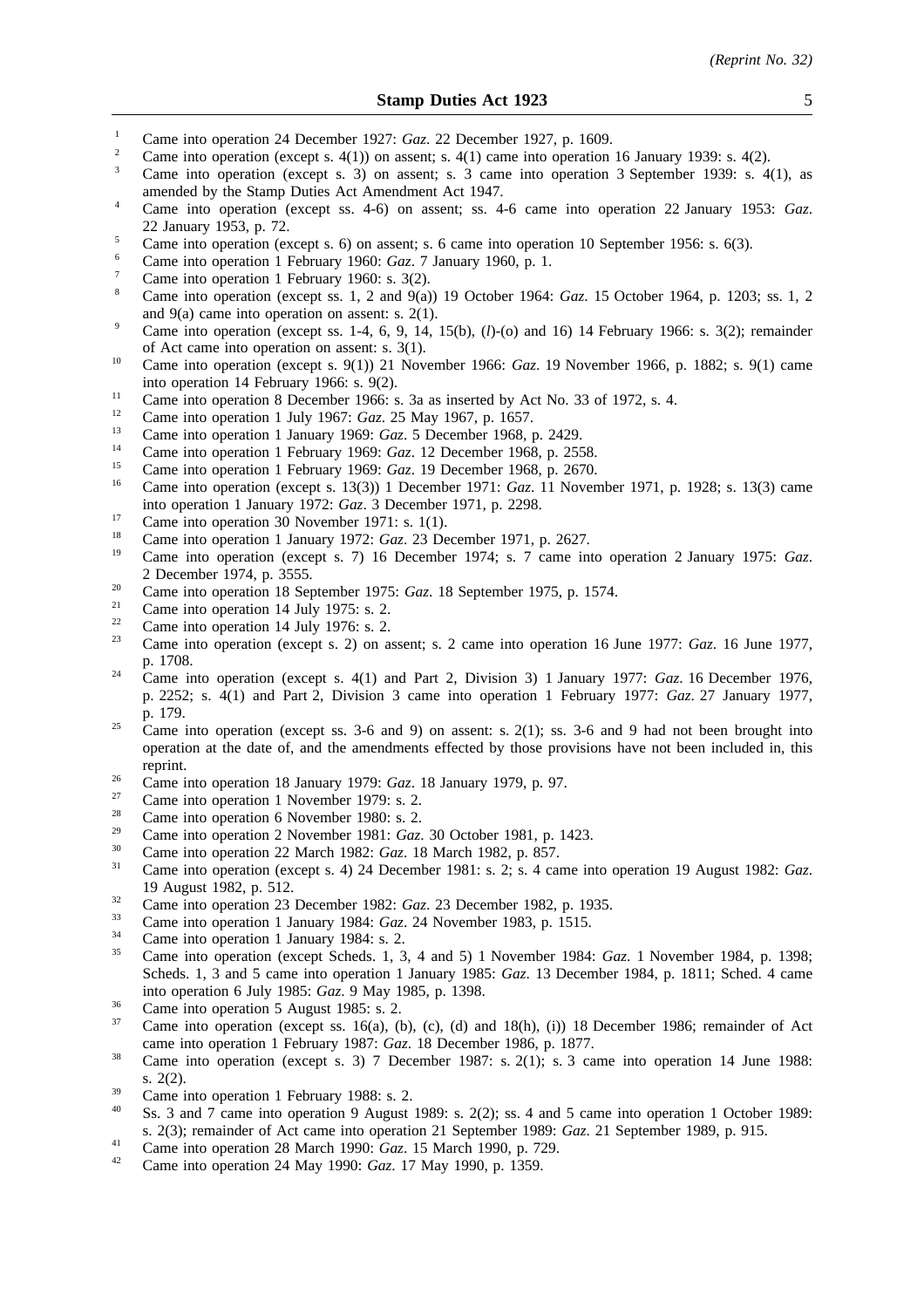- <sup>43</sup> Came into operation (except s. 5(2)) 1 July 1990: s. 2(1); s. 5(2) came into operation 1 January 1991: s. 2(2).
- <sup>44</sup> Came into operation 3 February 1992: *Gaz*. 23 January 1992, p. 200.
- <sup>45</sup> Came into operation 12 December 1991: *Gaz*. 12 December 1991, p. 1746.
- $^{46}$  Came into operation 1 September 1992: s. 2.
- <sup>47</sup> Came into operation 1 March 1993: *Gaz*. 18 February 1993, p. 600.
- <sup>48</sup> Came into operation 14 December 1992: *Gaz*. 10 December 1992, p. 1754.
- <sup>49</sup> Came into operation 1 September 1994: *Gaz*. 18 August 1994, p. 490.
- Came into operation (except ss. 5, 6 and 10) on assent: s. 2(1); ss. 5, 6 and 10 came into operation 1 June 1994: s. 2(2).
- <sup>51</sup> Came into operation 1 January 1995: *Gaz*. 8 December 1994, p. 1942.
- <sup>52</sup> Came into operation 2 March 1995: *Gaz*. 2 March 1995, p. 734.
- $^{53}$  Came into operation 1 July 1995: s. 2.
- <sup>54</sup> Came into operation 23 November 1995: *Gaz*. 23 November 1995, p. 1412.
- <sup>55</sup> Came into operation 1 July 1996: *Gaz*. 30 May 1996, p. 2637.
- <sup>56</sup> Came into operation 24 April 1996: *Gaz*. 24 April 1996, p. 2068.
- <sup>57</sup> Came into operation 1 July 1996 by proclamation made 30 May 1996: see *Gaz*. 6 June 1996, p. 2874 under heading "Erratum" [incorrect version published 30 May 1996, p. 2637].
- <sup>58</sup> Came into operation 4 November 1996: *Gaz*. 31 October 1996, p. 1460.
- <sup>59</sup> Part 6 (ss. 77-133) came into operation 1 July 1997: *Gaz*. 19 December 1996, p. 1924.
- Came into operation (except s. 4) 7 January 1997: s. 2(1); s. 4 came into operation 1 February 1997: s. 2(2).
- <sup>61</sup> Came into operation 1 January 1998: s. 2.<br><sup>62</sup> Came into operation (queent se.  $2(h)$ , 8-
- <sup>62</sup> Came into operation (except ss. 3*(b)* & *(c)* and 4(2) & (3)) 1 June 1998: s. 2(1); ss. 3*(c)* and 4(3) came into operation 27 July 1998: s. 2(3); ss. 3*(b)* and 4(2) came into operation 1 September 1998: s. 2(2).
- $\frac{63}{64}$  Part 4 (ss. 16-23) came into operation 1 December 1998: s. 2.
- <sup>64</sup> Came into operation 4 May 2002 (by virtue of the Acts Interpretation Act 1915, s. 7(5)).
- <sup>65</sup> Came into operation 14 December 2000: *Gaz*. 14 December 2000, p. 3520.
- <sup>66</sup> Sched. 4 (cl. 3) came into operation 14 December 2001: *Gaz*. 6 December 2001, p. 5267.
- <sup>67</sup> Part 30 (ss. 105-117) came into operation 15 July 2001 (being the day on which the *Corporations Act 2001* of the Commonwealth came into operation: *Commonwealth of Australia Gazette* No. S 285, 13 July 2001): *Gaz*. 21 June 2001, p. 2270.
- <sup>68</sup> Part 4 (except s. 14) came into operation on assent: s. 2(1); s. 14 came into operation 1 January 2002: s. 2(2).
- **<sup>69</sup> Sched. 2 (cl. 6) came into operation 1 January 2003:** *Gaz***. 19 December 2002, p. 4736.**
- Came into operation (except ss. 5  $\&$  6) on assent: s. 2(2); **ss. 5**  $\&$  **6 came into operation 1 January 2003: s. 2(1)**.
- <sup>71</sup> Part 6 (ss. 15-27) came into operation 28 November 2002: s. 2(1).<br> $\frac{72}{12}$  Came into operation 28 November 2002:  $\frac{72}{12}$  Came 2002
- <sup>72</sup> Came into operation 28 November 2002: *Gaz*. 28 November 2002, p. 4293.
- N.B. The amendments effected to this Act by the *Statutes Amendment (Corporations—Financial Services Reform) Act 2002* had not been brought into operation at the date of, and have not been included in, this reprint.
	- This Act has also been modified by regulations made under s. 7 of the *Commonwealth Places (Mirror Taxes Administration) Act 1999* (*see Gaz*. 27 January 2000, p. 529). For the text of the modification *see* Appendix.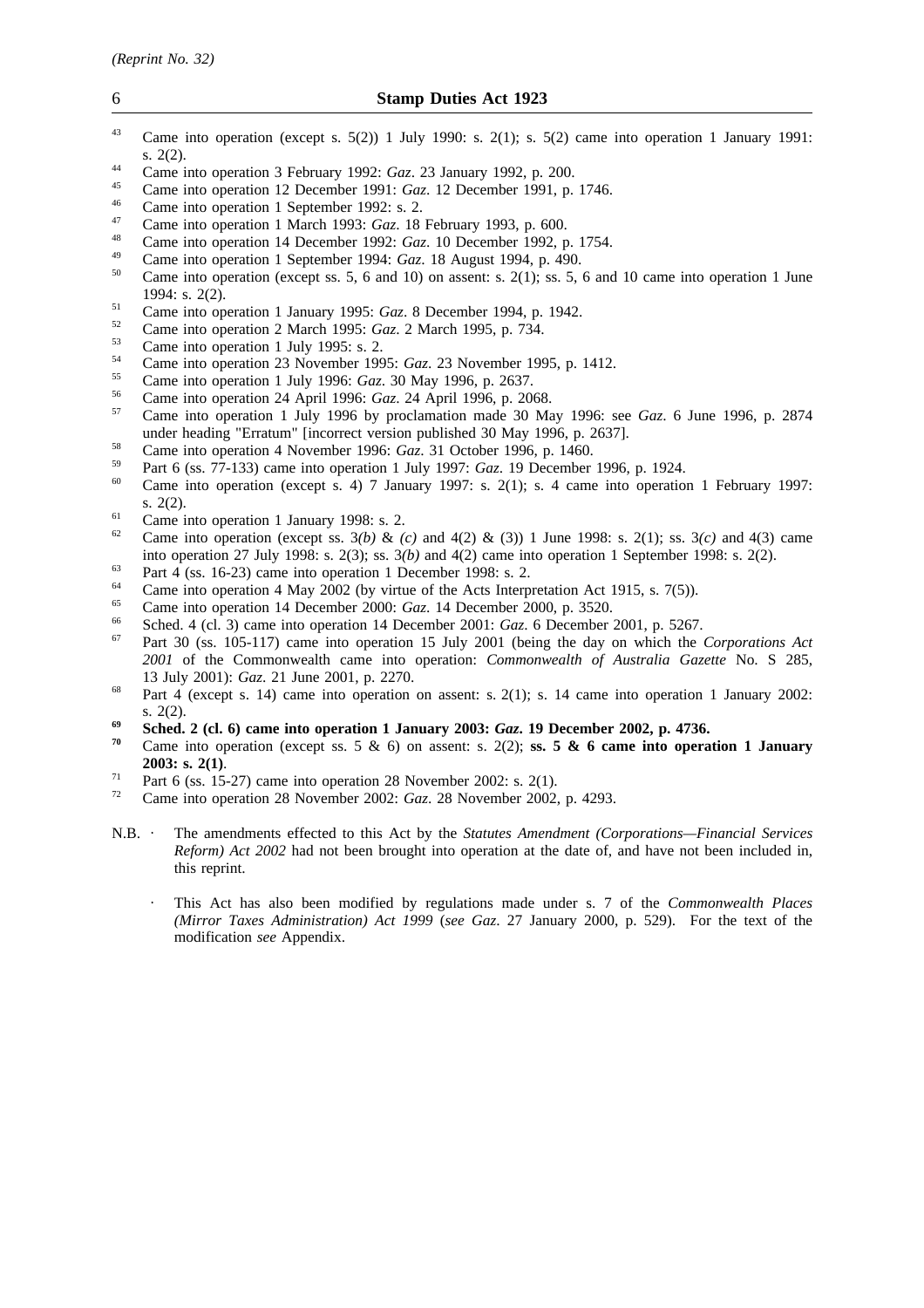## **SUMMARY OF PROVISIONS**

## **PART 1 PRELIMINARY PROVISIONS**

### **DIVISION 1—SHORT TITLE**

1. Short title

## **DIVISION 2—INTERPRETATIVE PROVISIONS**

- 2. Interpretation
- 3. Taxation Administration Act

#### **DIVISION 3—TERRITORIAL APPLICATION OF ACT**

- 3A. Principles for determining territorial relationship
- 3B. Territorial application of Act
- 3C. Special rules for determining location of certain forms of intangible property
- 3D. Statutory licence

#### **PART 2**

#### **GENERAL PROVISIONS WITH RESPECT TO STAMP DUTIES**

- 4. Imposition of stamp duties
- 6. Denotation of duty
- 7. Distribution of stamps, commission, etc.
- 8. Stamps to be provided
- 11. Appropriate stamps to be used
- 12. Adhesive stamps to be cancelled
- 13. How instruments to be stamped
- 14. Instruments to be separately charged
- 15A. Ascertainment of value of property
- 16. Duty in force when instrument produced for stamping to apply
- 17. Duty payable in respect of instruments conditionally executed
- 18. Duty on other instruments
- 19A. Certain copies dutiable
- 20. Time for payment of duty and stamping
- 21. Admissibility of unstamped instruments in evidence
- 22. Except as aforesaid no unstamped instrument to be received in evidence<br>23. Assessments and stamping of instruments
- 23. Assessments and stamping of instruments<br>27. No instrument to be enrolled or registered
- No instrument to be enrolled or registered unless stamped

## **PART 3**

## **SPECIAL PROVISIONS WITH RESPECT TO CERTAIN STAMP DUTIES**

#### *Agreements*

- 29. Adhesive stamp may be used for agreement not under seal<br>30. When agreement comprised of several letters
- 30. When agreement comprised of several letters<br>31. Certain contracts to be chargeable as conveva
- 31. Certain contracts to be chargeable as conveyances on sale<br>31A. Duty on agreements for "walk in walk out" sales of land r
- Duty on agreements for "walk in walk out" sales of land used for primary production

## *Rental Business*

- 31B. Interpretation
- 31C. Exemption of hire-purchase agreements
- 31D. Persons carrying on rental business
- 31E. Registration<br>31E. Statement to
- Statement to be lodged by person registered or required to be registered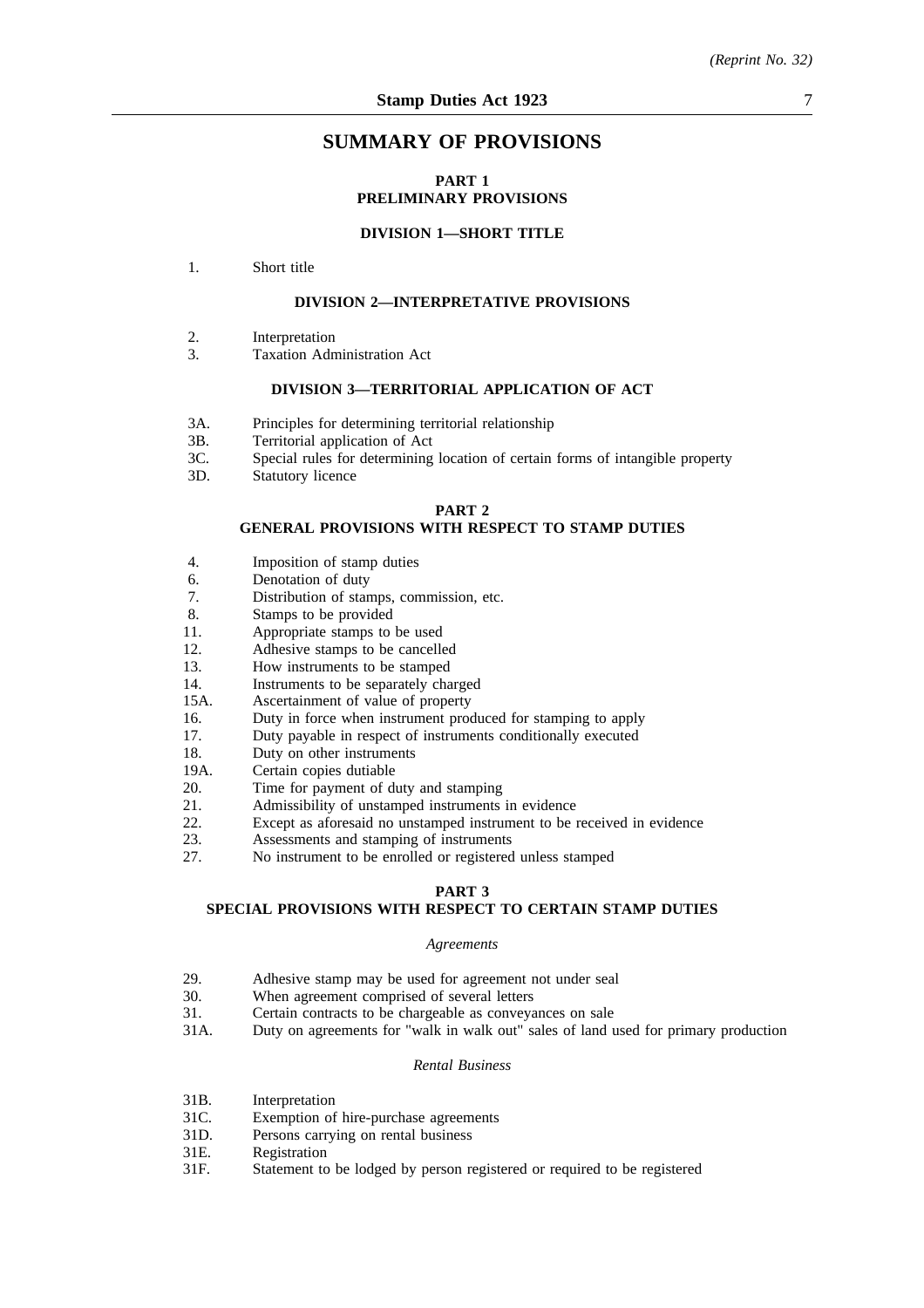| 31H. | Manner of denoting duty on statement   |
|------|----------------------------------------|
| 31I. | Matter not to be included in statement |
| 31K. | Calculation by other methods           |
| 31L. | Passing on a rental duty               |
| 31N. | Unregistered persons                   |

### *Annual Licences*

| 32.      | Interpretation                                                              |
|----------|-----------------------------------------------------------------------------|
| 33.      | Annual licence required for insurance business                              |
| 34.      | Application for annual licence                                              |
| 35.      | Issuing and term of annual licence                                          |
| 36.      | Monthly returns in respect of general insurance business                    |
| 36A.     | Duty if annual licence application or monthly return not lodged as required |
| 37.      | Denoting of duty                                                            |
| 38.      | Duty payable on acquisition of insurance business                           |
| 42AA.    | Duty in respect of policies effected outside South Australia                |
| $42AB$ . | Insurers not required to be licensed                                        |

## *Application for Motor Vehicle Registration*

| 42A.  | Interpretation                                                                  |
|-------|---------------------------------------------------------------------------------|
| 42B.  | Duty on applications for motor vehicle registration or transfer of registration |
| 42BA. | Concessional rate of duty on some applications to transfer registration         |
| 42C.  | Refund of duty where vehicle returned or registration or transfer in error      |
| 42D.  | Taxation Administration Act and functions of Registrar                          |
| 42E.  | Regulations                                                                     |

## *Cheques*

| 43. | Interpretation |
|-----|----------------|
|-----|----------------|

- 44. Duty on cheques and cheque forms
- 45. Duty not to be chargeable after certain date
- 46. Power to make regulations

## *Conveyances and Conveyances on Sale*

| 60.   | Interpretation                                                                        |
|-------|---------------------------------------------------------------------------------------|
| 60A.  | Value of property conveyed or transferred                                             |
| 60B.  | Refund of duty where transaction is rescinded or annulled                             |
| 60C.  | Refund of duty on reconveyance of property subject to a common law mortgage           |
| 61.   | Method of estimating value of consideration where consideration consists of shares    |
| 62.   | Land use entitlements                                                                 |
| 64.   | Consideration in case of lease                                                        |
| 65.   | Where consideration consists of real or personal property                             |
| 66.   | Where consideration is payable in instalments                                         |
| 67.   | Computation of duty where instruments are interrelated                                |
| 68.   | Duty in certain cases                                                                 |
| 70.   | Evasion of duty                                                                       |
| 71.   | Instruments chargeable as conveyances operating as voluntary dispositions inter vivos |
| 71AA. | Instruments disclaiming etc. an interest in the estate of a deceased person           |
| 71A.  | Provision where trust property distributed in specie                                  |
| 71B.  | Partition or division of property                                                     |
| 71C.  | Concessional rates of duty in respect of purchase of first home, etc.                 |
| 71CA. | Exemption from duty in respect of certain maintenance agreements, etc.                |
| 71CB. | Exemption from duty in respect of certain transfers between spouses or former spouses |
| 71CC. | Interfamilial transfer of farming property                                            |
| 71CD. | Duty on conveyances by Official Trustee, etc.                                         |
| 71D.  | Concessional duty to encourage mineral or petroleum exploration activity              |
| 71DA. | Duty on certain conveyances between superannuation funds, etc.                        |
|       |                                                                                       |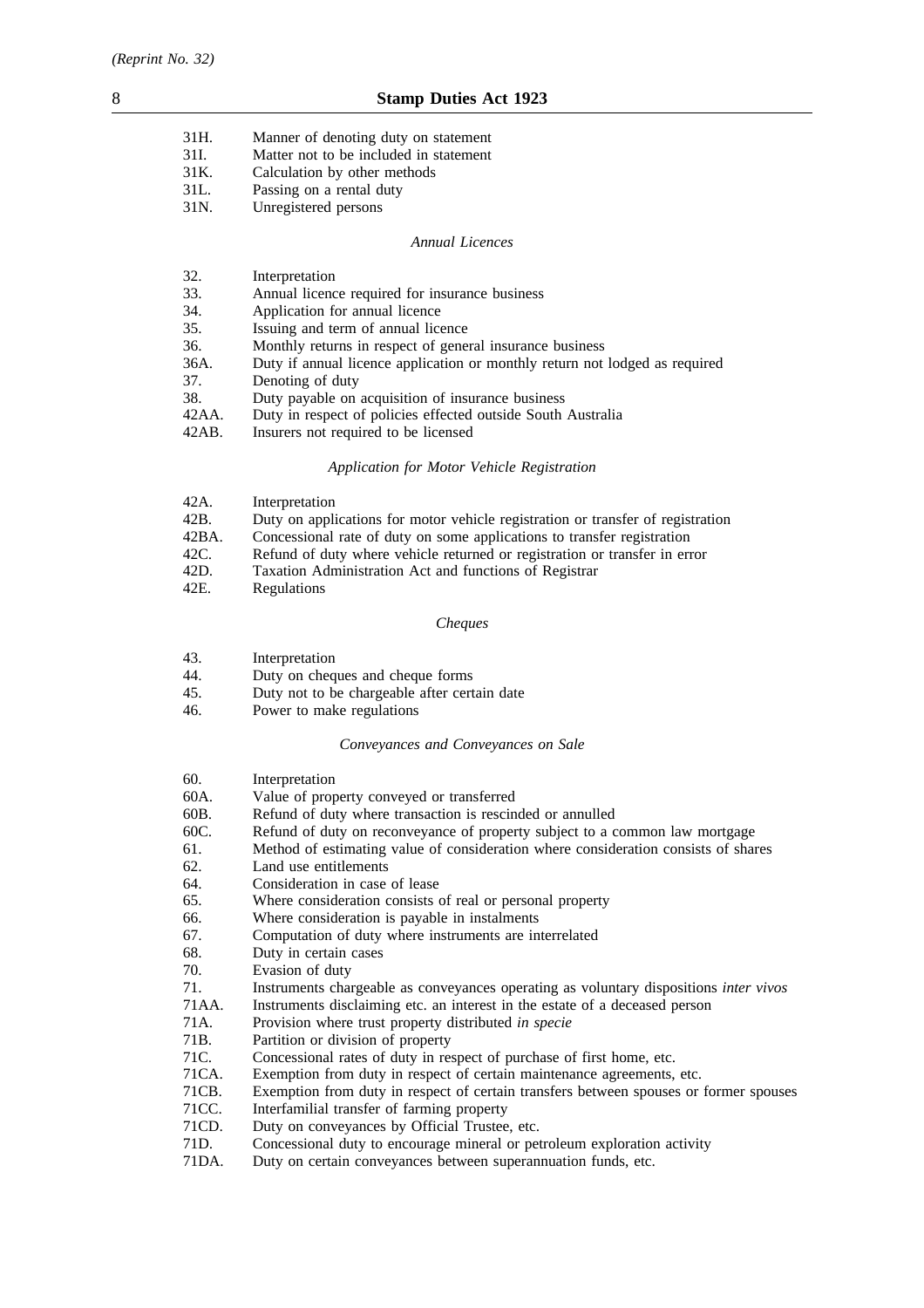#### *Gaming Machine Surcharge*

| 71 EA.             | Interpretation                                       |
|--------------------|------------------------------------------------------|
| 71EB.              | Direct interests                                     |
| 71 <sub>EC</sub> . | Related entities                                     |
| 71ED.              | Indirect interests                                   |
| 71EE.              | Notional interests                                   |
| 71EF.              | Application of this Division                         |
| 71EG.              | Imposition of surcharge                              |
| 71EH.              | Exempt transactions                                  |
| 71EI.              | Notice of transaction to which this Division applies |
| 71EJ.              | Recovery of duty                                     |
|                    |                                                      |

#### *Transactions effected without creating a Dutiable Instrument*

| 71E. | Transactions otherwise than by dutiable instrument |  |  |  |
|------|----------------------------------------------------|--|--|--|
|      |                                                    |  |  |  |

71F. Statutory transfers

#### *Leases*

- 72. Agreement for lease to be charged as a lease<br>73. Leases, how to be charged in respect of prod
- 73. Leases, how to be charged in respect of produce, etc.<br>74. Duty in respect of certain kinds of lease
- 74. Duty in respect of certain kinds of lease
- Consideration for lease

#### *Mortgages*

- 76. Interpretation<br>77 Where mortes
- 77. Where mortgage consists of several instruments<br>78. Security for stock, how to be charged
- 78. Security for stock, how to be charged<br>79. Mortgage securing future and contingent
- Mortgage securing future and contingent liabilities
- 80. Security for repayment by periodical payments, how to be charged
- 81. Transfers and further charges
- 81A. Duty may be denoted in certain cases by adhesive stamps
- 81B. Duty chargeable proportioned to value of South Australian property
- 81C. Duty paid on one mortgage may be denoted as having been paid on another mortgage
- 81D. Refinancing of primary producers' loans
- 81E. Refinancing of loan due to rural branch closure
- 82. Unregistered mortgages protected by caveats

#### **PART 3A**

## **SPECIAL PROVISIONS RELATING TO MARKETABLE SECURITIES**

#### **DIVISION 1—INTERPRETATION**

- 90A. Interpretation
- 90AB. Share buy-back
- 90AC. Exempt transactions

#### **DIVISION 2—DUTY ON SALES AND PURCHASES BY BROKERS**

- 90B. Application of Division
- 90C. Records of sales and purchases of marketable securities
- 90D. Returns to be lodged and duty paid
- 90E. Endorsement of instrument of transfer as to payment of duty
- 90F. Power of dealer to recover duty paid by him
- 90G. Transactions in South Australian securities on U.K. stock exchange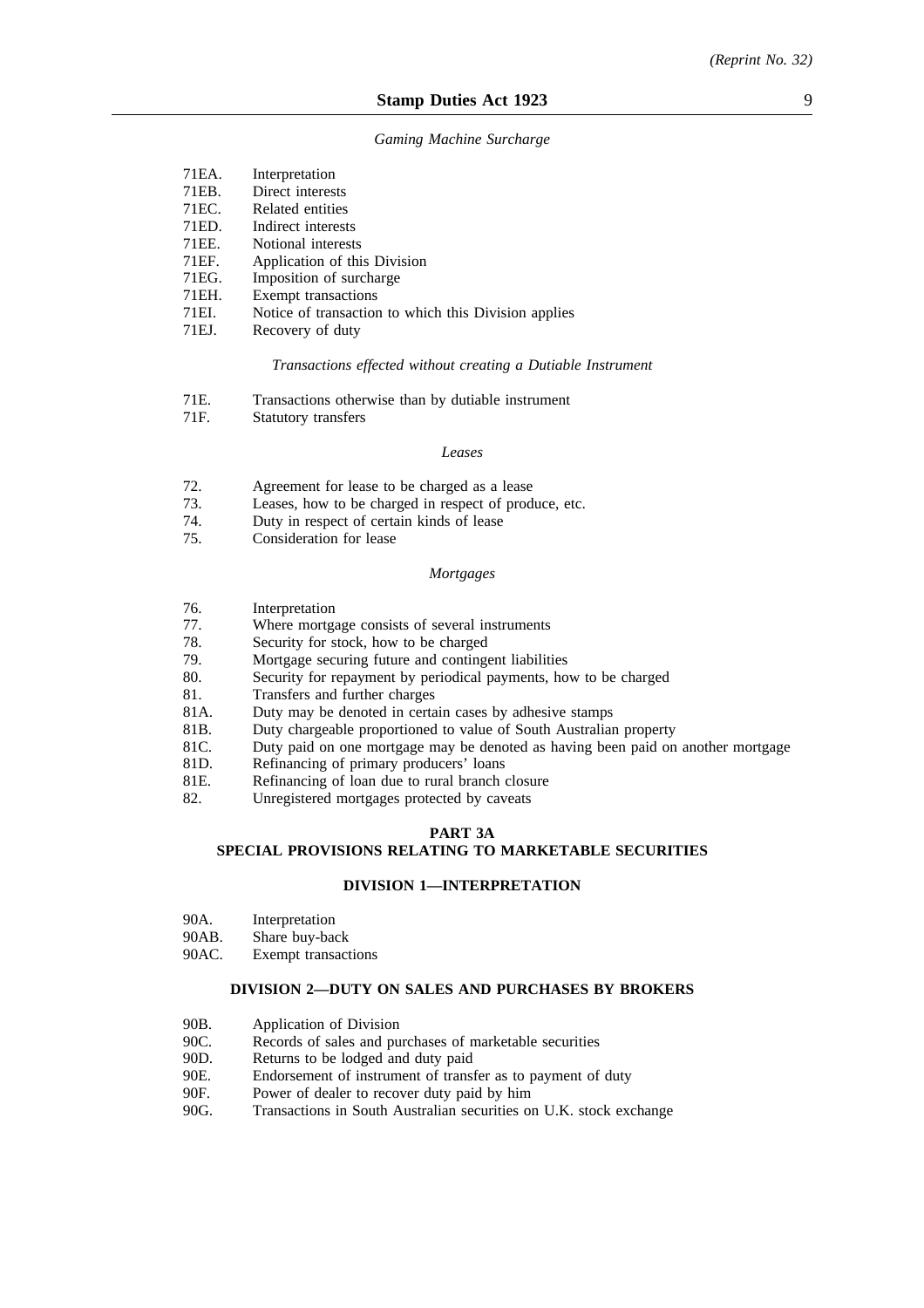## **DIVISION 3—DUTY ON CERTAIN SCH-REGULATED TRANSFERS**

| 90H. | Application of Division                                                 |
|------|-------------------------------------------------------------------------|
| 90I. | Transfer documents treated as instruments of conveyance                 |
| 90J. | SCH participant liable to pay duty                                      |
| 90K. | Record of SCH-regulated transfers                                       |
| 90L. | Particulars to be included by relevant participant in transfer document |
| 90M. | Relevant SCH participant's identification code equivalent to stamping   |
| 90N. | Report to be made and duty paid                                         |
| 90O. | Refund for error transaction                                            |
|      |                                                                         |

## **DIVISION 4—THE SECURITIES CLEARING HOUSE**

- 90P. Registration as the securities clearing house
- 90Q. Monthly return
- 90R. Particulars reported by participants to be kept by SCH
- 90S. Disclosure to SCH of information

## **DIVISION 5—DUTY ON OTHER CONVEYANCES**

- 90T. Application of Division<br>90U. Securities liable to duty
- 90U. Securities liable to duty<br>90V. Proclaimed countries
- Proclaimed countries

## **PART 4 LAND RICH ENTITIES**

#### **DIVISION 1—PRELIMINARY**

- 91. Interpretation
- 92. Direct interests
- 92A. Related entities
- 92B. Indirect interests
- 93. Notional interest in assets of related entity

## **DIVISION 2—LAND RICH ENTITY**

94. Land rich entity

## **DIVISION 3—DUTIABLE TRANSACTIONS**

- 95. General principle of liability to duty
- 96. Value of notional interest acquired as a result of dutiable transaction
- 97. Calculation of duty

## **DIVISION 4—PAYMENT AND RECOVERY OF DUTY**

- 98. Acquisition statement<br>99. Recovery from entity
- Recovery from entity

#### **DIVISION 5—MISCELLANEOUS**

- 100. Valuation of interest under contract or option to purchase land
- 101. Exempt transactions
- 102. Multiple incidences of duty

## **PART 5 MISCELLANEOUS PROVISIONS**

- 106. Spoiled or unused stamps
- 106A. Transfers of marketable securities not to be registered unless duly stamped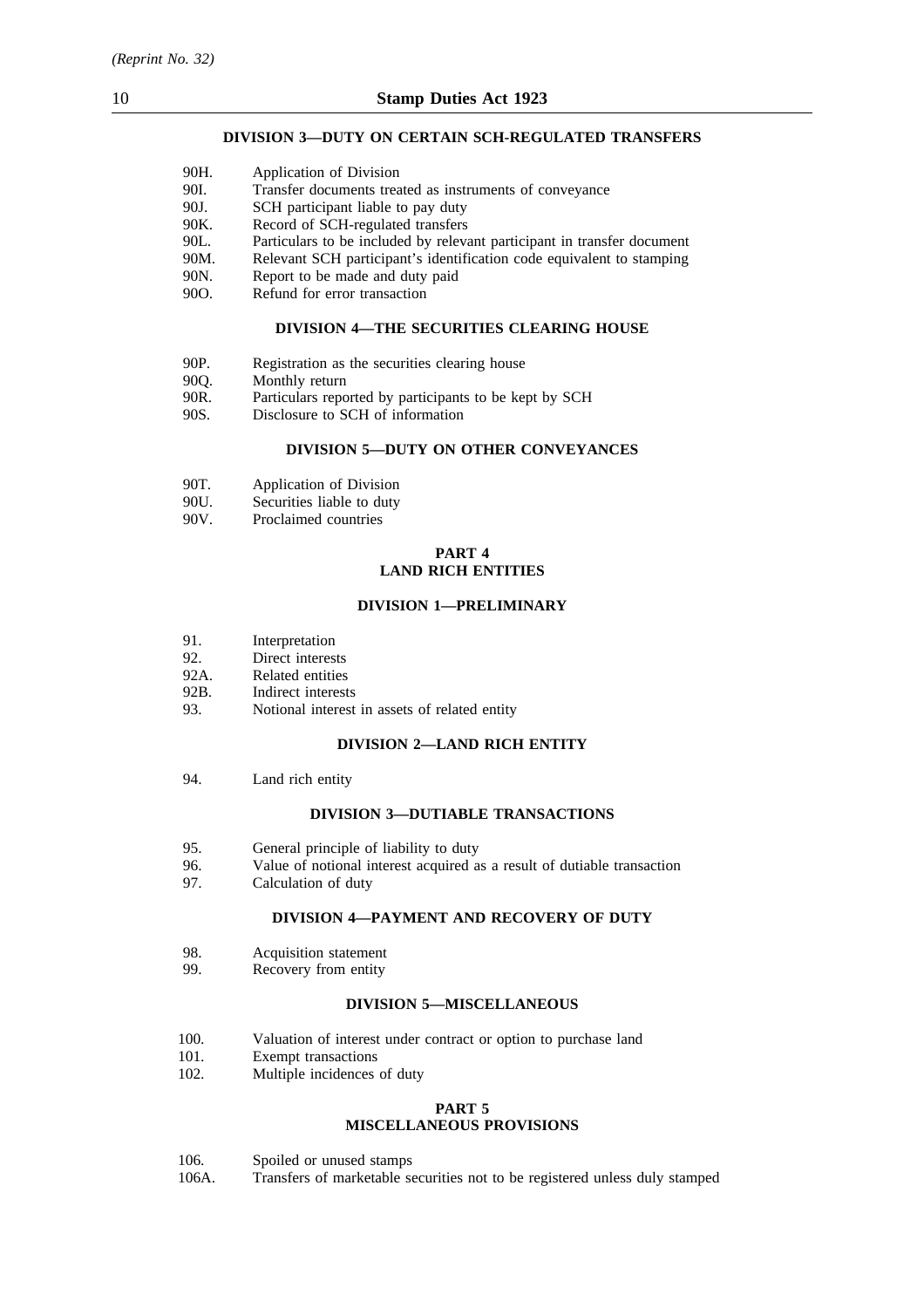- 107. Transfer of property to correct error<br>108. Penalties for certain offences
- Penalties for certain offences
- 109. Penalty for fraud
- 111. Remedy for misappropriation
- 112. Regulations
- 114. Exemption from stamp duty

## **SCHEDULE 1**

*Transitional Provisions*

## **SCHEDULE 2**

## **APPENDIX LEGISLATIVE HISTORY**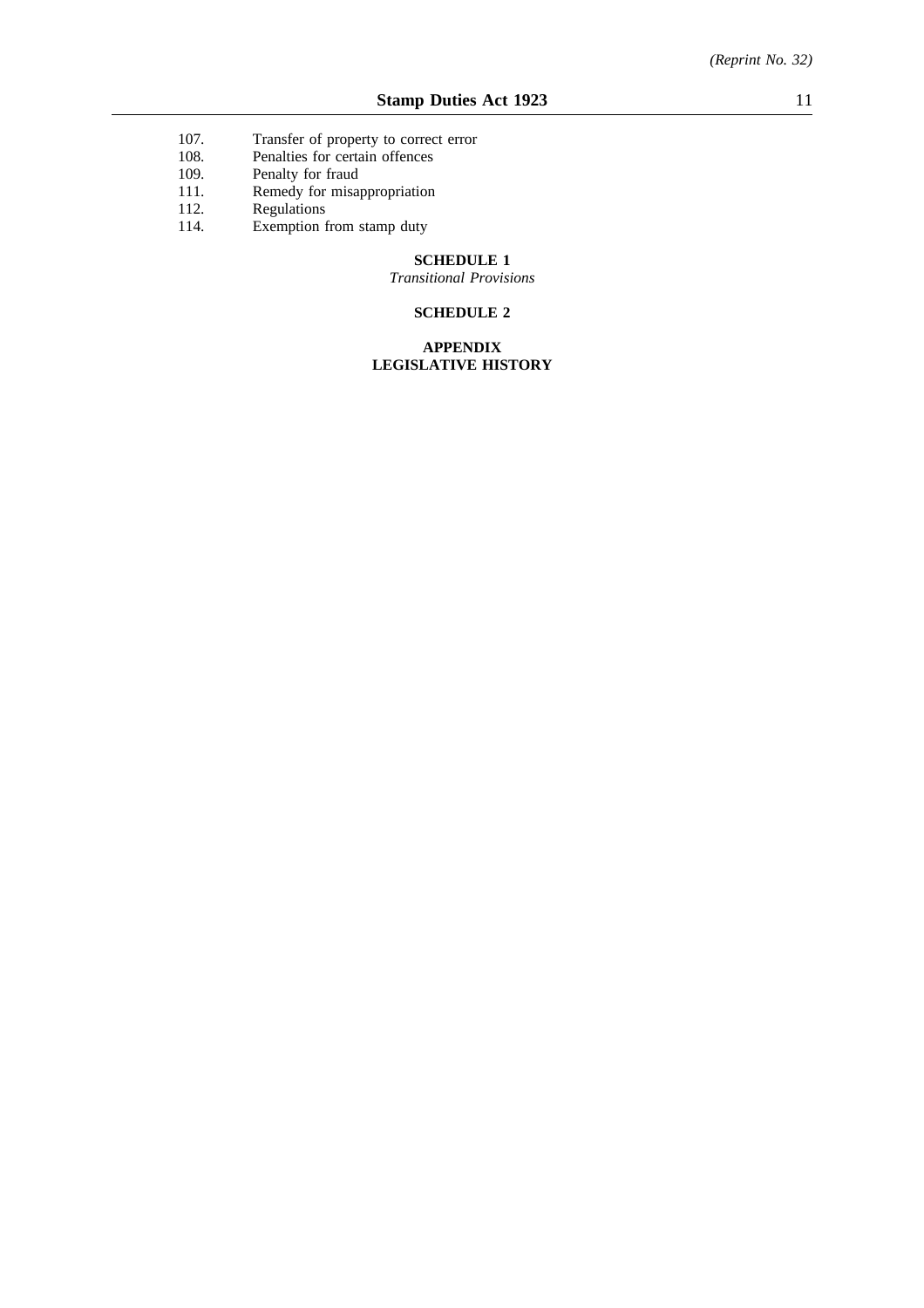## **The Parliament of South Australia enacts as follows:**

## **Part 1—Preliminary provisions**

## **Division 1—Short title**

## **Short title**

**1.** This Act may be cited as the *Stamp Duties Act 1923*.

## **Division 2—Interpretative provisions**

## **Interpretation**

**2.** (1) In this Act, unless it is otherwise provided or there is something in the context repugnant thereto—

"**adhesive stamp**" means an adhesive stamp purchased or otherwise obtained from the Commissioner or a distributor of stamps in pursuance of this Act;

"**approved form**" means a form approved by the Commissioner;

"**assessment**" means an assessment or reassessment by the Commissioner under Part 3 of the *Taxation Administration Act 1996*, and "**assess"** and "**assessed**" have corresponding meanings;

"**beneficial interest**" means an equitable interest or an interest vested both at law and in equity in the holder of the interest and includes a potential beneficial interest;

"**business of primary production**" means the business of agriculture, pasturage, horticulture, viticulture, apiculture, poultry farming, dairy farming, forestry or any other business consisting of the cultivation of soils, the gathering in of crops, the rearing of livestock or the propagation and harvesting of fish or other aquatic organisms;

"**Commissioner**" means the person appointed or acting as the Commissioner of State Taxation, and includes a person appointed or acting as a Deputy Commissioner of State Taxation (*see Part 9 of the Taxation Administration Act 1996*);

"**CUFS**" means an interest, issued by or on behalf of CHESS Depositary Nominees Pty Ltd, that provides beneficial ownership in respect of—

- *(a)* shares in a corporation incorporated outside Australia; or
- *(b)* units in a unit trust scheme,

being shares or units that are quoted on the market operated by the Australian Stock Exchange Limited;

"**die**" means die or other machine or implement used for impressing or imprinting stamps upon documents;

"**discretionary trust**" means an arrangement, however made, under which a person holds property, and the beneficial interest in all or any part of that property may be vested in a person (in this Act referred to as an "**object**" of the discretionary trust) on the exercise of a discretion, whether subject to any other contingency or not and whether the exercise of the discretion is obligatory or optional;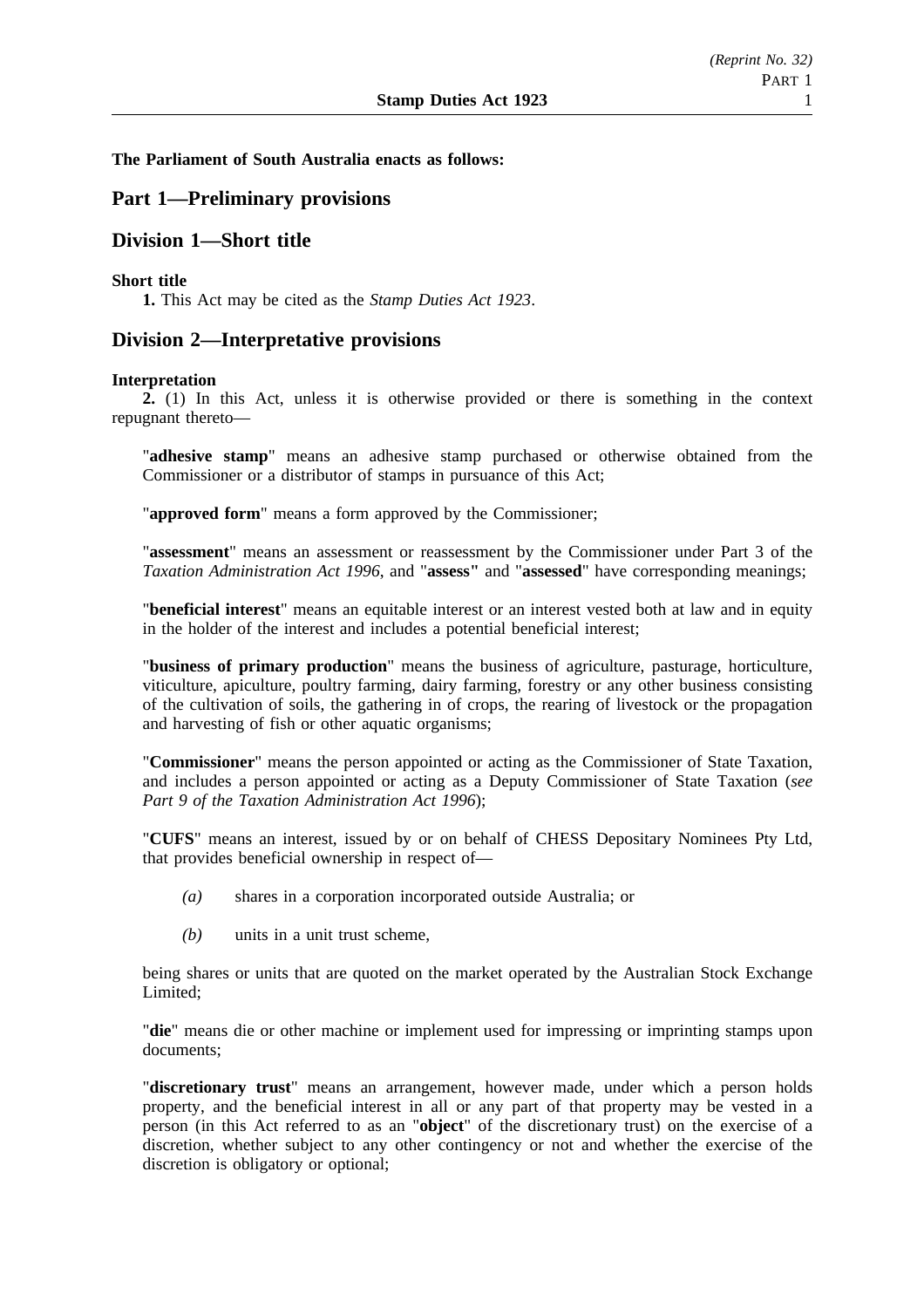"**duty**" means duty charged under this Act, and includes penalty tax and interest payable under Part 5 of the *Taxation Administration Act 1996* in relation to duty under this Act;

"**executed**" and "**execution**", with reference to instruments not under seal, mean signed and signature;

"**forge**" includes counterfeit;

"**GST**" means the tax payable under the GST law;

"**GST law**" means—

- *(a) A New Tax System (Goods and Services Tax) Act 1999* (Cwth); and
- *(b)* the related legislation of the Commonwealth dealing with the imposition of a tax on the supply of goods and services;

"**impressed stamp**" means—

- *(a)* a stamp impressed or imprinted by means of a die; or
- *(b)* a record imprinted or made by means of any machine or implement,

under the direction of the Commissioner in pursuance of this Act;

"**instrument**" includes every written document;

"**intellectual property**" includes—

- *(a)* a registered patent, circuit layout, or design;
- *(b)* a right under the *Plant Breeder's Rights Act 1994* (Cwth);
- *(c)* a trade mark;
- *(d)* a copyright;

"**interest**" in property means a legal or equitable interest and includes a potential, contingent, expectant or inchoate interest;

## "**jurisdiction**" means—

- *(a)* a State or Territory of Australia; or
- *(b)* a country or place subject to the laws of a particular legislative authority;

"**marketable security**" includes—

- *(a)* any stock, share or other security of any municipal or other corporation, company or society; and
- *(b)* any debenture, debenture stock, bond, note or other security of a government or of any municipal or other corporation, company or society, whether constituting a charge on the assets of the government, municipal or other corporation, company or society or not; and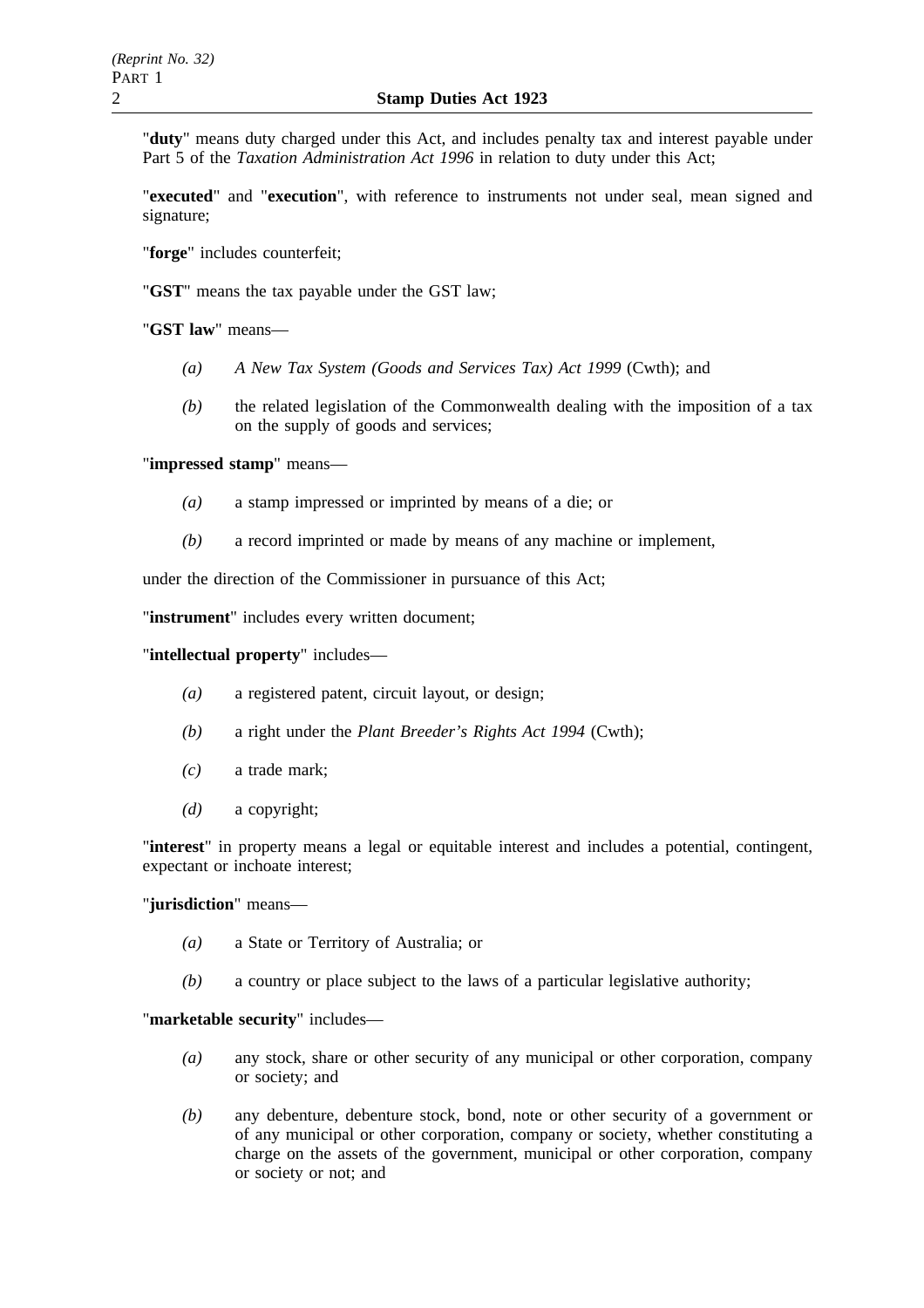- *(ba)* any interest in a managed investment scheme registered under Chapter 5C of the *Corporations Act 2001* of the Commonwealth, other than an interest of a kind excluded by regulation for the purposes of this Act; and
- *(c)* any stock or other security of such a kind as is or can be bought or sold through the agency of a member of any stock exchange in the Commonwealth; and
- *(d)* a right in respect of a marketable security; and
- *(da)* a CUFS; and
- *(e)* any other security of a kind prescribed for the purposes of this Act;

"**material**" means any sort of material upon which words or figures can be expressed;

"**money**" includes all sums expressed in Australian or foreign currency;

"**potential beneficial interest**" means the rights, expectancies or possibilities of an object of a discretionary trust in, or in relation to, property subject to the discretionary trust;

"**property**" means real or personal property and includes—

- *(a)* intellectual property (except know-how and confidential information); and
- *(b)* an interest in property;

"**recognised stock exchange**" means—

- *(a)* the Australian Stock Exchange Limited; or
- *(b)* a stock exchange classified by regulation as a recognised stock exchange;

"**records**" means records of any kind (whether in documentary or other form);

"**rent**" includes an amount (however it may be described in a lease) to be paid by a lessee to a lessor to reimburse, offset or defray the lessor's liability to GST;

"**right in respect of a marketable security**" means a right, whether actual, prospective or contingent, of any person to have issued to him a marketable security, whether or not on payment of any money or other consideration for the marketable security;

"**sale**" of property includes any transaction under which the property is converted into money;

"**spouse**" of a person includes a *de facto* husband or wife of the person who has been cohabiting continuously with the person for at least three years;

"**stamp**" means an adhesive stamp or an impressed stamp;

"**stamped**" means bearing an impressed stamp or having an adhesive stamp affixed;

"**State**" includes the Australian Capital Territory and the Northern Territory;

"**stock**" means any share in the stocks or funds of any State or government, or in the capital stock or funded debt of any company, corporation or society (whether incorporated under a law of this or any other State, a law of the Commonwealth, or a law of any other place);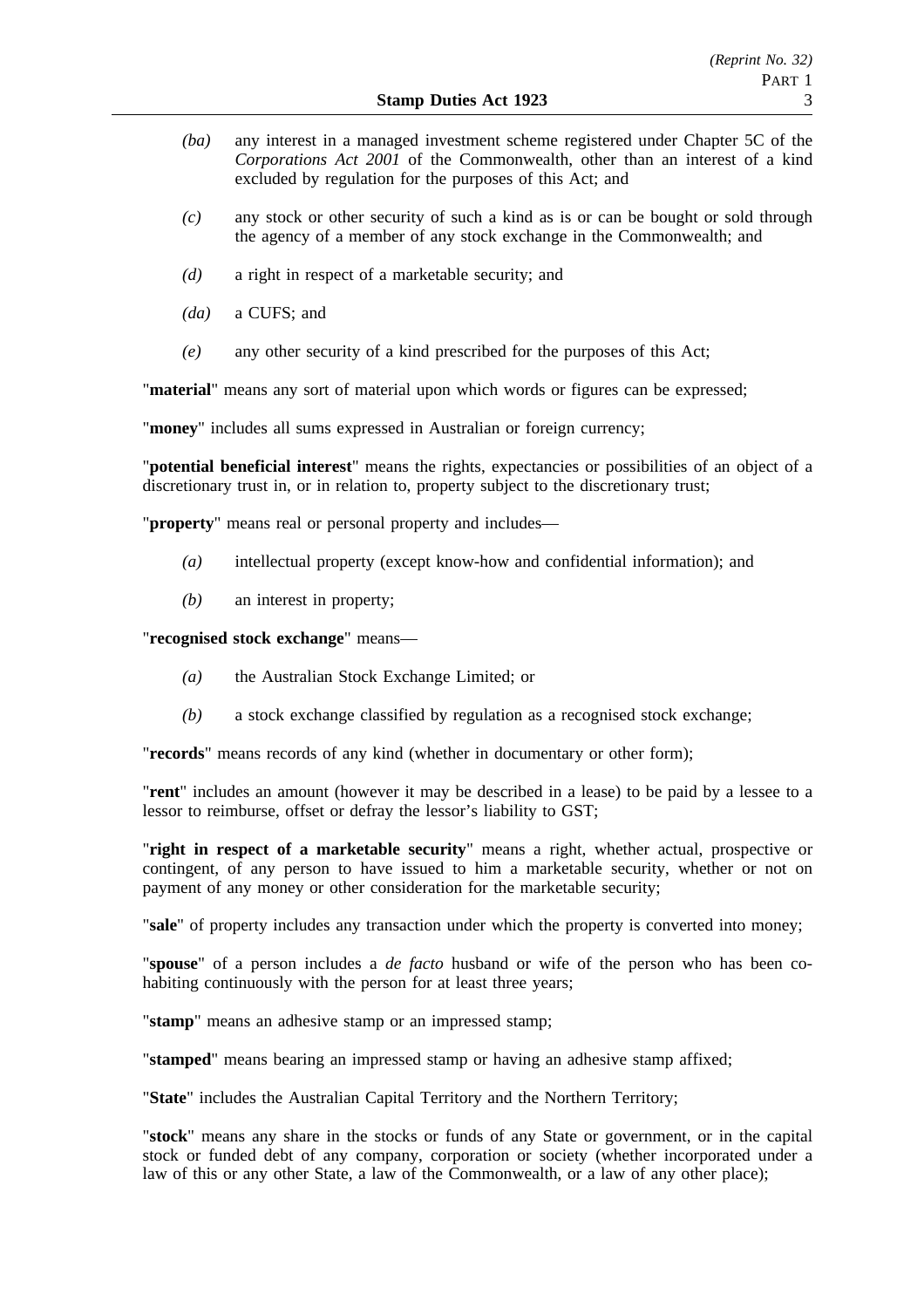"**transfer**", in relation to property, means transfer, assure or vest at law or in equity (whether or not the transfer, assurance or vesting is subject to registration, the issue of a certificate of title or some other similar requirement);

"**unit**" in relation to a unit trust scheme means a right or interest (however described) of a beneficiary under a unit trust scheme;

"**unit trust scheme**" means an arrangement made for the purpose, or having the effect, of providing for persons having funds available for investment facilities for the participation by them, as beneficiaries under a trust, in any profits or income arising from the acquisition, holding, management or disposal of any property subject to the trust;

"**write**", "**written**" and "**writing**" include every mode in which words or figures can be expressed upon material.

(2) An interest of a particular kind in the proceeds of the sale of property is, until the property is sold, taken to be an interest of the same kind in the property.

#### *Example—*

A beneficial interest in the proceeds of the sale of property is, until the property is sold, taken to be a beneficial interest in the property.

(3) A person is taken to transfer a leasehold or other interest in land held from the Crown if the person surrenders the interest so that the Crown may grant to a person other than the surrenderor a leasehold or other interest in the land.

## **Taxation Administration Act**

**3.** This Act should be read together with the *Taxation Administration Act 1996* which makes provision for the administration and enforcement of this Act and other taxation laws.

## **Division 3—Territorial application of Act**

## **Principles for determining territorial relationship**

**3A.** (1) An instrument relates to property situated in a particular jurisdiction if it—

- *(a)* creates, transfers, redeems, renounces, surrenders, cancels or extinguishes an interest in property situated in the relevant jurisdiction; or
- *(b)* deals with an interest in property situated in the relevant jurisdiction in any other way; or
- *(c)* acknowledges, evidences or records a transaction to which paragraph *(a)* or *(b)* refers.

(2) A potential, contingent, expectant or other inchoate interest is to be regarded as an interest in property in a particular jurisdiction if the realisation of the potentiality, contingency or expectancy, or the occurrence of any act or event necessary to perfect the interest could result in—

- *(a)* an interest in property situated in that jurisdiction; or
- *(b)* an interest in the proceeds of the sale of property situated in that jurisdiction.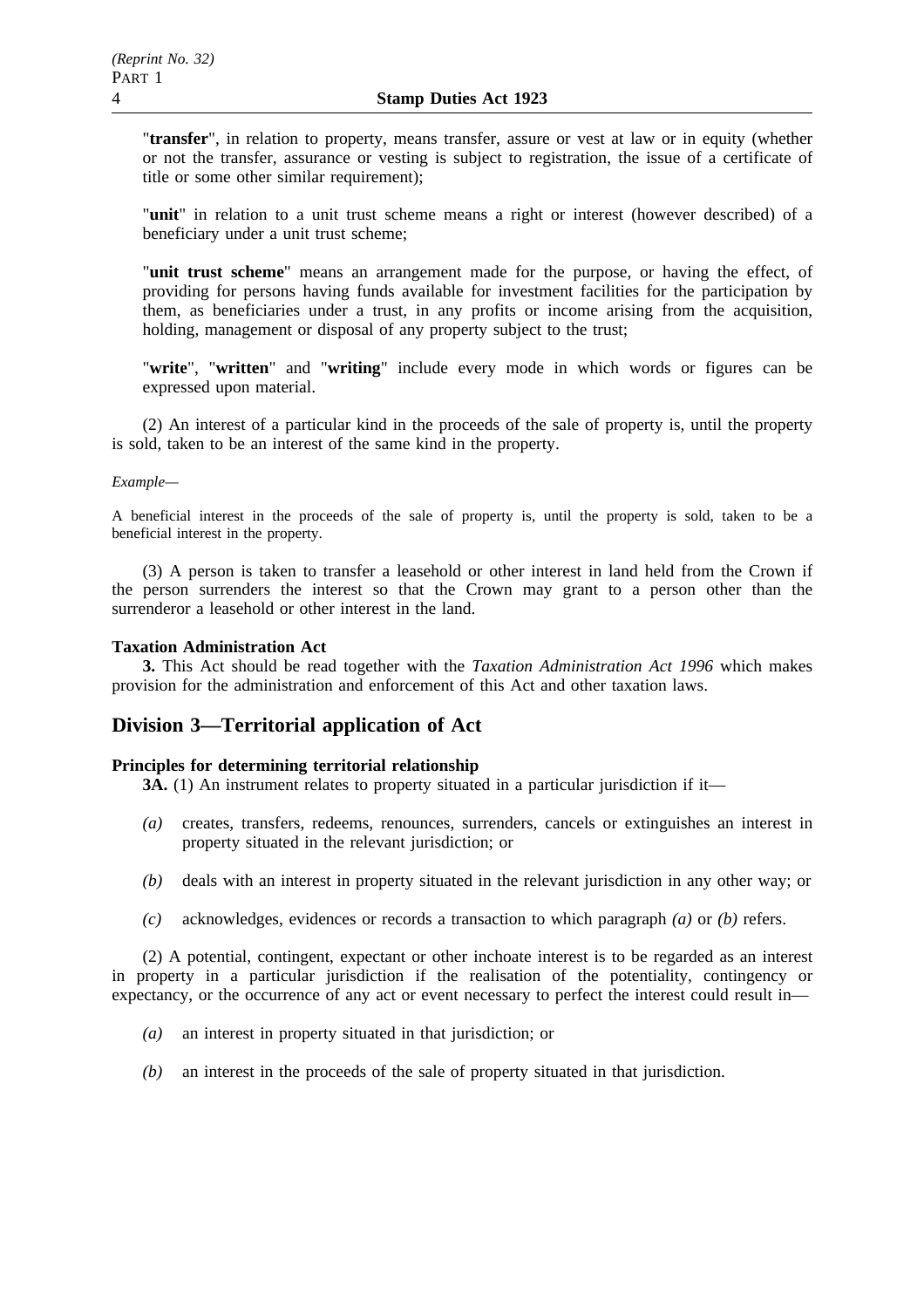(3) For the purpose of calculating duty on an instrument that relates to a potential, contingent, expectant or other inchoate interest—

- *(a)* the interest is to be treated as an actual interest ie as if the potentiality, contingency or expectancy had been realised or anything necessary to perfect the interest had occurred; and
- *(b)* if the interest is dependent in any way on the exercise of a discretion or any other contingency, it will be presumed that the discretion has been exercised, or the contingency has been realised, so as to give rise to the greatest possible liability to duty in this State.

(4) An interest in property is taken to be situated in the jurisdiction in which the property to which the interest relates is situated.

## **Territorial application of Act**

**3B.** (1) This Act applies in respect of an instrument that relates to property situated, or a matter or thing to be done, in South Australia irrespective of whether—

- *(a)* the instrument is within or outside South Australia; or
- *(b)* the instrument was executed within or outside South Australia.

(2) If an instrument relates to property situated in part in South Australia and in part outside South Australia, duty is to be calculated as if the instrument related only to the property situated in South Australia.

(3) This section operates subject to any other specific provision dealing with how duty is to be calculated on an instrument that relates to property within and outside South Australia.<sup>1.</sup>

<sup>1.</sup> Section 81B deals with the duty payable on a mortgage over property within and outside the State.

## **Special rules for determining location of certain forms of intangible property**

**3C.** (1) This section applies to intangible property of the following kinds—

- *(a)* business or product goodwill;
- *(b)* intellectual property (except know-how and confidential information);
- *(c)* rights conferred under a franchise agreement or licence (including a statutory licence granted under the law of the Commonwealth but not a statutory licence granted under the law of the State).

(2) If intangible property to which this section applies is a business asset, it is taken to be wholly situated in South Australia if the business is carried on wholly in South Australia and, if not, is taken to be situated in the various jurisdictions in which the business is carried on in proportion to the volume of business carried on in each.

(3) The Commissioner is to determine proportions for the purposes of subsection (2) having regard to—

- *(a)* the turnover of the business; and
- *(b)* the relative extent of income generated by the business in each jurisdiction in which the business is carried on; and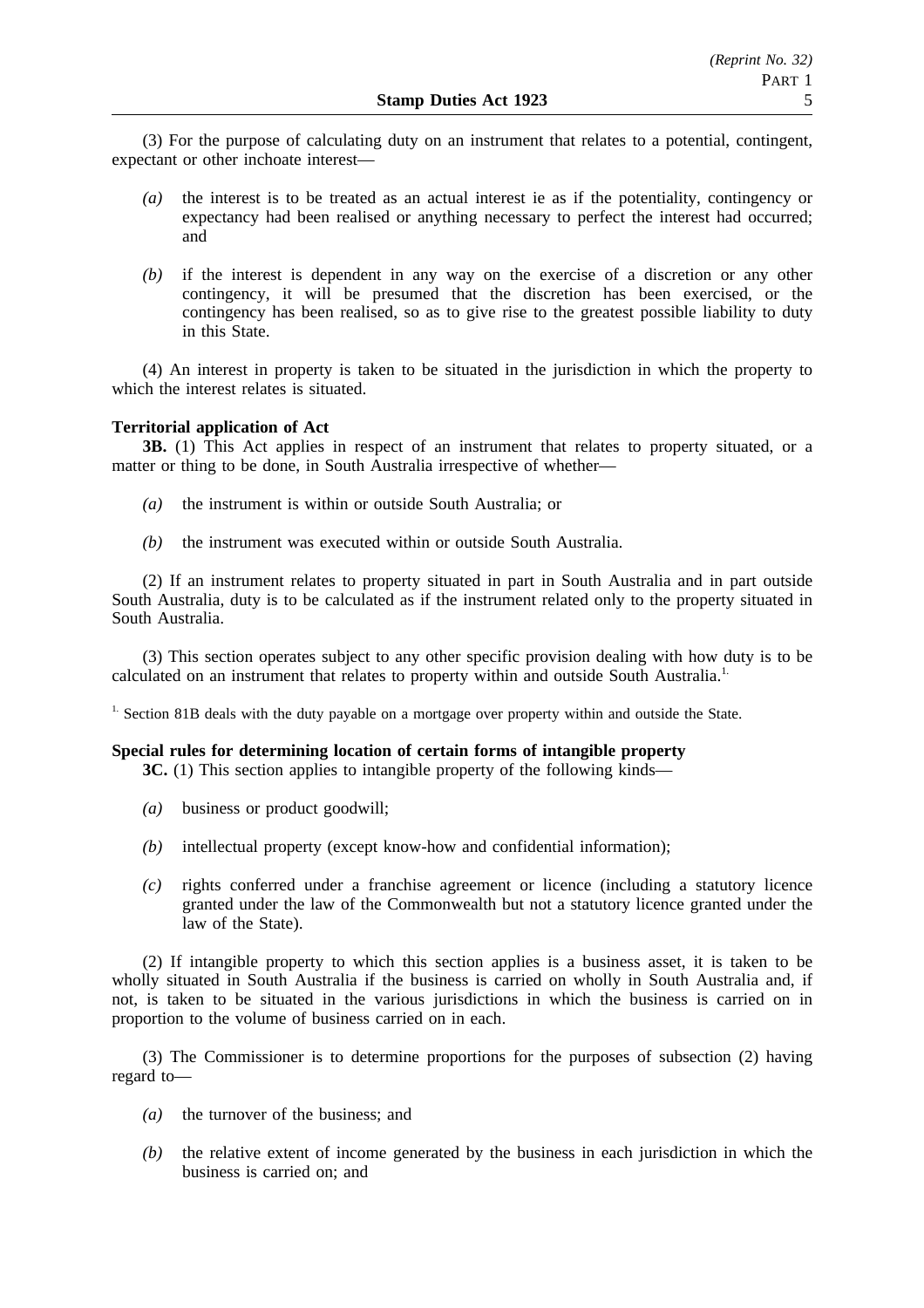- *(c)* the relative extent of the work carried on in each of the relevant jurisdictions; and
- *(d)* any other relevant factors.

(4) If intangible property to which this section applies is not a business asset, it is taken to be situated in the jurisdiction in which the owner—

- *(a)* if a company—
	- (i) in the case of a company incorporated or taken to be incorporated under the *Corporations Act 2001* of the Commonwealth—is taken, under that Act, to be registered;
	- (ii) in any other case—is incorporated; or
- *(b)* if a natural person—is ordinarily resident.

## **Statutory licence**

**3D.** The property in a statutory licence granted under the law of South Australia, and in any rights deriving from such a licence, is taken to be situated in South Australia.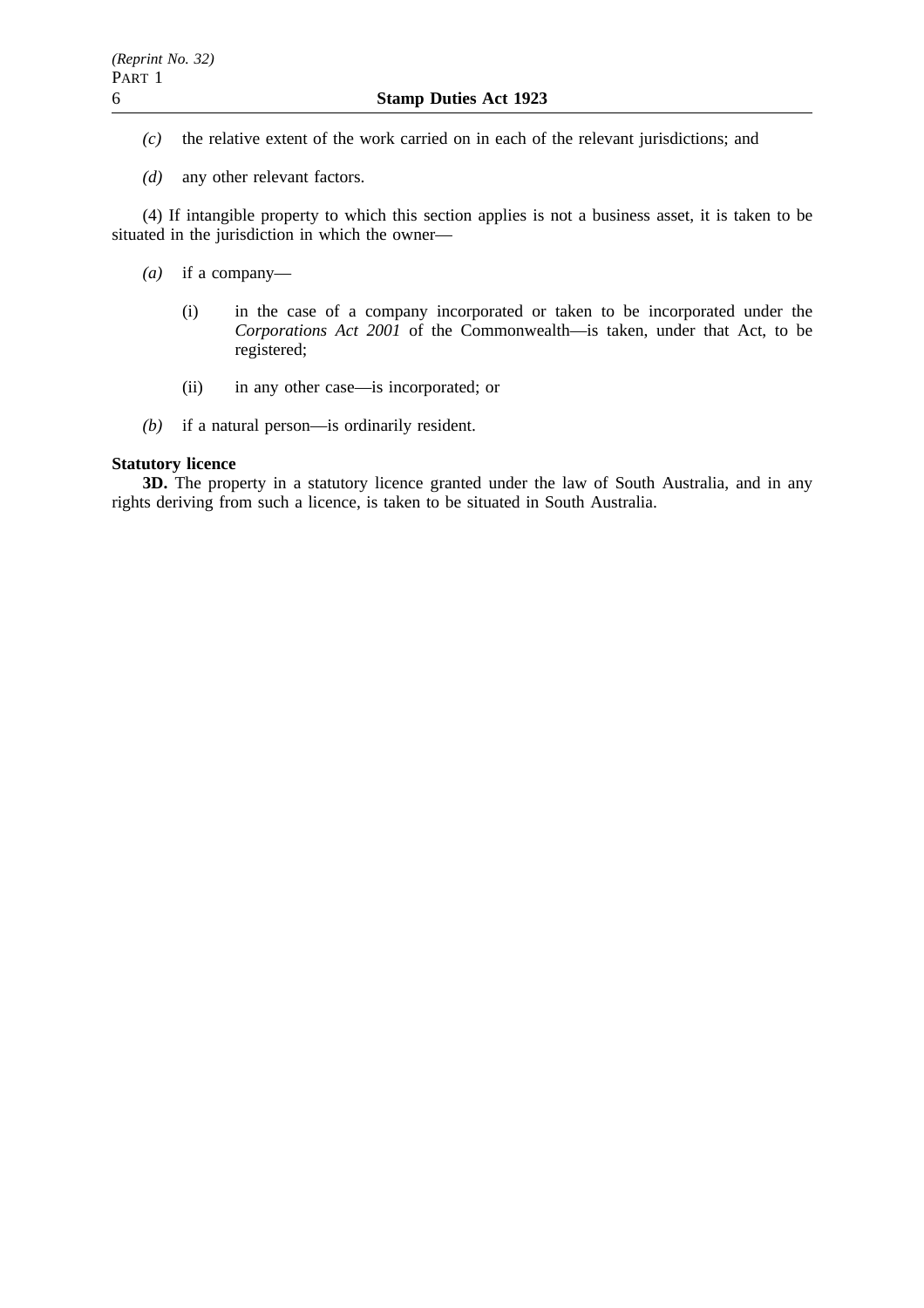## **Part 2—General provisions with respect to stamp duties**

#### **Imposition of stamp duties**

**4.** (1) Subject to the exemptions contained in Schedule 2 and the other provisions of this Act, the stamp duties specified in that Schedule are charged in respect of the instruments specified in that Schedule.

(2) The parties who executed an instrument are jointly and severally liable to pay the duty charged in respect of the instrument.

\*\*\*\*\*\*\*\*\*\*

#### **Denotation of duty**

**6.** (1) Subject to any express provision to the contrary, the payment of duty on an instrument is to be denoted on the instrument by an impressed stamp.

(2) Subject to any express provision to the contrary, if another provision of this Act provides for duty on an instrument to be denoted by an adhesive stamp, the duty may be denoted by an impressed stamp or an adhesive stamp.

\*\*\*\*\*\*\*\*\*\*

#### **Distribution of stamps, commission, etc.**

**7.** (1) The Governor may appoint any person a distributor of stamps.

(2) Any such distributor may be remunerated by a commission upon the value of stamps purchased for disposal by him, or by salary, or by any other allowance, and upon the sale of stamps to any such distributor such discount may be allowed as may be authorised by regulations made under this Act.

(3) A financial institution paying duty to the Commissioner in respect of cheque forms and cheques may be allowed commission at the prescribed rate.

\*\*\*\*\*\*\*\*\*\*

#### **Stamps to be provided**

**8.** The Treasurer shall, for denoting the several duties chargeable under this Act, provide such stamps or dies as may be required for the purposes of this Act, and may do any other act which may be necessary for effectually collecting the duties.

\*\*\*\*\*\*\*\*\*\*

#### **Appropriate stamps to be used**

**11.** (1) A stamp which, by any word or words on the face of it, is appropriated to any particular description of instrument shall not be used for any instrument of another description.

(2) An instrument falling under the particular description to which any stamp is so appropriated shall not be deemed duly stamped unless it is stamped with the stamp so appropriated.

(3) No instrument shall be deemed duly stamped with an adhesive stamp unless the words "DUTY STAMP" are printed on and form part of the stamp.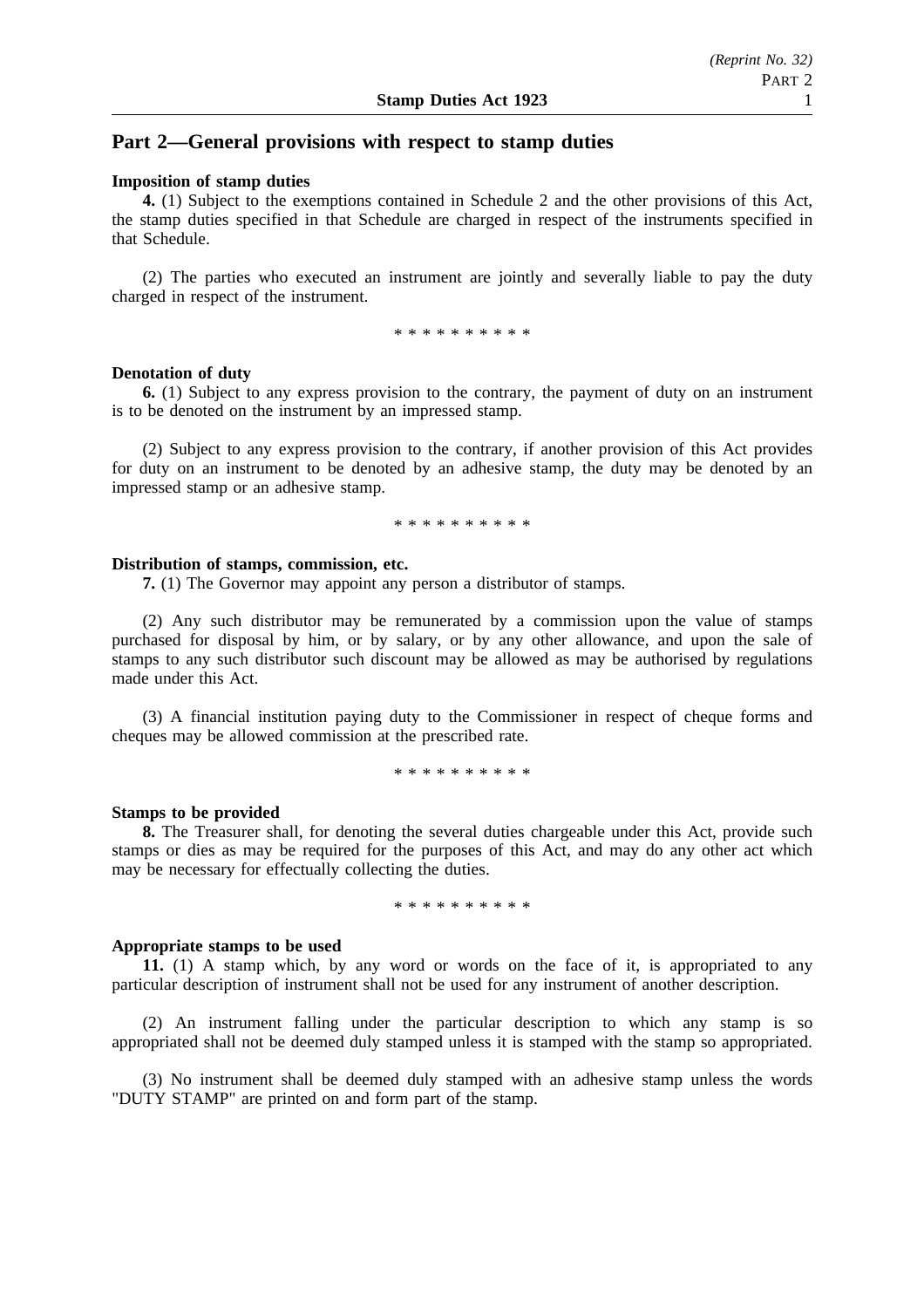## **Adhesive stamps to be cancelled**

**12.** (1) An instrument, the duty upon which is required or permitted by this Act to be denoted by an adhesive stamp, shall not be deemed duly stamped with an adhesive stamp unless—

- *(a)* the person required by this Act to cancel the adhesive stamp cancels it by writing on or across the stamp his name or initials, or the name or initials of his firm, together with the true date of his so writing, or otherwise effectually cancels the stamp and renders it incapable of being used for any other instrument; or
- *(b)* it is otherwise proved that the stamp appearing on the instrument was affixed thereto at the proper time.

(2) Where two or more adhesive stamps are used to denote the duty upon an instrument, each stamp shall be cancelled in the manner described above.

(3) A person who is required to cancel an adhesive stamp must not fail to do so in accordance with this Act.

Penalty: \$50.

#### **How instruments to be stamped**

**13.** (1) Every instrument written upon stamped material shall be written in such manner, and every instrument partly or wholly written before being stamped shall be so stamped, that the stamp may appear on the face of the instrument and cannot be used for, or applied to, any other instrument written upon the same piece of material.

(2) If more than one instrument is written upon the same piece of material, each one of those instruments shall be separately and distinctly stamped with the duty with which it is chargeable.

#### **Instruments to be separately charged**

**14.** Except where express provision is made to the contrary—

- *(a)* any instrument containing or relating to several distinct matters shall be separately and distinctly charged with duty in respect of each of such matters as if the portion of the instrument containing or relating to each such matter were a separate instrument;
- *(b)* any instrument made for any consideration in respect of which it is chargeable with *ad valorem* duty, and also for any further or other valuable consideration, shall, in addition to being charged with *ad valorem* duty, be charged with duty in respect of the last mentioned consideration as if it were an instrument made only for that consideration.

\*\*\*\*\*\*\*\*\*\*

## **Ascertainment of value of property**

**15A.** (1) If the value of property is to be ascertained by reference to an actual or notional cost of acquisition, any component of the cost of acquisition that is referable to GST payable on its sale or supply is to be regarded as a component of its value.

(2) In ascertaining the value of property for the purpose of assessing *ad valorem* duty on an instrument, the existence of an overriding power of revocation or reconveyance in that or any other instrument may be disregarded.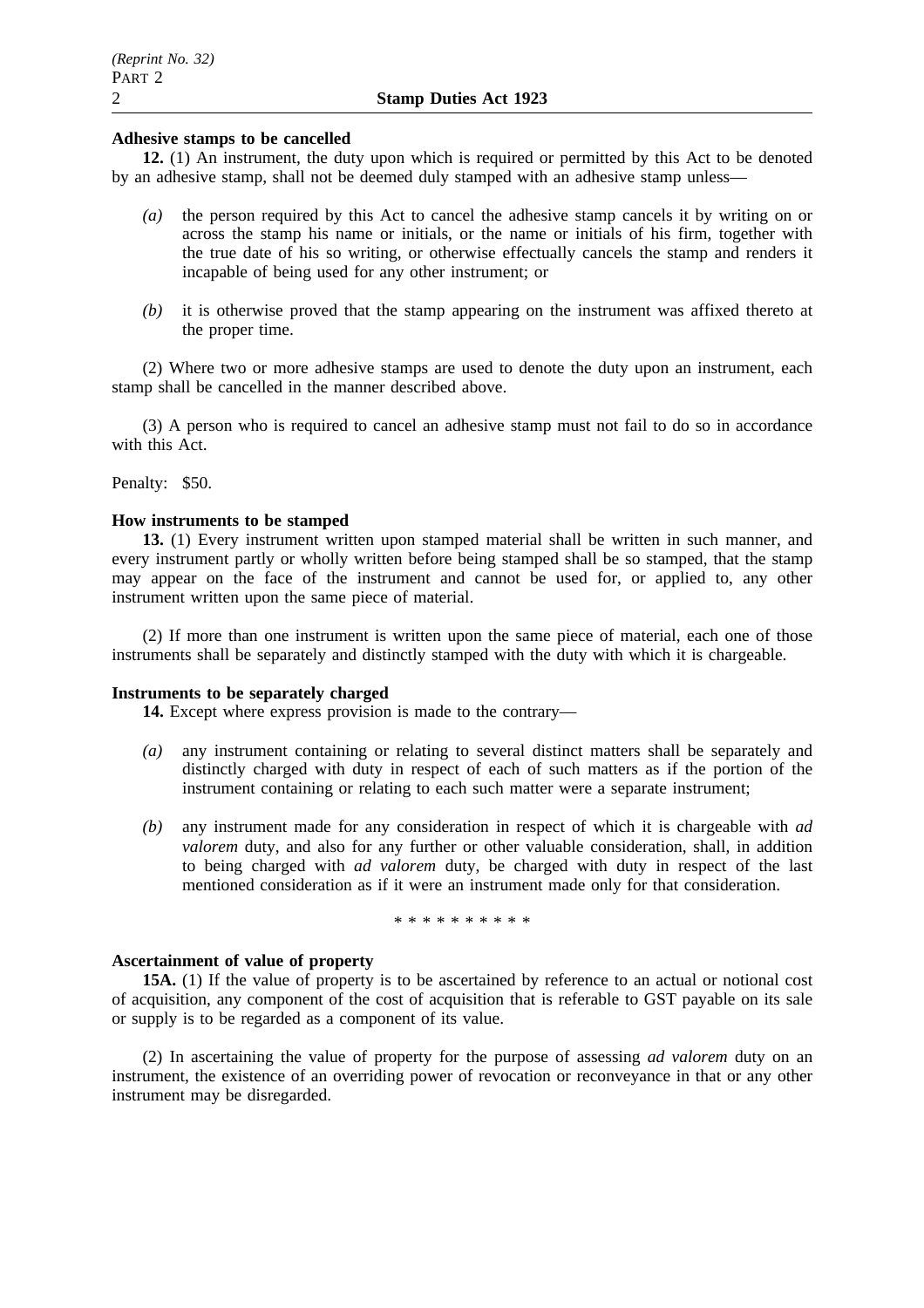## **Duty in force when instrument produced for stamping to apply**

**16.** The duty chargeable upon any instrument shall be calculated according to the rates in force at the time when the instrument is produced to the Commissioner for the purpose of being stamped.

#### **Duty payable in respect of instruments conditionally executed**

**17.** (1) Subject to subsection (2), an instrument that is executed conditionally by one or more parties is liable to duty as if it had been executed unconditionally.

 $(2)$  If—

- *(a)* duty is paid on or in respect of an instrument that was executed conditionally by one or more of the parties;
- *(b)* the Commissioner is satisfied that, by reason of non-fulfilment of the condition, or recall of the execution, the instrument will never come into force,

the Commissioner will, on application by a party who paid the duty and production of the instrument, cancel any stamp on the instrument and refund the amount of the duty paid.

#### **Duty on other instruments**

**18.** Where the duty with which any instrument is chargeable depends in any manner upon the duty paid upon another instrument, the payment of the last mentioned duty may, on production of both the instruments, be denoted in such manner as the Commissioner thinks fit upon the first mentioned instrument.

\*\*\*\*\*\*\*\*\*\*

#### **Certain copies dutiable**

**19A.** (1) Notwithstanding any other provision of this Act, but subject to subsection (2), where an original instrument chargeable with duty under this Act has not been duly stamped or has been destroyed without being duly stamped, any copy of the instrument shall, for the purposes of this Act, be chargeable with duty as if it were the original and be deemed to have been executed by the person or persons who executed the original at the same time as the original was executed.

(2) Where an original instrument or a copy of an instrument is duly stamped under this Act, the Commissioner shall, upon application and production of that original or copy, stamp any copy or further copy or the original, as the case may be, with a particular stamp denoting that it is duly stamped.

(3) In this section—

"**copy**" includes—

- *(a)* a duplicate or counterpart of an original instrument; or
- *(b)* an instrument that acknowledges, evidences or records the existence or terms of an original instrument; or
- *(c)* an instrument that acknowledges, evidences or records the transaction or a part of the transaction to which an original instrument relates or related.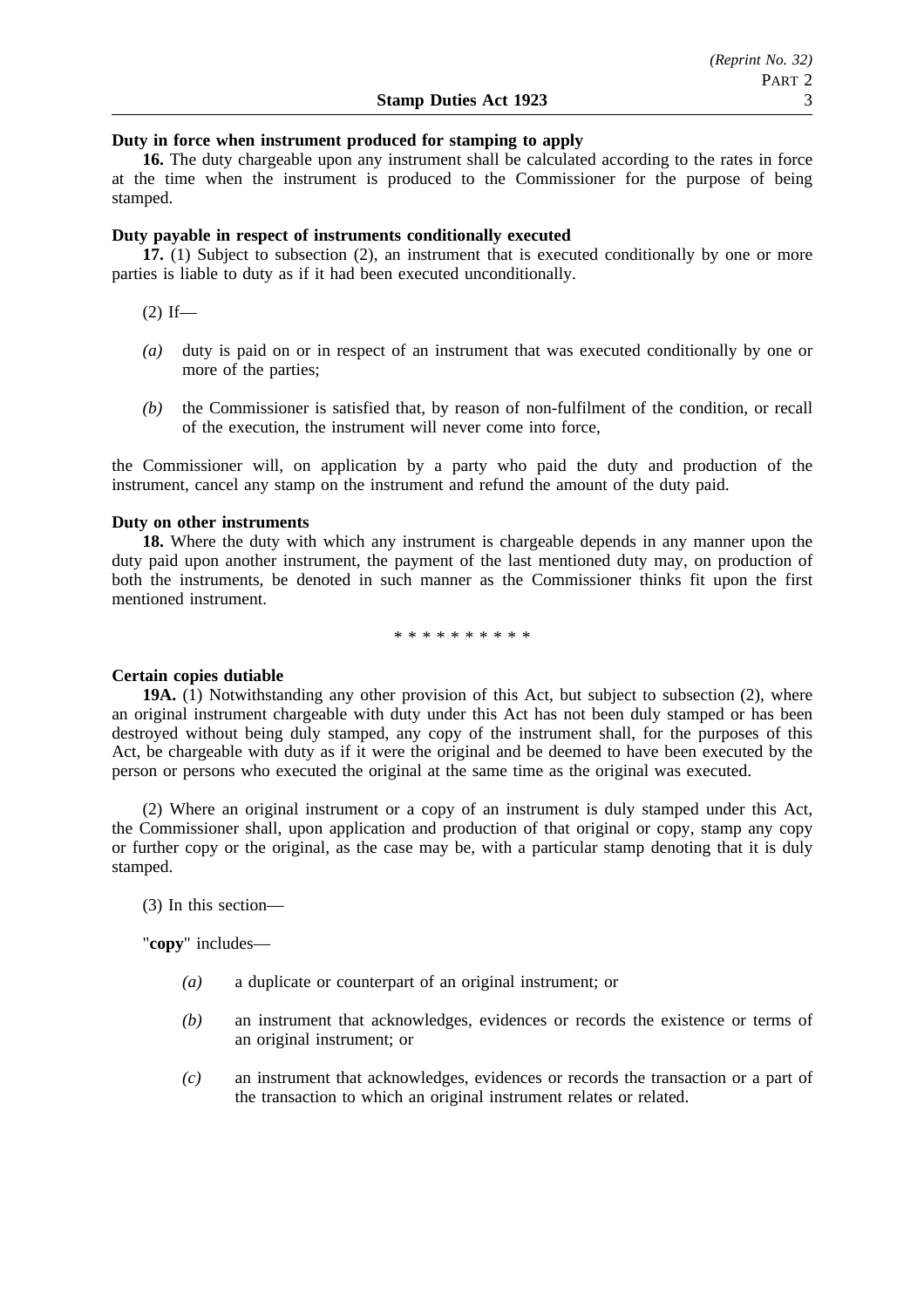## **Time for payment of duty and stamping**

**20.** (1) Subject to any express provision to the contrary, if an instrument is chargeable with duty, the duty must be paid and the instrument stamped—

- *(a)* in the case of an instrument executed in South Australia—within two months after its execution; or
- *(b)* in the case of an instrument executed outside South Australia—within two months after its receipt in South Australia or within six months after its execution, whichever period first expires.

\*\*\*\*\*\*\*\*\*\*

(2) If duty or further duty becomes chargeable on an instrument in consequence of an event occurring after its execution, the duty must be paid and the instrument stamped within two months after that event.

(3) The payment in relation to an instrument of any penalty tax or interest under Part 5 of the *Taxation Administration Act 1996* must be denoted on the instrument by a particular stamp.

(4) If an instrument that is chargeable with stamp duty is not produced to the Commissioner for stamping within the period prescribed by this section, any person who executed the instrument, or on whose behalf it was executed, is guilty of an offence.

Penalty: \$10 000.

(5) Subsection (4) does not apply in relation to—

- *(a)* an instrument executed, or brought into existence, before 7th December, 1987;
- *(b)* an instrument that has been duly stamped in some other manner authorised by this Act within the relevant period.

(6) It is a defence to a charge against subsection (4) to prove that the defendant delivered the instrument or had it delivered into the possession of some other party, or an agent for some other party, to the instrument in the reasonable expectation that the other party would have it stamped.

(7) The commission of an offence against subsection (4) does not affect the validity of the instrument in relation to which the offence was committed.

#### \*\*\*\*\*\*\*\*\*\*

#### **Admissibility of unstamped instruments in evidence**

**21.** Upon the production of any instrument chargeable with duty as evidence in any civil proceedings in any part of South Australia, the officer whose duty it is to read the instrument shall call the attention of the presiding judge, special magistrate or justices to any omission or insufficiency of the stamp thereon.

#### \*\*\*\*\*\*\*\*\*\*

### **Except as aforesaid no unstamped instrument to be received in evidence**

**22.** No instrument chargeable with duty executed in any part of South Australia, or relating, wherever it was executed, to any property situated, or to any matter or thing done or to be done, in any part of South Australia, shall, except in criminal proceedings, be pleaded or given in evidence, or admitted to be good, useful or available at law or in equity, unless duly stamped.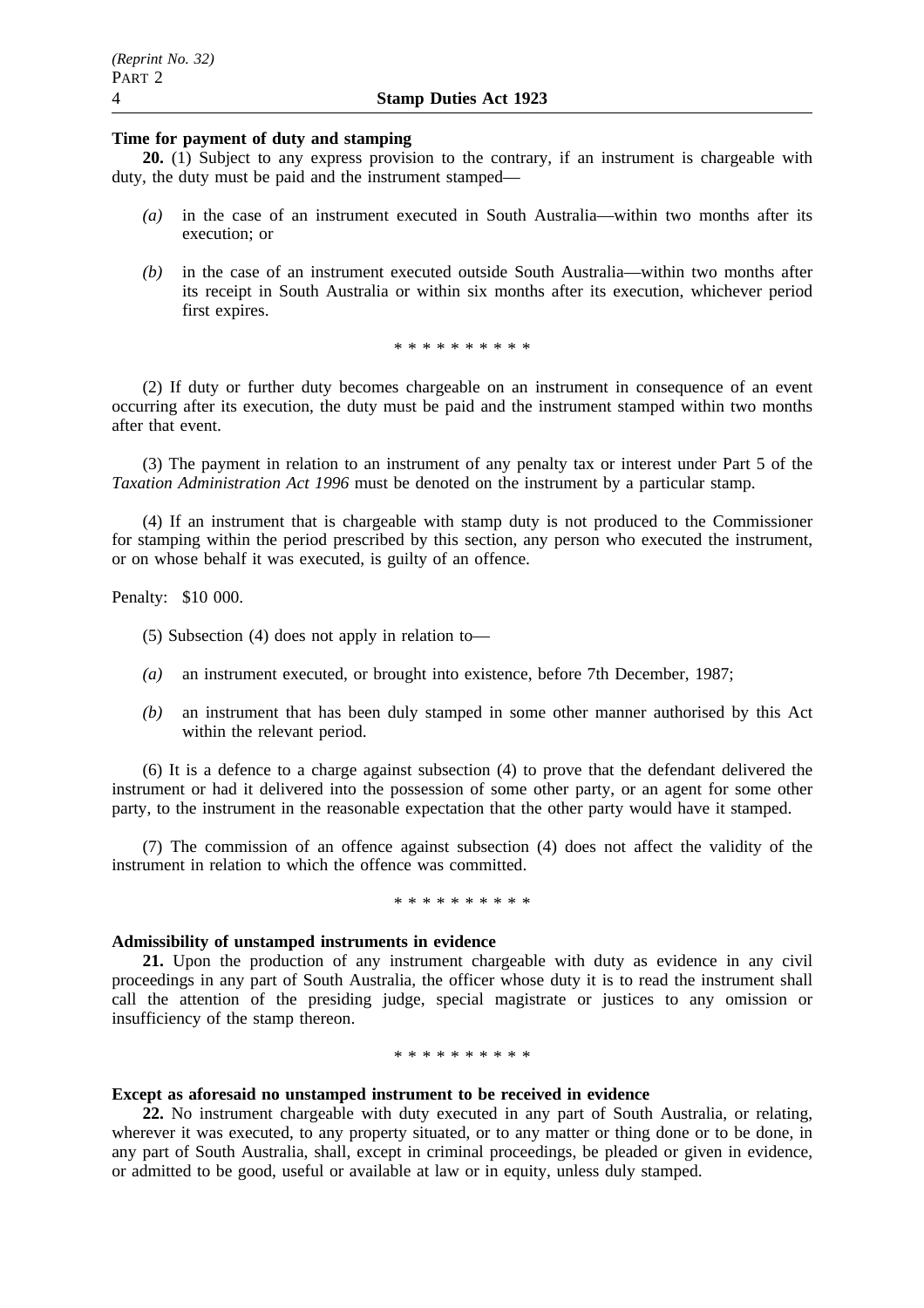#### **Assessments and stamping of instruments**

**23.** (1) If the result of an assessment relating to an instrument is that the instrument is not chargeable with duty, the instrument may be stamped by the Commissioner with a particular stamp denoting that it is not chargeable with duty.

\*\*\*\*\*\*\*\*\*\*

(2) If the result of an assessment relating to an instrument is that the instrument is chargeable with duty or further duty, the instrument is, on payment of any duty or further duty payable in respect of the instrument, to be stamped or further stamped in accordance with the assessment, and, when so stamped, may also be stamped by the Commissioner with a particular stamp denoting that it is duly stamped.

(3) If the result of an assessment relating to a stamped instrument is that duty or further duty is chargeable in respect of the instrument, the instrument is, from the date of the assessment until the duty or further duty is paid and the instrument is further stamped, to be taken to be insufficiently stamped, and this subsection applies despite the fact that the instrument has already been stamped, whether under this section or another provision of this Act, with a particular stamp denoting that it is not chargeable with duty or that it is duly stamped.

(4) Every instrument stamped with the particular stamp denoting either that it is not chargeable with duty or that it is duly stamped shall, subject to subsection (3), be admissible in evidence and shall be available for all purposes, notwithstanding any objection relating to duty.

(5) An instrument on which duty has been assessed by the Commissioner cannot be stamped except in accordance with that assessment unless the Commissioner reassesses duty on the instrument.

#### \*\*\*\*\*\*\*\*\*\*

#### **No instrument to be enrolled or registered unless stamped**

**27.** No person whose office it is to enrol, register or enter in or upon any rolls, books or records any instrument chargeable with any duty, or the memorial of any instrument chargeable with any duty, shall enrol, register or enter any such an instrument or memorial unless the instrument is duly stamped.

\*\*\*\*\*\*\*\*\*\*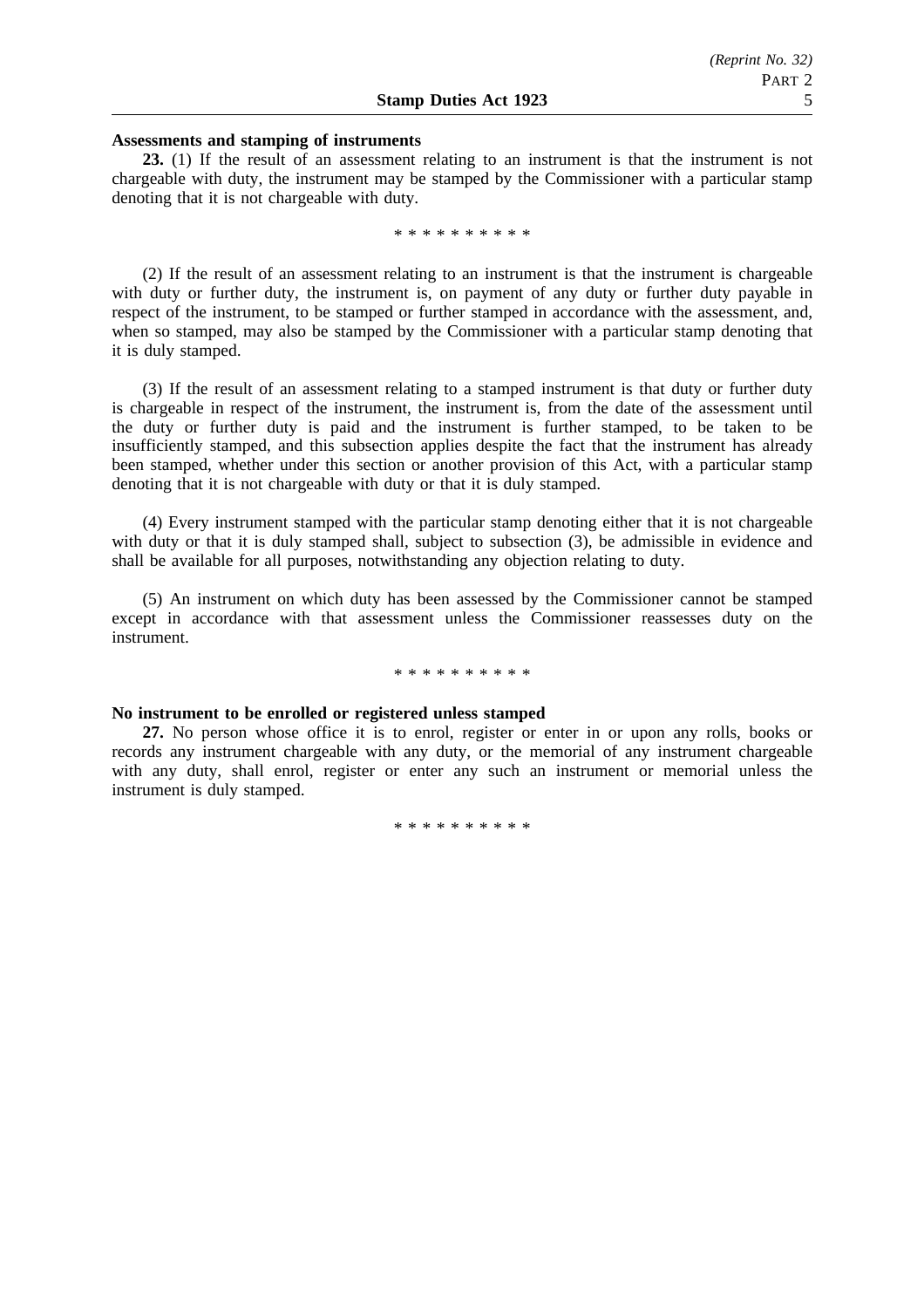## **Part 3—Special provisions with respect to certain stamp duties**

\*\*\*\*\*\*\*\*\*\*

#### *Agreements*

#### **Adhesive stamp may be used for agreement not under seal**

**29.** The duty upon an agreement not under seal may be denoted by an adhesive stamp, which shall be cancelled by one of the parties executing the agreement.

#### **When agreement comprised of several letters**

**30.** In any case where an agreement is constituted by two or more letters, the agreement and all the letters shall be deemed to be duly stamped if any one of the letters is duly stamped with the duty payable upon the agreement.

#### **Certain contracts to be chargeable as conveyances on sale**

**31.** (1) Any contract or agreement in writing for the sale of any estate or interest in any property (including goods, wares and merchandise not being goods, wares and merchandise agreed to be sold in the ordinary course of trade by a party whose business is or includes the sale of such goods, wares and merchandise) except—

*(a)* property which cannot vest in the purchaser except upon registration of a conveyance; or

\*\*\*\*\*\*\*\*\*\*

*(c)* stock or marketable securities or shares in the stock, funds or capital of any corporation, company or society,

shall be charged with the same *ad valorem* duty as if it were an actual conveyance on sale of the estate or interest contracted or agreed to be sold.

\*\*\*\*\*\*\*\*\*\*

(2) Where duty has been duly paid on a contract or agreement in accordance with subsection (1), any conveyance made to the purchaser in pursuance of the contract or agreement shall not be chargeable with any duty, and the Commissioner, upon application and upon the production of the contract or agreement duly stamped, shall stamp the conveyance with a particular stamp denoting that it is duly stamped.

(3) For the purposes of this section, a receipt for the payment, in pursuance of any contract or agreement, of any purchase money shall, in the absence of any further or other instrument being or evidencing the contract or agreement, be charged with *ad valorem* duty.

(4) If any such contract or agreement as is mentioned in subsection (1) is afterwards rescinded or annulled, or for any other reason is not substantially performed or carried into effect so as to operate as, or to be followed by, a conveyance, the person who paid the *ad valorem* duty upon the contract or agreement shall be deemed to be possessed of stamped material rendered useless by being inadvertently spoiled, within the meaning of section 106, and the provisions of that section shall apply accordingly.

(5) This section shall not apply to, or in respect of, any hire-purchase agreement within the meaning of this Act.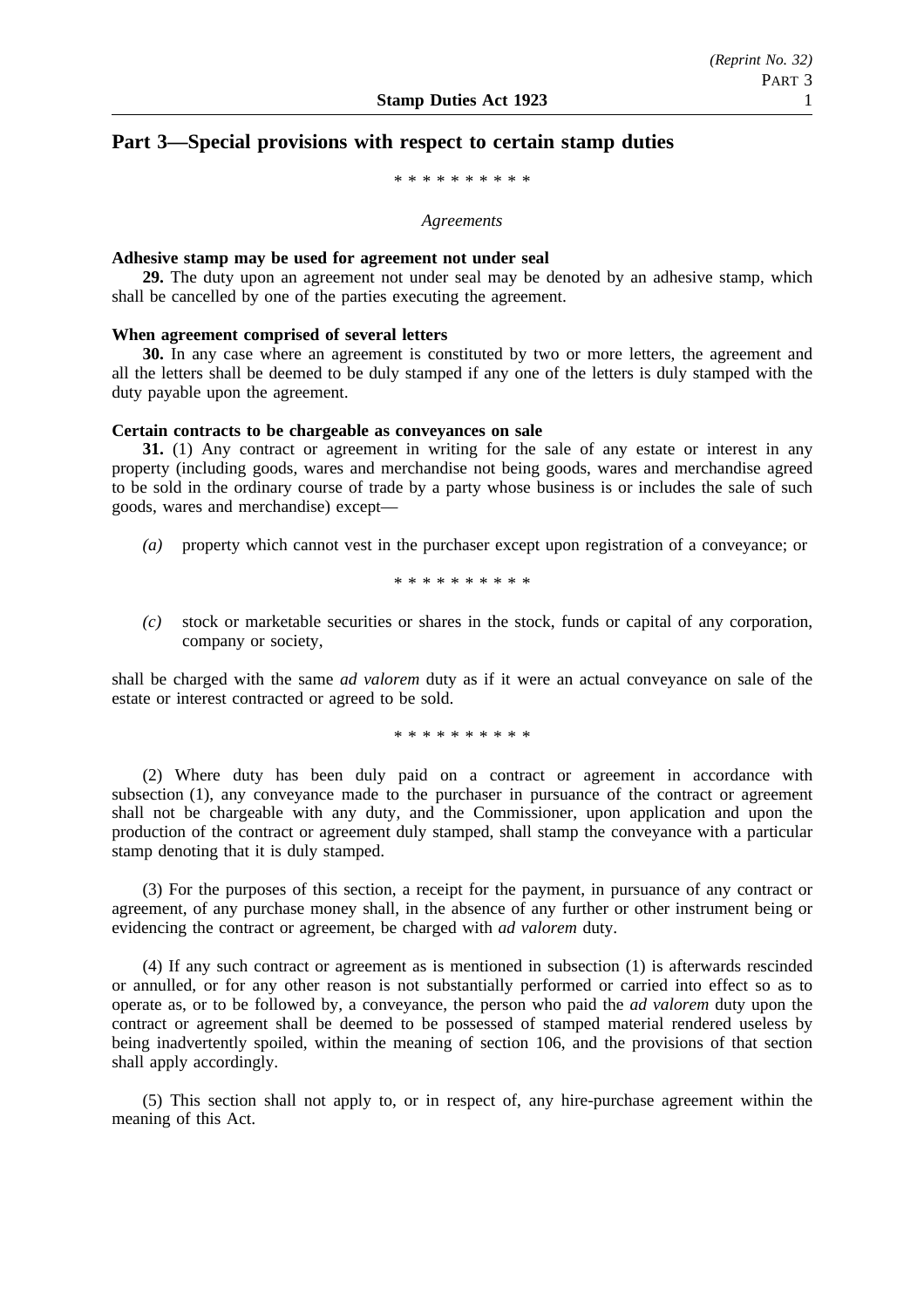## **Duty on agreements for "walk in walk out" sales of land used for primary production 31A.** Notwithstanding section 31, if—

- *(a)* a contract or agreement in writing provides for the sale as a going concern of land used wholly or mainly for the business of primary production, together with stock, implements and other chattels held or used in connection therewith; and
- *(b)* the contract or agreement sets out separately the consideration payable for the land and the consideration payable for stock, implements or other chattels; and
- *(c)* the Commissioner certifies in writing on the contract or agreement that he is of the opinion that the consideration specified as being payable for the land represents the value of that land,

then the contract or agreement in writing shall be chargeable with stamp duty as if it related solely to the land mentioned therein and not to the stock, implements and other chattels.

## *Rental Business*

## **Interpretation**

**31B.** For the purposes of the provisions of this Act falling under the heading of *Rental Business*, unless the contrary intention appears—

"**bailee**" means a person who has, or is entitled to, possession of goods under a contractual or non-contractual bailment;

"**bailment plan**" means an arrangement under which—

- *(a)* a financier provides financial accommodation for a business carried on by a trader; and
- *(b)* the financier retains or acquires title to a trading stock as security for the financial accommodation provided; and
- *(c)* the trader has possession of the trading stock by virtue of a contractual or noncontractual bailment;

"**bailor**" means a person who confers a right to possession of goods on another under a contractual or non-contractual bailment;

"**contractual bailment**" means a contract or agreement under which a person who owns, or is entitled to the possession of, goods confers on another a right to possession or use of the goods, and includes a hire-purchase agreement, but does not include a contract or agreement conferring a right to the possession or use of goods, or providing for the sale of goods, incidentally to a lease of, or licence to occupy, or the sale of, land;

"**corresponding law**" means a law of the Commonwealth or of another State or of a Territory that imposes duty of a similar nature to the duty imposed under this heading in respect of rental business or hiring arrangements;

"**goods**" includes all chattels personal and any fixture severable from the realty, but does not include money, livestock , things in action or books;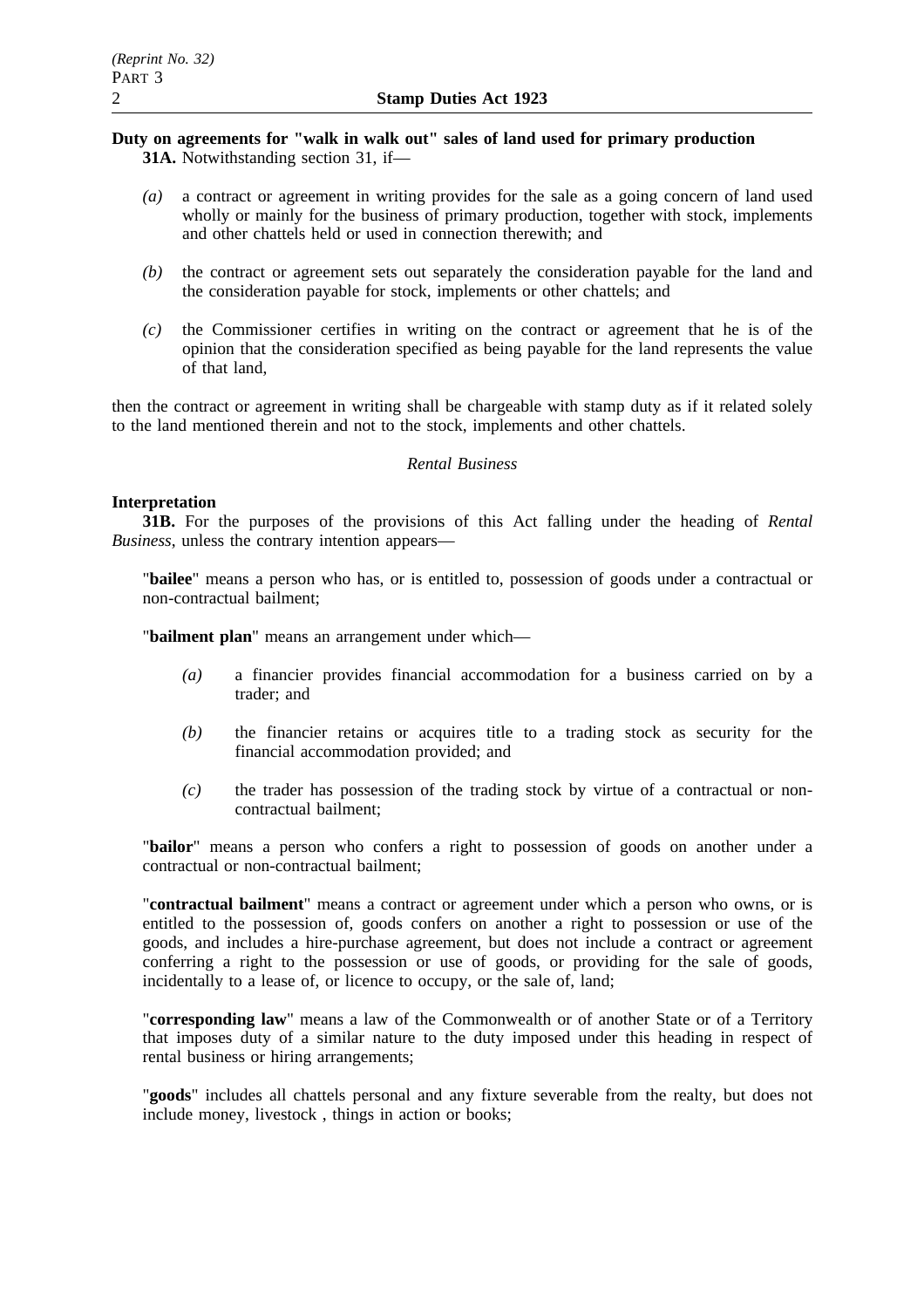"**hire-purchase agreement**" means—

- *(a)* a contract or agreement for the letting of goods with an option to purchase the goods; or
- *(b)* a contract or agreement for the sale of goods by instalments (whether the contract or agreement describes the instalments as rent or hire or otherwise),

but does not include a contract or agreement under which property in the goods passes on or before delivery of the goods;

"**registered person**" means a person registered under section 31E;

"**related corporation**", in relation to a corporation, means a corporation that is related to the first-mentioned corporation under section 50 of the *Corporations Act 2001* of the Commonwealth;

"**rental business**" means—

- *(a)* the business of conferring rights to the possession or use of goods under a contractual bailment; or
- *(b)* the business of acquiring the rights of the bailor under a contractual bailment; or
- *(c)* the business of providing financial accommodation under a bailment plan; or
- *(d)* the business of guaranteeing the obligations of a bailee under a contractual bailment or a bailment plan,

but does not include business of a class exempted by regulation from the ambit of this definition.

#### **Exemption of hire-purchase agreements**

**31C.** (1) From 1 January 1984, hire-purchase agreements are to be taken to have been exempt from duty chargeable under this Act in respect of rental business.

(2) The exemption under subsection (1) does not apply to hire-purchase agreements made on or after 1 January 2003.

## **Persons carrying on rental business**

**31D.** (1) Subject to subsection (3), a person shall not carry on any rental business in South Australia (whether or not he also carries on any other business), or advertise or hold himself out in any way as carrying on any such business, whether the head office or principal place of business of that person is in South Australia or elsewhere, unless he is a registered person.

Penalty: \$10 000.

(2) Any person who, in the course of any business, undertakes negotiations in South Australia with the object of transacting any rental business shall be deemed to carry on rental business in South Australia, whether or not he has an established place of business in South Australia.

(3) Subsection (1) shall not apply to a person acting as an agent or employee of a registered person by reason only of the fact that he is so acting.

\*\*\*\*\*\*\*\*\*\*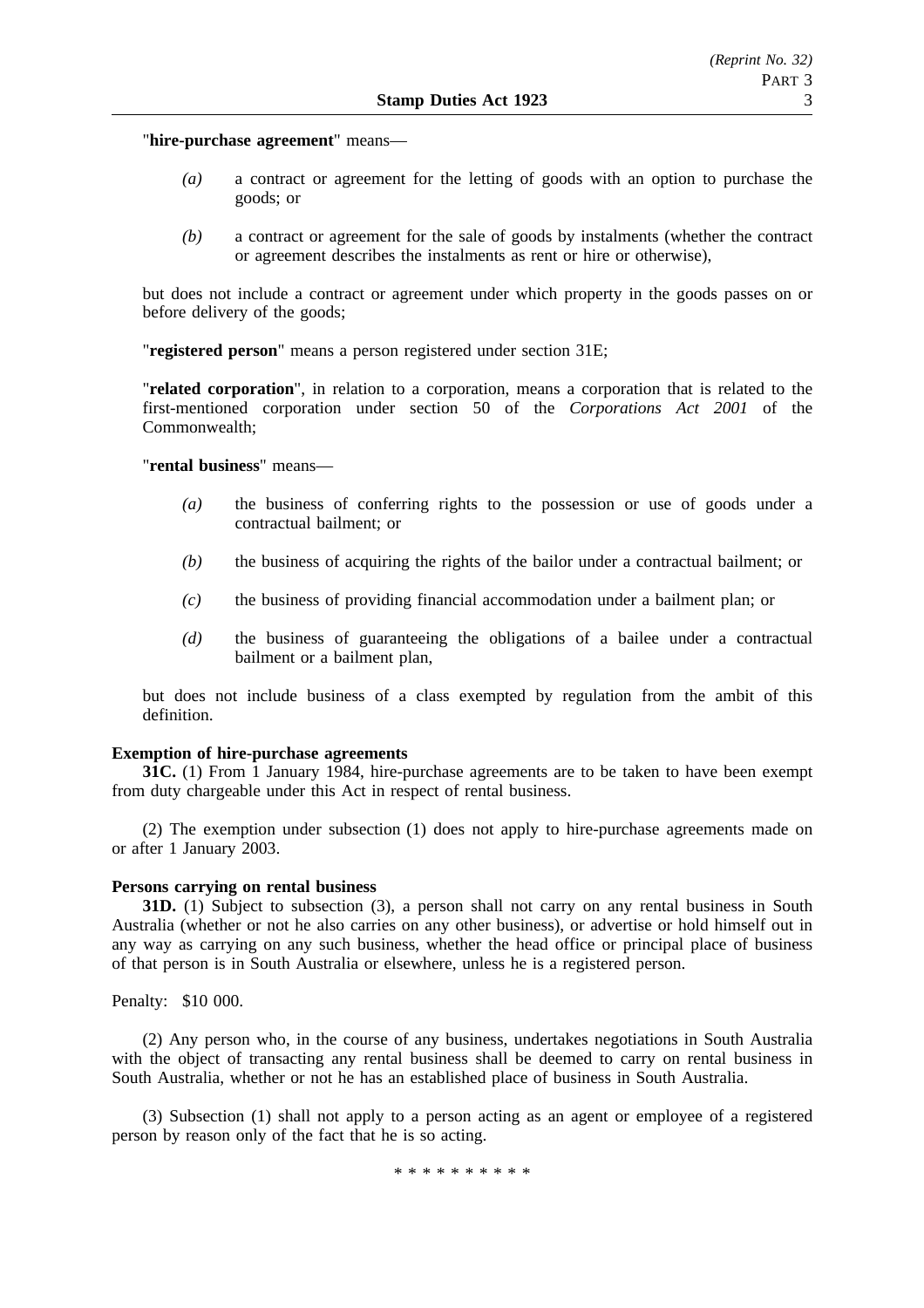## **Registration**

**31E.** (1) The Commissioner shall register any person who applies in the approved form for registration under this section.

(2) A registered person who is no longer required to be registered may, by notice in the approved form given to the Commissioner, cancel his registration under this section.

## **Statement to be lodged by person registered or required to be registered**

**31F.** (1) Subject to this Act, and in particular to section 31I, a registered person, or a person required under section 31D to be a registered person, shall—

- *(a)* not later than the twenty-first day of each month, lodge with the Commissioner a statement in the approved form setting out the total amount received during the preceding month in respect of his or her rental business; and
- *(b)* not later than the twenty-first day of each month, pay to the Commissioner duty equal to 1.8 per centum of the amount (if any) by which the amount required under paragraph *(a)* to be set out in a statement for that month exceeds \$6 000.
- (1a) The amount received by a registered person in respect of a rental business is taken—
- *(a)* to include amounts received for services incidental or related to the rental business;
- *(b)* not to include amounts received to reimburse, offset or defray the registered person's liability to GST on the services provided in, or incidental or related to, the registered person's rental business.
- (2) Where—
- *(a)* a registered person has been carrying on rental business; and
- *(b)* the total amount received by him during the last preceding period of twelve months in respect of that rental business did not exceed \$72 000,

the registered person may, instead of lodging a statement with the Commissioner under subsection (1), by notice in writing given to the Commissioner, elect to lodge with the Commissioner, not later than the thirty-first day of March in each year, a statement showing the total amount received by him in the period commencing on the first day of February in the last preceding year and ending on the thirty-first day of January next in respect of his rental business (not including any amount previously included in a statement lodged with the Commissioner pursuant to subsection  $(1)(a)$  and to pay to the Commissioner as duty an amount equal to 1.8 per centum of the amount (if any) by which the total amount exceeds \$72 000.

(3) A registered person who has made an election pursuant to subsection (2) must, each year while the election is in force, lodge a statement with and pay duty to the Commissioner in accordance with the election.

(4) Any election made by a registered person pursuant to subsection (2) may be cancelled with effect from and in relation to the period of twelve months commencing on the first day of February next following, by notice in writing under the hand of the registered person given to the Commissioner or by notice in writing under the hand of the Commissioner given to the registered person, if the Commissioner is satisfied that the total amount received by the registered person who has made the election was in excess of \$120 000 in any period of twelve months.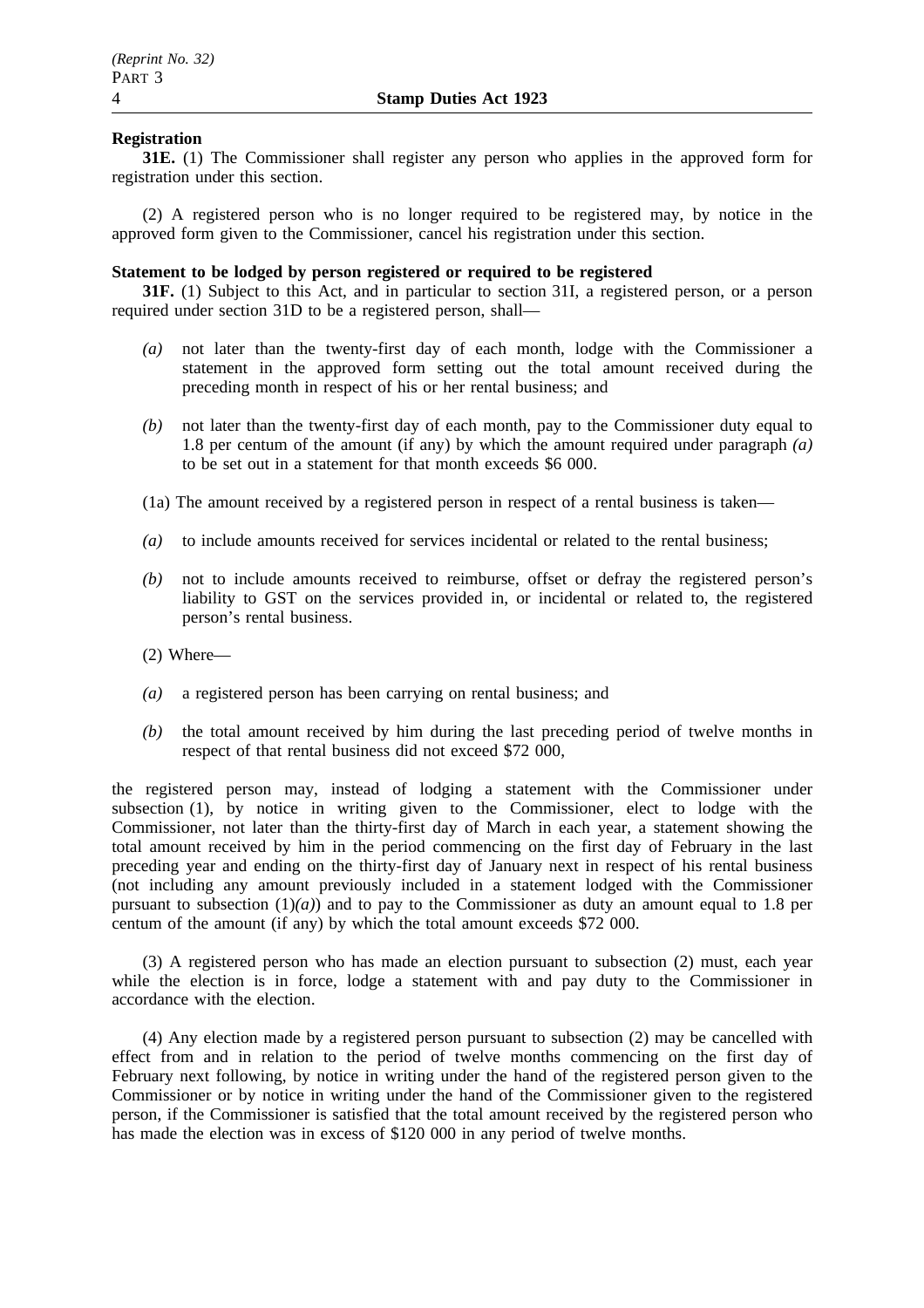(5) The amount to be shown on the statement includes any amounts received under a contractual bailment if—

- *(a)* the contractual bailment was entered into in South Australia; or
- *(b)* any negotiations leading to the formation of the contractual bailment took place in South Australia; or
- *(c)* the goods were delivered in South Australia to the person who obtained the right to their possession or use under the contractual bailment.

\*\*\*\*\*\*\*\*\*\*

## **Manner of denoting duty on statement**

**31H.** The duty paid by a person on a statement lodged with the Commissioner under section 31F shall be denoted by cash register imprint on the statement or in such other manner approved by the Auditor-General as is notified by the Commissioner in the *Gazette*.

## **Matter not to be included in statement**

**31I.** (1) Nothing contained in section 31F shall require a person to include in a statement required by that section to be lodged with the Commissioner any amount in respect of—

- *(a)* a transaction entered into by the person in the course of any business carried on by the person as a pawnbroker; or
- *(b)* the sale of any goods (other than under a hire-purchase agreement or where there is an agreement, arrangement or understanding that the person to whom the goods are sold may, at a later time, sell the goods back to the first mentioned person); or
- *(c)* if the person is a registered person, any business transacted by the registered person in respect of which the registered person has paid duty under a corresponding law where—
	- (i) the rate of duty under that corresponding law is not less than 1.8 per cent on amounts received in respect of any rental business or hiring arrangement (disregarding any deductions or allowances available under that corresponding law); and
	- (ii) the Commissioner is satisfied, on application made to the Commissioner by the registered person in a manner and form determined by the Commissioner, that it would be reasonable to allow the registered person to have the benefit of this subsection in respect of that business; or

\*\*\*\*\*\*\*\*\*\*

- *(g)* the grant, by a corporation to a related corporation, of the right to the use of goods beneficially owned by that first mentioned corporation; or
- *(h)* any business transacted by him outside South Australia, where—
	- (i) no negotiations leading to the transaction of the business took place in South Australia; and
	- (ii) the amounts obtained or the goods obtained by the other party to the transaction were obtained for the purpose of being wholly expended or wholly used outside South Australia.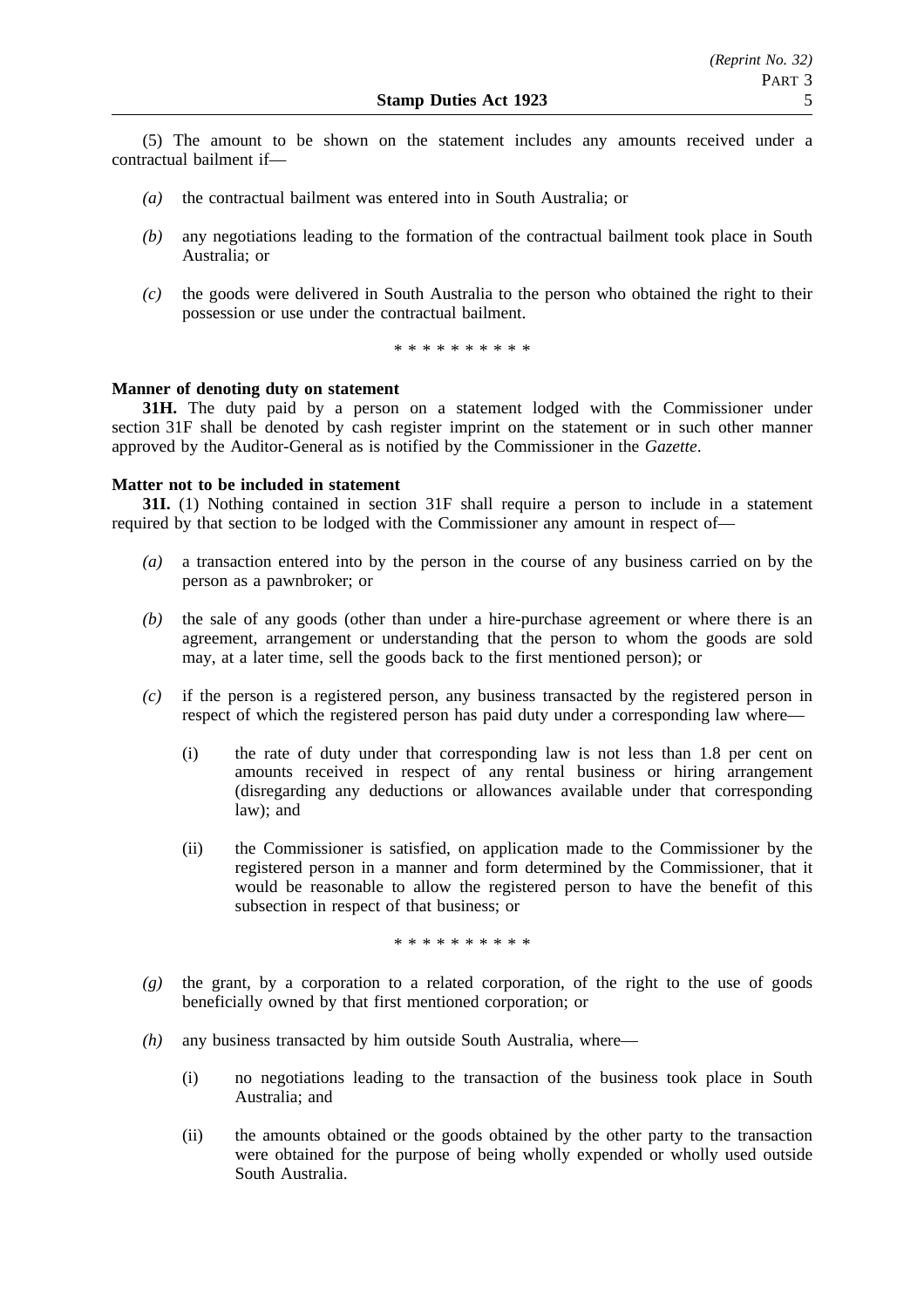$(1a)$  If—

- *(a)* a registered person, in respect of any period for which duty is payable under this heading in respect of his or her rental business, pays duty in respect of the same business (including business that involves a hiring arrangement) under a corresponding law; and
- *(b)* the rate of duty under that corresponding law is less than 1.8 per cent on amounts received in respect of any rental business or hiring arrangement (disregarding any deductions or allowances available under that corresponding law); and
- *(c)* the Commissioner is satisfied, on application made to the Commissioner by the registered person in a manner and form determined by the Commissioner, that it would be reasonable to allow a deduction to be made under this subsection,

the registered person is entitled to a deduction from the amount of duty that would, apart from this subsection, be payable, the amount of the deduction being equal to the amount of duty paid in respect of the same business under that corresponding law for the corresponding period.

(1b) The Commissioner may, in making a decision on an application under subsection  $(1)(c)(ii)$  or  $(1a)(c)$ , take into account any of the following:

- *(a)* the law that constitutes the proper law with respect to the business to which the application relates, or that would be the proper law had not the registered person and any other person with whom the registered person has entered into or is conducting the business expressly or by implication determined on the law of some other place as the law to govern the business;
- *(b)* the extent to which the business to which the application relates is connected with the place where the corresponding law applies;
- *(c)* the extent (if any) to which it appears to the Commissioner that the registered person has arranged or structured his or her business to avoid the payment of duty under this heading,

and may take into account such other matters (whether similar or dissimilar to those referred to above) as the Commissioner thinks fit.

(1c) Where a person receives in excess of \$6 000 per month for or in relation to the use of goods under a lease, bailment, licence or other agreement that provides for the person to be responsible for the servicing of those goods, the person may deduct from the excess, on account of the cost of servicing those goods—

- *(a)* an amount not exceeding 40 per centum of the excess or such higher proportion of the excess as is fixed by the Commissioner, on the application of the person, in respect of particular goods where, in the opinion of the Commissioner, the higher proportion is properly attributable to the cost of servicing the goods; or
- *(b)* the actual cost of servicing the goods,

whichever is the lesser.

\*\*\*\*\*\*\*\*\*\*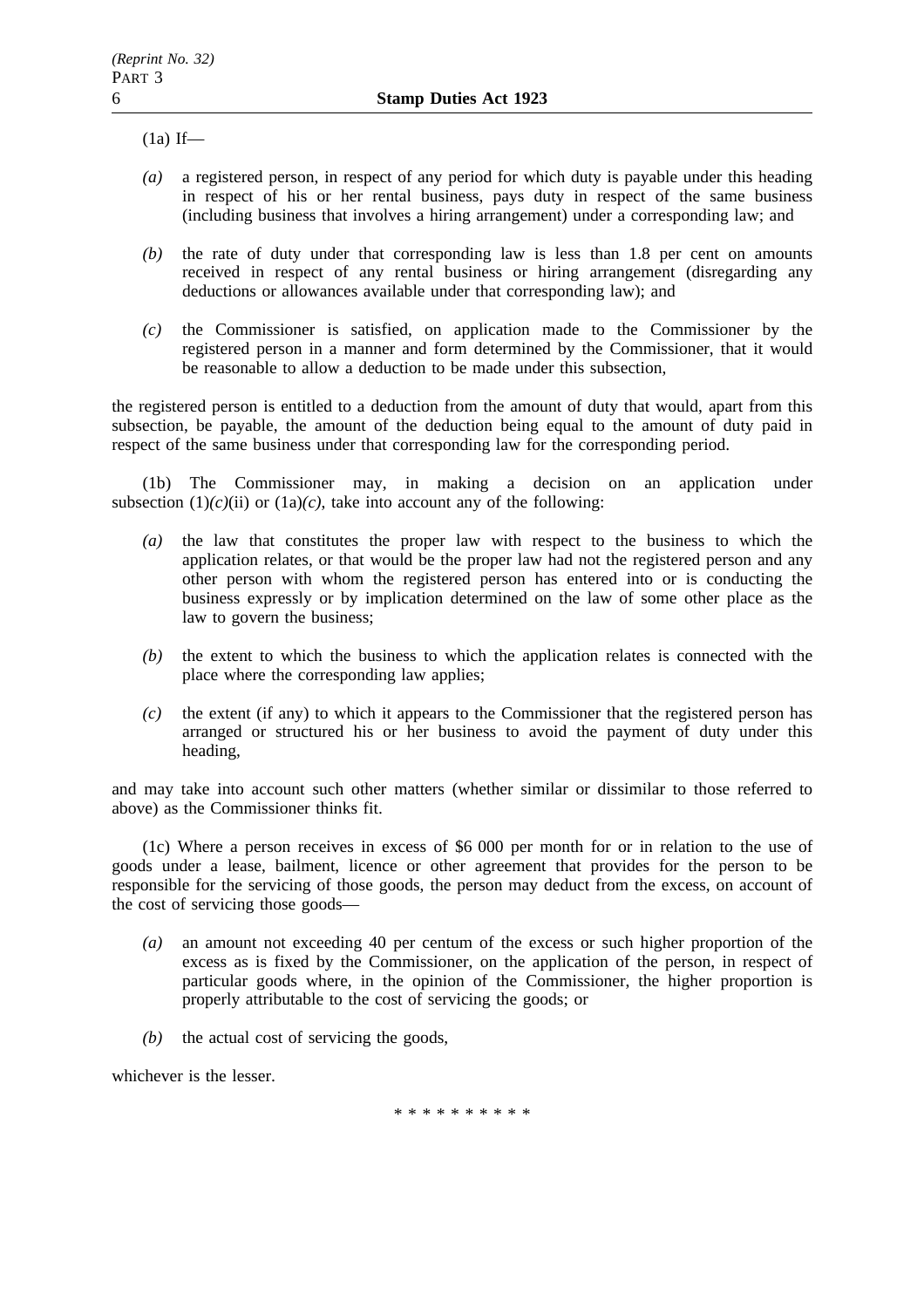## **Calculation by other methods**

**31K.** (1) Where the Commissioner is satisfied that—

- *(a)* it is not reasonably practicable to calculate precisely any amount which is to be set out in the statement of any registered person required to be lodged under section 31F, he may agree to accept from that person statements in which that amount is calculated in such a manner or on such a basis as he thinks fit; or
- *(b)* in the circumstances of a particular case, it is not reasonable to require statements to be lodged by the registered person in each month, he may agree to accept statements at such times and relating to such periods as he thinks fit.

(2) Where, pursuant to subsection (1), the Commissioner agrees to accept from a registered person a statement—

- *(a)* in which an amount is calculated in a manner or on a basis different from that required under section 31F; or
- *(b)* at a time, or relating to a period, otherwise than in accordance with that section,

the registered person shall, at the time of lodging that statement with the Commissioner, pay to the Commissioner the amount of duty that would be payable on that statement if it were lodged by him with the Commissioner in accordance with that section.

(3) The Commissioner may, by notice in writing served on a registered person, cancel any agreement made pursuant to subsection (1) and, upon the day specified in the notice as the day on which the agreement is cancelled, that agreement shall have no further force or effect in relation to that registered person.

## **Passing on a rental duty**

**31L.** (1) Subject to this section, a registered person or any person acting on his behalf shall not add the amount of any duty or of any part of the duty payable by the registered person as such under this Act to any amount payable by any other person with whom he has entered into or is conducting any rental business, whether by agreement or otherwise, or otherwise demand or recover or seek to recover any such first mentioned amount from that other person.

Penalty: \$250. Expiation fee: \$80.

(2) In the event of a contravention of subsection  $(1)$ —

- *(a)* the court by which the defendant is convicted shall, in addition to imposing a penalty for the offence, order the defendant to refund to the other person referred to in that subsection any such amount which has been paid by that other person; or
- *(b)* the other person referred to in that subsection may recover any such amount from the registered person, or person to whom he paid it, by action in a court of competent jurisdiction as if it were a debt due to him from that person.
- (3) The Governor may by proclamation—
- *(a)* exempt a class of transactions from the application of this section; or
- *(b)* vary or revoke any such exemption.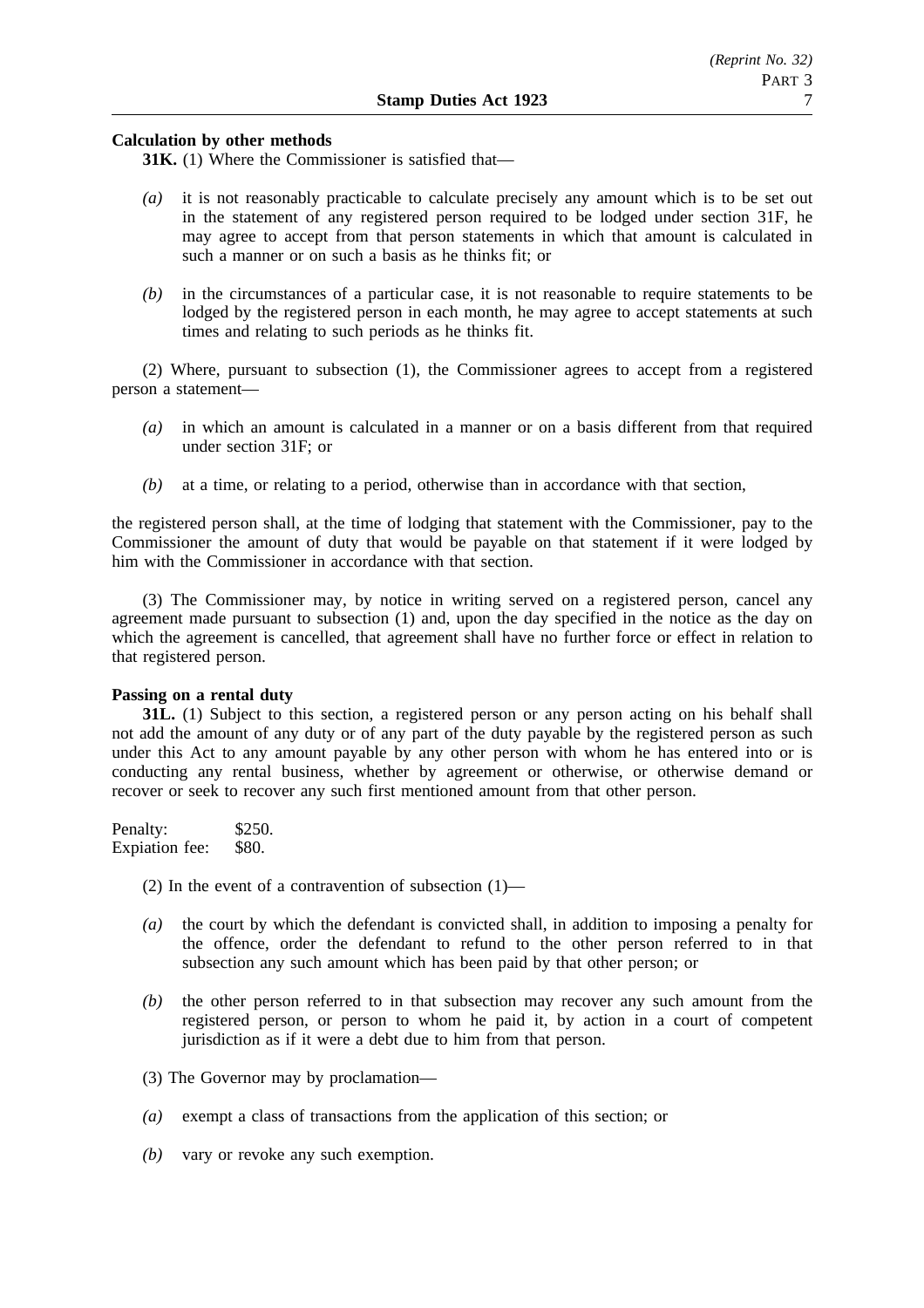#### \*\*\*\*\*\*\*\*\*\*

#### **Unregistered persons**

**31N.** (1) The Commissioner may enter into an agreement with a person—

- *(a)* who carries on rental business; and
- *(b)* who is not required to be registered,

under which the Commissioner approves the person for the purposes of this section and the person undertakes to lodge statements and pay duty on those statements as if the person were required to be, and were in fact, registered.

(2) A party to an agreement under this section may, by notice in writing to the other party, terminate the agreement at any time.

(3) Where—

- *(a)* a person who carries on rental business is neither approved under this section nor required to be registered; and
- *(b)* in the course of that business, another person (being a person domiciled or resident in the State) pays an amount to that person under an agreement that relates to the use of goods,

the other person shall within 21 days after making that payment—

- *(c)* furnish to the Commissioner a return, in the form approved by the Commissioner, stating the amount of that payment; and
- *(d)* pay as duty a sum equal to 1.8 per centum of that amount.

\*\*\*\*\*\*\*\*\*\*

- (6) Subsection (3) does not apply—
- *(a)* where the total amount that is, or will be, payable under the agreement does not exceed \$100; or
- *(b)* where—
	- (i) the agreement was made with a person carrying on rental business outside the State; and
	- (ii) none of the negotiations leading to the agreement were carried out in the State; and
	- (iii) the goods were obtained for the purpose of being used exclusively outside the State.

\*\*\*\*\*\*\*\*\*\*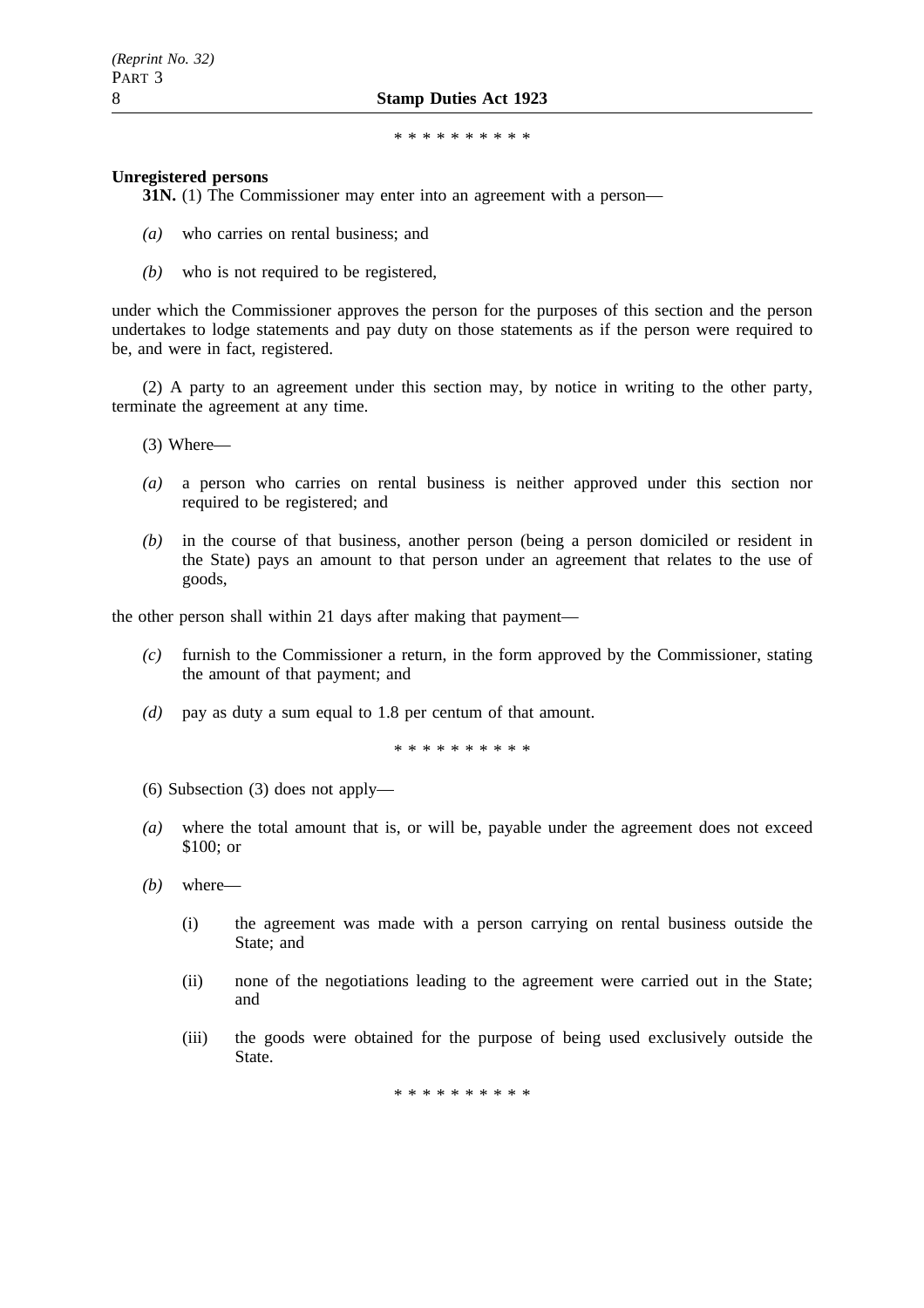#### *Annual Licences*

## **Interpretation**

**32.** In this Act—

"**assurance or insurance business**" means and includes—

- *(a)* the granting or issuing of any life, personal accident, fire, fidelity, guarantee, livestock, plate glass, marine or other assurance or insurance policies; or
- *(b)* the acceptance, either directly or indirectly, of any premium, renewal premium or consideration for, or in respect of, the granting or issuing or keeping alive or in force of any life, personal accident, fire, fidelity, guarantee, livestock, plate glass, marine or other policy; or
- *(c)* the receiving of any letter or declaration of interest attaching to any life, personal accident, fire, marine or other policy issued in South Australia or elsewhere; or
- *(d)* the carrying out, by means of assurance or insurance effected out of South Australia, of any written, verbal or implied contract or undertaking to effect assurance or insurance;

"**company**" includes corporation and society, whether corporate or unincorporate;

"**firm of persons**" includes any association of underwriters carrying on marine assurance or insurance business through a managing underwriter solely;

"**general insurance business**" means any assurance or insurance business not relating to life insurance policies;

"**life insurance policy**" does not include a policy covering personal accident or workers compensation or a policy complying with Part 4 of the *Motor Vehicles Act 1959*;

"**policy**" includes any instrument in the nature of a policy, an open policy, an insurance cover or any instrument in any manner covering any assurance or insurance;

"**premium**" means any amount paid or payable for assurance or insurance and includes—

- *(a)* an amount charged to a policy holder to reimburse, offset or defray the insurer's liability for GST in respect of the assurance or insurance;
- *(b)* a levy charged to a policy holder;
- *(c)* an instalment of premium.

### **Annual licence required for insurance business**

**33.** A company, person or firm of persons must not carry on any assurance or insurance business in any year in South Australia, whether the head office or principal place of business of that company, person or firm is in South Australia or elsewhere, unless the company, person or firm has taken out an annual licence for that year in a form determined by the Commissioner.

Penalty: \$10 000.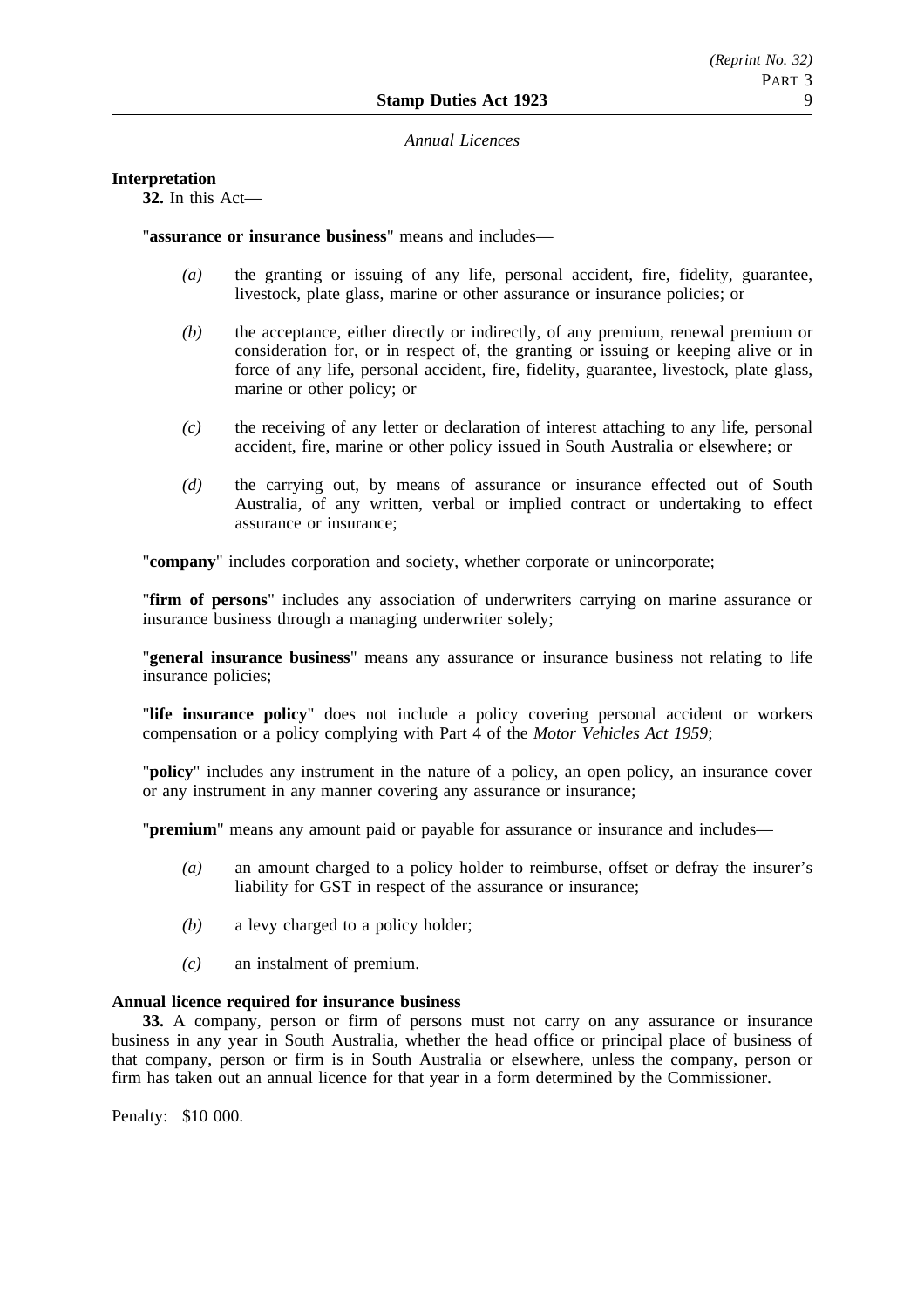## **Application for annual licence**

**34.** (1) A company, person or firm of persons requiring an annual licence must make a written application to the Commissioner in a manner and form determined by the Commissioner and supported by such evidence as the Commissioner may require.

(2) Any information or statement contained in the application must be verified by statutory declaration made—

- *(a)* where the applicant is a natural person—by that person; or
- *(b)* where the applicant is a firm—by a member of the firm; or
- *(c)* where the applicant is a company—by a member of the board or committee of management of the company; or
- *(d)* in any case—by a person authorised by the applicant and approved by the Commissioner.

(3) A company, person or firm of persons that applies for an annual licence must, at the time of lodging the application, pay to the Commissioner the duty (if any) payable under Schedule 2 on the annual licence application.

\*\*\*\*\*\*\*\*\*\*

#### **Issuing and term of annual licence**

**35.** (1) The Commissioner is authorised to issue an annual licence on payment of the duty (if any) payable on the annual licence application.

(2) An annual licence comes into force on the date specified in the licence (which may be a date earlier than the date of issue of the licence) and remains in force until 31 December of the year in which it is issued.

#### **Monthly returns in respect of general insurance business**

**36.** (1) A company, person or firm of persons that carries on general insurance business in South Australia, whether the head office or principal place of business of that company, person or firm is in South Australia or elsewhere, must lodge with the Commissioner a return in a form determined by the Commissioner, supported by such evidence as the Commissioner may require, not later than the fifteenth day of the month following each month in which the company, person or firm carries on such business.

(2) Any information or statement contained in a monthly return must be verified by statutory declaration in the same way as is required for an application for an annual licence.

(3) A company, person or firm of persons that lodges a monthly return must, at the time of lodging the monthly return, pay to the Commissioner the duty (if any) payable under Schedule 2 on the monthly return.

\*\*\*\*\*\*\*\*\*\*

## **Duty if annual licence application or monthly return not lodged as required**

**36A.** A company, person or firm that does not lodge an application for an annual licence, or does not lodge a monthly return, as required under this Act is nevertheless liable to pay duty to the Commissioner as if the company, person or firm had lodged the application or return required under this Act immediately before the end of the period allowed for such lodgment.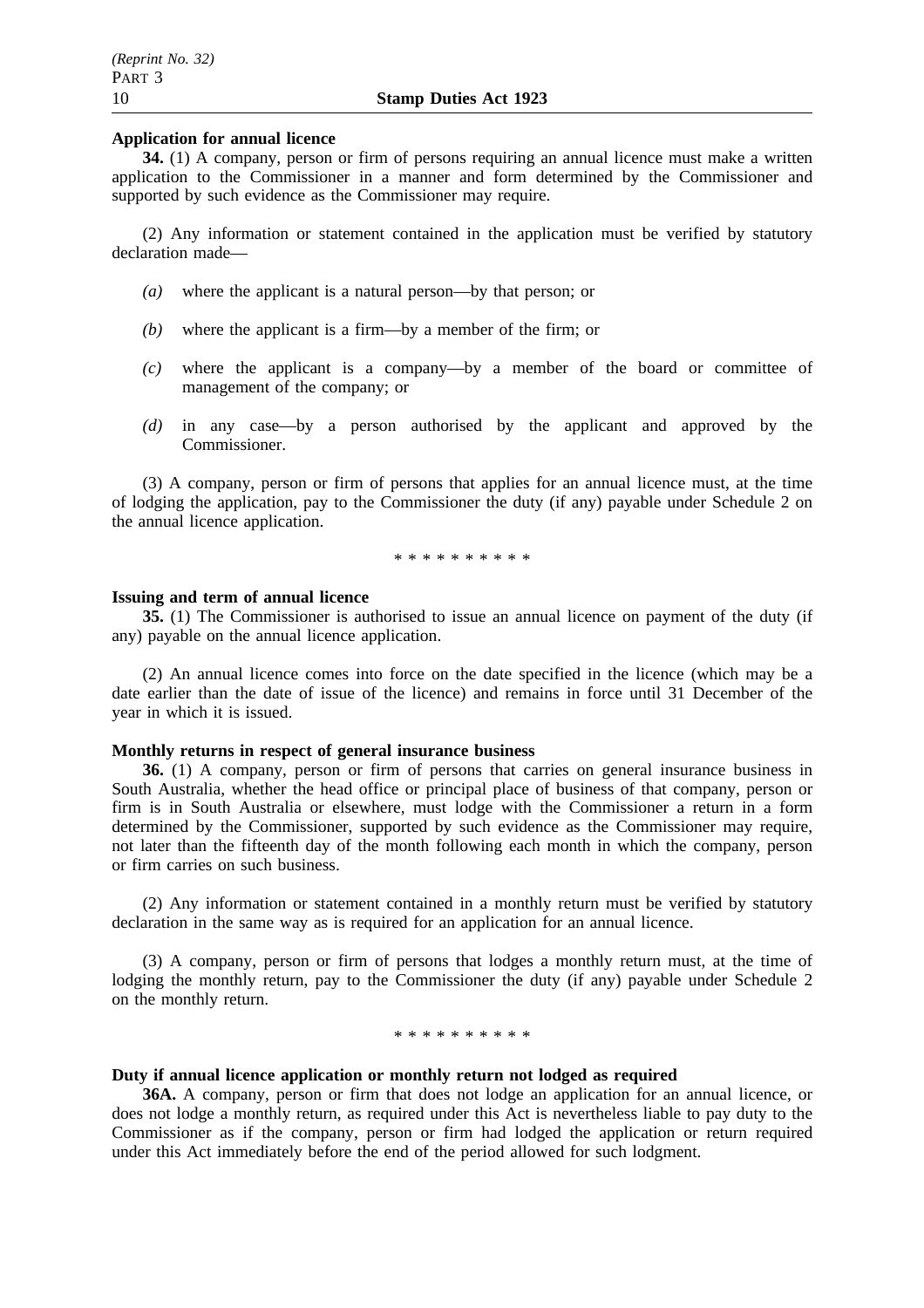#### **Denoting of duty**

**37.** The duty paid on an annual licence application or a monthly return must be denoted by cash register imprint on the licence or return.

#### **Duty payable on acquisition of insurance business**

**38.** Where a company, person or firm of persons acquires contractual rights and obligations of, or in connection with, the assurance or insurance business of some other company, person or firm, the acquiring company, person or firm is liable to pay to the Commissioner the amount of any unpaid duty in respect of premiums received or in any manner charged in account (whether directly or by agents) by the other company, person or firm after the end of the period in respect of which such duty was last paid by the other company, person or firm as if the acquiring company, person or firm had received or charged in account those premiums.

\*\*\*\*\*\*\*\*\*\*

#### **Duty in respect of policies effected outside South Australia**

**42AA.** (1) Every company, person or firm of persons which is not required to take out an annual licence under section 33 and which obtains, effects or renews, outside South Australia, a policy of assurance or insurance wholly or partly in respect of any property in South Australia, or any risk, contingency or event occurring in South Australia, shall, within one month of obtaining, effecting or renewing that policy, lodge with the Commissioner a return in the approved form containing such particulars of that policy and such other information as may be prescribed or as the Commissioner may in any particular case require.

(2) The Commissioner may allow a rebate of the duty payable on that proportion of any premium which is, in his opinion, properly attributable to the assurance or insurance of any property outside South Australia or any risk, contingency or event occurring outside South Australia.

(3) The person lodging such a return shall, upon lodgment, pay to the Commissioner the duty payable thereon, which shall be denoted by cash register imprint on the receipt issued therefor.

(4) A company, person or firm that does not lodge a return as required under this section is nevertheless liable to pay duty to the Commissioner as if the company, person or firm had lodged the return required under this section immediately before the end of the period allowed for such lodgement.

\*\*\*\*\*\*\*\*\*\*\*\*\*\*\*\*\*

(5) Subsection (1) does not apply to any policy of life assurance.

#### **Insurers not required to be licensed**

**42AB.** (1) The Commissioner may enter into an agreement with an insurer who is not required to take out an annual licence under this Act under which—

- *(a)* the Commissioner approves the insurer for the purposes of this section; and
- *(b)* the insurer undertakes to pay duty as if the insurer were required to be licensed and were in fact licensed under this Act.

(2) A party to an agreement under this section may, by notice in writing to the other party, terminate the agreement at any time.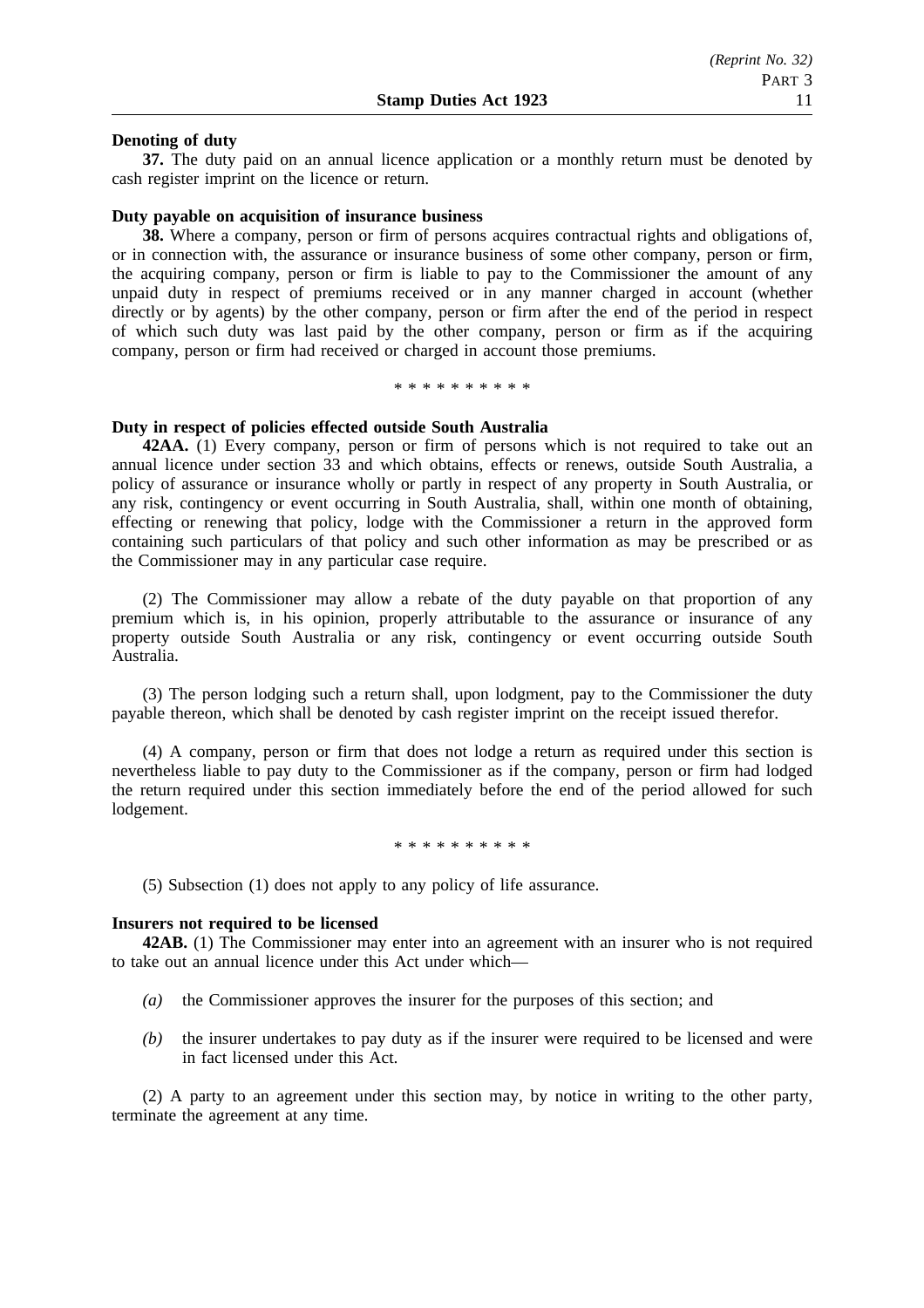(3) Where an insurer is neither required to be licensed under this Act nor approved under this section, a person who pays a premium to the insurer shall, within 21 days after the end of the month in which the premium was paid—

- *(a)* furnish a return to the Commissioner stating the amount of premium; and
- *(b)* pay stamp duty calculated by reference to the amount of the premium and the appropriate rate prescribed by Schedule 2 in relation to annual licence applications.

(4) This section does not apply in relation to a levy paid under the *Workers Rehabilitation and Compensation Act 1986*.

(5) In this section—

"**insurer**" means a person, firm or company that carries on assurance or insurance business in the State.

*Application for Motor Vehicle Registration*

#### **Interpretation**

**42A.** In this Act—

"**applicant**" means a person by or on whose behalf an application to register a motor vehicle or an application to transfer the registration of a motor vehicle is made;

"**application to register a motor vehicle**" means an application to register a motor vehicle made under the *Motor Vehicles Act 1959* and includes an application so made to renew the registration of a motor vehicle;

"**application to transfer the registration of a motor vehicle**" means an application to transfer the registration of a motor vehicle made under the provisions of the *Motor Vehicles Act 1959*;

"**commercial motor vehicle**" has the same meaning as in the *Motor Vehicles Act 1959*;

"**dealer**" means a person licensed as a dealer under the *Second-hand Motor Vehicles Act 1983*;

"**list price**" means—

- *(a)* for a motor vehicle—the price (inclusive of GST) fixed by the manufacturer, importer or principal distributor as the retail selling price in the State of a motor vehicle of the relevant make and model;
- *(b)* for optional equipment—the additional price (inclusive of GST) so fixed if the vehicle is to be sold with the optional equipment;

"**market value**", in relation to a motor vehicle, means the amount (inclusive of GST) for which the motor vehicle might reasonably be sold, free of encumbrances, in the open market;

"**motor vehicle**" and "**trailer**" have the same meanings as those expressions respectively have in the *Motor Vehicles Act 1959*;

"**new motor vehicle**" means a motor vehicle not previously registered in this State or elsewhere;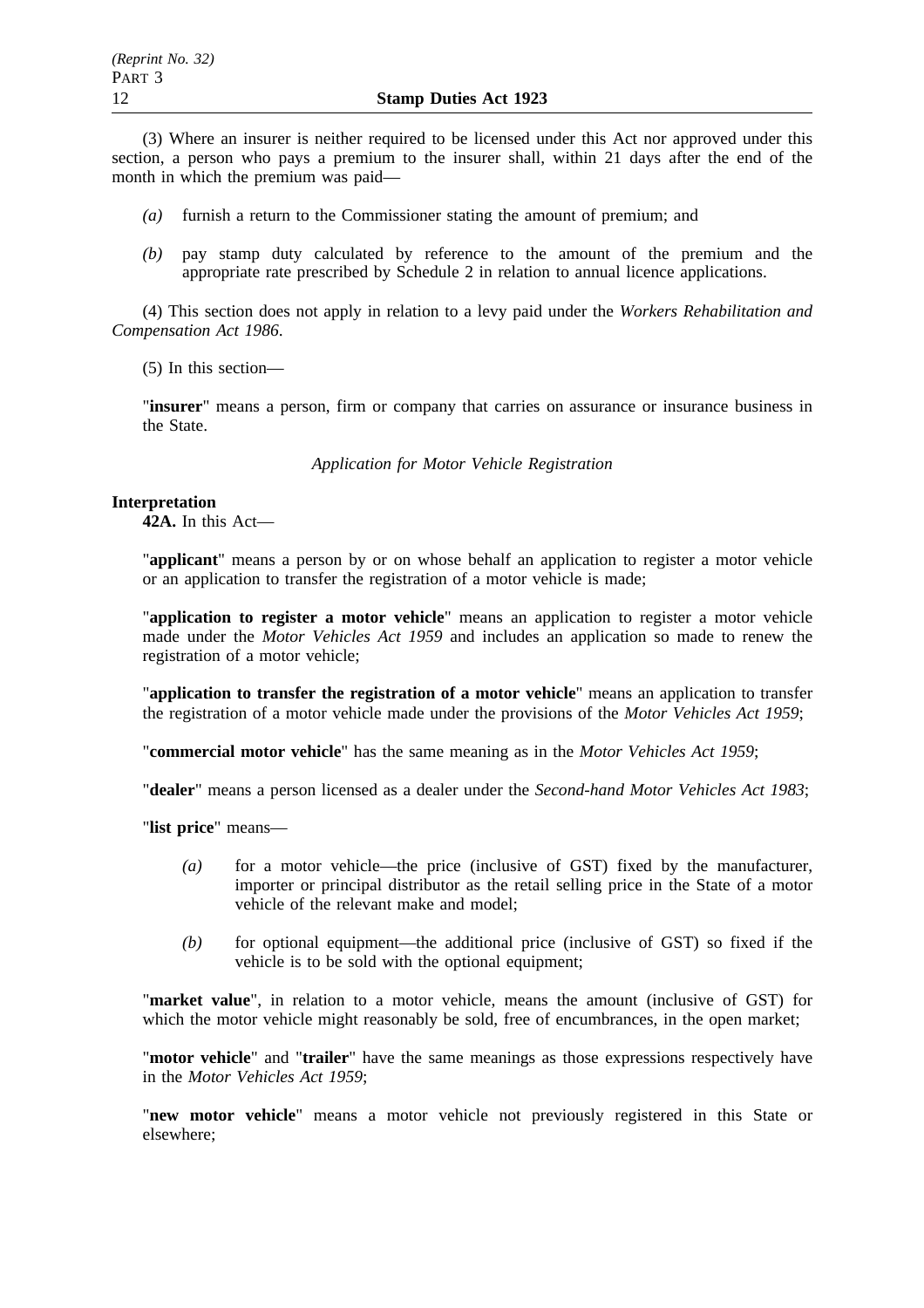"**optional equipment**", in relation to a motor vehicle for which there is a list price, means equipment or a feature of the vehicle that is not covered by that list price, being—

- *(a)* a particular kind of transmission; or
- *(b)* power steering; or
- *(c)* any other prescribed equipment or feature;

"**policy of insurance**" means a policy of insurance under Part 4 of the *Motor Vehicles Act 1959*;

"**primary producer**" has the same meaning as in the *Motor Vehicles Act 1959*;

"**second-hand motor vehicle**" means a motor vehicle previously registered in this State or elsewhere.

# **Duty on applications for motor vehicle registration or transfer of registration**

**42B.** (1) For the purposes of this Act, the value of a motor vehicle is—

- *(a)* in the case of an application to register a new motor vehicle for which there is a list price—
	- (i) if the motor vehicle has no optional equipment, the list price of the vehicle; or
	- (ii) if the motor vehicle has optional equipment, the list price of the motor vehicle plus the list price or, if there is no list price, the actual price (inclusive of GST) of the equipment; or
- *(b)* in the case of an application to transfer the registration of a second-hand motor vehicle upon sale of the vehicle, the consideration for the sale or the market value of the motor vehicle, whichever is the higher; or
- *(c)* in any other case, the market value (inclusive of GST) of the motor vehicle.

(1aa) The applicant for registration, or transfer of registration, of a motor vehicle shall state in the application the value of the motor vehicle as at the date of the application.

- (1a) The amount of stamp duty—
- *(a)* payable upon an application to register a motor vehicle shall be an amount calculated by the addition of—
	- (i) the amount prescribed by Schedule 2 as the component payable in respect of registration; and
	- (ii) the amount prescribed by Schedule 2 as the component payable in respect of a policy of insurance; or
- *(b)* payable upon an application to transfer the registration of a motor vehicle shall be the amount prescribed by Schedule 2 as the component payable in respect of registration and, in the case of such an application, no additional component shall be payable in respect of a policy of insurance.

\*\*\*\*\*\*\*\*\*\*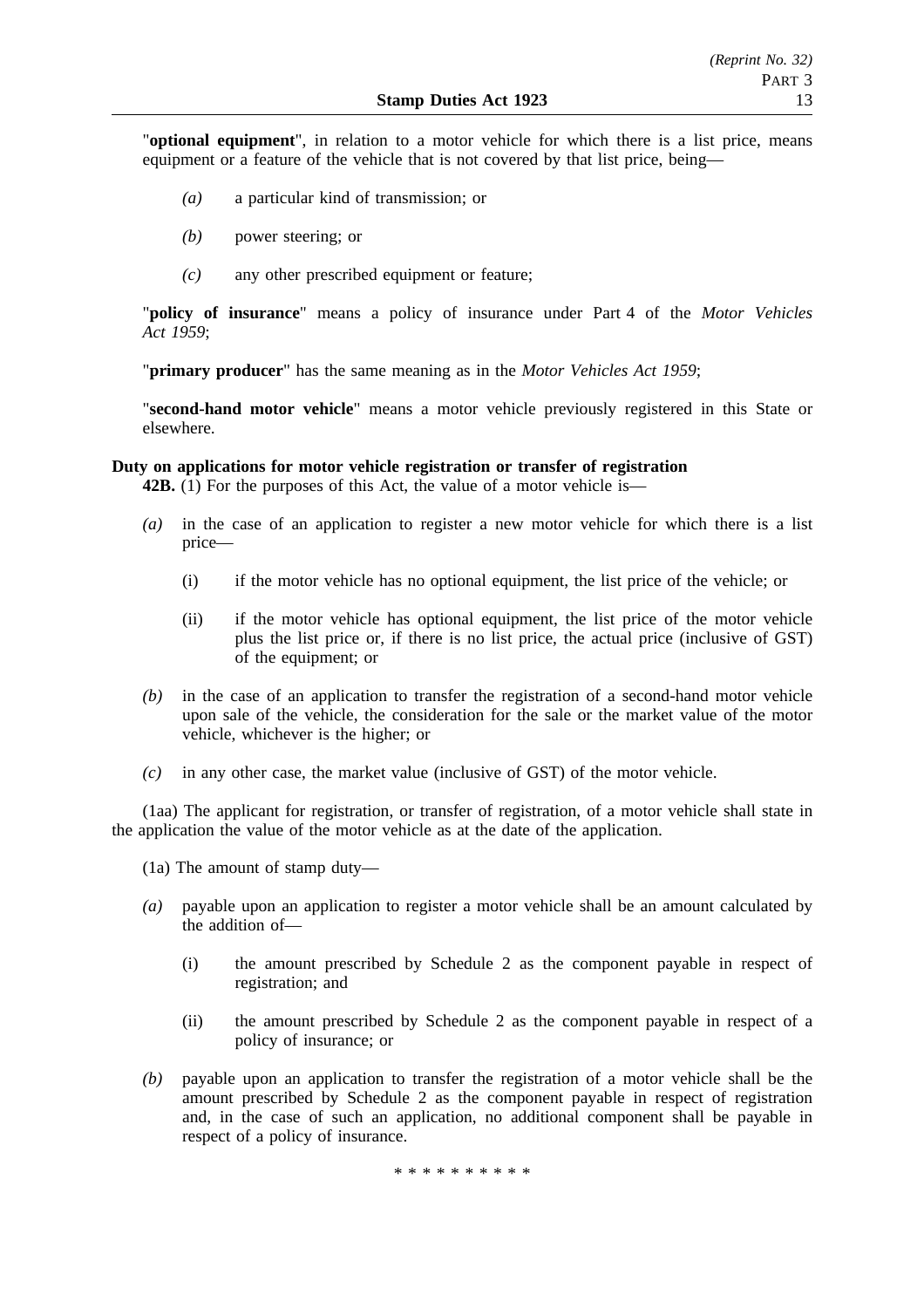(2) The amount payable upon an application in accordance with subsection (1a) shall be paid by the applicant to the Registrar of Motor Vehicles at the time of making the application.

- (2a) The duty paid by any person—
- *(a)* on an application to register a motor vehicle shall be denoted by impressed stamp or cash register imprint, or by both, on the certificate or interim certificate of registration relating to that motor vehicle issued by the Registrar or on such form or forms as may be approved by the Commissioner; and
- *(b)* on an application to transfer the registration of a motor vehicle shall be denoted by impressed stamp or cash register imprint, or by both, on such form or forms as may be approved by the Commissioner.

(3) The Registrar of Motor Vehicles shall furnish the Commissioner, at least once in every month, with a statement showing details of amounts received by him as stamp duty on applications to register, and to transfer the registration of, motor vehicles, and showing separately the amounts so received upon applications to register motor vehicles in respect of policies of insurance, and shall pay all amounts of stamp duty received by him to the Treasurer who shall—

- *(a)* place to the credit of the General Revenue—
	- (i) all amounts representing the stamp duty received by the Registrar on applications to register motor vehicles except amounts paid upon such applications in respect of policies of insurance; and
	- (ii) all amounts representing the stamp duty received by the Registrar upon applications to transfer the registration of motor vehicles; and
- *(b)* place to the credit of the Hospitals Fund kept at the Treasury all amounts representing stamp duty received by the Registrar upon applications in respect of policies of insurance.

\*\*\*\*\*\*\*\*\*\*

(4) A person who does not lodge an application to register a motor vehicle, or transfer the registration of a motor vehicle, as required is nevertheless liable to pay duty to the Commissioner as if the person had lodged the required application immediately before the end of the period allowed for making such an application.

(5) If a person drives a motor vehicle on a road without registration in contravention of the *Motor Vehicles Act 1959*, the person is to be taken to have been required by this Act to lodge an application to register the vehicle not later than the day preceding the day on which the vehicle is so driven on a road.

(6) A person is to be taken to be required by this Act to lodge an application to transfer the registration of a motor vehicle within the period within which such an application is required to be made under the *Motor Vehicles Act 1959*.

#### \*\*\*\*\*\*\*\*\*\*

(7) The Commissioner or the Registrar of Motor Vehicles may require an applicant who claims to be entitled to an exemption from, or reduction in, stamp duty under this Act—

*(a)* to state that fact on the application; and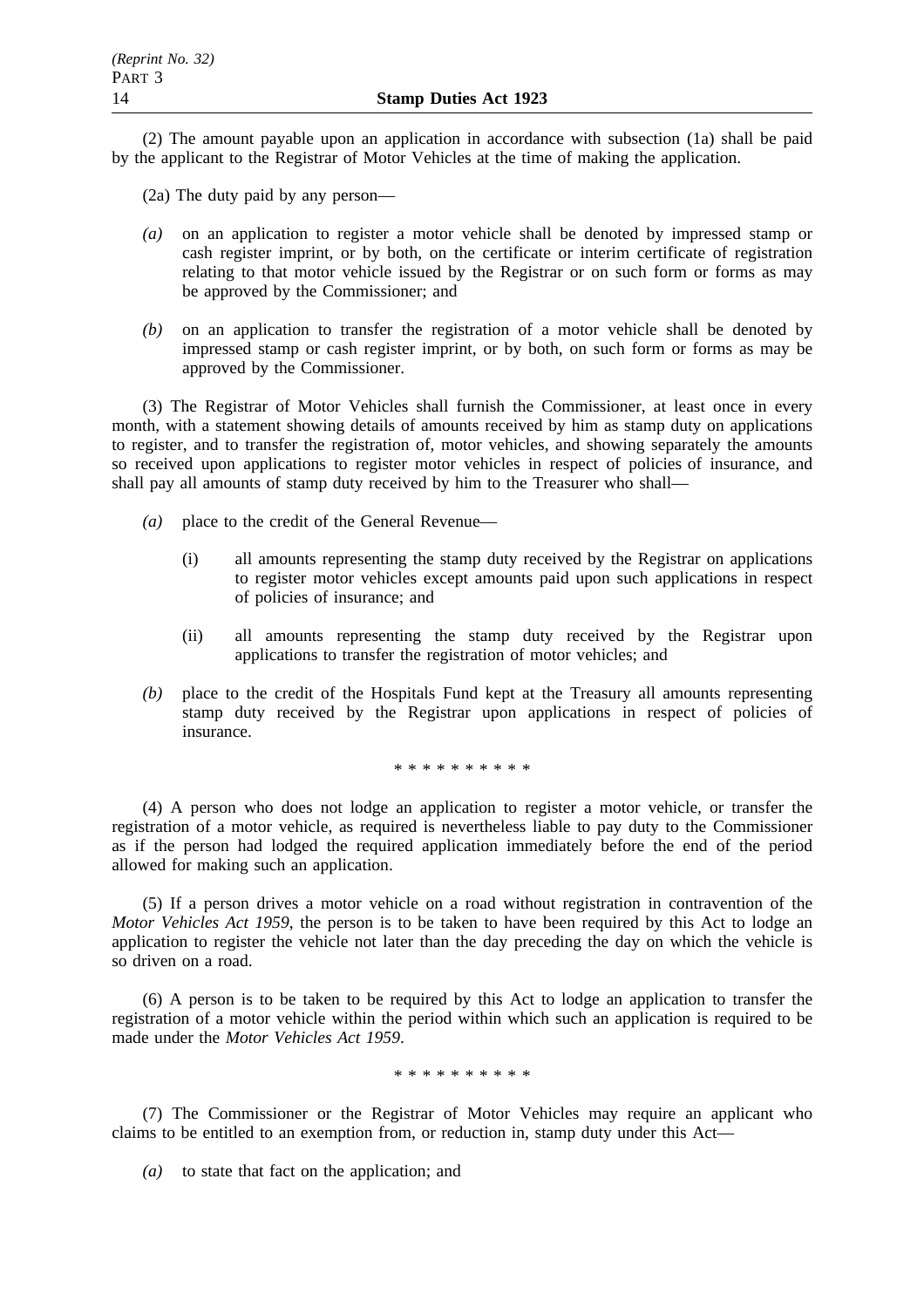*(b)* to provide such information as the Commissioner or Registrar may require for the purpose of determining the applicant's claim.

\*\*\*\*\*\*\*\*\*\*

# **Concessional rate of duty on some applications to transfer registration**

**42BA.** (1) The amount of duty payable on an application to transfer the registration of a motor vehicle where a person who is a registered owner of the motor vehicle immediately before the registration is transferred will continue to be a registered owner of the motor vehicle immediately after the registration is transferred is calculated as follows:

$$
D = A \times \frac{B}{C}
$$

where—

- D is the amount of duty payable
- A is the amount of duty that would be payable apart from this section
- B is the number of persons that the application seeks to add to, or remove from, the register as owners of the motor vehicle, whichever is the greater
- C is—
	- *(a)* the number of persons who are registered owners of the motor vehicle immediately before the registration is transferred; or
	- *(b)* the number of persons who will be registered owners of the motor vehicle immediately after the registration is transferred,

whichever is the greater.

(2) This section does not derogate from any other provision conferring an exemption under this Act.

(3) This section applies to applications executed after its commencement.

## **Refund of duty where vehicle returned or registration or transfer in error**

**42C.** If, on application, the Commissioner is satisfied, in relation to the registration, or transfer of the registration, of a motor vehicle—

- *(a)* that, within three months after the registration or transfer, the vehicle was returned by the applicant to the person from whom it was acquired and accepted by that person; or
- *(b)* that the registration or transfer was made in error,

the Commissioner may refund the duty paid in respect of the application for the registration or transfer.

# **Taxation Administration Act and functions of Registrar**

**42D.** The *Taxation Administration Act 1996* applies in relation to—

*(a)* the payment of money to the Registrar of Motor Vehicles as duty under this Act; and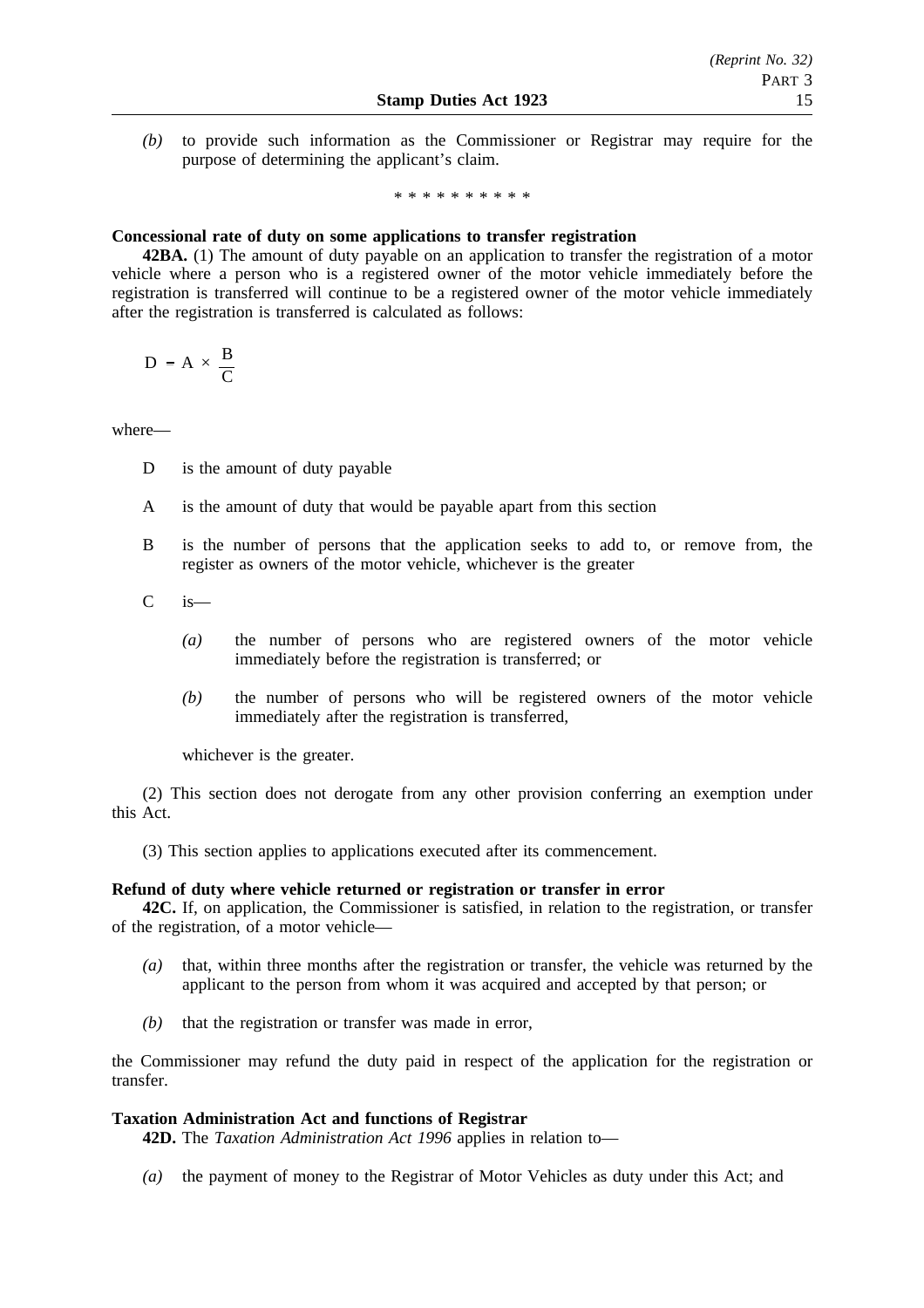*(b)* the performance of functions by the Registrar under this Act or the *Motor Vehicles Act 1959* in relation to duty under this Act,

as if the Registrar were the Commissioner.

# **Regulations**

**42E.** In addition to any power by any other section conferred on the Governor to make regulations as to any matter, the Governor may make any regulations which may be necessary or convenient for carrying out any of the provisions of sections 42A, 42B, 42BA, 42C, 42D and this section or for better effecting the objects of those sections and in particular (without limiting the effect of this section) for prescribing exemptions additional to or in substitution for or repealing or varying any of the exemptions to the item in Schedule 2 commencing "APPLICATION to Register a Motor Vehicle".

*Cheques*

# **Interpretation**

**43.** In this Act, unless the contrary intention appears—

"**cheque**" means—

- *(a)* a cheque for the purposes of the *Cheques Act 1986* of the Commonwealth;
- *(b)* an instrument of a prescribed class;

"**financial institution**" has the same meaning as in the *Cheques Act 1986* of the Commonwealth;

"**unstamped cheque**" means a cheque drawn against an account held with a financial institution in South Australia on which duty or exemption from duty is not denoted in a form approved by the Commissioner.

## **Duty on cheques and cheque forms**

**44.** (1) A financial institution must, not later than the 7th day of each month—

- *(a)* lodge with the Commissioner a return, in a form approved by the Commissioner, of—
	- (i) all cheque forms issued during the preceding month by the financial institution to be used in drawing on accounts held by the financial institution in South Australia; and
	- (ii) all unstamped cheques paid by the financial institution during the preceding month; and
- *(b)* pay to the Commissioner duty at a rate prescribed by Schedule 2 less commission referred to in section 7 on each cheque form and cheque to which the return relates.

(2) A financial institution is entitled to recover duty on a cheque form issued or an unstamped cheque paid by the financial institution from the person to whom the cheque form was issued or the payee of the unstamped cheque and may deduct the amount of the duty from an account of the person at the financial institution or from the amount paid on the cheque.

(3) A financial institution that does not lodge a return as required under subsection (1) is nevertheless liable to pay duty to the Commissioner as if the financial institution had lodged the return required under that subsection immediately before the end of the last day for such lodgement.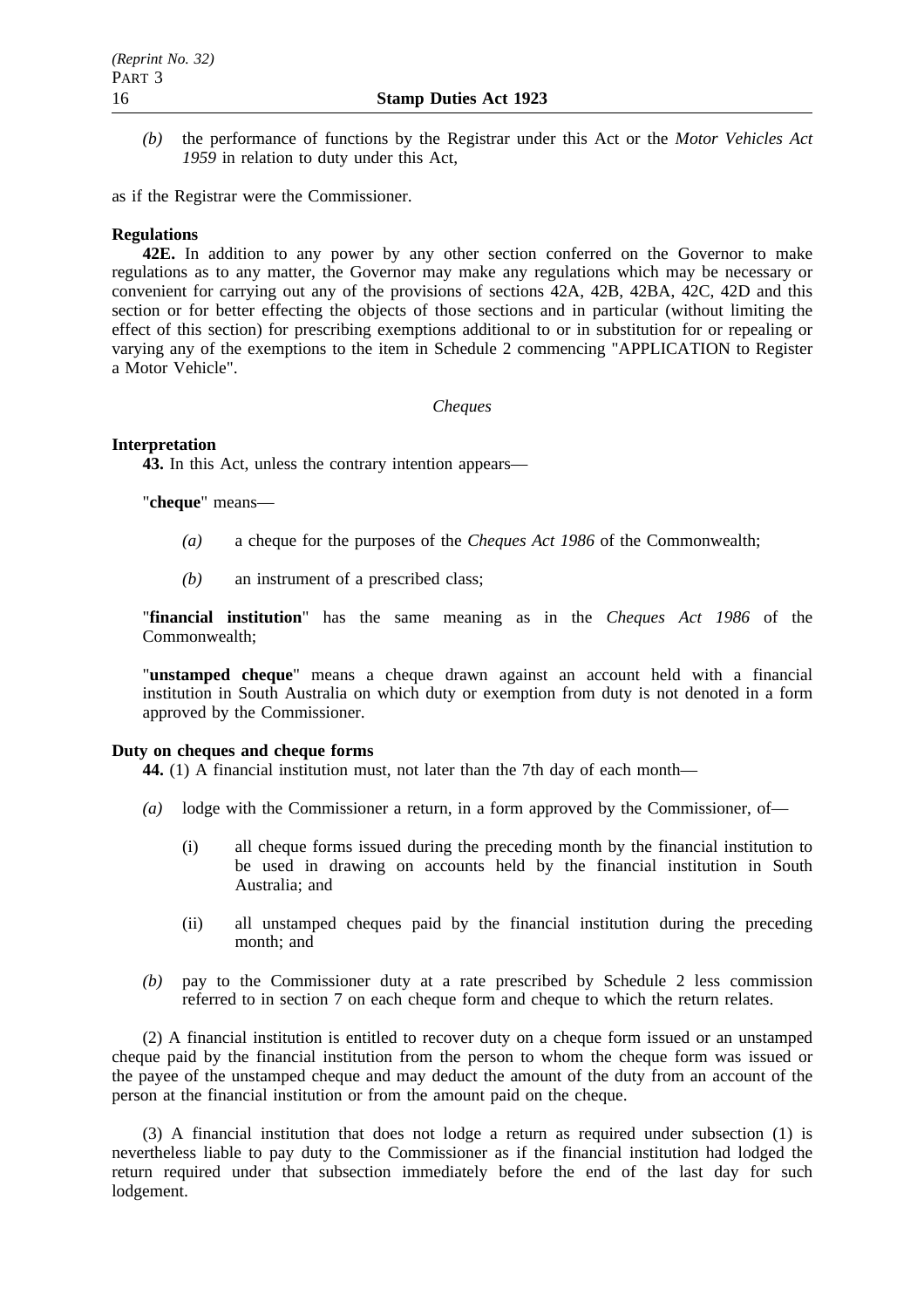(4) Duty on cheque forms issued by financial institutions is to be denoted in a form approved by the Commissioner.

(5) If a cheque form issued by a financial institution in respect of an account held with the financial institution in South Australia is exempt from duty, the fact that it is so exempt is to be denoted in a form approved by the Commissioner.

# **Duty not to be chargeable after certain date**

**45.** Despite any other provision of this Act, duty is not chargeable on a cheque form issued by a financial institution or a cheque paid by a financial institution on or after a day to be fixed by proclamation.

## **Power to make regulations**

**46.** The power to make regulations conferred on the Governor by section 112 includes power to make regulations with respect to returns and the payment of duty under section 44 and the obligations of financial institutions.

\*\*\*\*\*\*\*\*\*\*

## *Conveyances and Conveyances on Sale*

# **Interpretation**

**60.** In this Act—

"**conveyance**" includes—

- *(a)* every conveyance, assignment, transfer or declaration of trust and every application under the *Real Property Act 1886* or the *Community Titles Act 1996*; and
- *(b)* every decree or order of any court, judge or commissioner; and
- *(c)* every other application or request of any kind; and
- *(d)* every other assurance or instrument of any kind,

by which or by virtue of which or by the operation of which, whether upon registration or otherwise, or by the issue of a certificate of title in pursuance of which, any real or personal property or any estate or interest in any such property is assured to, or vested in, any person, and "**to convey**" has a meaning coextensive with the meaning of "**conveyance**", as extended by this section;

"**conveyance on sale**" includes—

- *(a)* every conveyance, assignment, transfer or application under the *Real Property Act 1886*; and
- *(b)* every decree or order of any court, judge or commissioner; and
- *(c)* every other application or request of any kind; and
- *(d)* every other assurance or instrument,

by which or by virtue of which any real or personal property, upon the sale thereof, is legally or equitably transferred to, or vested in, the purchaser or any other person on his behalf or by his direction, and also includes—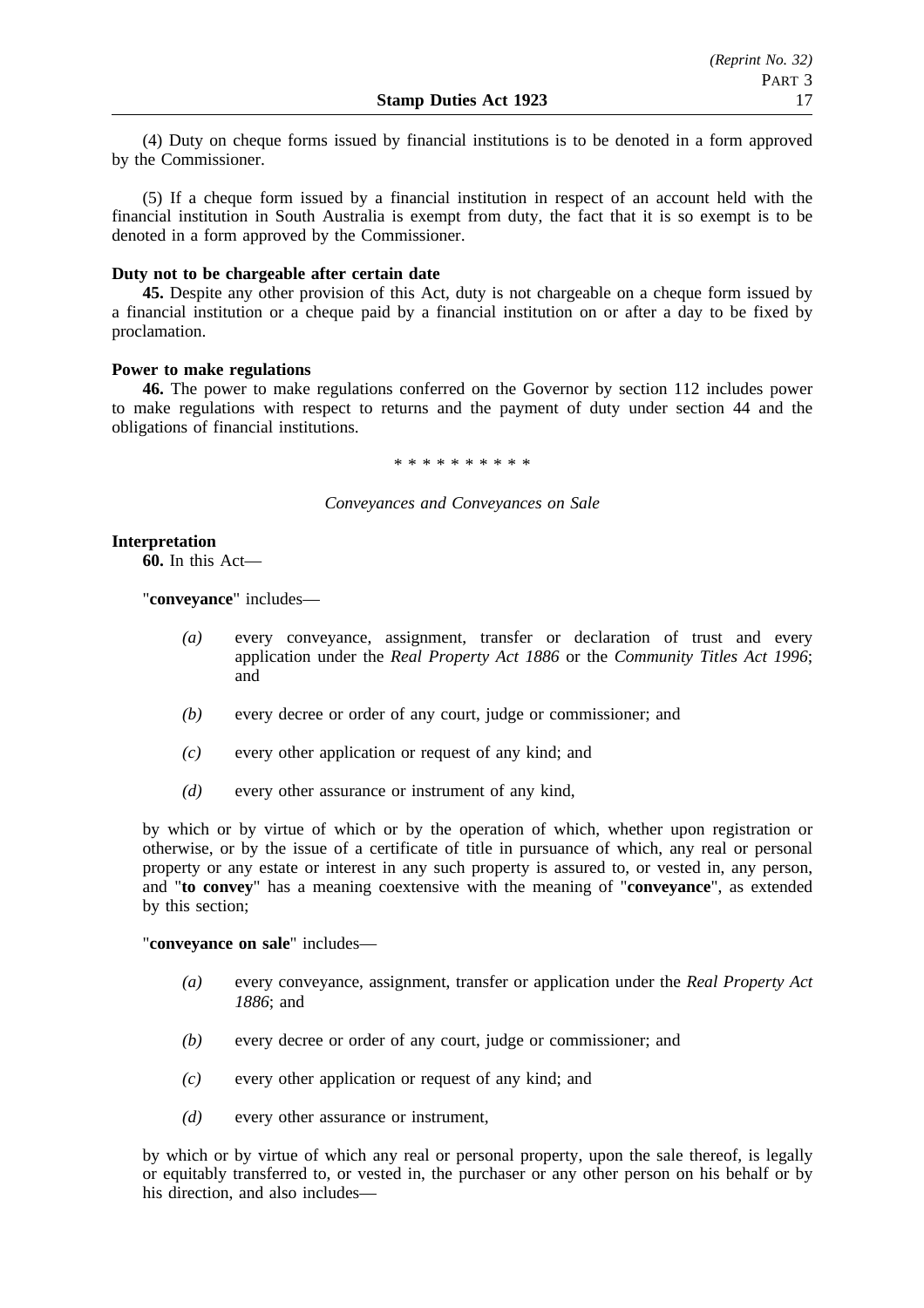- *(e)* every application for a foreclosure order under the *Real Property Act 1886*; and
- *(f)* every lease for which any consideration other than the rent reserved may be paid or agreed to be paid (but only so far as such consideration is concerned).

# **Value of property conveyed or transferred**

**60A.** (1) Subject to subsection (2), a reference in this Act (other than in Part 4) to the value of property conveyed or transferred is a reference to the market value of the property—

- *(a)* in the case of a conveyance on sale—as at the date of the sale; or
- *(b)* in any other case—as at the date of the conveyance,

assuming, in either case, that the property had, at that date, been free from any encumbrances.

(2) In the case of a conveyance on sale, the Commissioner may treat the consideration for the sale as being the value of the property conveyed or transferred unless it appears to the Commissioner that the consideration may be less than the value of the property as referred to in subsection (1).

(3) Where no evidence of the value of property conveyed or transferred, or comprising or forming part of the consideration for a conveyance, is furnished to the Commissioner, or the evidence so furnished is, in his opinion, unsatisfactory, the Commissioner may cause a valuation of the property to be made by some person appointed by him and may assess the duty payable by reference to that valuation.

(4) The Commissioner may, having regard to the merits of the case, charge the whole or a part of the expenses of, or incidental to, the making of a valuation pursuant to subsection (3) to the person liable to pay the duty and may recover the amount so charged from him as a debt due to the Crown.

(4a) Where an interest, agreement or arrangement (granted or made on or after 7 January 1997) in respect of property has the effect of reducing the value of the property, the Commissioner may, for the purposes of assessing the duty payable on a conveyance of the property, disregard the existence of the interest, agreement or arrangement unless a person liable to pay the duty satisfies the Commissioner that the interest, agreement or arrangement—

- *(a)* was granted or made for a purpose other than reducing the value of the property; and
- *(b)* was not granted or made in favour of the transferee or a person related to the transferee.

(4b) Where an estate or interest conveyed or transferred merges with an estate or interest already held by the transferee (the latter having been acquired by the transferee on or after 7 January 1997), the Commissioner may, for the purposes of assessing the duty payable on the conveyance, treat the value of the estate or interest conveyed or transferred as being—

- *(a)* where the instrument creating the estate or interest already held was charged with *ad valorem* duty as a conveyance—the value of the estate or interest produced by the merger less the value of the estate or interest already held; or
- *(b)* in any other case—the value of the estate or interest produced by the merger.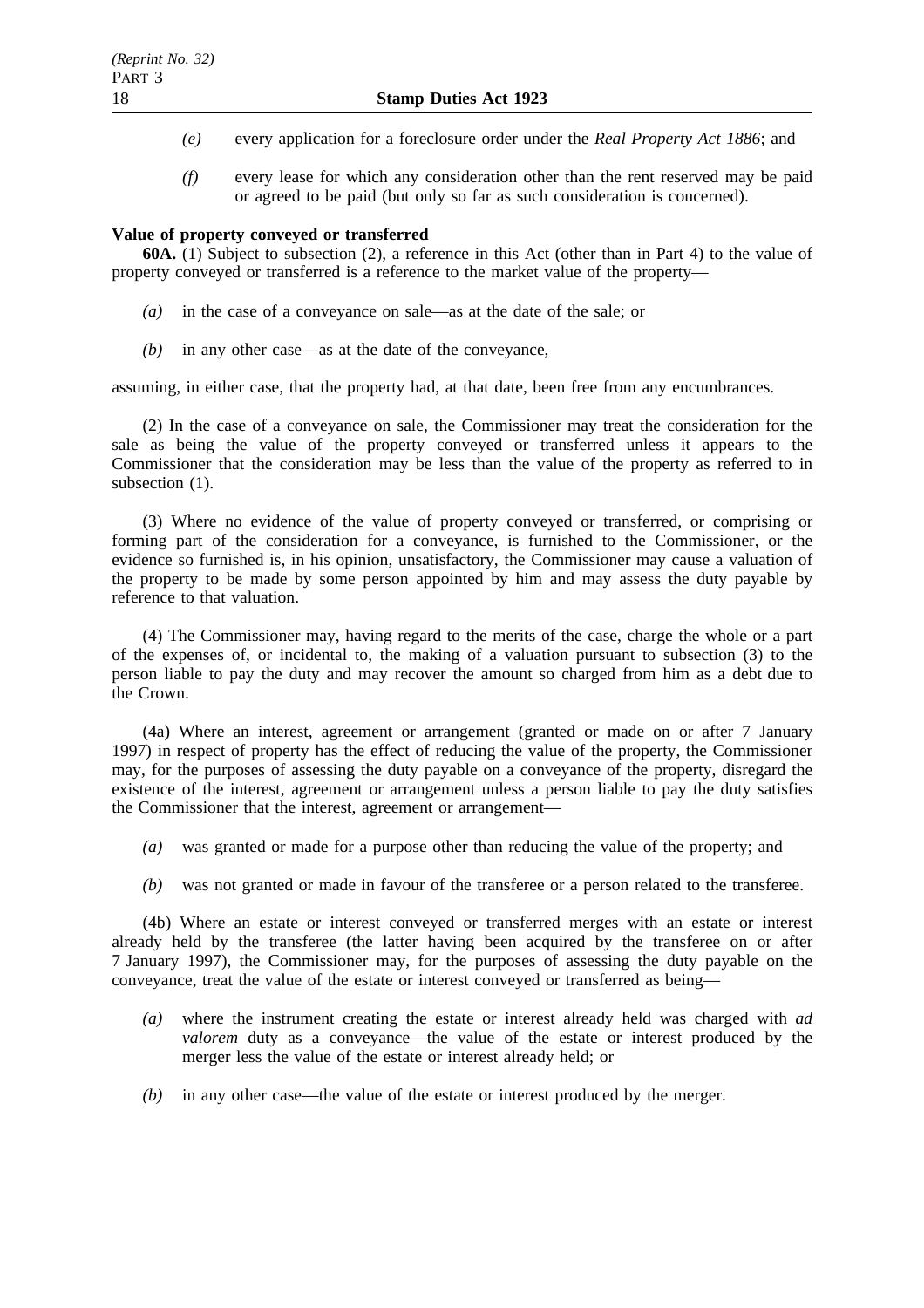(5) In subsection  $(1)$ —

"**encumbrance**" does not include a prescribed encumbrance or an encumbrance of a prescribed kind.

- (6) For the purposes of subsection  $(4a)$  (but subject to subsection  $(7)$ )—
- *(a)* natural persons are related persons if—
	- (i) they are members of a partnership within the meaning of the *Partnership Act 1891*; or
	- (ii) one is the spouse of the other or the relationship between them is that of parent and child; and
- *(b)* companies are related persons if they are related bodies corporate within the meaning of the *Corporations Act 2001* of the Commonwealth; and
- *(c)* trustees are related persons if any person is a beneficiary common to the trusts of which they are trustees; and
- *(d)* a natural person and a company are related persons if the natural person is a majority shareholder, director or secretary in or of the company or in or of another company that is a related body corporate of the company within the meaning of the *Corporations Act 2001* of the Commonwealth; and
- *(e)* a natural person and a trustee are related persons if the natural person is a beneficiary of the trust of which the trustee is a trustee; and
- *(f)* a company and a trustee are related persons if—
	- (i) the company, or a majority shareholder, director or secretary in or of the company, is a beneficiary of the trust of which the trustee is a trustee; or
	- (ii) a related body corporate of the company (within the meaning of the *Corporations Act 2001* of the Commonwealth) is a beneficiary of the trust of which the trustee is a trustee.

(7) For the purposes of subsection (4a), persons are not related persons if the Commissioner is satisfied that the persons were not acting together to achieve a common purpose.

 $(8)$  In subsection  $(6)$ —

"**majority shareholder**", in relation to a company, means a person who would have a substantial shareholding in the company as defined in section 9 of the *Corporations Act 2001* of the Commonwealth if the reference to 5% in paragraph *(a)* of the definition of "**substantial holding**" in that section were replaced by a reference at 50%.

## **Refund of duty where transaction is rescinded or annulled**

**60B.** (1) Where a party to an instrument of a kind that is registrable under the *Real Property Act 1886* satisfies the Commissioner, upon application made to him not later than 5 years after execution of the instrument—

*(a)* that he has paid duty upon the instrument; and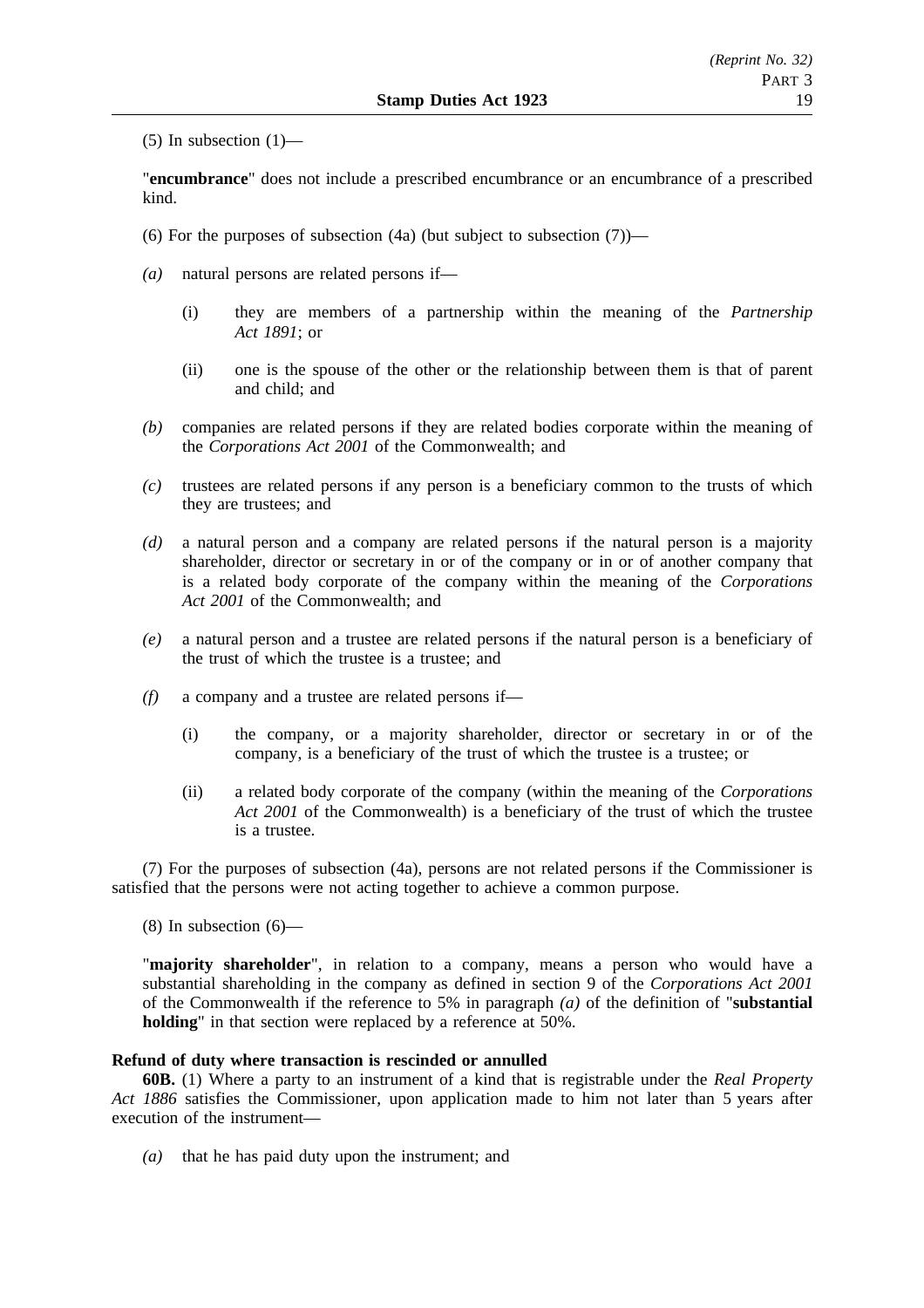*(b)* that the transaction in respect of which the instrument was executed has been frustrated or avoided or has miscarried through failure of a party to comply with a condition,

the applicant shall be deemed to be possessed of stamped material rendered useless by being inadvertently spoiled within the meaning of section 106, and the provisions of that section shall apply accordingly.

(2) This section does not apply in respect of an instrument executed before the commencement of the *Stamp Duties Act Amendment Act 1975*.

# **Refund of duty on reconveyance of property subject to a common law mortgage 60C.** (1) If—

- *(a) ad valorem* duty is paid on a conveyance of property (the **prior conveyance**); and
- *(b)* the sole purpose of the conveyance is to secure a liability under a loan, indemnity or guarantee; and
- *(c)* a conveyance (the **later conveyance**) reconveys the property to the person by whom the security was given under the terms of the security or on extinguishment or termination of the secured liability,

this section applies to the later conveyance.

- (2) If the Commissioner is satisfied that a conveyance is one to which this section applies—
- *(a)* no stamp duty is payable on the conveyance; and
- *(b)* the Commissioner must, on application by the person to whom the property is reconveyed, refund the duty paid on the prior conveyance.

## **Method or estimating value of consideration where consideration consists of shares**

**61.** Where the consideration or part of the consideration for a conveyance chargeable with *ad valorem* duty consists of shares or debentures to be issued by a company, or a contract to issue such shares or debentures, the market value of the shares or debentures shall be taken as the value of the consideration or part.

## **Land use entitlements**

**62.** (1) This section applies to a transaction under which a person—

- *(a)* acquires a share in a company or an interest under a trust; or
- *(b)* becomes entitled, as the owner of a share in a company or an interest under a trust, to the possession of land.

(2) Subject to the following exceptions, if a person acquires a notional interest in land as a result of a transaction to which this section applies, the transaction is dutiable under this section.

## *Exceptions*—

1. The acquisition of a share in a company or an interest under a trust that confers a right to occupy a dwelling is not dutiable under this section if the dwelling is part of a scheme consisting of two or more dwellings owned and administered by the company or the trustees of the trust.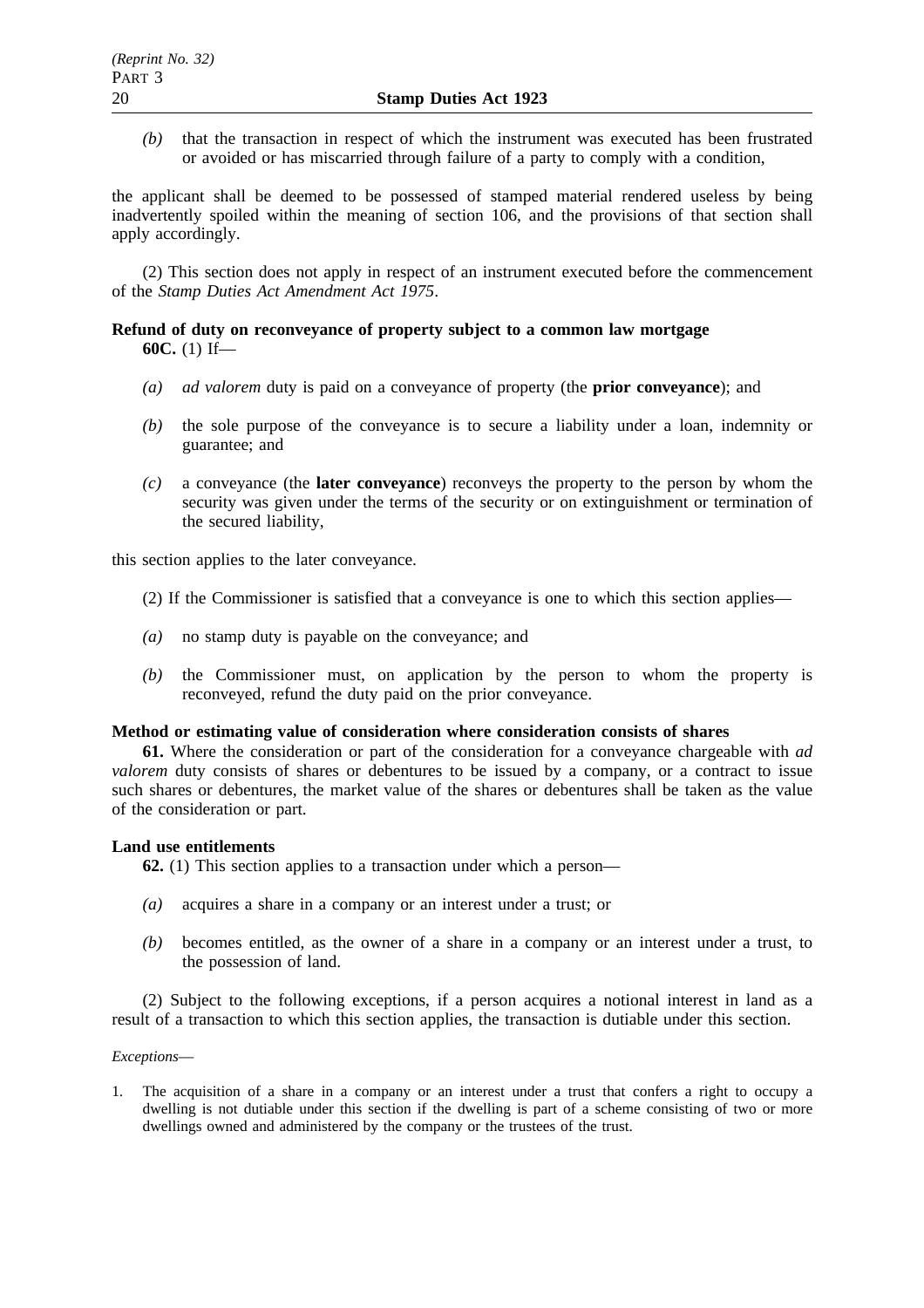- 2. The acquisition of a share in a company or an interest under a trust that confers a right to occupy a dwelling is not dutiable under this section if the dwelling is part of a retirement village scheme under the *Retirement Villages Act 1987*.
- 3. A transaction exempted by the regulations from this section is not dutiable under this section.

(3) An instrument that gives effect to, or acknowledges, evidences or records a transaction that is dutiable under this section is dutiable as a conveyance of a notional interest in the land.

(4) The value of the notional interest acquired as a result of the transaction is determined as follows—

- *(a)* if the person acquires a right to exclusive possession of land—the value of the notional interest is equivalent to the value of an unencumbered estate in fee simple in the land;
- *(b)* in any other case—the value of the notional interest is a proportion of the value of an unencumbered estate in fee simple in the land reflecting the more limited extent of the possessory right.

\*\*\*\*\*\*\*\*\*\*

## **Consideration in case of lease**

**64.** In the case of a lease for which any consideration other than the rent reserved may be paid or agreed to be paid, the amount of the other consideration shall be deemed the consideration for the conveyance on sale.

## **Where consideration consists of real or personal property**

**65.** Where the consideration or any part of the consideration for a conveyance on sale consists of any real or personal property other than money, the market value of the real or personal property at the date of the sale shall be taken as the value of the consideration or part of the consideration.

## **Where consideration is payable in instalments**

**66.** Where the consideration or any part of the consideration for a conveyance on sale consists of money payable periodically for a definite period, so that the total amount to be paid can be previously ascertained, the total amount shall be taken as the consideration or part of the consideration.

#### \*\*\*\*\*\*\*\*\*\*

## **Computation of duty where instruments are interrelated**

**67.** (1) Subject to subsection (2), this section applies to the following instruments:

- *(a)* a conveyance on sale; or
- *(b)* a conveyance operating as a voluntary disposition *inter vivos*; or
- *(c)* an instrument chargeable with duty as if it were a conveyance (including a statement under section 71E).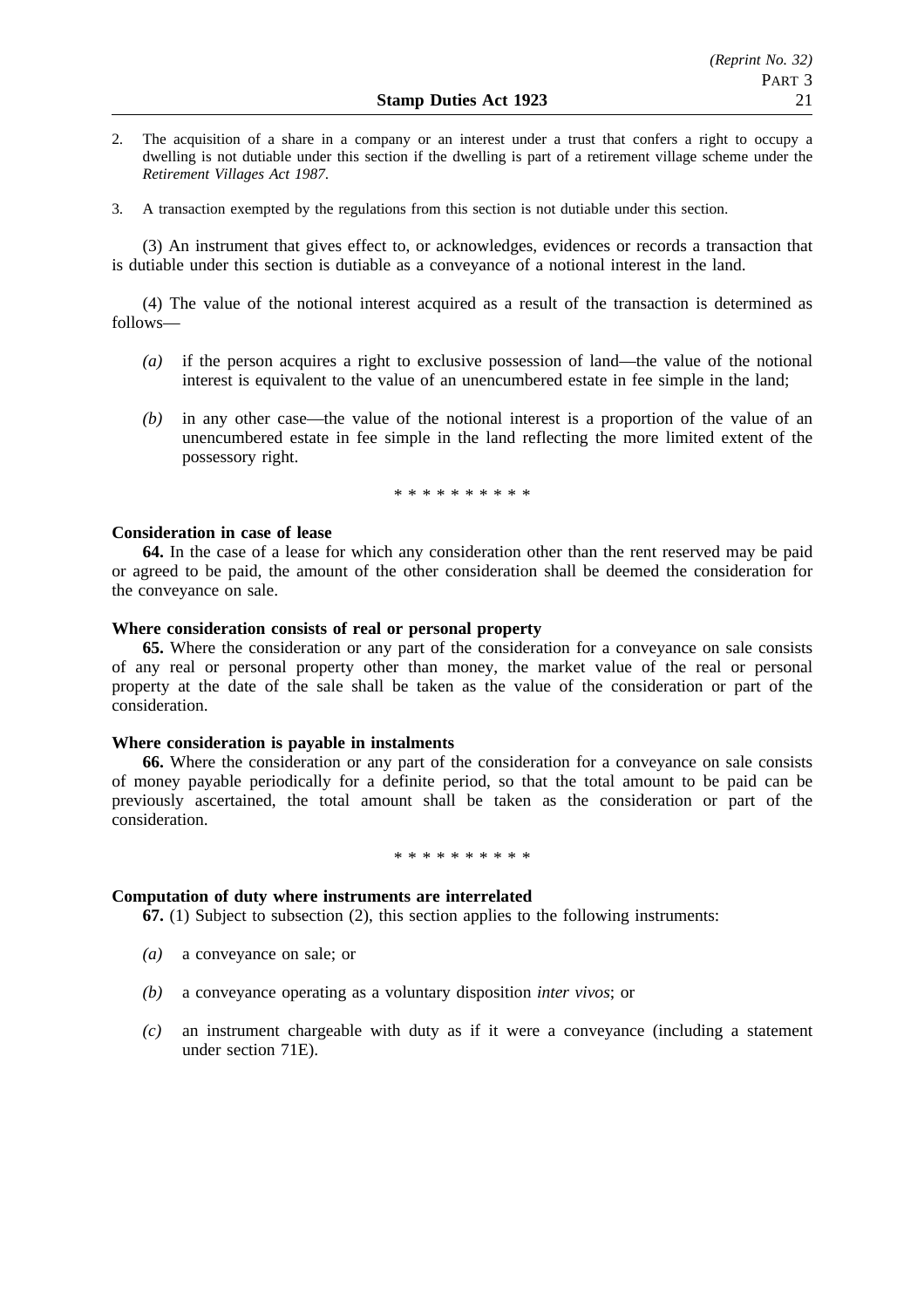- (2) This section does not apply to the following instruments:
- *(a)* a conveyance that relates to property that is being conveyed in separate parcels to different persons by separate conveyances where the Commissioner is satisfied that no arrangement or understanding exists between the persons under which the parcels of property conveyed are to be used otherwise than separately and independently from each other;
- *(b)* a conveyance of stock, implements or other chattels in a case where section 31A applies;
- *(c)* a conveyance on sale of any marketable security;
- *(d)* an instrument excluded from the operation of this section by the regulations.
- (3) Where two or more instruments to which this section applies—
- *(a)* arise from a single contract of sale; or
- *(b)* together form, or arise from, substantially one transaction or one series of transactions,

the instruments are chargeable with *ad valorem* duty calculated on the sum of the amounts by reference to which *ad valorem* duty on each of the instruments would, but for this subsection, have been calculated, and that duty will be apportioned to the various instruments as determined by the Commissioner.

(4) Where by instruments that have been, or appear to have been, executed within 12 months of each other a person conveys property or interests in property to the same person (whether that person takes alone or with the same or different persons), it will be presumed, unless the Commissioner is satisfied to the contrary, that the instruments form one transaction or one series of transactions.

\*\*\*\*\*\*\*\*\*\*

(7) This section does not operate to reduce the duty payable on an instrument.

\*\*\*\*\*\*\*\*\*\* **Duty in certain cases 68.** \*\*\*\*\*\*\*\*\*\*\*

(3) Where a person, having contracted for the purchase of any property but not having obtained a conveyance, contracts to sell it to any other person and the property is in consequence conveyed immediately to the subpurchaser, the conveyance shall be chargeable with *ad valorem* duty as a conveyance for the consideration for the sale to the original purchaser and also as a conveyance for the consideration for the sale by the original purchaser to the subpurchaser, in the same manner as if the considerations were specified in separate instruments.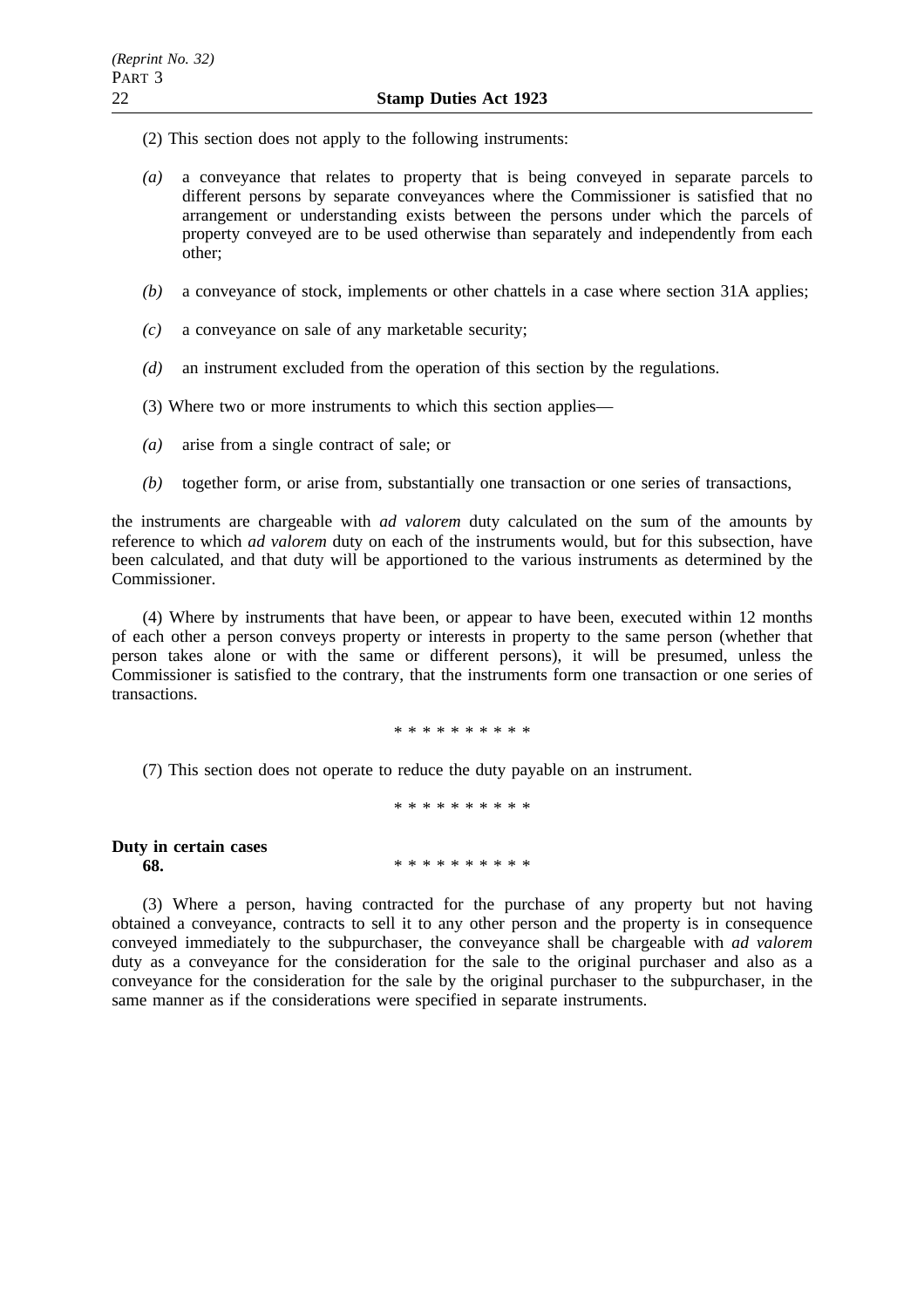(4) Where a person, having contracted for the purchase of any property but not having obtained a conveyance, contracts to sell the whole or any part or parts thereof to any other person and the property is in consequence conveyed by the original seller to different persons in parts or parcels, the conveyance of each part or parcel shall be chargeable with *ad valorem* duty as a conveyance for the consideration for the sale to the original purchaser and also as a conveyance for the consideration for the sale by the original purchaser to the subpurchaser, in the same manner as if the considerations were specified in separate instruments. The consideration for the sale to the original purchaser in respect of each part or parcel shall, for the purposes of this subsection, be ascertained by determining the ratio which the value of the part or parcel in question bears to the value of the whole property and shall be specified in the instrument of conveyance.

(5) Where a subpurchaser takes an actual conveyance of the interest of the person immediately selling to him, which is chargeable with *ad valorem* duty as a conveyance for the consideration moving from him and is duly stamped accordingly, any conveyance to be afterwards made to him of the same property by the original seller shall be chargeable with *ad valorem* duty as a conveyance for the consideration for the sale to the original purchaser.

### \*\*\*\*\*\*\*\*\*\*

# **Evasion of duty**

**70.** (1) Subject to subsection (2), an instrument executed in order, either directly or indirectly, to avoid or evade the payment of the duty payable upon a conveyance on sale is void.

(2) Where a third party relying in good faith on an instrument that is void by virtue of subsection (1) purports to acquire an interest in property subject to the instrument, the instrument shall, for the purposes of that transaction, be treated as valid, provided that it is duly stamped as a conveyance on sale.

#### **Instruments chargeable as conveyances operating as voluntary dispositions** *inter vivos*

**71.** (1) The value for the purposes of this Act of the property conveyed by any conveyance operating as a voluntary disposition *inter vivos* shall be declared in the conveyance.

\*\*\*\*\*\*\*\*\*\*

(3) For the purposes of this Act, the following instruments shall, subject to this section, be deemed to be conveyances operating as voluntary dispositions *inter vivos*:

- *(a)* an instrument to which subsection (4) applies effecting or acknowledging, evidencing or recording, any of the following transactions:
	- (i) a transfer of property to a person who takes as trustee; or
	- (ii) a declaration of trust; or
	- (iii) the creation of an interest in property subject to a trust; or
	- (iv) a transfer of an interest in property subject to a trust; or
	- (v) the surrender or renunciation of an interest in property subject to a trust; or
	- (vi) the redemption, cancellation or extinguishment of an interest in property subject to a trust,

whether or not any consideration is given for the transaction; or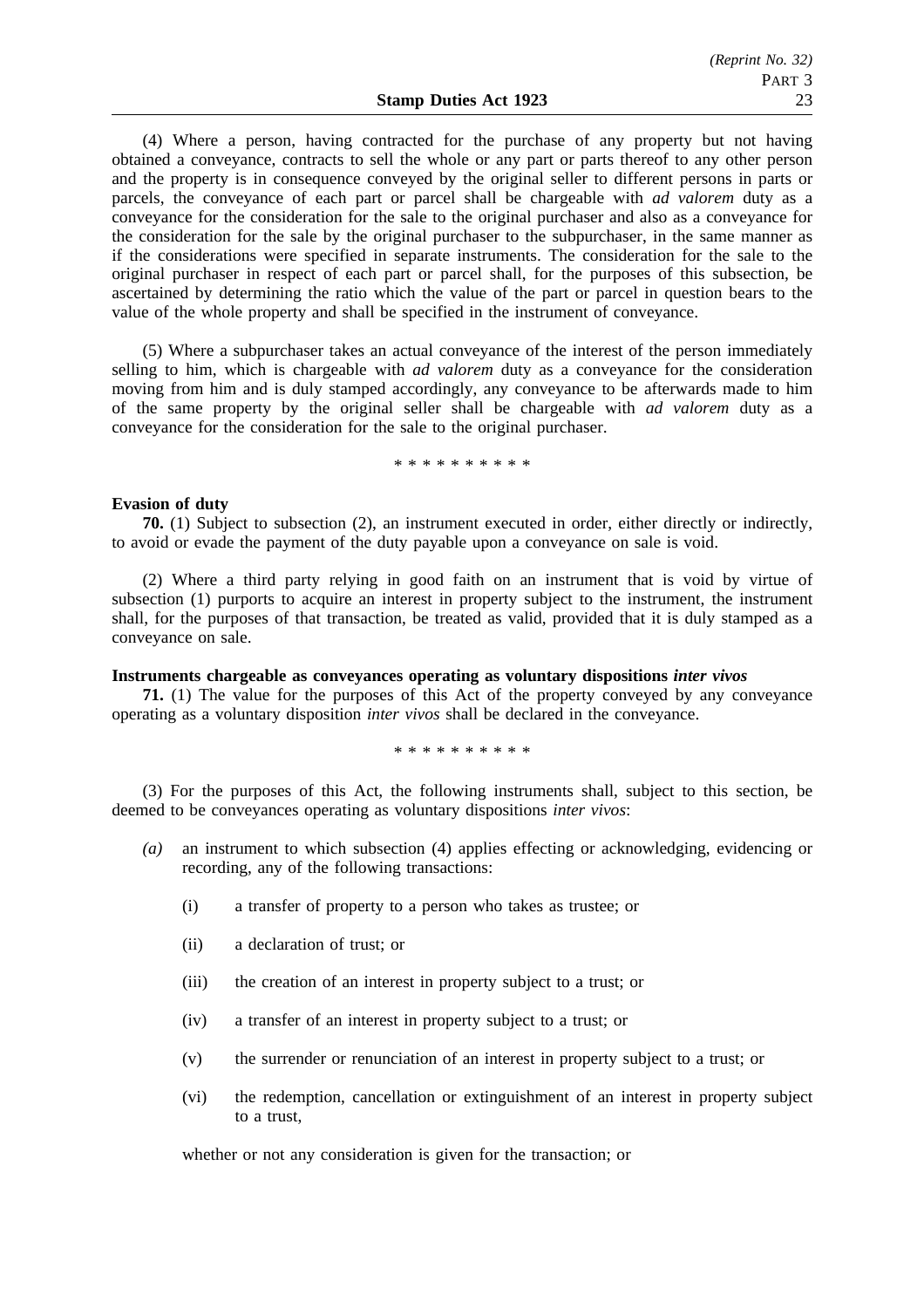*(b)* an instrument to which paragraph *(a)* does not apply, being a conveyance that is not chargeable with duty as a conveyance on sale.

(4) This subsection applies to any instrument that relates to land, a marketable security or a unit under a unit trust scheme, or an interest in land, a marketable security or a unit under a unit trust scheme.

(4a) A reference in subsection (4) to a unit trust scheme does not include—

- *(a)* an arrangement under the constitution of a managed investment scheme registered under Chapter 5C of the *Corporations Act 2001* of the Commonwealth; or
- *(b)* an approved deposit fund or a pooled superannuation trust within the meaning of the *Superannuation Industry (Supervision) Act 1993* (Cwlth).

(5) Subject to subsection (6), an instrument effecting or acknowledging, evidencing or recording, any of the following transactions shall be deemed not to be a conveyance operating as a voluntary disposition *inter vivos*:

\*\*\*\*\*\*\*\*\*\*

- *(b)* a transfer *in specie* of property of a company in liquidation made by the liquidator to a shareholder of the company;
- *(c)* a transfer of any marketable security issued by a public company to a person who takes as trustee, where—
	- (i) the beneficial interest in the property is, upon the transfer, vested in the transferor; and
	- (ii) the transfer is not in pursuance of a sale;
- *(d)* a transfer of property for the purpose of effectuating the retirement of a trustee or the appointment of a new trustee, where the Commissioner is satisfied that the transfer is not part of a scheme for conferring a benefit, in relation to the trust property, upon the new trustee or any other person, whether as a beneficiary or otherwise, to the detriment of the beneficial interest of any person;
- *(e)* a transfer of property to a person who has a beneficial interest in the property by virtue of an instrument that is duly stamped, where—
	- (i) the beneficial interest arises under a trust of which the transferor is a trustee; and
	- $(ii)$ 
		- (A) the transferor or some other trustee or trustees of the trust obtained his, her or their interest in the property under one of the other paragraphs of this subsection (except paragraph *(d)*); or
		- (B) the transferor or some other trustee or trustees of the trust obtained his, her or their interest in the property by virtue of an instrument duly stamped with *ad valorem* duty;
- *(f)* a transfer to a natural person who is an object of a discretionary trust of property or a beneficial interest in property subject to the discretionary trust, where—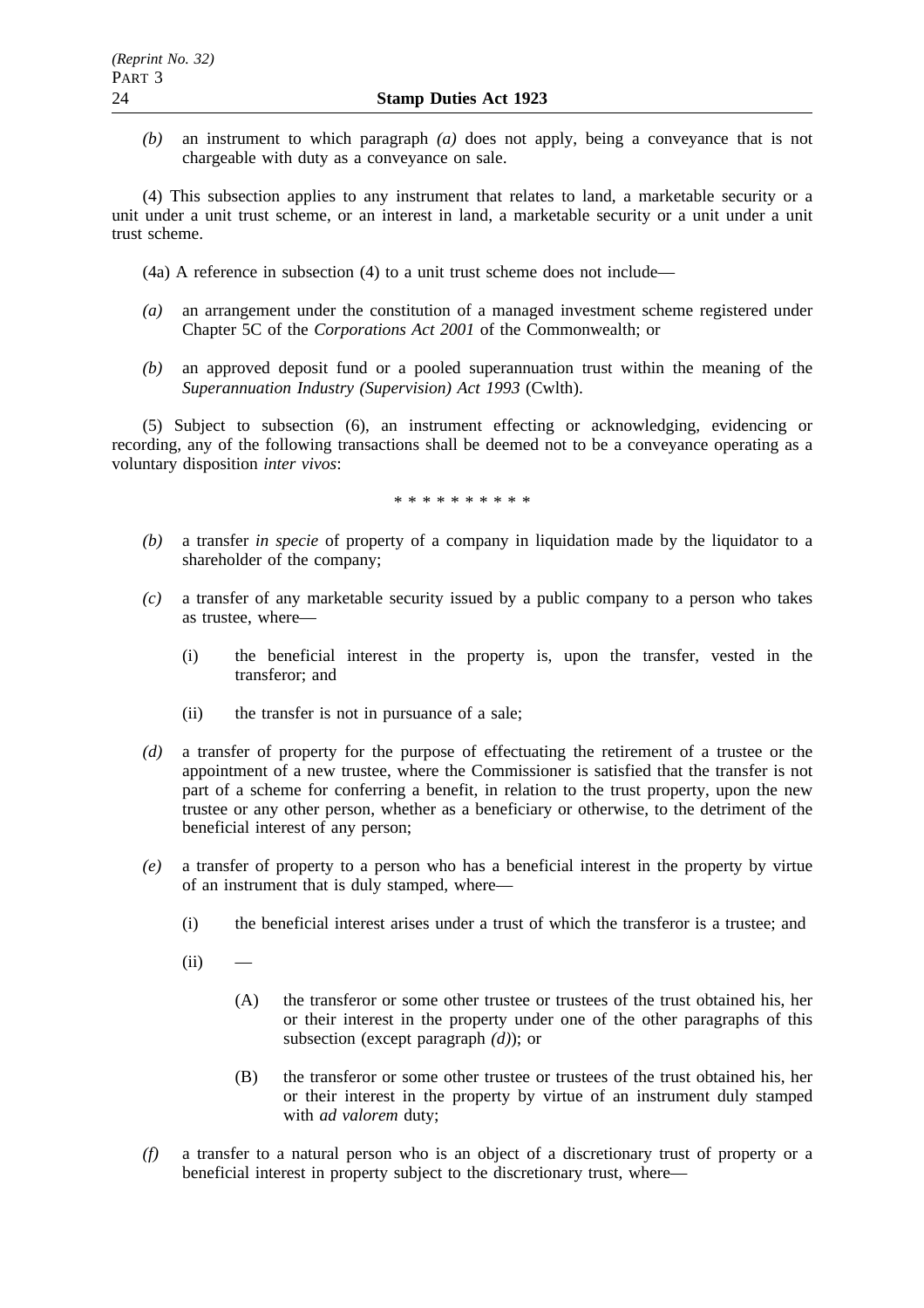- (i) the discretionary trust was created by an instrument that is duly stamped; and
- (ii) the Commissioner is satisfied that the discretionary trust was created wholly or principally for the benefit of that person or a family group of which that person is a member;
- *(g)* a transfer of a potential beneficial interest in property subject to a discretionary trust, where—
	- (i) the discretionary trust was created by an instrument that is duly stamped wholly or principally for the benefit of a family group; and
	- (ii) the transfer is made by one member of the family group to another member of the family group, or by a member of the family group by way of surrender or renunciation of the potential beneficial interest and another member of the family group is to continue as an object or beneficiary under the trust;
- *(h)* a transfer to or by a person in his capacity as the personal representative of a deceased person or the trustee of the estate of a deceased person, being a transfer made in pursuance of the provisions of the will of the deceased person or the laws of intestacy and not being a transfer in pursuance of a sale;
- *(i)* any variation of the terms of a trust, where the trust was created by an instrument that is duly stamped and the variation does not involve the creation or variation of any beneficial interest in property subject to the trust;
- *(ia)* a transaction under which there is a *pro rata* increase or diminution of the number of units held by the unitholders in a unit trust so that each unitholder's holding, expressed as a proportion of the aggregate number of units, remains unaffected by the transaction;
- *(j)* a voluntary disposition of property that is wholly for charitable or religious purposes;
- *(k)* a transfer of a prescribed class.

(6) Subsection (5) does not apply in relation to a transfer of property or a beneficial interest in property to a person who has, prior to the transfer, a beneficial interest in the property but who takes the property or interest transferred to him as trustee under a further trust.

(7) For the purposes of subsection  $(5)(e)$ , a person who is an object of a discretionary trust by virtue of an instrument that is duly stamped shall not be regarded as having a beneficial interest in the trust property by virtue of an instrument that is duly stamped unless that person has been appointed to be a beneficiary under the discretionary trust by a further instrument that is duly stamped.

(8) A conveyance operating as a voluntary disposition *inter vivos* that transfers a potential beneficial interest in, or in relation to, property subject to a discretionary trust shall, subject to this Act, be chargeable with duty as if it transferred the beneficial interest in the property that the transferee would have if the discretion under the discretionary trust were so exercised as to confer upon him the greatest benefit in relation to that property that can be conferred upon him under the discretionary trust.

(9) An instrument that acknowledges, evidences or records a transaction of a kind referred to in subsection  $(3)(a)$  (not being a copy within the meaning of section 19A that is duly stamped) shall, for the purposes of this Act, be deemed to have effected the transaction and to have been executed by the parties to the transaction at the same time as the transaction took place.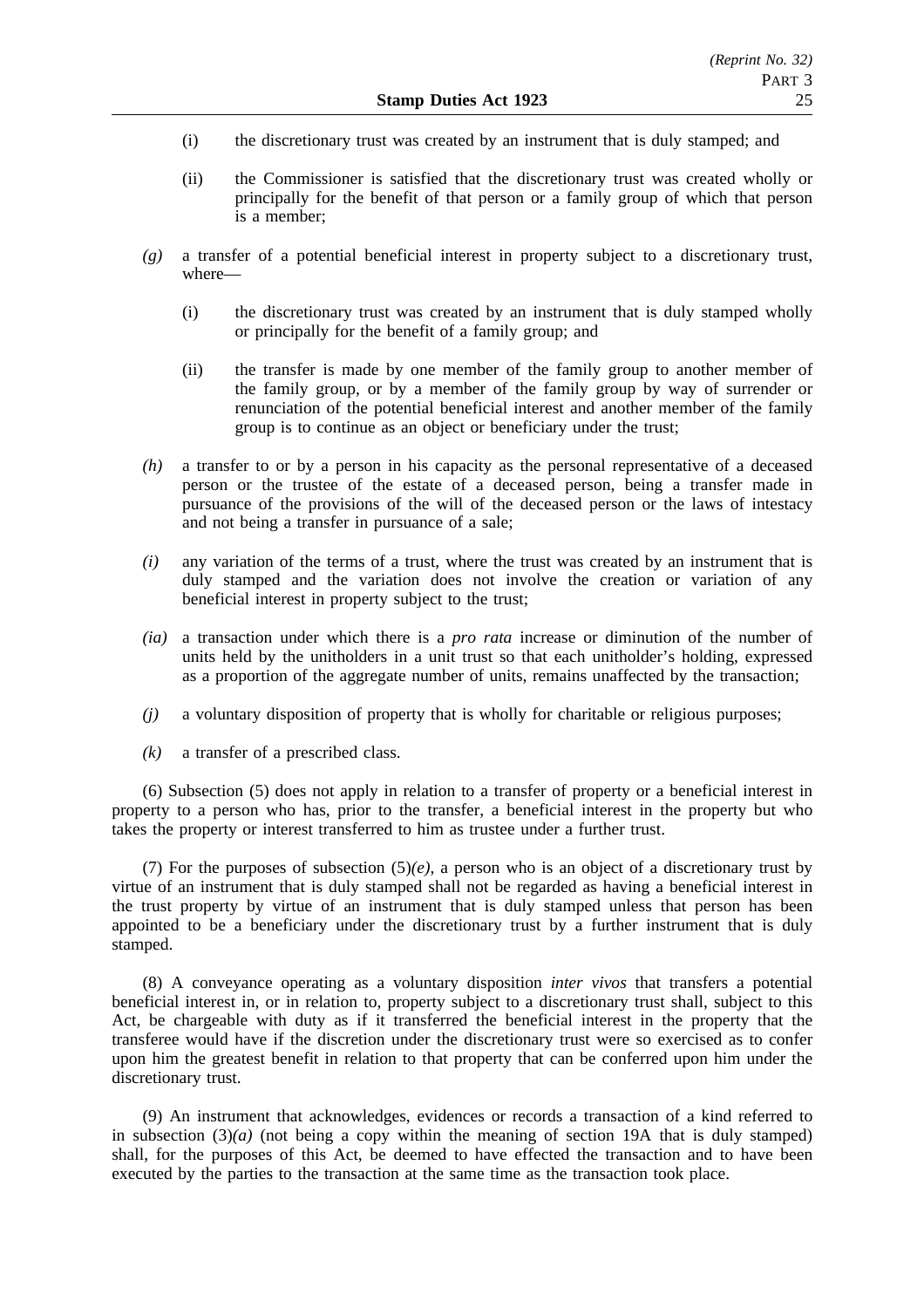(10) For the purposes of this Act, in determining the value of property transferred by a conveyance operating as a voluntary disposition *inter vivos*, no regard shall be had to the fact that the person to whom the property is transferred takes or is to hold the property subject to a trust or has a beneficial interest in the property.

(11) Notwithstanding any other provisions of this Act but subject to subsection (11a), the rate of duty chargeable in respect of a conveyance operating as a voluntary disposition *inter vivos* of a marketable security shall, if that conveyance is made in pursuance of sale, be the rate fixed by Schedule 2 in respect of a conveyance or transfer on sale of a marketable security or, as the case may require, in respect of a return lodged pursuant to section 90D.

(11a) Subsection (11) does not apply in relation to a statement under Part 4.

(12) Where an instrument of a kind referred to in subsection (3)*(a)* is duly stamped under this Act, the Commissioner shall, upon application and production of that instrument, stamp any other instrument of a kind referred to in subsection  $(\overline{3})(a)$  that he is satisfied relates to the same transaction with a particular stamp denoting that it is duly stamped.

(13) Without limiting the generality of subsection (12), where an instrument that is duly stamped transfers or creates, or acknowledges, evidences or records, the transfer or creation of any property or interest in property and the person to or in whom the property or interest in property is transferred or vested takes the property or interest in property as trustee, the Commissioner shall, upon application and production of that instrument, stamp any declaration of trust or other instrument that acknowledges, evidences or records the fact that the person took the property or interest in property as trustee with a particular stamp denoting that it is duly stamped.

(14) Notwithstanding any other provisions of this Act, where—

- *(a)* property has been transferred to a person who took as trustee; and
- *(b)* that property is subsequently transferred back to the transferor; and
- *(c)* the Commissioner is satisfied that no person other than the transferor under the first transfer has had a beneficial interest in the property during the period elapsing between the transfers,

the Commissioner shall, if *ad valorem* duty was paid in respect of the first transfer, upon application, refund to the person who paid that duty an amount equal to the difference between the amount of the duty and ten dollars.

(15) In this section—

"**family group**" means a group of persons connected by an unbroken series of relationships of consanguinity or affinity;

"**public company**" means a public company within the meaning of the *Corporations Act 2001* of the Commonwealth;

"**trust**" includes an implied trust or a discretionary trust;

"**trustee**" includes—

- *(a)* a trustee under an implied trust; or
- *(b)* a person who holds property subject to a discretionary trust.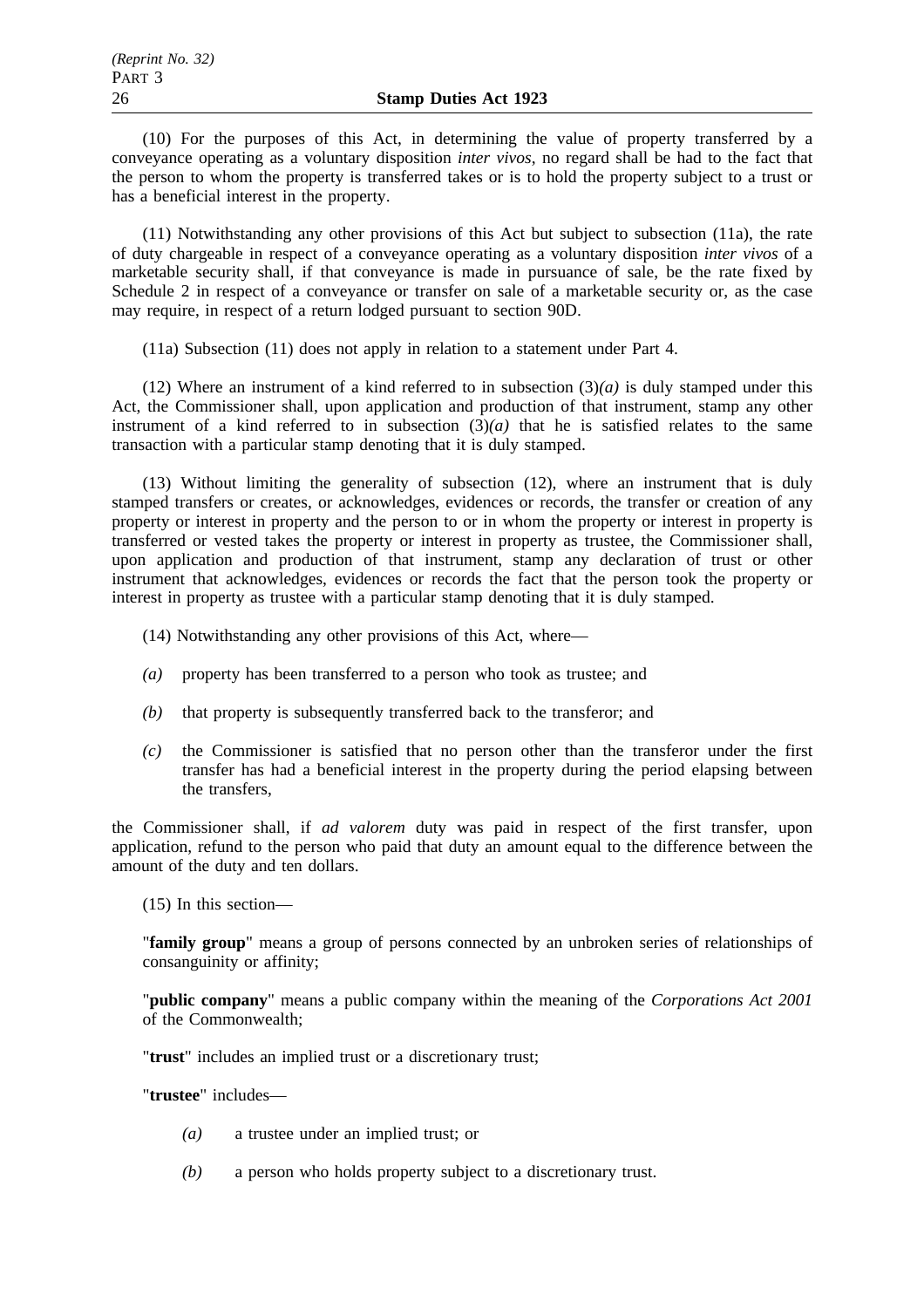### **Instruments disclaiming etc. an interest in the estate of a deceased person**

**71AA.** (1) This section applies to an instrument under which a person who is, or may be, entitled to share in the distribution of the estate of a deceased person—

- *(a)* disclaims an interest in the estate; or
- *(b)* assigns or transfers an interest in the estate to another.

(2) An instrument to which this section applies is taken to be a conveyance of property operating as a voluntary disposition *inter vivos* (whether or not consideration is given for the transaction).

(3) For the purpose of calculating *ad valorem* duty payable on an instrument to which this section applies, the value of the interest subject to the conveyance is to be determined as if the estate had been distributed and the interest were an interest in possession.

### **Provision where trust property distributed** *in specie*

**71A.** If any will or any instrument by which any trust is declared contains a direction to convert any property into money and to pay the proceeds to any beneficiary and, instead of converting the property into money the executor, administrator or trustee, as the case may be, conveys the property *in specie* to the beneficiary, the conveyance shall not be chargeable with duty as a conveyance on sale or as a conveyance operating as a voluntary disposition *inter vivos* if, in the case of a trust other than a trust declared by a will, the beneficiary is beneficiary by virtue of an instrument that is duly stamped.

### **Partition or division of property**

**71B.** (1) Where upon the partition or division of any property any consideration exceeding in amount or value two hundred dollars is paid or given, or agreed to be paid or given, for equality, the instrument by which the partition or division is effected shall be charged with duty as if it were a conveyance on sale and that consideration were equal to the value of the property.

\*\*\*\*\*\*\*\*\*\*

(4) This section applies only in relation to a conveyance for the partition or division of property between members of a family group.

(5) In this section—

"**family group**" has the meaning assigned to that expression by section 71(15).

#### **Concessional rates of duty in respect of purchase of first home, etc.**

**71C.** (1) Where upon an application made on or after 9 August, 1989, in a manner and form determined by the Commissioner and supported by such evidence as he may require the Commissioner is satisfied—

- *(a)* that the applicant or applicants—
	- (i) are natural persons; and
	- (ii) on or after the fifteenth day of September, 1979, entered into a contract for the purchase of a relevant interest in land or for the purchase of shares in a company that confer a right to occupy land of the company; and
	- (iii) are the sole purchasers of the land or the shares; and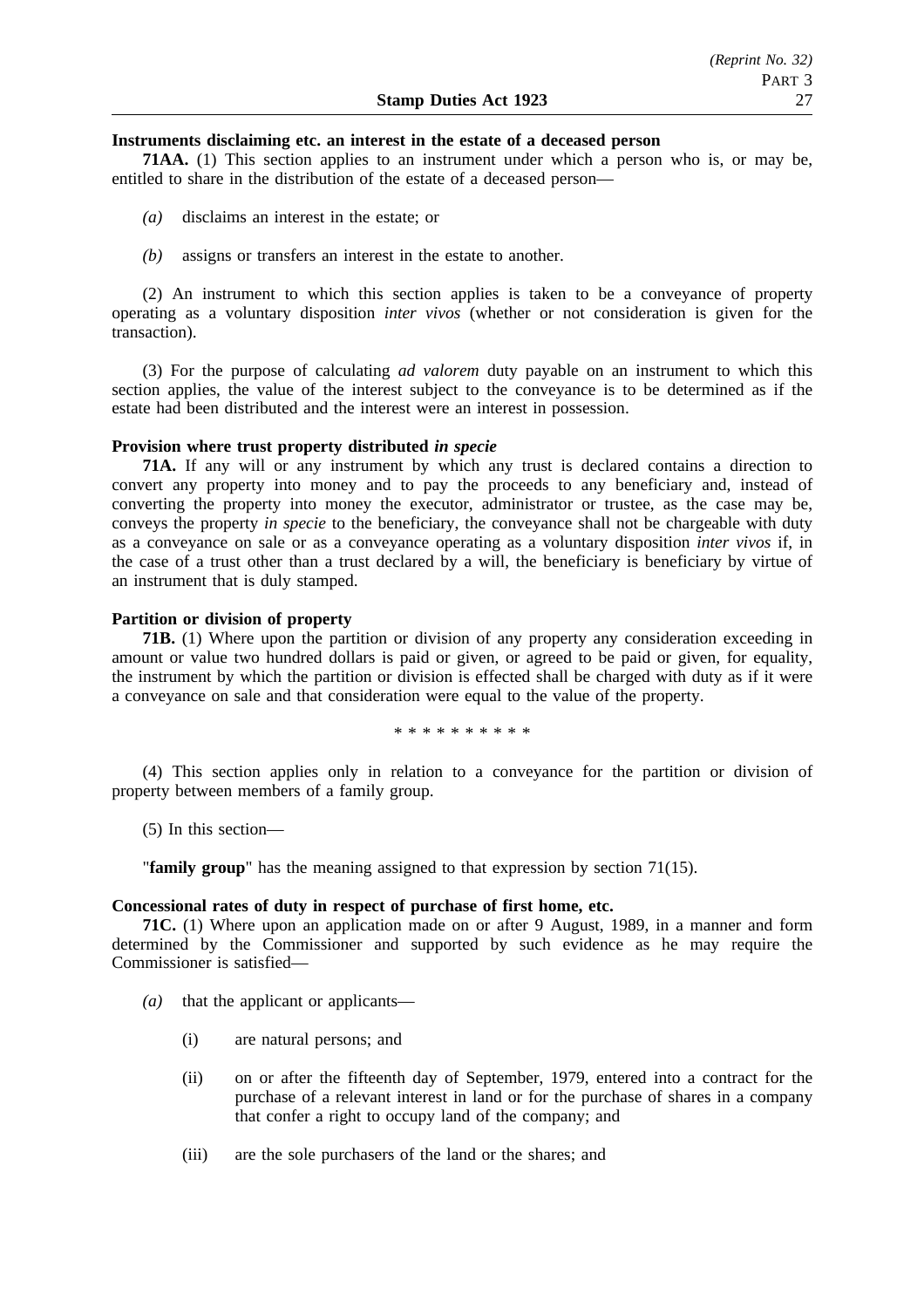$(iv)$ 

- have entered into a contract for the construction of a dwelling house on the land and intend to occupy the dwelling house as their principal place of residence within 12 months of completion of construction; or
- where there is presently a dwelling house on the land—were occupying that dwelling house as their principal place of residence at the date of the conveyance, or intend to so occupy the dwelling house within 12 months of the date of the conveyance; and
- *(ab)* where the relevant contract is entered into on or after 1 September 1992—that the amount by reference to which duty would, apart from this section, be calculated does not exceed the prescribed maximum; and
- *(b)* that no party to the application has previously—
	- (i) occupied a dwellinghouse (except as a minor) either in the State or elsewhere in pursuance of a relevant interest of that party in the dwellinghouse (other than an interest arising under an agreement with the South Australian Housing Trust relating to the purchase of the dwelling house to which the application relates) or any interest of that party in shares conferring a right to occupy the dwellinghouse; or
	- (ii) received the benefit of this section,

this section applies to a conveyance under which the land or shares are conveyed to the purchaser or purchasers.

(1a) Subsection  $(1)(b)(ii)$  does not apply to an applicant who is the occupier of a Housing Trust home and who is purchasing the home under an agreement with the South Australian Housing Trust if the Commissioner is satisfied—

- *(a)* that the conveyance to which the application relates arises from that agreement; and
- *(b)* that the applicant previously received the benefit of this section only in relation to another conveyance arising from the same agreement.
- (1b) If the Commissioner is satisfied on an application under this section—
- *(a)* that the conveyance relates to a genuine farm; and
- *(b)* that the conveyance would be one to which this section applies if it related only to the relevant component of the genuine farm,

this section applies to a notional conveyance of the relevant component of the genuine farm.

(2) The duty payable upon a conveyance or notional conveyance to which this section applies will be as follows:

- *(a)* where the amount by reference to which the duty would, apart from this section, be calculated does not exceed the prescribed amount—no duty will be payable; or
- *(b)* where the amount by reference to which the duty would, apart from this section, be calculated exceeds the prescribed amount—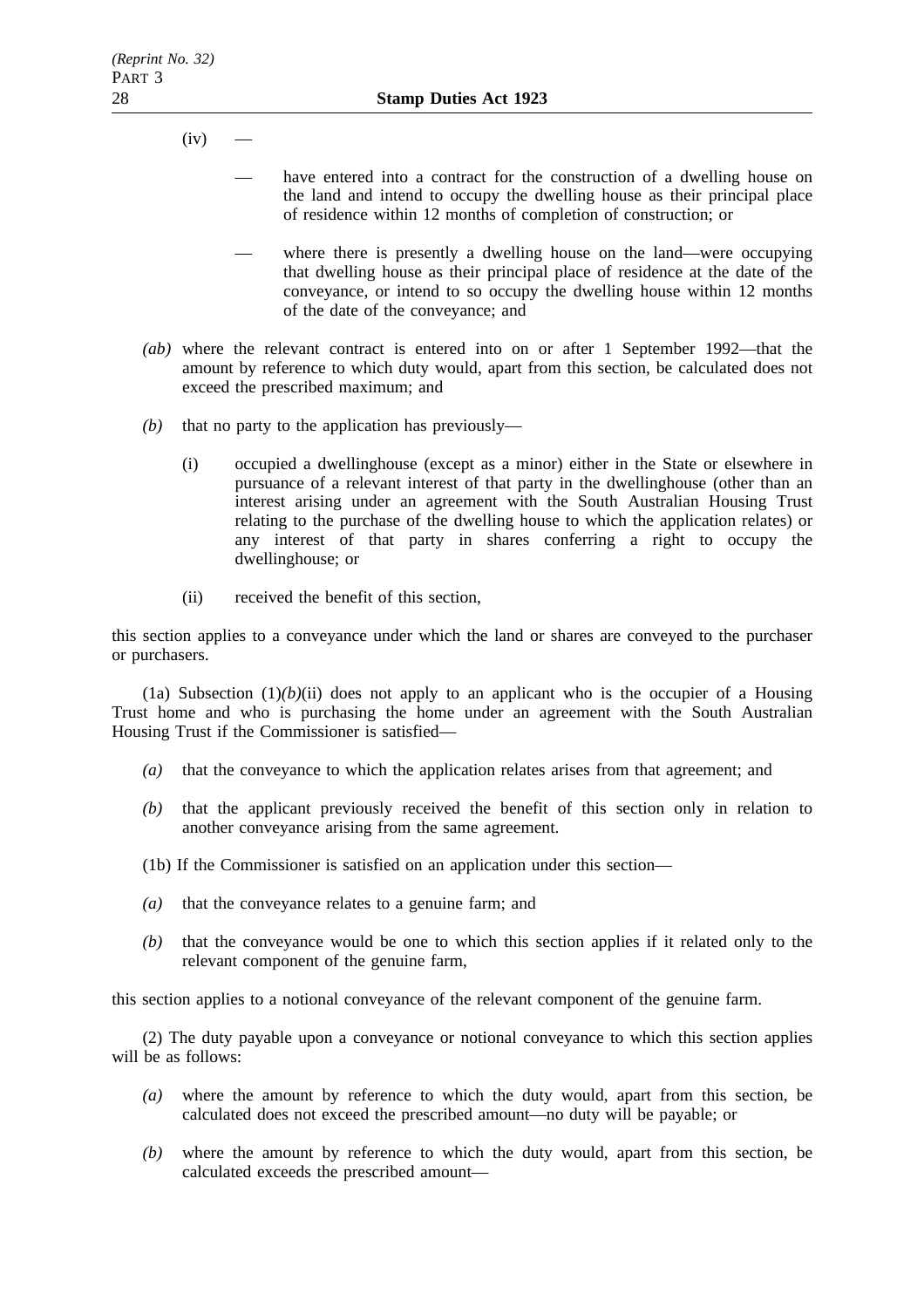- (i) where the relevant contract was entered into before 1 September 1992—the duty payable will be the amount payable apart from this section less \$2 130;
- (ii) where the relevant contract is entered into on or after 1 September 1992—the duty payable will be an amount calculated in accordance with the following formula:

$$
A = B - \left(C - D \frac{(E - F)}{1000}\right)
$$

where

- A is the amount of duty payable
- B is the amount of duty payable apart from this section
- C is—

where the relevant contract is entered into during the period commencing on 1 February 1997 and ending on 31 January 1998—\$2 830;

in any other case—\$2 130

 $D$  is —

where the relevant contract is entered into during the period commencing on 1 February 1997 and ending on 31 January 1998—56;

in any other case—42

- E is the amount by reference to which duty would, apart from this section, be calculated (any fractional part of \$1 000 being rounded up to the next multiple of \$1 000)
- F is the prescribed amount.

(2a) Where the Commissioner is satisfied by such evidence as the Commissioner may require that—

- *(a)* a person or persons who have paid stamp duty on a conveyance would have been entitled to the benefit of this section in respect of the conveyance if when it was submitted for stamping the requirements of subsection  $(1)(a)(iv)$  had been satisfied; and
- *(b)* the person or persons occupied, as their principal place of residence, a dwelling house constructed subsequent to the conveyance, on the land comprised in the conveyance, or under rights conferred by shares comprised in the conveyance, within 2 years of the date of the conveyance,

the Commissioner must refund to that person or those persons any duty in excess of the amount that would have been payable if the conveyance had been stamped under this section.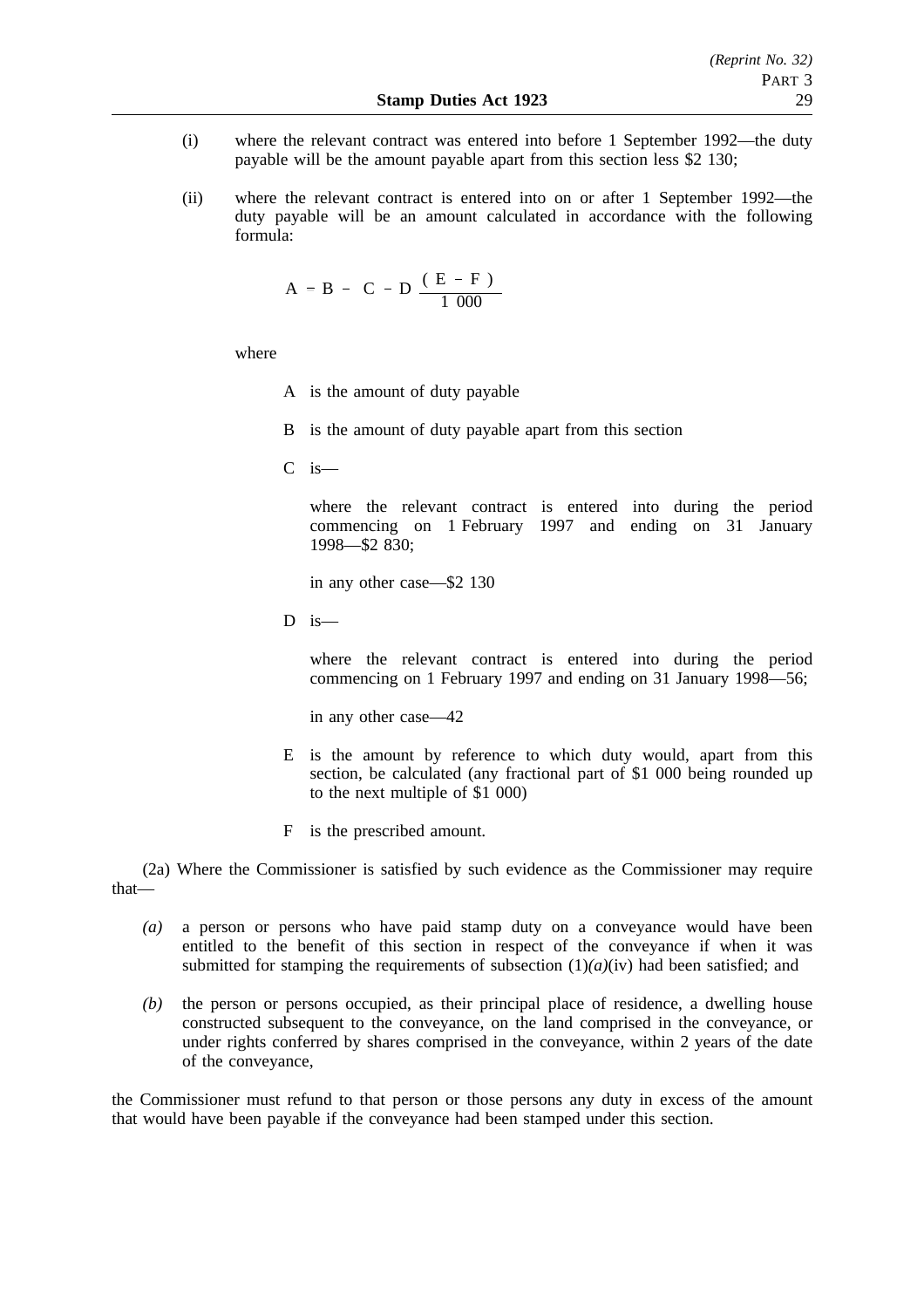(2b) Where, on the conveyance of a genuine farm, the amount by reference to which duty would, apart from this section, be calculated exceeds the prescribed maximum, the duty payable on the conveyance is calculated as follows:

- *(a)* first, calculate the duty on the conveyance apart from this section;
- *(b)* then, subtract from this amount the duty that would be payable apart from this section on a notional conveyance of the relevant component of the farm;
- *(c)* finally, add to this amount the duty calculated on the notional conveyance in accordance with this section.
- (3) In this section—

"**dwelling house**" does not include residential premises that form part of industrial or commercial premises;

"**genuine farm**" means land as to which the Commissioner is satisfied—

- *(a)* the land is to be used for primary production by the person seeking the benefit of this section; and
- *(b)* the land is, by itself, or in conjunction with other land owned by that person, capable of supporting economically viable primary production operations;

"**Housing Trust home**" means residential premises owned by the South Australian Housing Trust;

"**perpetual lease**" means a perpetual lease under the *Crown Lands Act 1929*;

"**prescribed amount**" means—

- *(a)* where the relevant contract is entered into during the period commencing on 1 February 1997 and ending on 31 January 1998—\$100 000;
- *(b)* in any other case—\$80 000;

"**prescribed maximum**" means—

- *(a)* where the relevant contract is entered into during the period commencing on 1 February 1997 and ending on 31 January 1998—\$150 000;
- *(b)* in any other case—\$130 000;

"**relevant component**" of a genuine farm means the part of the farm constituted by the dwelling house and its curtilage, or the part of the land that is to constitute the site and curtilage of a dwelling house that is to be constructed;

"**relevant contract**" means the contract relied on by an applicant under this section to satisfy the requirements of subsection  $(1)(a)(ii)$ ;

"**relevant interest**", in relation to land or a dwelling house, means any estate or interest conferring a right to possession, including any such estate or interest arising under a perpetual lease but not including any other leasehold estate or interest.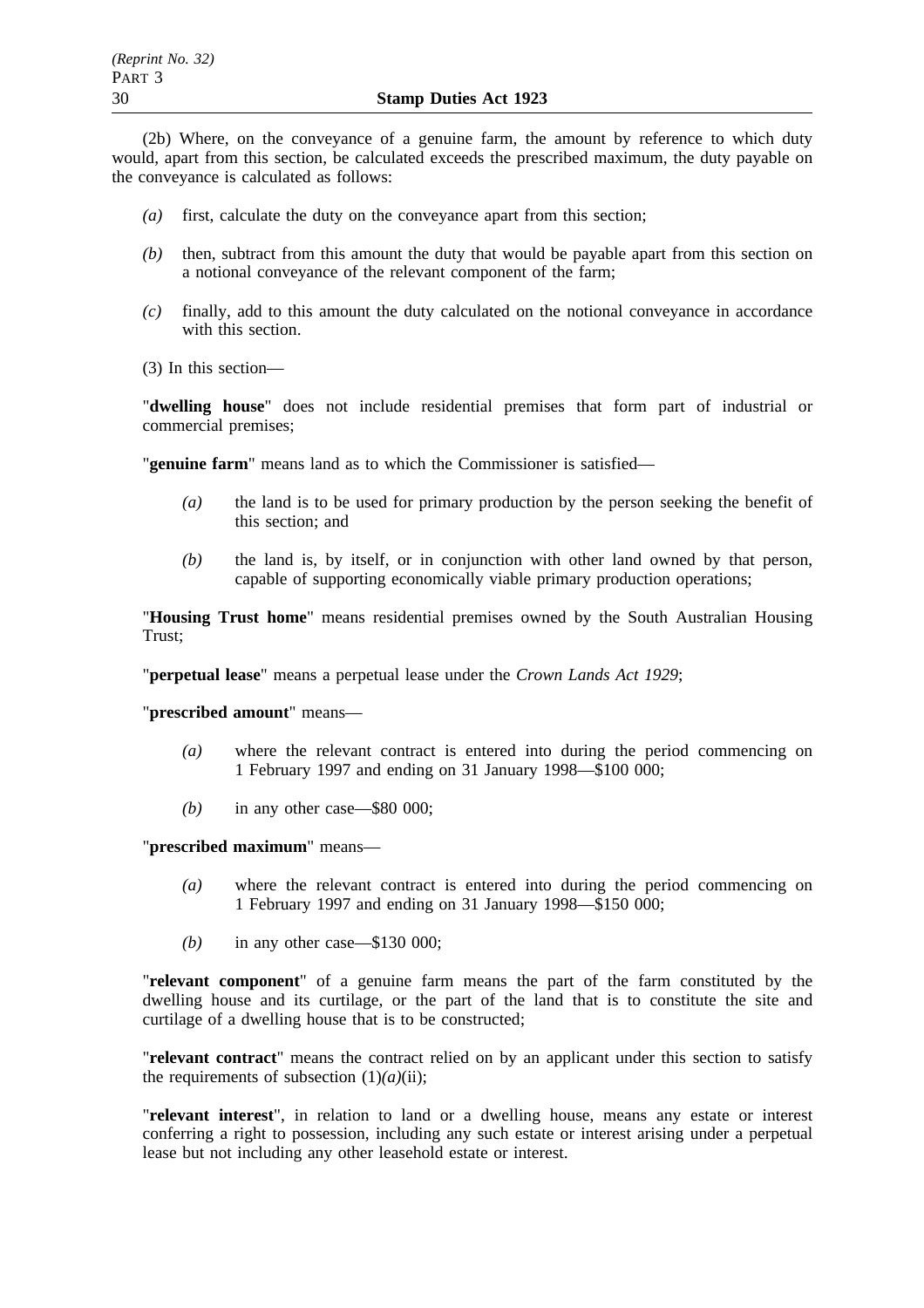(4) This section applies to a conveyance first lodged with the Commissioner for stamping on or after 9 August, 1989.

# **Exemption from duty in respect of certain maintenance agreements, etc.**

**71CA.** (1) In this section—

"**instrument to which this section applies**" means—

- *(a)* a maintenance agreement registered under Part VIII of the *Family Law Act 1975* of the Commonwealth; or
- *(b)* a deed or other instrument (including an application to transfer registration of a motor vehicle) for the purposes of, or consequential upon—
	- (i) a maintenance agreement registered under Part VIII of the *Family Law Act 1975* of the Commonwealth; or
	- (ii) an order under Part VIII of the *Family Law Act 1975* of the Commonwealth;

"**maintenance agreement**" means a maintenance agreement as defined in the *Family Law Act 1975* of the Commonwealth;

"**marriage**" includes a marriage that is void and thus liable to annulment, and "**married**" has a corresponding meaning.

- (2) Where an instrument to which this section applies—
- *(a)* provides for a disposition of property between two persons who, at the time of execution of the instrument, are or have been married to each other and no other person takes or is entitled to take an interest in property in pursuance of the instrument; or
- *(b)* in the case of an application to transfer registration of a motor vehicle—is consequential on a disposition of property between two persons who, at the date of the application, are or have been married to each other,

the instrument is exempt from stamp duty if—

- *(c)* the marriage of the two persons referred to above has been dissolved or annulled; or
- *(d)* the Commissioner is satisfied that the marriage of the two persons has broken down irretrievably.

(3) Where an instrument to which this section applies was not exempt from stamp duty under this section by reason only that—

- *(a)* the marriage of the two persons had not been dissolved or annulled; and
- *(b)* the Commissioner was not satisfied that the marriage of the two persons had broken down irretrievably,

a person by whom stamp duty was paid on the instrument is entitled to a refund of the duty—

*(c)* if the marriage is subsequently dissolved or annulled; or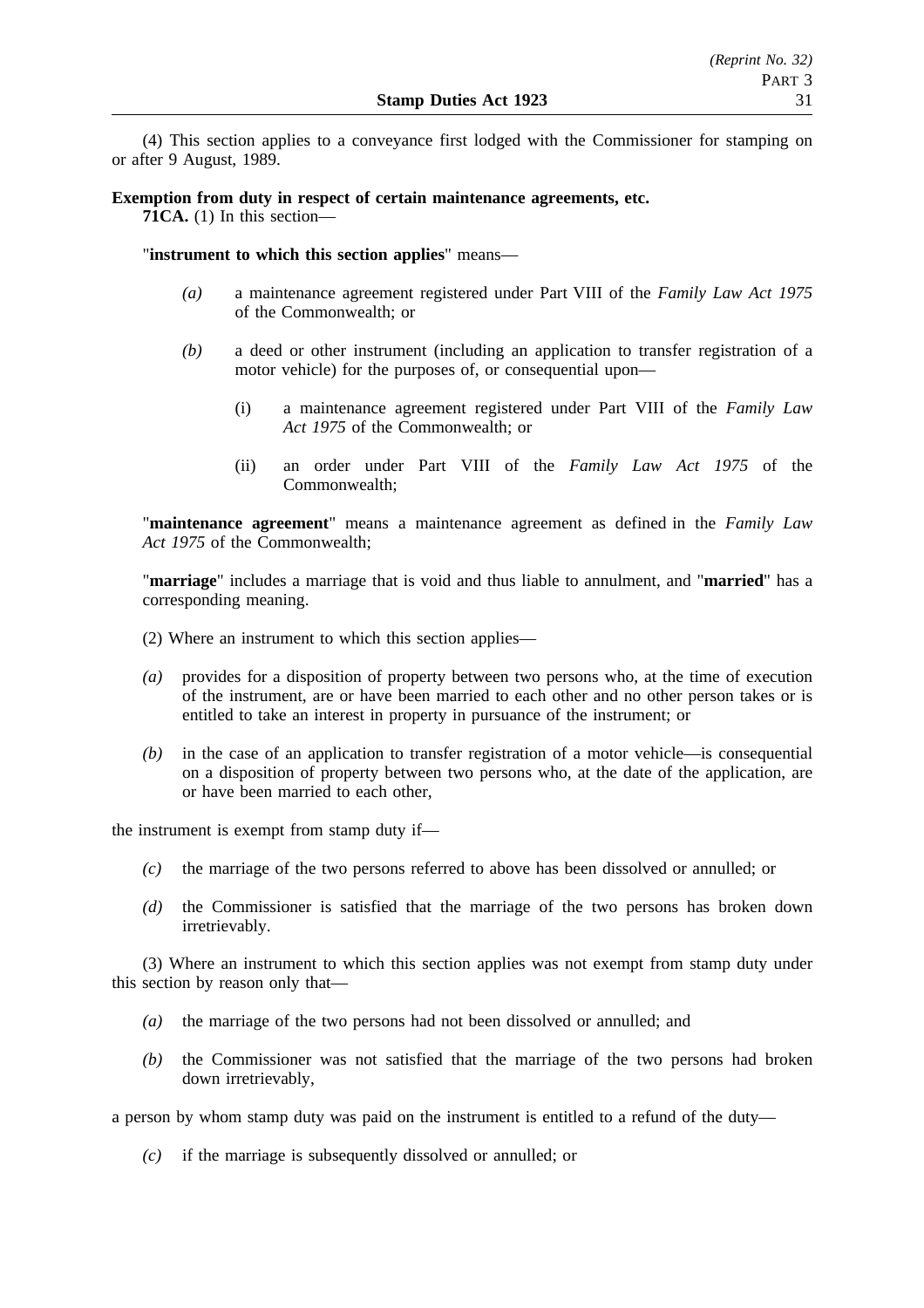*(d)* if the Commissioner is subsequently satisfied that the marriage has broken down irretrievably.

**Exemption from duty in respect of certain transfers between spouses or former spouses 71CB.** (1) In this section—

"**matrimonial home**" means—

- *(a)* in relation to spouses—their principal place of residence of which both or either of them is owner;
- *(b)* in relation to former spouses—their last principal place of residence of which both or either of them was owner,

but does not include premises that form part of industrial or commercial premises;

"**spouses**" includes persons who have cohabited continuously as *de facto* husband and wife for at least three years.

(2) Subject to subsection (3), an instrument of which the sole effect is to transfer—

- *(a)* an interest in the matrimonial home; or
- *(b)* registration of a motor vehicle,

between parties who are spouses or former spouses is exempt from stamp duty.

(3) An instrument described in subsection (2) between parties who are former spouses is only exempt from stamp duty if the Commissioner is satisfied that the instrument has been executed as a result of the irretrievable breakdown of the parties' marriage or *de facto* relationship.

(4) Where an instrument was not exempt from stamp duty under this section by reason only that the Commissioner was not satisfied that the instrument had been executed as a result of the irretrievable breakdown of the parties' marriage or *de facto* relationship, the party by whom stamp duty was paid on the instrument is entitled to a refund of the duty if the Commissioner is subsequently satisfied that the instrument had been executed as a result of the irretrievable breakdown of the parties' marriage or *de facto* relationship.

(5) The Commissioner may require a party to an instrument in respect of which an exemption is claimed under this section to provide such evidence (verified, if the Commissioner so requires, by statutory declaration) as the Commissioner may require for the purpose of determining whether the instrument is exempt from duty under this section.

(6) This section applies in relation to instruments executed after its commencement.

#### **Interfamilial transfer of farming property**

**71CC.** (1) A transfer of an interest in land, or land and goods, referred to in subsection (1a) from a natural person, or a trustee for a natural person, to a relative of the natural person, or a trustee for a relative of the natural person, is exempt from stamp duty if the Commissioner is satisfied—

*(a)* that the land to which the transfer relates is used wholly or mainly for the business of primary production and is not less than 0.8 hectares in area; and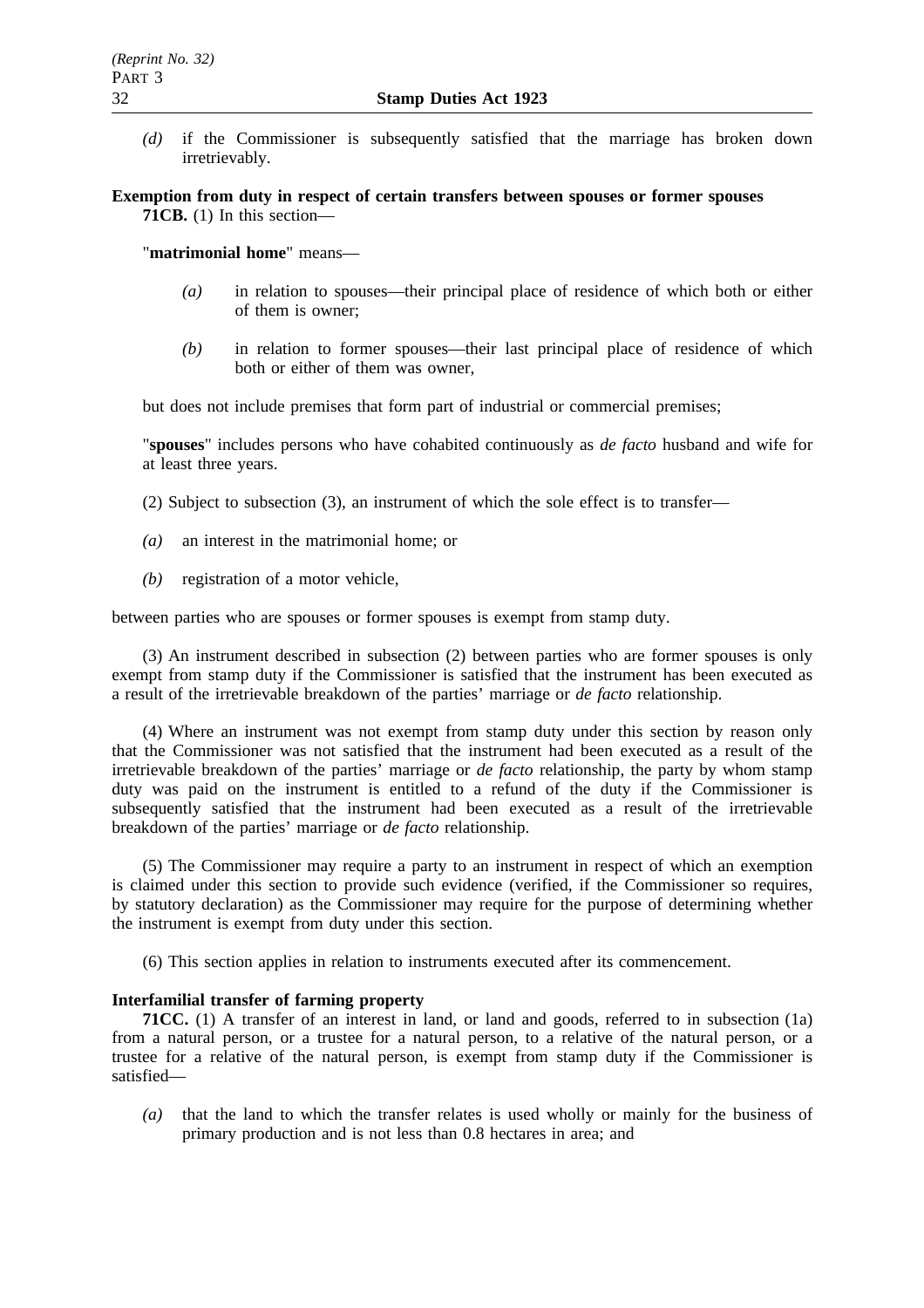- *(ab)* that the sole or principal business of the natural person who, or whose trustee, is the transferor is (immediately before the instrument) the business of primary production; and
- *(b)* that for a period of 12 months immediately before the instrument there was a business relationship between—
	- (i) the natural person (A) who, or whose trustee, is the transferor; and
	- (ii) the natural person (B) who, or whose trustee, is the transferee, or a lineal ancestor or spouse of B,

with respect to the use of the property for the business of primary production; and

- *(c)* in the case of a transfer where either or both parties are trustees, that no person is a beneficiary of the trust or trusts other than—
	- (i) the natural person (A) who, or whose trustee, is transferor;
	- (ii) the natural person (B) who, or whose trustee, is transferee;
	- (iii) a relative (or relatives) of A or B; and
- *(d)* that the transfer does not arise from arrangements or a scheme devised for the principal purpose of taking advantage of the benefit of this section.
- (1a) Subsection (1) applies to—
- *(a)* land used for the business of primary production; and
- *(b)* goods comprising livestock, machinery, implements and other goods used or acquired for the business of primary production conducted on the land referred to in paragraph *(a)*.

(1b) In assessing the duty payable on an instrument, the Commissioner is to apply the following principles:

- *(a)* if the instrument gives effect solely to a transaction, or part of a transaction, that is exempt from duty under this section, then no duty is payable on the instrument;
- *(b)* if the instrument gives effect to a transaction, or part of a transaction, of which some of the elements are exempt from duty under this section and others not, the instrument will be assessed for duty as if it gave effect only to those elements of the transaction that are not exempt from duty under this section.

(2) The Commissioner may, in deciding for the purposes of subsection (1)*(b)* whether a business relationship existed between two persons, take into account any of the following;

- *(a)* a previous employment relationship between them (regardless of the amount or form of remuneration);
- *(b)* a share-farming arrangement;
- *(c)* the provision of assistance in the running of the business;
- *(d)* a partnership arrangement,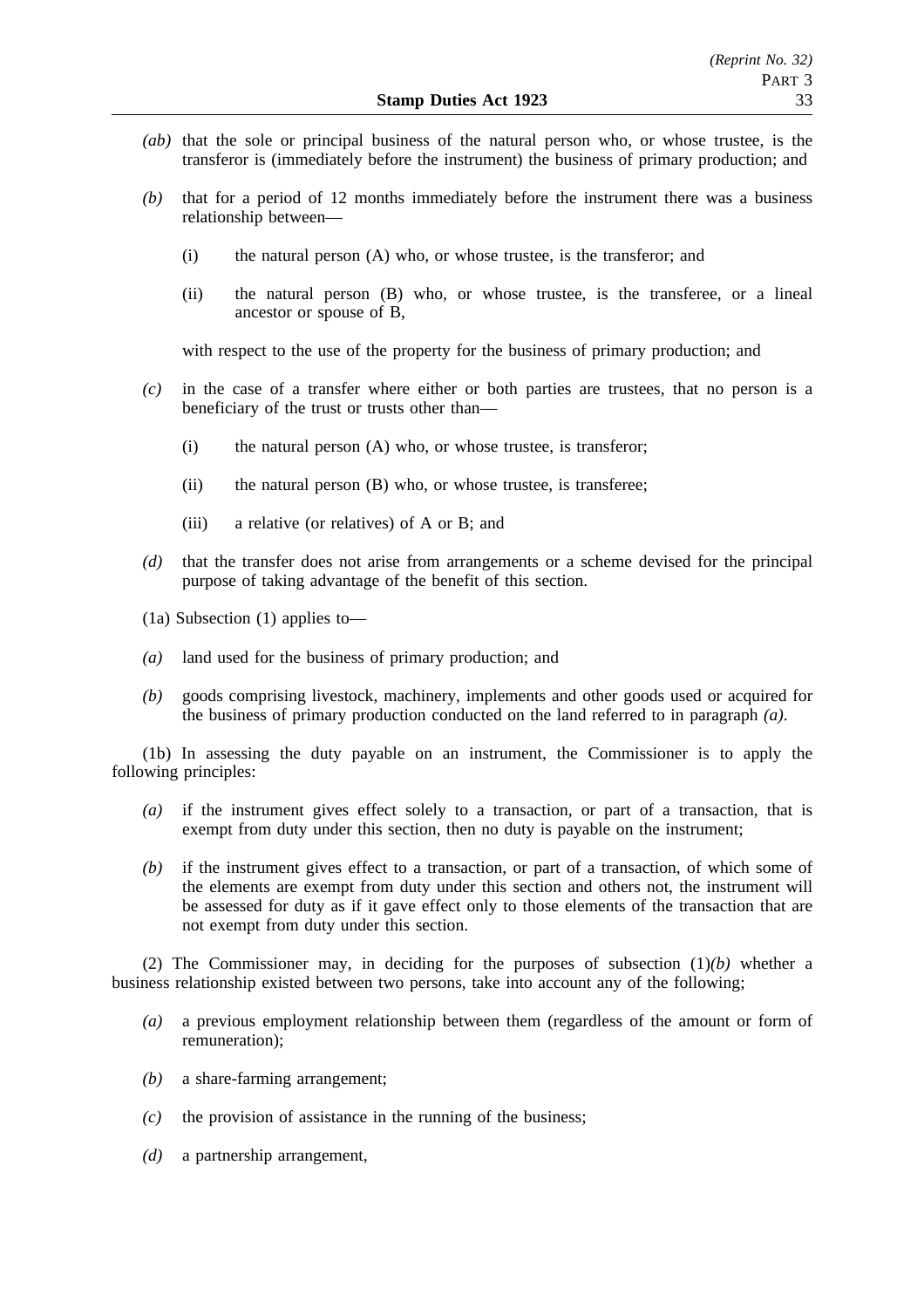and may take into account such other matters (whether similar or dissimilar to those referred to above) as the Commissioner thinks fit.

(3) The Commissioner may require a party to an instrument in respect of which an exemption is claimed under this section to provide such information or evidence as the Commissioner may require for the purpose of determining whether the instrument is exempt from duty under this section.

(4) The Commissioner may require the information or evidence to be given on oath or verified by statutory declaration.

(5) In this section—

"**natural person**" or "**person**" does not include a person who is deceased (as at the time of execution of the relevant instrument);

"**relative**", in relation to a natural person, means a person who is—

- *(a)* a child or remoter lineal descendant of the person or of the spouse of the person;
- *(b)* a parent or remoter lineal ancestor of the person or of the spouse of the person;
- *(c)* a brother or sister of the person or of the spouse of the person;
- *(ca)* a child or remoter lineal descendant of the brother or sister of the person or of the spouse of the person;
- *(d)* the spouse of the person or a spouse of any person referred to in paragraphs *(a)*, *(b)* or *(c)*.

(6) This section applies in relation to instruments executed after its commencement.

## **Duty on conveyances by Official Trustee, etc.**

**71CD.** Where, on the bankruptcy of a debtor, property of the debtor is vested in the Official Trustee in Bankruptcy or a registered trustee under the *Bankruptcy Act 1966* of the Commonwealth—

- *(a)* a subsequent conveyance of the property by the Official Trustee or registered trustee to the bankrupt or former bankrupt is exempt from stamp duty;
- *(b)* a subsequent conveyance of the property by the Official Trustee or registered trustee to some other person will be assessed for stamp duty as though the conveyance were from the bankrupt or former bankrupt to that person.

## **Concessional duty to encourage mineral or petroleum exploration activity**

**71D.** (1) Where upon an application made under this section the Treasurer, after consultation with the Minister of Mines and Energy, is satisfied—

*(a)* that the applicants are parties to a conveyance of an exploration tenement or an interest in an exploration tenement; and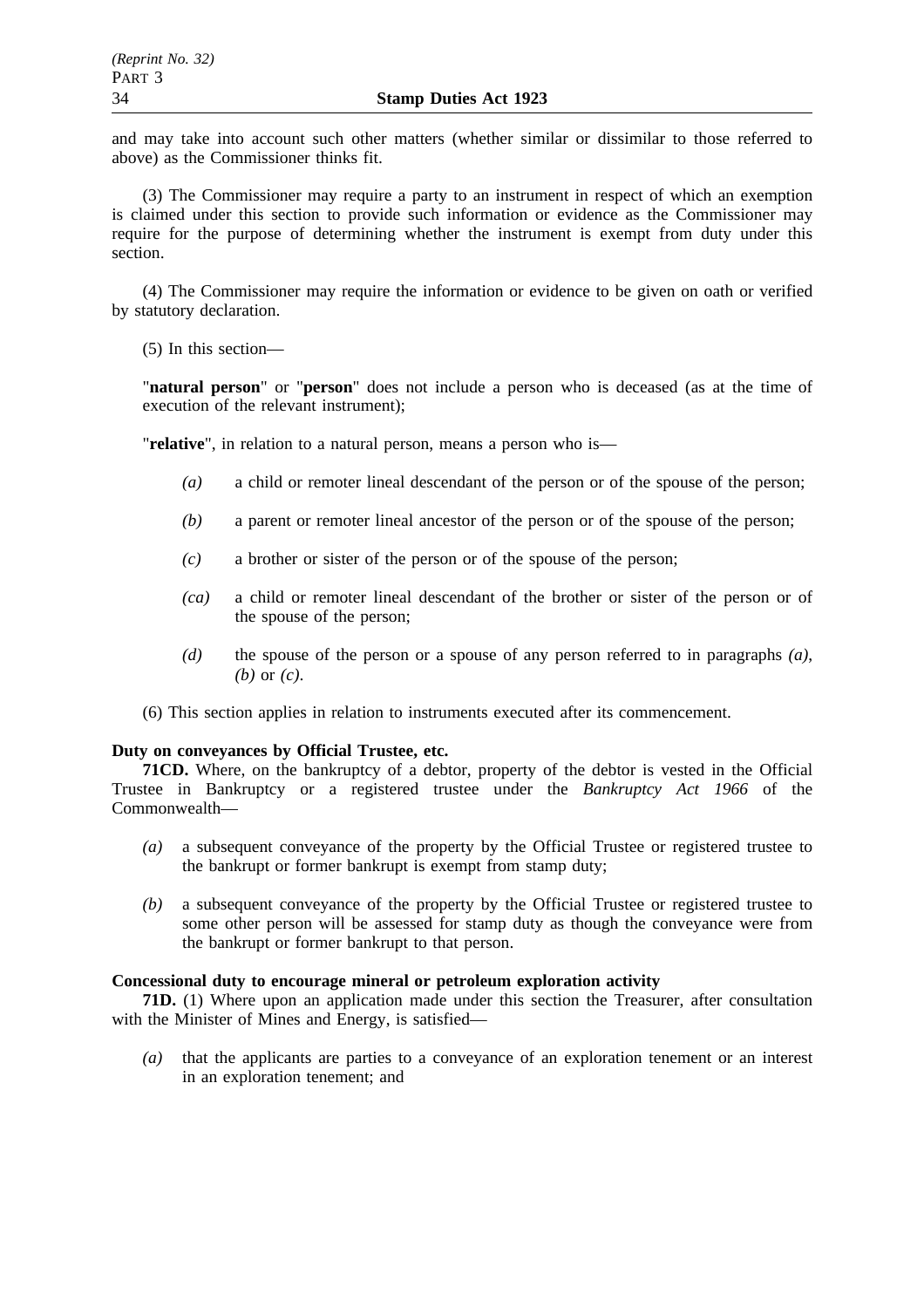- *(b)* that the consideration or a part of the consideration for the conveyance consists of an undertaking on the part of the person or persons acquiring an interest in the tenement by virtue of the conveyance—
	- (i) to engage in exploratory or investigatory operations (to be carried on after the date of the undertaking) within that part of the area of the tenement to which the conveyance relates; or
	- (ii) to contribute to the cost of exploratory or investigatory operations (to be carried on after the date of the undertaking) within that part of the area of the tenement to which the conveyance relates,

this section applies to the conveyance.

(2) An application under this section must—

- *(a)* be made in a manner and form determined by the Treasurer; and
- *(b)* set out a statement of—
	- (i) the value of the interest being transferred by the conveyance; and
	- (ii) the value of the undertaking referred to in subsection  $(1)(b)$ ; and
- *(c)* be accompanied by such evidence as the Treasurer may require.
- (2a) The duty payable upon a conveyance to which this section applies will be as follows:
- *(a)* where the amount by reference to which the duty would, apart from this section, be calculated does not exceed the value of the undertaking referred to in subsection  $(1)(b)$ —the duty will be \$1 000;
- *(b)* where the amount by reference to which the duty would, apart from this section, be calculated exceeds the value of the undertaking referred to in subsection  $(1)(b)$ —the duty will be an amount calculated in accordance with the following formula:

$$
D = (A - V) + $1\ 000
$$

where

- D is the amount payable
- A is the amount of duty payable apart from this section
- V is the amount of duty payable on a conveyance of an interest in property the value of which equals the value of the undertaking referred to in subsection (1)*(b)*.

(3) In this section—

# "**exploration tenement**" means—

- *(a)* an exploration licence granted under the *Mining Act 1971*; or
- *(b)* a petroleum exploration licence granted under the *Petroleum Act 1940*; or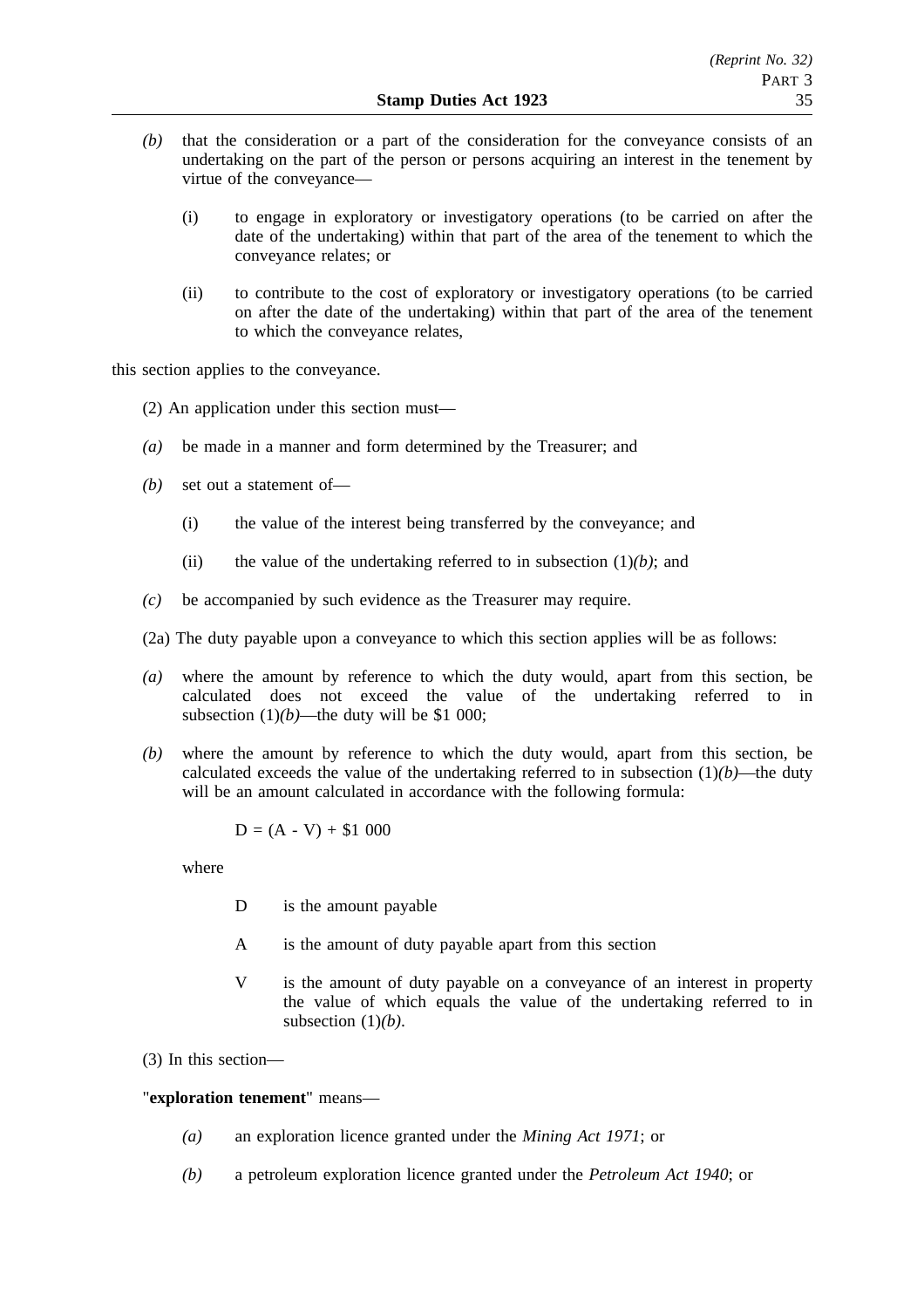- *(c)* an exploration permit for petroleum granted under the *Petroleum (Submerged Lands) Act 1982*; or
- *(d)* an exploration licence granted under the *Offshore Minerals Act 2000*.

(4) A reference in this section to an exploration tenement includes a reference to a portion of an exploration tenement.

(5) For the purposes of this section, the value of the undertaking referred to in subsection  $(1)(b)$  will be taken to be equal to the costs for which the person or persons acquiring an interest in the tenement by virtue of the conveyance become liable, or for which that person or those persons are reasonably expected to become liable, by virtue of the undertaking (assessed as at the time that the undertaking was given).

(6) This section applies to a conveyance first lodged with the Commissioner for stamping on or after the commencement of the *Stamp Duties (Concessional Duty and Exemptions) Amendment Act 1991*.

# **Duty on certain conveyances between superannuation funds, etc.**

**71DA.** (1) If on an application made under this section the Commissioner is satisfied—

- *(a)* that the applicant is a party to an instrument that constitutes—
	- (i) a conveyance of property between superannuation funds; or
	- (ii) an agreement to convey property between superannuation funds; and
- *(b)* that the trustees of the respective funds are of the opinion that the funds will be complying superannuation funds for the year in which the conveyance occurs; and
- *(c)* that the conveyance is in connection with a person ceasing to be a member of, or otherwise ceasing to be entitled to benefits in respect of, one superannuation fund and becoming a member of, or otherwise becoming entitled to benefits in respect of, the other superannuation fund,

this section applies to the instrument.

- (1a) If on application made under this section the Commissioner is satisfied—
- *(a)* that the applicant is a party to an instrument that is a conveyance of property, or an agreement to convey property, from a superannuation fund to a pooled superannuation trust; and
- *(b)* that the purpose of the conveyance is to satisfy standards relating to the investment of assets of the superannuation fund prescribed by or under the SIS Act; and
- *(c)* that the only consideration for the conveyance is the right to share in the income and assets of the pooled superannuation trust whether that right is in the form of units issued by the trust or some other form,

this section applies to the instrument.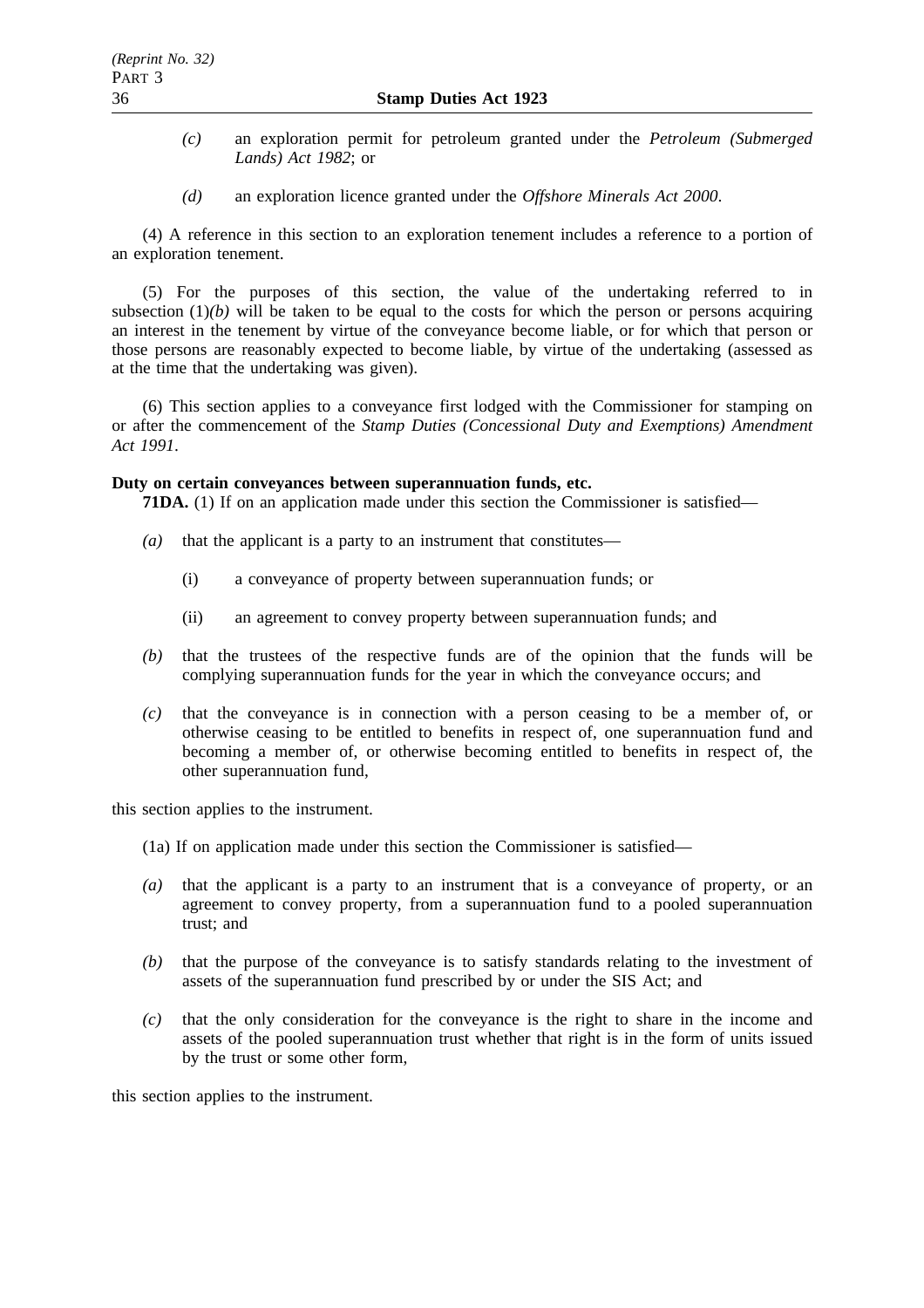- (1b) If on application made under this section the Commissioner is satisfied—
- *(a)* that the applicant is a party to an instrument that is a conveyance of property, or an agreement to convey property, from a pooled superannuation trust—
	- (i) to a superannuation fund; or
	- (ii) to another pooled superannuation trust at the direction of a superannuation fund; and
- *(b)* that the only consideration passing from the superannuation fund to the firstmentioned pooled superannuation trust for the conveyance is the surrender by the superannuation fund of the whole or part of its right to share in the income and assets of the pooled superannuation trust,

this section applies to the instrument.

- (2) The duty payable on an instrument to which this section applies will be—
- *(a)* the amount of *ad valorem* duty that would be payable on the instrument as a conveyance apart from this section; or
- *(b)* \$200,

whichever is the lesser.

(3) The Commissioner may require a party to an instrument that may be assessable under this section to provide such information or evidence as the Commissioner may require for the purpose of determining whether this section applies and, if so, the amount of duty payable on the instrument.

(4) The Commissioner may require the information or evidence to be given on oath or verified by statutory declaration.

(5) In this section—

"**complying superannuation fund**" means—

- *(a)* a fund which is a complying superannuation fund within the meaning of section 267 of the *Income Tax Assessment Act 1936* of the Commonwealth; or
- *(b)* a fund which is a complying approved deposit fund as defined by section 47 of the SIS Act;

"**pooled superannuation trust**" means a pooled superannuation trust as defined in the SIS Act;

"**the SIS Act**" means the *Superannuation Industry (Supervision) Act 1993* of the Commonwealth.

(6) This section applies to an instrument of a kind referred to in subsection (1), (1a) or (1b) if it was first lodged for stamping with the Commissioner on or after the commencement of the subsection concerned.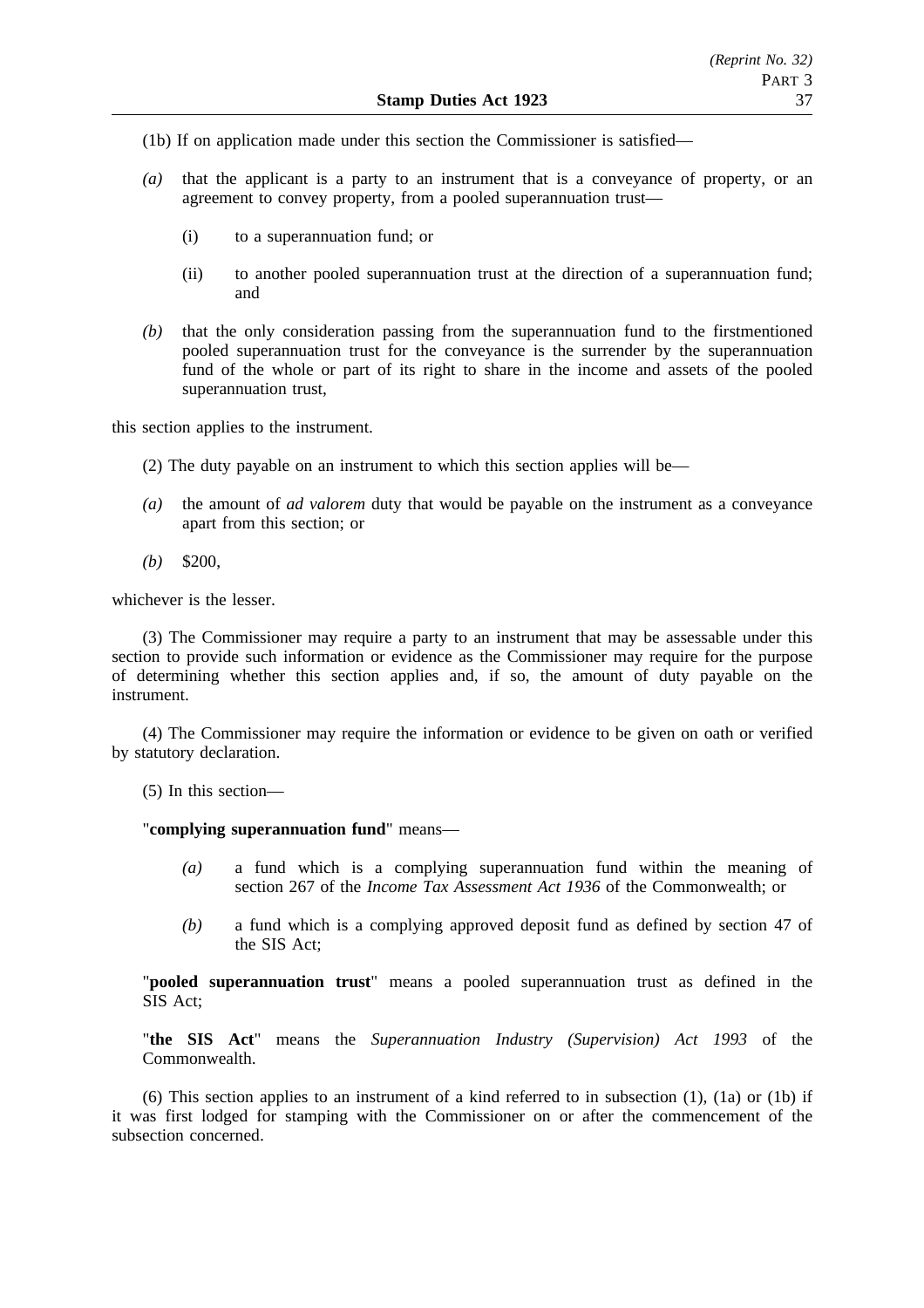*Gaming Machine Surcharge*

### **Interpretation**

**71EA.** (1) In this Division—

"**direct interest**"—*see* section 71EB(1);

"**this Division**" means section 71EA to section 71EJ (inclusive);

"**family group**" means a group of persons connected by an unbroken series of relationships of consanguinity or affinity;

"**gaming machine business**" means a business conducted in pursuance of a gaming machine licence;

"**gaming machine licence**" means a gaming machine licence under the *Gaming Machines Act 1992*;

"**gaming machine surcharge**" means the duty imposed under this Division;

"**hold**"—a person **holds** a share in a private entity if the person—

- *(a)* is registered as the holder; or
- *(b)* is beneficially entitled to the share; or
- *(c)* controls the exercise of rights attached to the share;

"**indirect interest**"—*see* section 71ED(1);

"**net gambling revenue**" means net gambling revenue as defined for the purposes of section 72 of the *Gaming Machines Act 1992*;

"**person**" includes a private entity;

"**private company**" means—

- *(a)* a company that is limited by shares but whose shares are not quoted on a recognised financial market; or
- *(b)* a company that is not limited by shares,

but does not include a company that is excluded from the ambit of this definition by the regulations;

"**private entity**" means a private company or a private unit trust scheme;

"**private unit trust scheme**" means—

- *(a)* a unit trust scheme in which less than 50 persons hold units; or
- *(b)* a unit trust scheme in which 50 or more persons hold units if 20 or fewer persons hold 75 per cent or more in number or value of the units on issue,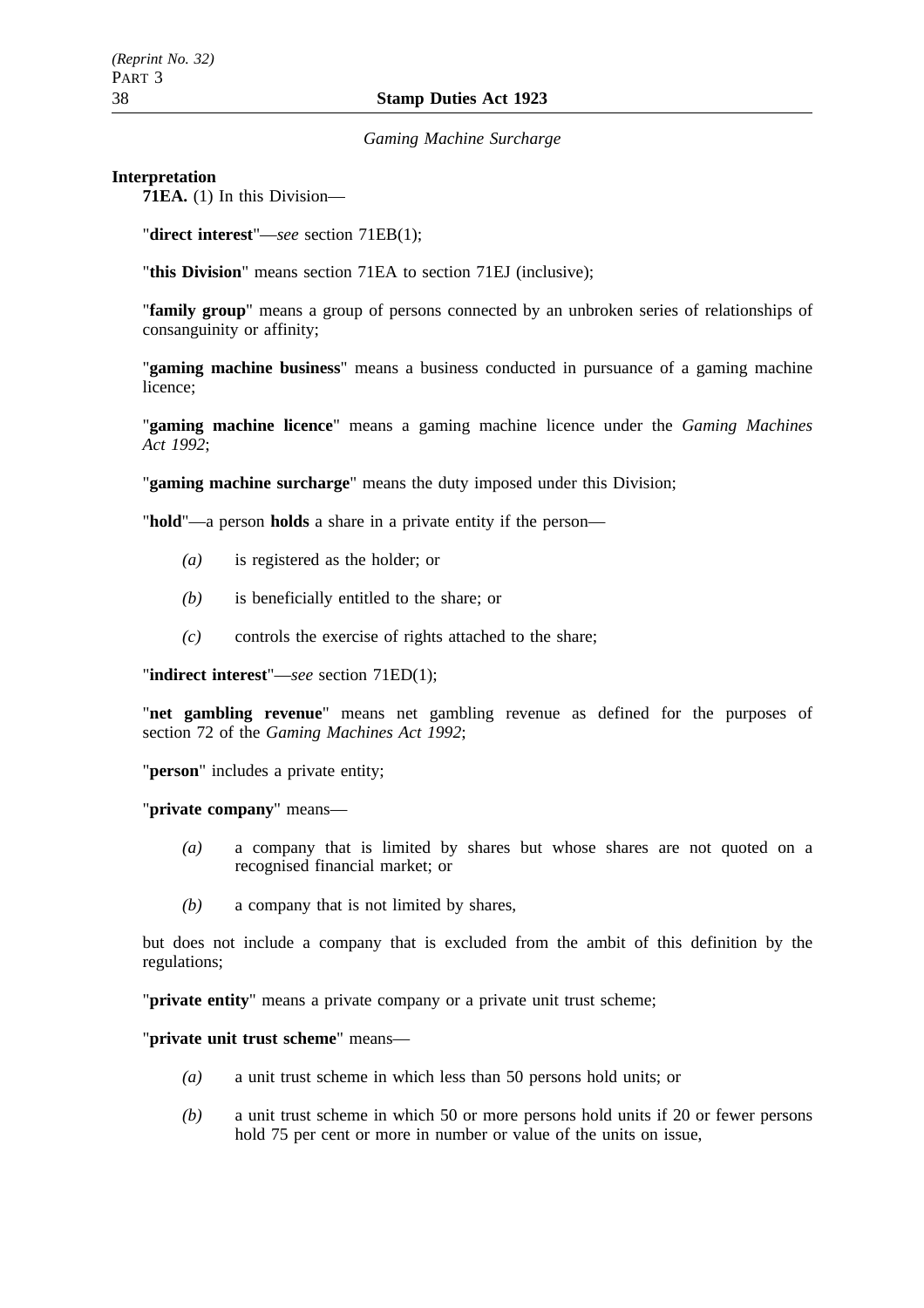but does not include a unit trust scheme that is an approved deposit fund or a pooled superannuation trust within the meaning of the *Superannuation Industry (Supervision) Act 1993 (Cwth)*;

"**proportionate interest**"—*see* sections 71EB(3), 71EC(2) and 71ED(3);

"**related entity**"—*see* section 71EC(1);

"**share**" in a private entity means—

- *(a)* where the private entity is a private company—a share or other interest that—
	- (i) entitles the holder to vote at a general meeting of shareholders of the private company; or
	- (ii) entitles the holder to share in dividends or would entitle the holder to share in dividends assuming that there were profits out of which dividends could be declared; or
	- (iii) entitles the holder to share in the distribution of the assets of the company in the event of a winding up; or
	- (iv) confers entitlements of two or more kinds mentioned above;
- *(b)* where the private entity is a private unit trust—a unit in the trust.

(2) Property is taken to be held beneficially by a private unit trust scheme if it is held by the trustees of the scheme in trust for the unitholders.

(3) If an interest that is to be valued for the purposes of this Division is the potential interest of an object of a discretionary trust, the interest is to be valued as if it were the greatest beneficial interest in the property subject to the trust that could be conferred under the terms of the trust.

## **Direct interests**

**71EB.** (1) A person has a **direct interest** in a private entity if the person holds a share in the private entity.

- (2) A direct interest is to be expressed as a proportionate interest.
- (3) The **proportionate interest** is the highest of the following:
- *(a)* a percentage representing the proportion of votes that the person would be entitled to exercise (or control) at a general meeting of shareholders or unitholders assuming that all shareholders or unitholders exercised their voting rights;
- *(b)* a percentage representing the extent the person is entitled to participate in dividends or distributions of income;
- *(c)* a percentage representing the extent to which the person would be entitled to participate in distribution of assets on a winding up of the private entity.

(4) The proportionate interest of a person is to be determined as if any power that the person has to increase the extent of an interest (by varying the constituent documents of the private entity or in any other way) had been exercised so as to maximise the relevant interest in the private entity.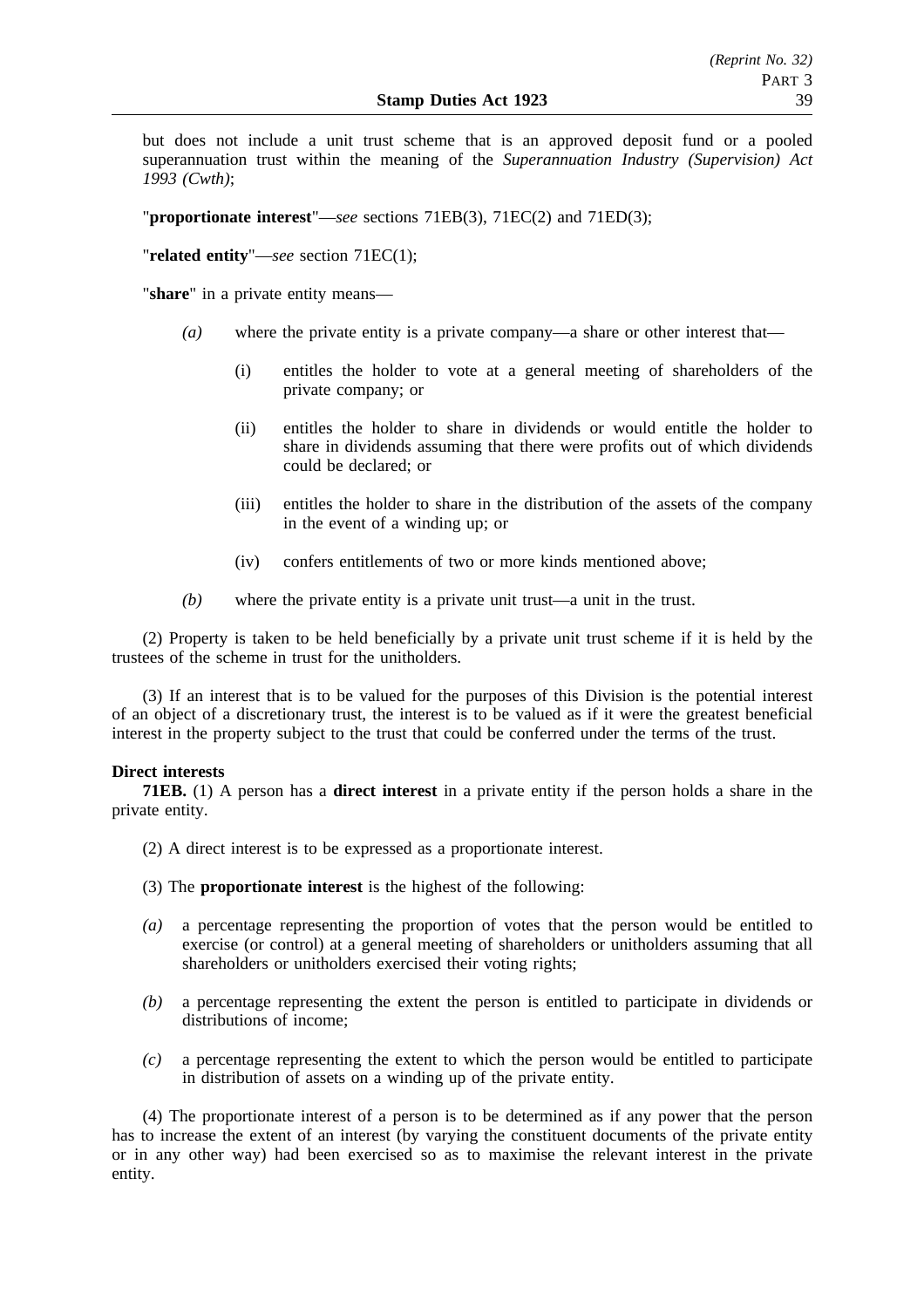## **Related entities**

**71EC.** (1) Two private entities are **related entities** if—

- *(a)* one has a direct interest in the other; or
- *(b)* a series of such relationships can be traced between them through another or other related entities (**intermediate entities**).

(2) If a private entity is related to another private entity by a relationship traced through an intermediate entity or intermediate entities, the private entity's proportionate interest in the other is calculated by multiplying the relevant fractions together and expressing the result as a percentage.

*Example—*

Entity A (a private company) holds a 75% proportionate interest in entity B (a private unit trust scheme) which in turn holds a 50% proportionate interest in entity C (a private company). In this case, the proportionate interest of entity A in entity C (insofar as it is traced through entity B) is 37.5%.

#### **Indirect interests**

**71ED.** (1) If a person has a direct interest in a private entity (entity A) which is related to another private entity (entity B), the person has an **indirect interest** in entity B.

- (2) An indirect interest is to be expressed as a proportionate interest.
- (3) The proportionate interest is calculated by multiplying together—
- *(a)* a fraction representing the person's proportionate interest in entity A; and
- *(b)* a fraction representing entity A's proportionate interest in entity B,

and expressing the result as a percentage.

#### *Example—*

X holds a proportionate interest of  $33^{1/3}\%$  in entity A (a private company) which in turn holds a 75% proportionate interest in entity B (a private unit trust scheme) which in turn holds a 50% proportionate interest in entity  $C$  (a private company). In this case X's indirect interest in entity  $C$  is to be expressed as a proportionate interest of 12.5%

#### **Notional interests**

**71EE.** (1) If a private entity owns a gaming machine business or an interest in a gaming machine business, a person who holds a direct or indirect interest in the private entity is taken to have a notional interest in the gaming machine business.

(2) The value of the notional interest is calculated as follows:

$$
V=p\times v_{_1}\,
$$

where—

p is a fraction representing the person's proportionate interest in the private entity;

 $v_1$  is the value of the gaming machine business or the interest in the gaming machine business (as the case requires).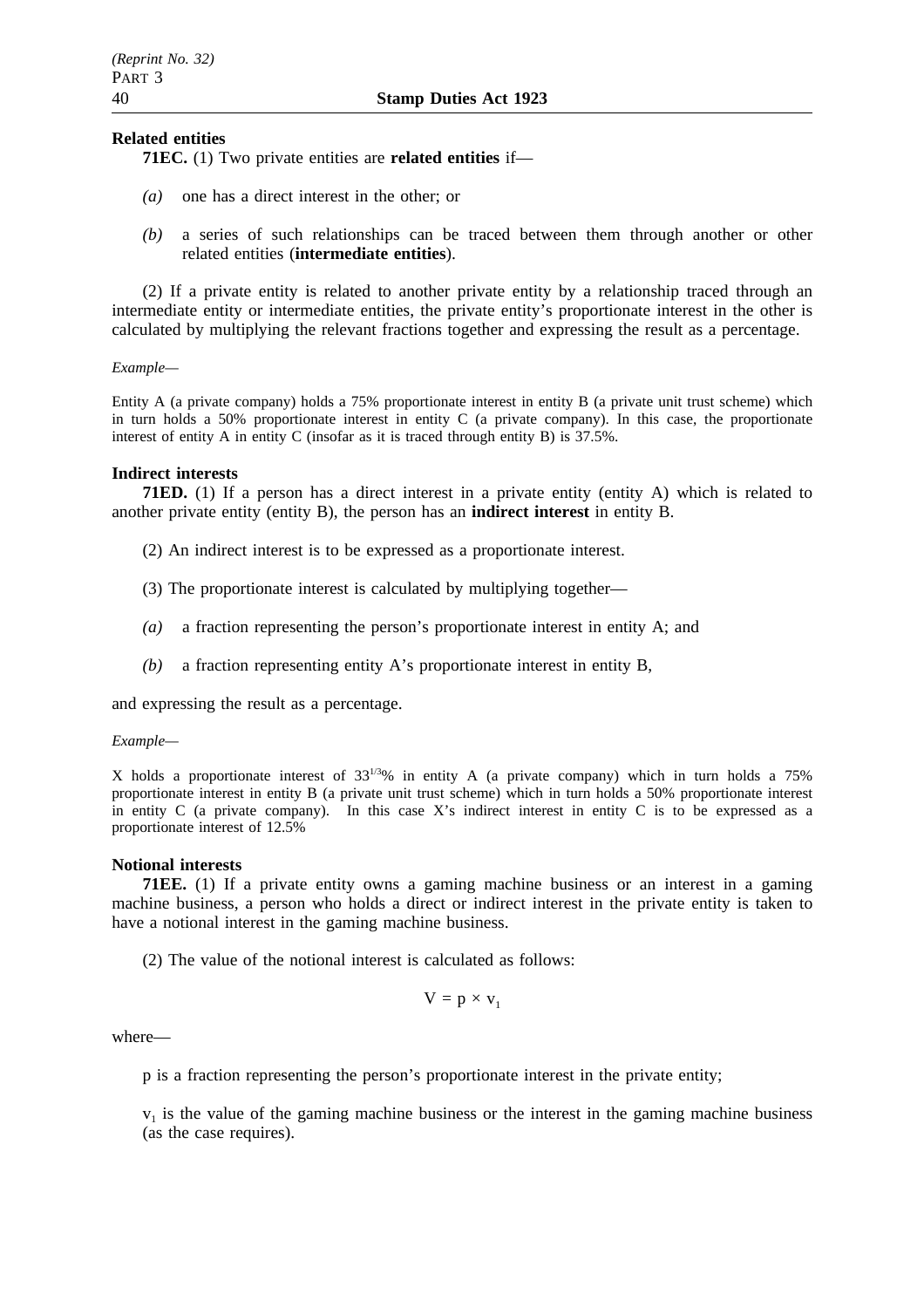# **Application of this Division**

**71EF.** (1) This Division applies to the following transactions—

- *(a)* the transfer of an interest in a gaming machine business; or
- *(b)* the transfer of a notional interest in a gaming machine business.

(2) A transfer includes any transaction as a result of which the amount or value of the interest or notional interest of a person (the transferor) in a gaming machine business is diminished or extinguished and another person (the transferee) gains an interest or notional interest in the gaming machine business or the transferee's interest or notional interest increases in amount or value.

#### *Example—*

Suppose that a gaming machine business is operated by a private entity. The shares of a particular person in the private entity are redeemed or cancelled. This transaction is to be regarded as a transfer of the shareholder's notional interest to the remaining shareholders because their respective notional interests are increased by the value of the notional interest that has been extinguished by the redemption or cancellation.

- (3) However, a transfer does not include—
- *(a)* a transaction by way of mortgage; or
- *(b)* a transaction between members of the same family group by way of gift; or
- *(c)* a transaction between members of the same family group for which there is no consideration of a commercial nature.

# **Imposition of surcharge**

**71EG.** (1) A gaming machine surcharge is imposed on a transaction to which this Division applies.

(2) The surcharge is in addition to any other duty payable under this Act in respect of the transaction.

(3) The surcharge is calculated as follows:

$$
A = p \times 0.05 \times NGR
$$

where—

A is the amount of the surcharge

 $p$  is  $-$ 

- *(a)* if the whole of the gaming machine business is transferred—1;
- *(b)* in any other case—a fraction representing the relationship between the value of the interest or notional interest transferred and the value of the gaming machine business

NGR is the net gambling revenue derived from the business for the last 12 complete calendar months before the date of the transaction or, if the business was not carried on during that period or for the whole of that period, an amount determined by the Liquor and Gambling Commissioner to be reasonable having regard to net gambling revenue derived during that period from similar businesses.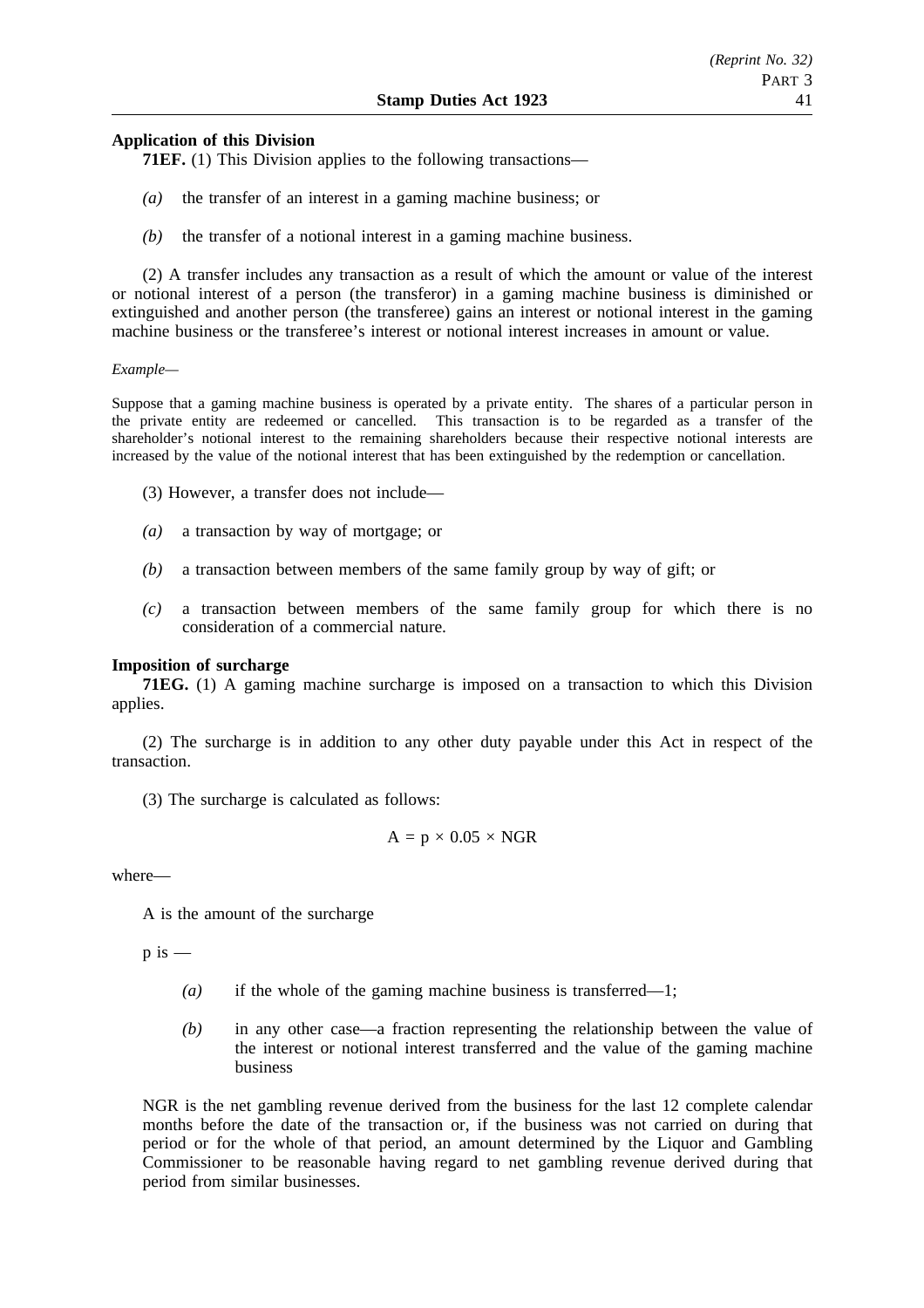## **Exempt transactions**

**71EH.** (1) A transaction is exempt from the surcharge if—

- *(a)* no liability to duty is imposed (apart from this Division) in respect of the transaction (or an instrument by which it is effected); or
- *(b)* the transaction is effected by a conveyance that is exempt from *ad valorem* duty under this Act.
- (2) The regulations may exempt transactions of a specified class from the surcharge.

## **Notice of transaction to which this Division applies**

**71EI.** (1) If a transaction to which this Division applies occurs, the parties to the transaction must within 2 months after the date of the transaction—

- *(a)* lodge a return with the Commissioner; and
- *(b)* pay the relevant amount of the surcharge.

Maximum penalty: \$10 000.

(2) The return must be in a form approved by the Commissioner and contain the following information—

- *(a)* the names and addresses of the parties to the transaction; and
- *(b)* the date of the transaction; and
- *(c)* particulars of the transaction and the interest or notional interest transferred as a result of the transaction; and
- *(d)* sufficient details to enable the calculation of the fraction representing the relationship between the value of the interest or notional interest transferred and the value of the gaming machine business; and
- *(e)* details of the net gambling revenue for the last 12 calendar months before the date of the transaction; and
- *(f)* other information required by the Commissioner.

## **Recovery of duty**

**71EJ.** (1) The Commissioner may recover a surcharge payable on a transaction to which this Division applies as a debt—

- *(a)* from a party to the transaction; or
- *(b)* if the relevant gaming machine business is owned by a private entity—from the private entity.

(2) If the Commissioner recovers the surcharge from a private entity, the private entity may recover the relevant amount from the parties to the transaction.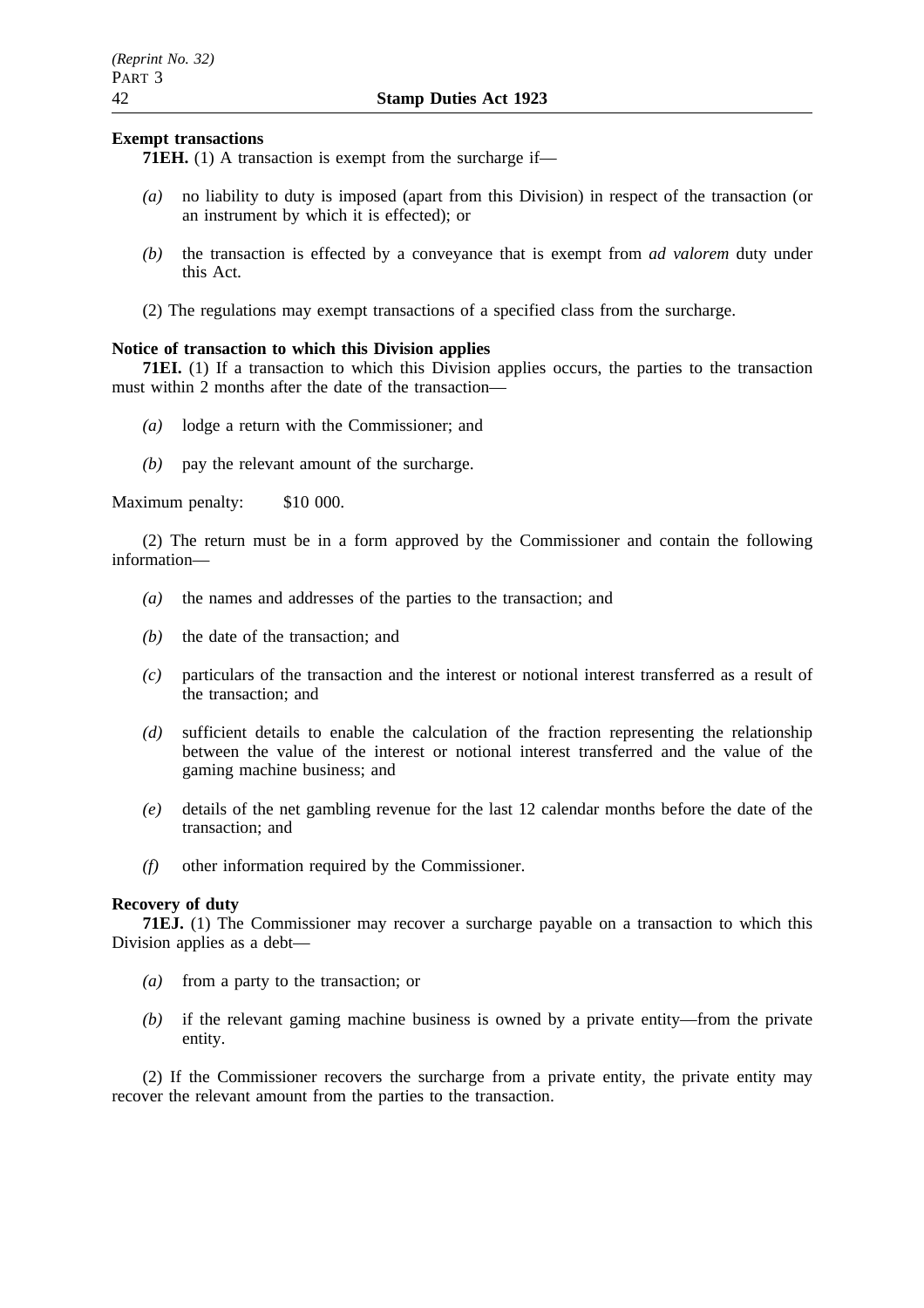*Transactions effected without creating a Dutiable Instrument*

### **Transactions otherwise than by dutiable instrument**

**71E.** (1) Subject to subsection (2), this section applies to a transaction in the following circumstances—

- *(a)* the transaction results in a change in the ownership of a legal or equitable interest in—
	- (i) land; or
	- $(ii)$ 
		- (A) a business situated in the State; or
		- (B) a part of a business (being a business situated in the State), excluding goods that are stock-in-trade of a business where the transaction occurs in the ordinary course of business, where the transaction is associated with, or is for the purposes of, a change in the ownership of a legal or equitable interest in the business (including a case where a business is being divided up into separate parts and then those parts are being transferred to one or more persons as part of one transaction or one series of transactions); or
	- (iii) an interest in a partnership; and

 $(b)$ 

- (i) the transaction is not effected, or not wholly effected, by an instrument on which *ad valorem* duty is chargeable; but
- (ii) if the transaction had been effected, or wholly effected, by an instrument, the instrument would be chargeable with duty as a conveyance or as if it were a conveyance.

(1a) For the purposes of this section (and for the calculation of the value of any property), a change in the ownership of a legal or equitable interest in a business will be taken to include a transfer of the goodwill of the business.

- (2) This section does not apply to any of the following transactions—
- *(a)* the appointment of a receiver or trustee in bankruptcy;
- *(b)* the appointment of a liquidator;
- *(c)* a compromise or arrangement under Part 5.1 of the *Corporations Act 2001* of the Commonwealth;

\*\*\*\*\*\*\*\*\*\*

*(e)* any other transaction of a prescribed class.

(3) Where a transaction to which this section applies is entered into, a statement in a form approved by the Commissioner must be lodged with the Commissioner setting out—

*(a)* the nature and effect of the transaction;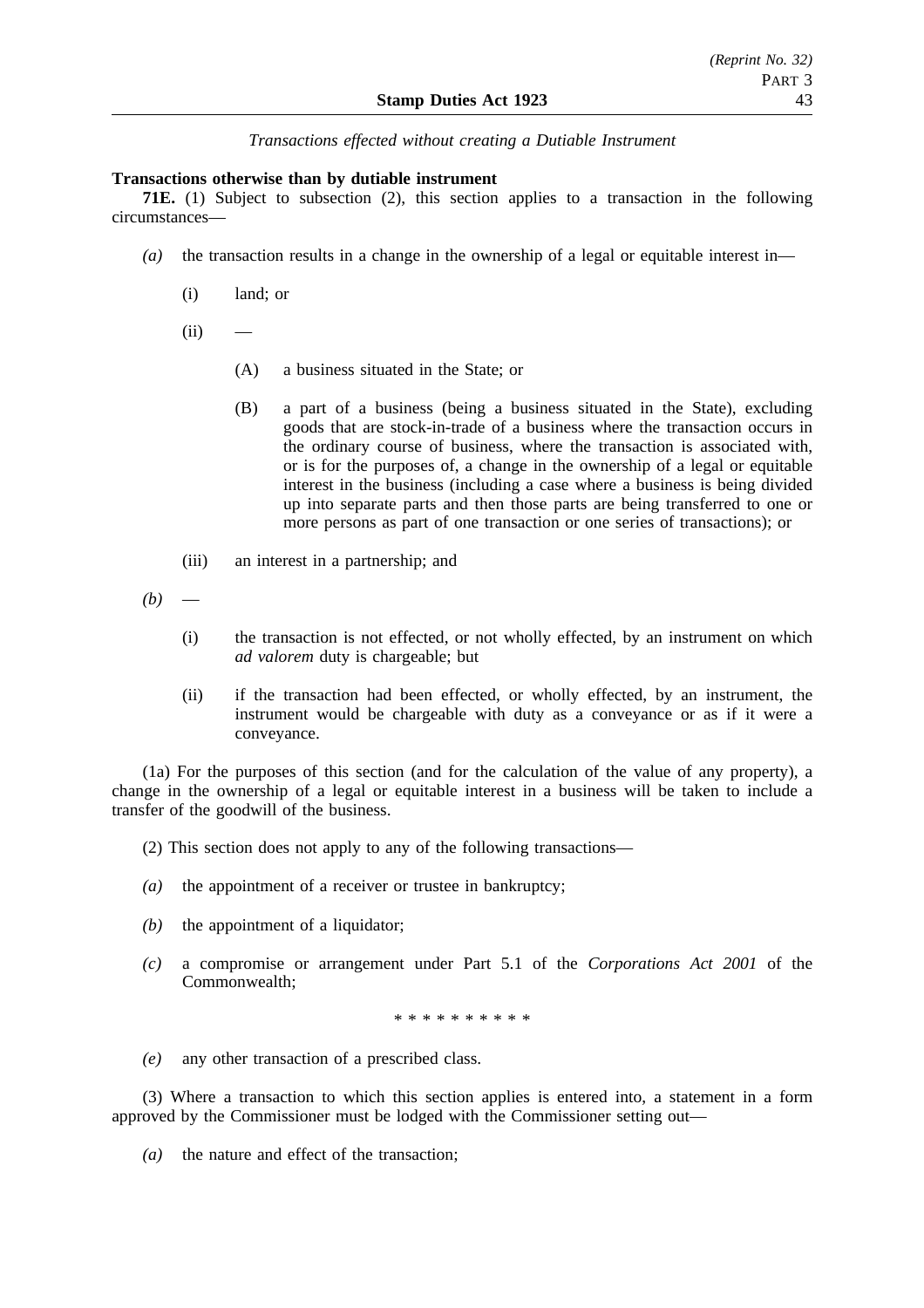- *(b)* a description of the property affected by the transaction;
- *(c)* a statement of the value of any property to which the transaction relates;
- *(d)* a statement of any consideration that has passed or is to pass between the parties to the transaction.

(4) Duty is payable on the statement as if it were a conveyance effecting the transaction to which it relates.

(4a) A statement under this section will, for the purposes of this Act, be taken to be an instrument executed by the person required to lodge the statement on the date of the change in legal or equitable ownership of property effected by the transaction to which the statement relates.

- (5) Where a statement is lodged with the Commissioner under this section—
- *(a)* any instrument that relates to the same transaction is not chargeable with duty to the extent to which duty has been paid on the statement; and
- *(b)* the statement will not be charged with duty to the extent that duty has been paid on any instrument that relates to the same transaction.

(6) If a statement relating to a transaction to which this section applies is not lodged with the Commissioner in accordance with this section within two months after a change in legal or equitable ownership of property is effected by the transaction—

- *(a)* each party to the transaction is guilty of an offence; and
- *(b)* the parties to the transaction are nevertheless jointly and severally liable to pay duty to the Commissioner as if such a statement had been lodged with the Commissioner immediately before the end of that period of two months.

(7) A person who aids, abets, counsels or procures another person to enter into a transaction to which this section applies knowing that none of the parties to the transaction intends to lodge a statement under this section is guilty of an offence.

(8) A person who is guilty of an offence against this section is liable to a fine not exceeding \$10 000.

(9) If a statement relating to a transaction to which this section applies is lodged with the Commissioner but it is subsequently established to the satisfaction of the Commissioner that the transaction is not to be completed, the Commissioner may refund any duty paid on the statement.

\*\*\*\*\*\*\*\*\*\*

#### **Statutory transfers**

**71F.** (1) A statutory transfer is a transfer or vesting of assets or liabilities that takes effect by or under the provisions of a special Act.

(2) The parties to a statutory transfer must, within 2 months after a statutory transfer takes effect, lodge with the Commissioner a statement in a form approved by the Commissioner setting out—

*(a)* a description of the property subject to the statutory transfer; and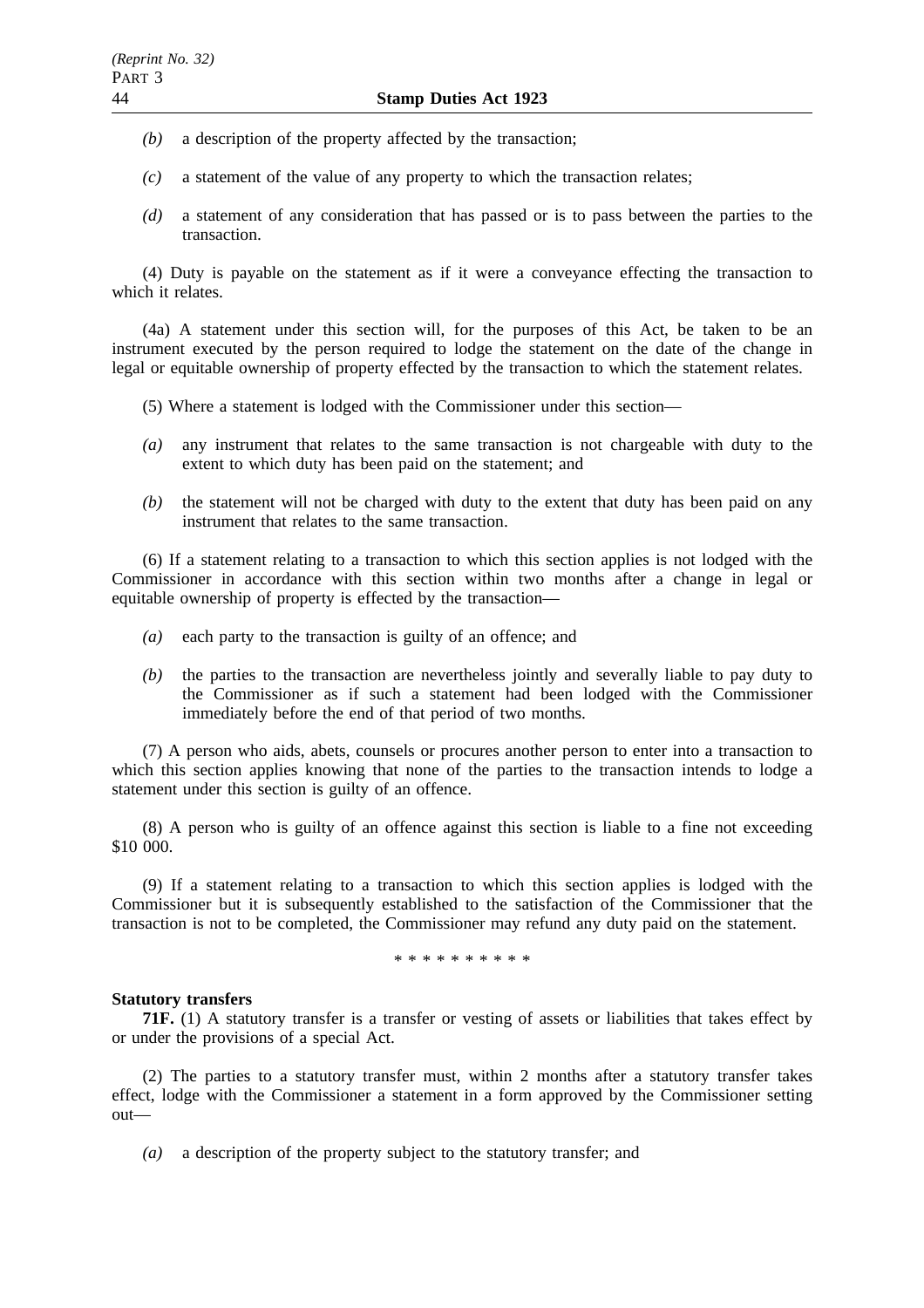- *(b)* the value of that property; and
- *(c)* any other information required by the Commissioner.

(3) Duty is payable on the statement as if it were a conveyance, executed by the parties to the statutory transfer, operating as a voluntary disposition *inter vivos* of the property subject to the statutory transfer.

(4) If a statement is not lodged as required by this section within 2 months after the statutory transfer takes effect—

- *(a)* each party to the transfer is guilty of an offence and liable to a penalty not exceeding \$10 000; and
- *(b)* the parties to the transfer are jointly and severally liable to pay duty to the Commissioner as if such a statement had been lodged with the Commissioner immediately before the end of that period of 2 months.

(5) A statutory transfer arising from the merger of credit unions, or transferring assets from one credit union to another, is exempt from this section.

(6) In this section—

"**special Act**" means—

- *(a)* the *Financial Sector (Transfer of Business) Act 1999*; or
- *(b)* the *Financial Sector (Transfer of Business) Act 1999* of the Commonwealth; or
- *(c)* any other Act of the State, another State, or the Commonwealth prescribed by regulation for the purposes of this section.

#### *Leases*

### **Agreement for lease to be charged as a lease**

**72.** An agreement for a lease or with respect to the letting of any lands shall be chargeable with the same duty as if it were an actual lease made for the term and consideration mentioned in the agreement.

#### **Leases, how to be charged in respect of produce, etc.**

**73.** (1) Where the consideration or any part of the consideration for which a lease is granted or agreed to be granted consists of any produce or other goods, the value of the produce or goods shall be deemed a consideration in respect of which the lease or agreement is chargeable with *ad valorem* duty.

(2) Where it is stipulated in any lease or agreement for a lease that the value of the produce or goods shall amount at least to, or shall not exceed, a given sum or where the lessee is specially charged with, or has the option of paying after, any permanent rate of conversion, the value of the produce or goods shall, for the purpose of assessing the *ad valorem* duty, be estimated at the given sum or according to the permanent rate.

(3) A lease or agreement for a lease made either wholly or partially for any such consideration, if it contains a statement of the value thereof and is stamped in accordance with the statement, shall, so far as regards the subject matter of the statement, be deemed duly stamped, unless or until it is otherwise shown that the statement is incorrect and that the lease or agreement is in fact not duly stamped.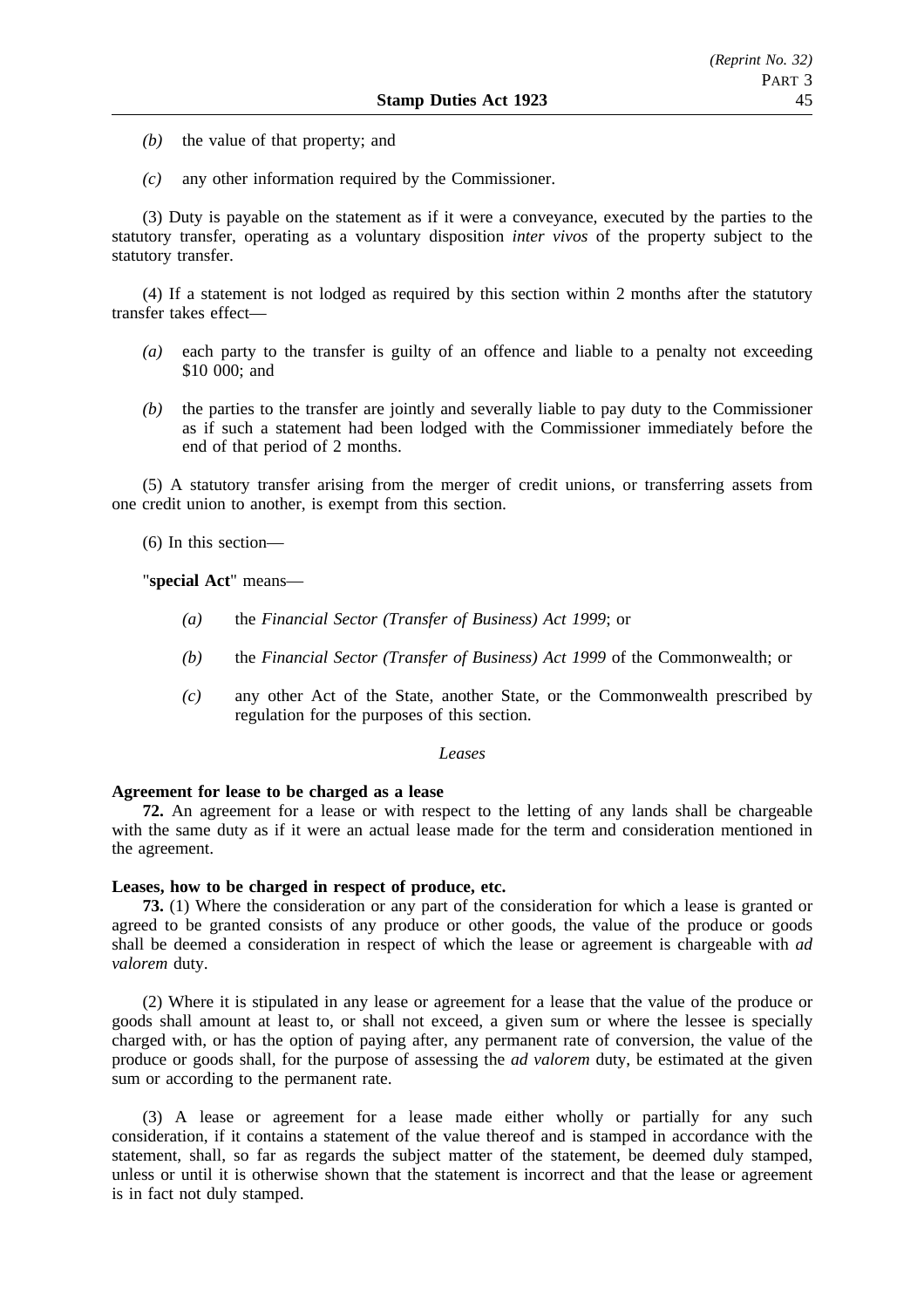#### **Duty in respect of certain kinds of lease**

**74.** (1) A lease or agreement for a lease or with respect to the letting of any lands shall not be chargeable with any duty in respect of any penal rent, or increased rent in the nature of a penal rent, thereby reserved or agreed to be reserved or made payable, or by reason of being made in consideration of the surrender or abandonment of any existing lease or agreement of, or relating to, the same subject matter.

(2) A lease made for any consideration in respect of which it is chargeable with *ad valorem* duty and in further consideration either of a covenant by the lessee to make, or of his having previously made, any substantial improvement of, or addition to, the property demised to him, or of any covenant relating to the subject matter of the lease, shall not be chargeable with any duty in respect of the further consideration.

#### **Consideration for lease**

**75.** (1) In this section—

"**current market rent**" for property means the consideration (including rent and any other form of valuable consideration) that a lessee might reasonably be expected to pay under a lease of the property, if it were unoccupied and offered for renting, expressed as a rate of rent per annum;

"**lease**" includes an agreement for a lease or any written document for the tenancy or occupancy of property;

"**lessee**" means the person who has the right to occupy property under a lease and includes a prospective lessee under an agreement for a lease;

"**property**" means land or a tenement.

(2) If the rent or any other consideration payable by the lessee under a lease of property cannot be ascertained or estimated at the time that the lease is lodged with the Commissioner for stamping (whether because the consideration depends on some future contingency or for any other reason), the Commissioner may assess the duty payable based on the current market rent for the property as if the current market rent were the rate or average rate of rent per annum under the lease and there were no other consideration payable under the lease.

(3) If the consideration payable by the lessee under a lease of property can be ascertained or estimated at the time that the lease is lodged with the Commissioner for stamping but the duty that may be charged on the instrument (whether as a lease or a conveyance on sale or both) apart from this section is less than the duty that would be payable based on the current market rent for the property, the Commissioner may assess the duty payable based on the current market rent as if the current market rent were the rate or average rate of rent per annum under the lease and there were no other consideration payable under the lease.

(4) For the purposes of this section, the Commissioner may—

- *(a)* cause a valuation to be made of any property that is the subject of a lease for the purpose of determining the current market rent for the property; and
- *(b)* having regard to the merits of the case, charge the whole or a part of the expenses of, or incidental to, the making of the valuation to the person liable to pay the duty and may recover the amount charged as a debt due to the Crown.

\*\*\*\*\*\*\*\*\*\*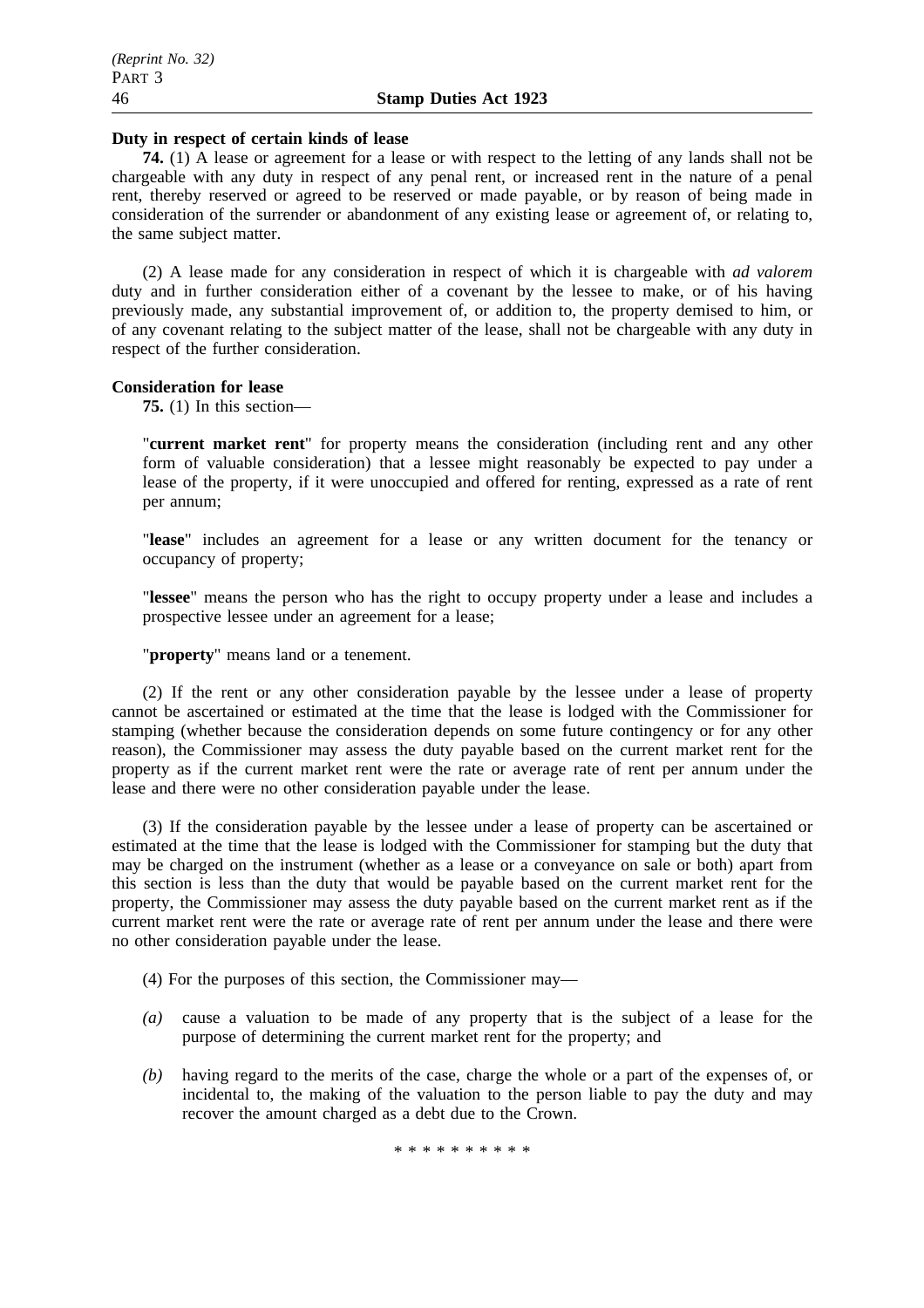#### *Mortgages*

#### **Interpretation**

**76.** In this Act—

"**liability**" means a present, future or contingent monetary liability;

"**mortgage**" means—

- *(a)* an instrument creating, acknowledging, evidencing or recording a legal or equitable interest in, or charge over, real or personal property by way of security for a liability; or
- *(b)* an instrument creating, acknowledging, evidencing or recording a liability in respect of which an instrument of title is or is to be pledged or deposited by way of security,

(and includes an instrument that would, assuming the fulfilment of a condition to which the instrument is subject, fall into one of the above categories).

\*\*\*\*\*\*\*\*\*\*

#### **Where mortgage consists of several instruments**

**77.** If several instruments are necessary to make a mortgage and duty would, but for this section, be chargeable on more than one of those instruments, the duty shall be chargeable upon the principal instrument only and the other instruments shall not be liable to any duty, and the parties, with the approval of the Commissioner, may decide which is the principal instrument.

#### **Security for stock, how to be charged**

**78.** A security for the transfer or retransfer of any stock shall be chargeable with the same duty as a similar security for a sum of money equal in amount to the value of the stock; and a transfer or assignment of any such security shall be chargeable with the same duty as an instrument of the same description relating to a sum of money equal in amount to the value of the stock.

### **Mortgage securing future and contingent liabilities**

**79.** (1) A mortgage that extends to future or contingent liabilities is, if limited to a particular amount, chargeable with duty as if it were a security for that amount.

(2) A mortgage that extends to future or contingent liabilities is, if not limited to a particular amount, chargeable with duty as follows:

- *(a)* the mortgage is chargeable, in the first instance, with duty on the basis of an estimate of the highest amount to be secured (to be made on the assumption that all contingencies to which the mortgage or the liability is subject will actually happen); and
- *(b)* if the amount of the liability secured by the mortgage subsequently exceeds the amount for which the mortgage has been previously stamped, the mortgage becomes chargeable with further duty as from the date when the liability was first exceeded and the amount of that further duty is to be calculated as follows:
	- (i) a fresh estimate is to be made in accordance with this section of the highest amount to be secured; and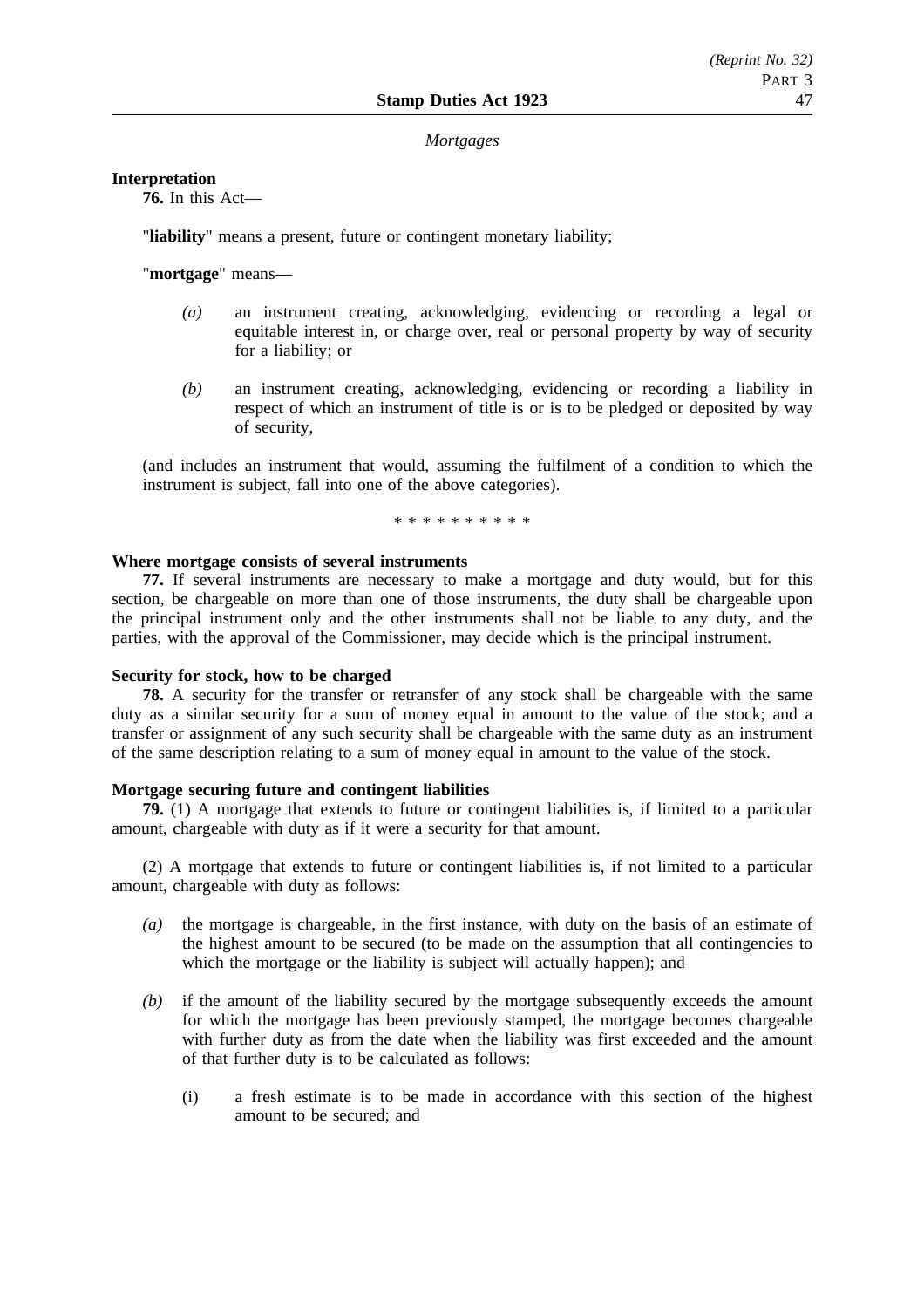- (ii) duty is then to be calculated on the basis of that estimate and in all other respects as if the mortgage were a new and separate instrument made on the date when the liability was first exceeded; and
- (iii) the further duty is then to be calculated by subtracting the amount of duty already paid from the amount of duty calculated under subparagraph (ii),

(but this paragraph does not apply if the liability is wholly or partly denominated in a foreign currency and the amount for which the mortgage has been previously stamped is exceeded solely because of fluctuations in the rate of exchange).

(3) If a mortgage is chargeable with duty under subsection (2), the parties must, on submitting the mortgage for stamping or further stamping, make a fair estimate of the highest amount to be secured (to be made on the assumption that all contingencies to which the mortgage or the liability is subject will actually happen).

(4) The Commissioner may accept the parties' estimate of the highest amount to be secured or, if dissatisfied with that estimate, substitute the Commissioner's own estimate of that amount, for the purposes of determining the amount of duty or further duty with which the mortgage is chargeable.

(5) The Commissioner has a discretion, in the case of a mortgage securing a contingent liability, to permit the mortgage to be stamped for an amount that is less than the full amount of that liability, but, if the contingency subsequently happens, further duty becomes chargeable on the mortgage as from the date of the happening of the contingency and the amount of that further duty is to be calculated as follows:

- *(a)* duty is to be calculated on the mortgage on the basis of the full amount of the liability as if the mortgage were a new and separate instrument made on the date of the happening of the contingency; and
- *(b)* the further duty is then to be calculated by subtracting the amount of duty already paid from the amount of duty calculated under paragraph *(a)*.

(6) If a mortgage for an unlimited amount is registered under the *Real Property Act 1886*, a discharge of the mortgage may not be registered unless the instrument of discharge is endorsed with a certificate by the mortgagee, an officer, agent or employee of the mortgagee, or some other person approved for the purposes of this subsection by the Commissioner—

- *(a)* stating the highest amount that was secured during the currency of the mortgage; and
- *(b)* stating that the mortgage has been duly stamped.

(7) If a certificate under subsection (6) is false, the mortgagee and the person by whom the certificate was signed are each guilty of an offence.

Penalty: Imprisonment for 2 years.

(8) In this section references to an amount secured or to be secured by a mortgage are, if the mortgage secures both principal and interest or principal, interest, and rates taxes or other recurrent charges in respect of land, to be read as references to the principal only.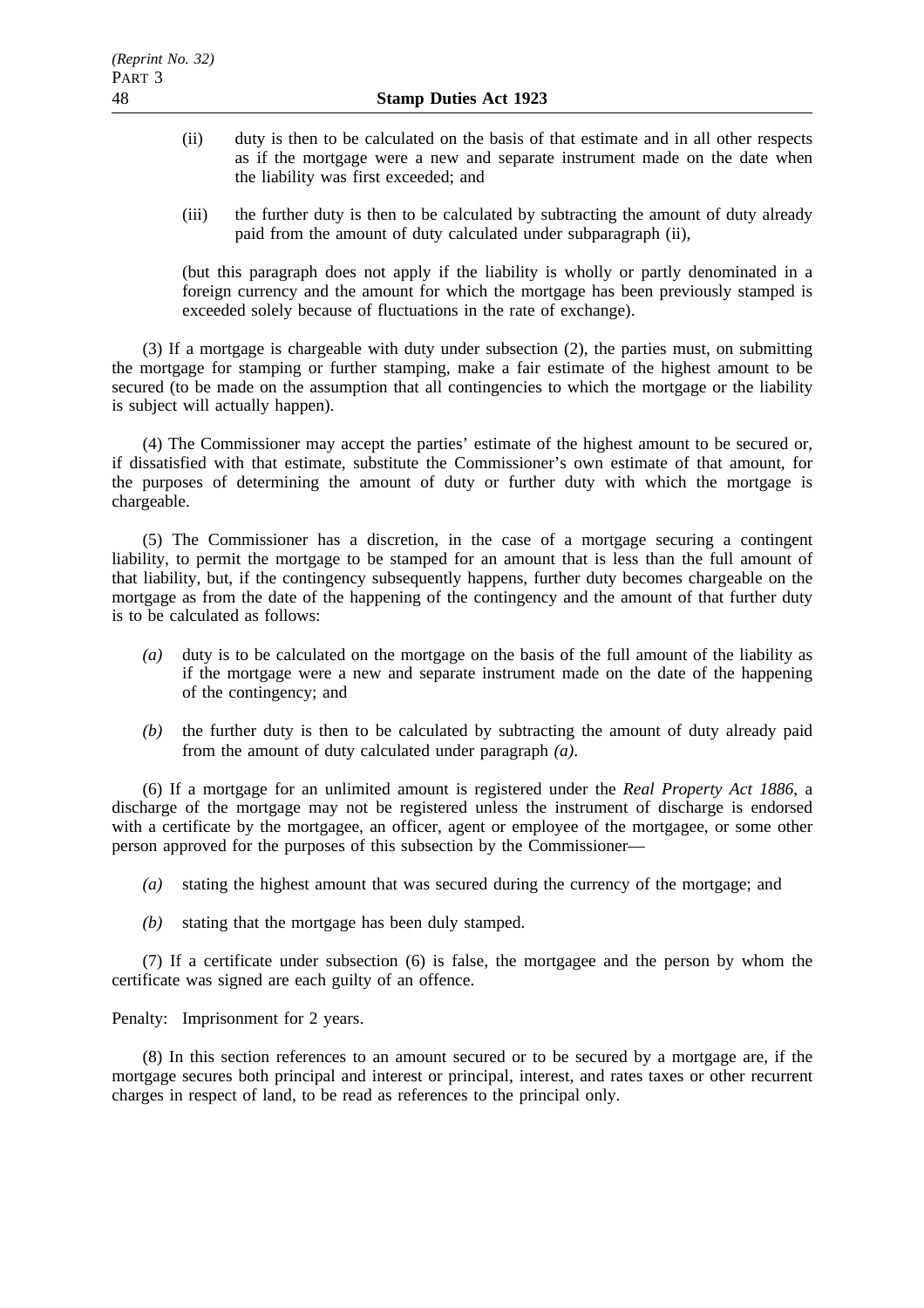#### **Security for repayment by periodical payments, how to be charged**

**80.** A security for the payment of any rentcharge, annuity or other periodical payment, by way of repayment or in satisfaction or discharge of any loan, advance or payment intended to be so repaid, satisfied or discharged, shall be chargeable with the same duty as a similar security for the payment of the sum of money so lent, advanced or paid.

#### **Transfers and further charges**

**81.** (1) No transfer of a duly stamped security and no security by way of further charge for money or stock added to money or stock previously secured by a duly stamped instrument shall be chargeable with any duty by reason of containing any further or additional security for the money or stock transferred or previously secured, or the interest or dividends thereon, or any new covenant, proviso, power, stipulation or agreement in relation thereto or any further assurance of the property comprised in the transferred or previous security.

(2) However, subsection (1) does not apply if the security is over, or relates to, land that is subject to the provisions of the *Real Property Act 1886*.

#### **Duty may be denoted in certain cases by adhesive stamps**

**81A.** (1) Subject to subsection (2), the duty on a security by way of mortgage, bond, debenture or covenant securing the payment or repayment of an amount not exceeding \$4 000 may be denoted by an adhesive stamp affixed in accordance with the regulations.

(2) This section does not apply in respect of a security by way of mortgage for the payment or repayment of moneys that may become due on an account current unless—

- *(a)* where the total amount secured or to be ultimately recoverable is limited—the amount so limited does not exceed \$4 000; or
- *(b)* where the total amount secured or to be ultimately recoverable is not limited—the total amount actually secured or recoverable does not exceed \$4 000.

#### **Duty chargeable proportioned to value of South Australian property**

**81B.** (1) A security that creates a charge on property in South Australia and property outside South Australia may, subject to this section, be stamped for less than the full amount *ad valorem* duty otherwise appropriate to the amount secured.

(2) The amount for which the security is stamped must however be sufficient to satisfy the following formula:

$$
\frac{A_1}{A_2} \ge \frac{V_1}{V_2}
$$

Where

- $A_1$  is the amount for which the security is stamped
- A2 is the amount on which *ad valorem* duty would, apart from this section, be chargeable
- $V_1$  is the value of property situated in South Australia
- $V<sub>2</sub>$  is the total value of the property subject to the security.

(3) A security stamped under this section is available as a security on property situated in South Australia for such amount only as the *ad valorem* duty denoted on the security extends to cover.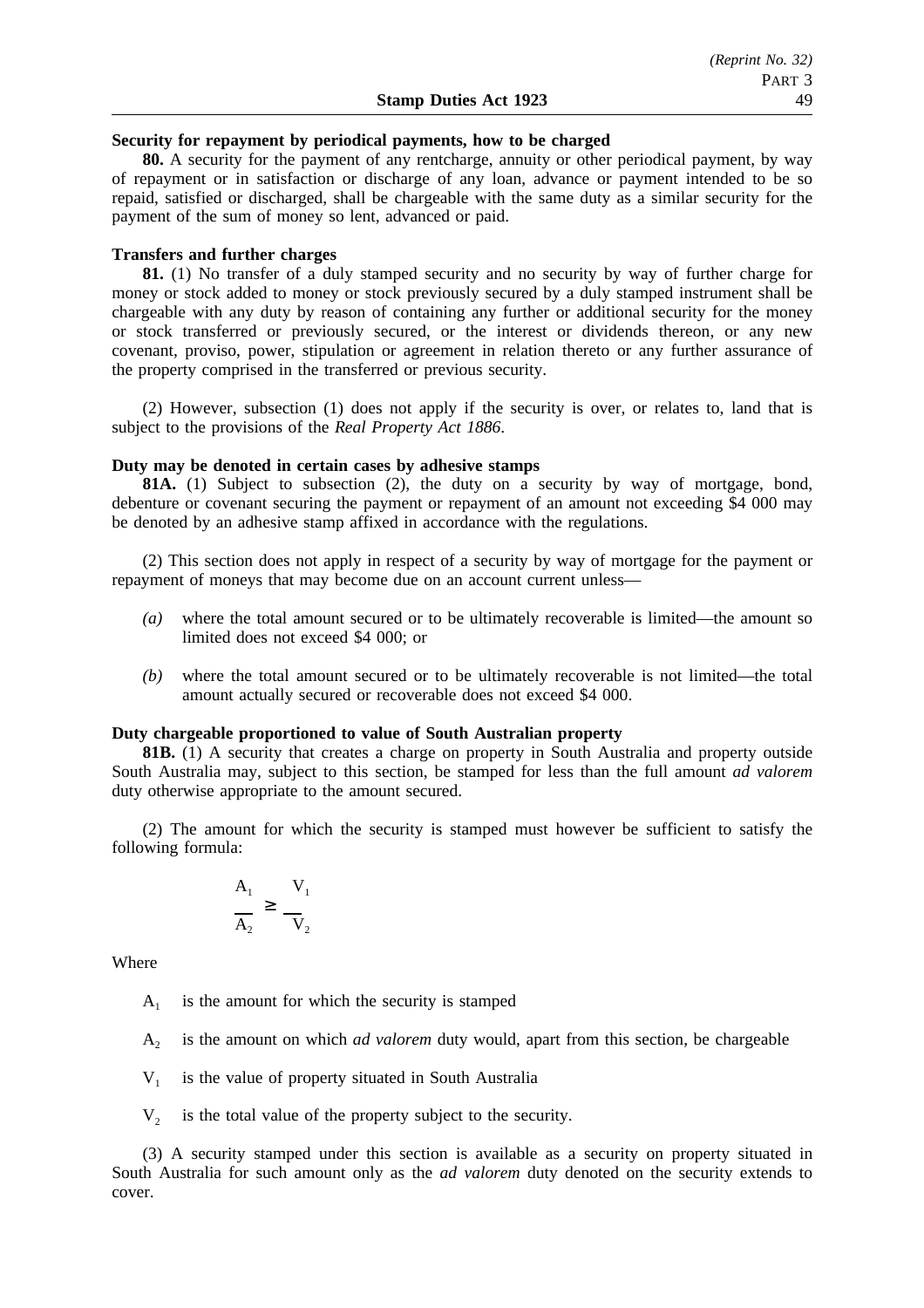(4) If a security does not create a charge on property in South Australia it may be stamped with a stamp indicating that no *ad valorem* duty is payable.

## **Duty paid on one mortgage may be denoted as having been paid on another mortgage**

**81C.** (1) The Commissioner may, upon the application of a party to a mortgage upon which duty has been paid, authorise the whole or a part of the duty paid upon the mortgage to be denoted as having been paid upon some other mortgage or mortgages if he is satisfied, upon the basis of such evidence as he may require—

- *(a)* that the duty was paid upon the first mentioned mortgage instead of the other mortgage or mortgages as a result of an error on the part of a party to the mortgage or his agent; and
- *(b)* that the parties to the first mentioned mortgage are the same as the parties to the other mortgage or mortgages; and
- *(c)* that the first mentioned mortgage has not been acted upon or relied upon in any way as a security.
- (2) An application under subsection (1) must—
- *(a)* be made in a form approved by the Commissioner; and
- *(b)* be made not later than three months after the date on which duty was paid upon the first mentioned mortgage; and
- *(c)* be accompanied by the prescribed charge.

(3) The Commissioner may, upon an application under subsection (1), if he thinks it just to do so, waive payment of the prescribed charge.

(4) The Commissioner may require any evidence given in support of an application under subsection (1) to be verified by statutory declaration.

(5) Duty shall not be denoted as having been paid upon the other mortgage or mortgages in pursuance of subsection (1) unless the original and every copy of the first mentioned mortgage stamped under this Act has been produced to the Commissioner and dealt with in accordance with the regulations.

- (6) For the purposes of this section—
- *(a)* mortgagees that are related corporations shall be regarded as one and the same person; and
- *(b)* corporations are related if they are related for the purposes of the *Corporations Act 2001* of the Commonwealth.

## **Refinancing of primary producers' loans**

**81D.** (1) If the Commissioner is satisfied—

*(a)* that a mortgage over land (the "new mortgage") provides for the refinancing of a loan secured by a previous mortgage (whether or not with the same mortgagee) that is being fully discharged; and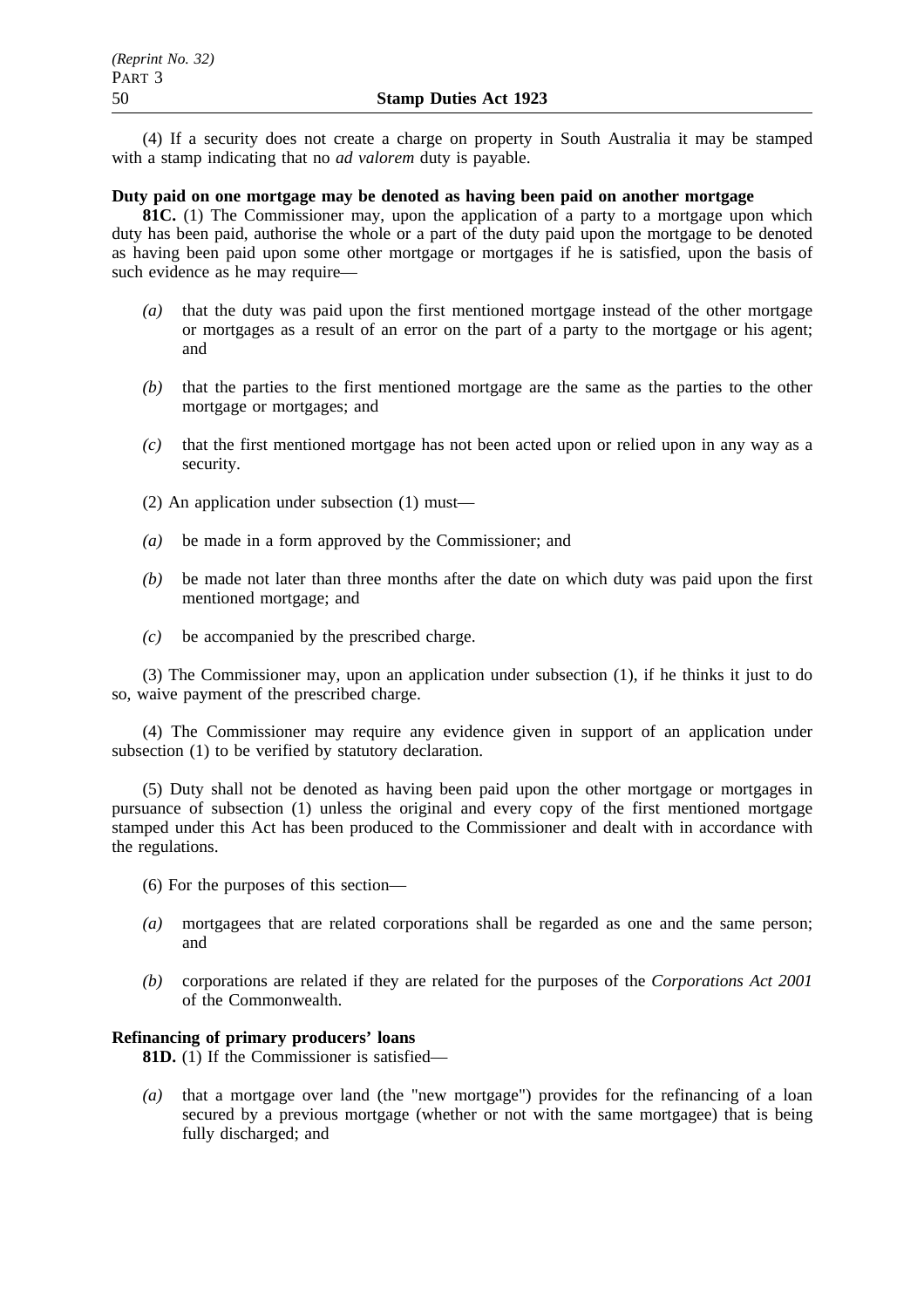- *(b)* that both the new mortgage and the previous mortgage apply to the same, or substantially the same, land; and
- *(c)* that the land is used wholly or mainly for the business of primary production and is not less than 0.8 hectares in area; and
- *(d)* that the sole or principal business of the mortgagor is the business of primary production; and
- *(e)* that the mortgagor under both mortgages is the same person, and is not a public company or a subsidiary of a public company,

duty is not chargeable on so much of the amount under the new mortgage as secures the balance outstanding under the previous mortgage.

(2) The Commissioner may require a party to a mortgage in respect of which a benefit is claimed under this section to provide such information or evidence as the Commissioner may require for the purpose of determining whether the mortgage is entitled to that benefit.

(3) The Commissioner may require the information or evidence to be given on oath or verified by statutory declaration.

(4) In this section—

"**subsidiary**", in relation to a public company, means a body corporate that is a subsidiary of the public company within the meaning of the *Corporations Act 2001* of the Commonwealth;

"**public company**" means a public company within the meaning of the *Corporations Act 2001* of the Commonwealth.

(5) This section applies in relation to mortgages executed after the commencement of section 5 of the *Stamp Duties (Miscellaneous No. 2) Amendment Act 1997*.

\*\*\*\*\*\*\*\*\*\*

#### **Refinancing of loan due to rural branch closure**

**81E.** (1) If the Commissioner is satisfied—

- *(a)* that a mortgage over property with a financial institution as mortgagee (the "new mortgage") provides for the refinancing of a loan secured by a previous mortgage (with another financial institution as mortgagee) that is being fully discharged; and
- *(b)* that both the new mortgage and the previous mortgage apply to the same, or substantially the same, property; and
- *(c)* that the sole or principal reason for refinancing the loan is the closure of a branch office (situated in a town, township or settlement outside Metropolitan Adelaide) of the financial institution that was the mortgagee under the previous mortgage; and
- *(d)* that the financial institution that was the mortgagee under the previous mortgage does not have another branch office in the same town, township or settlement; and
- *(e)* that the mortgagee under the new mortgage is a financial institution with a branch office—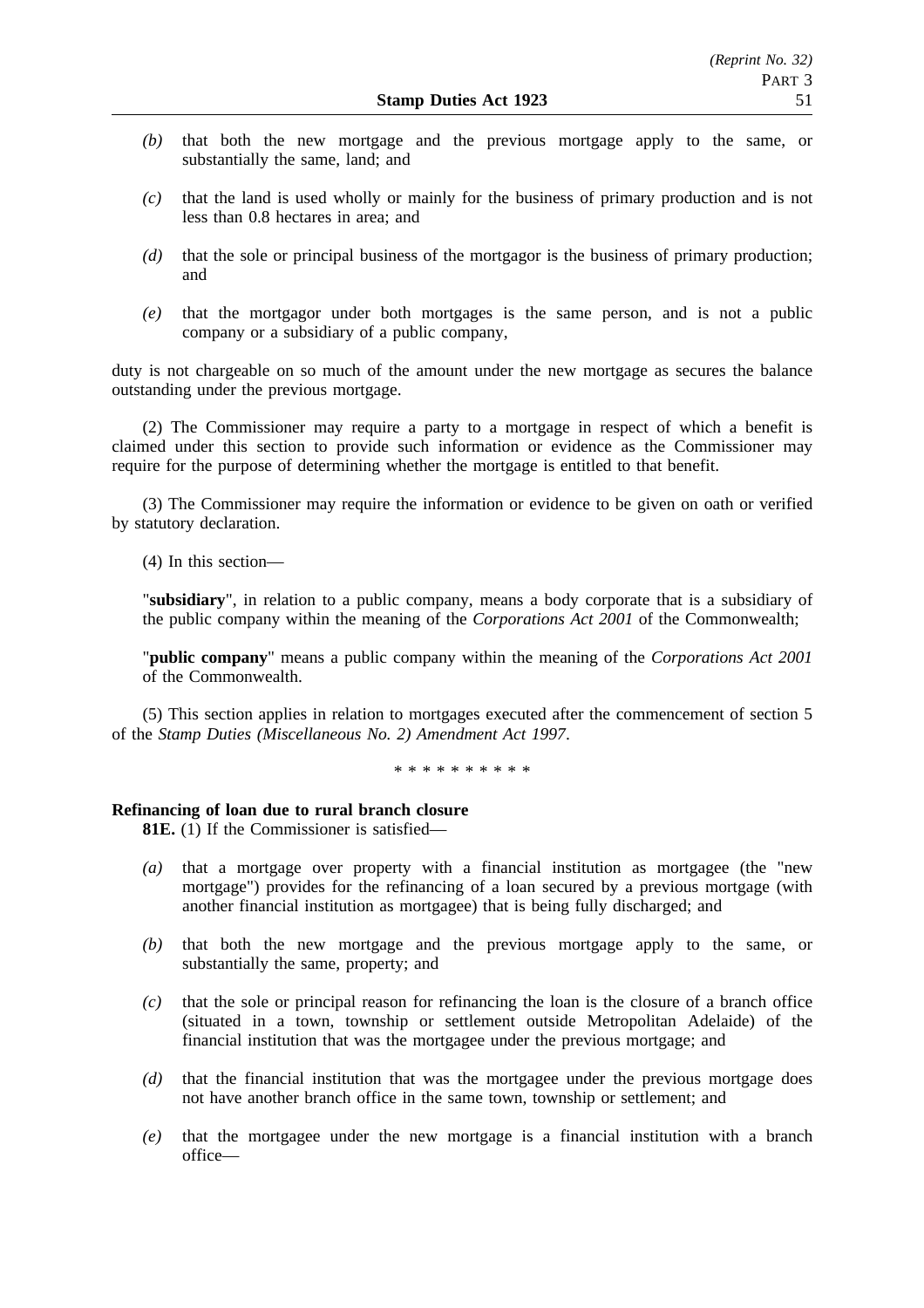- (i) in the same town, township or settlement as the closing branch office; or
- (ii) if no financial institution has a branch office in that town, township or settlement—in the next closest town, township or settlement (outside Metropolitan Adelaide) in which a branch office of a financial institution is situated; and
- *(f)* that the mortgagor under both mortgages is the same person,

duty is not chargeable on so much of the amount under the new mortgage as was subjected to the payment of duty under the previous mortgage.

(2) The Commissioner may require a party to a mortgage in respect of which a benefit is claimed under this section to provide such information or evidence as the Commissioner may require for the purpose of determining whether the mortgage is entitled to that benefit.

(3) The Commissioner may require the information or evidence to be given on oath or verified by statutory declaration.

(4) In this section—

"**branch office**" of a financial institution includes an agent of the financial institution who is authorised to act as a branch office of the financial institution;

"**financial institution**" means a financial institution within the meaning of the *Financial Institutions Duty Act 1983*;

"**Metropolitan Adelaide**" means the part of the State that is comprised of Metropolitan Adelaide within the meaning of the *Development Act 1993*.

(5) This section applies in relation to mortgages executed after its commencement.

\*\*\*\*\*\*\*\*\*\*

## **Unregistered mortgages protected by caveats**

**82.** (1) A caveat under the *Real Property Act 1886* to protect an interest arising under an unregistered mortgage is chargeable with duty.

(2) The amount of duty chargeable on a caveat to which subsection (1) applies is—

- *(a)* if the mortgage to which the caveat relates has been stamped—\$10;
- *(b)* if the mortgage to which the caveat relates has not been stamped—\$10 plus the amount of duty that would be payable on the mortgage if produced for stamping.
- $(3)$  If—
- *(a)* stamp duty is paid on a caveat in respect of a mortgage that has not been stamped; and
- *(b)* the mortgage is subsequently produced for stamping,

the mortgage is not chargeable with duty to the extent to which duty in respect of the mortgage has been paid on the caveat.

\*\*\*\*\*\*\*\*\*\*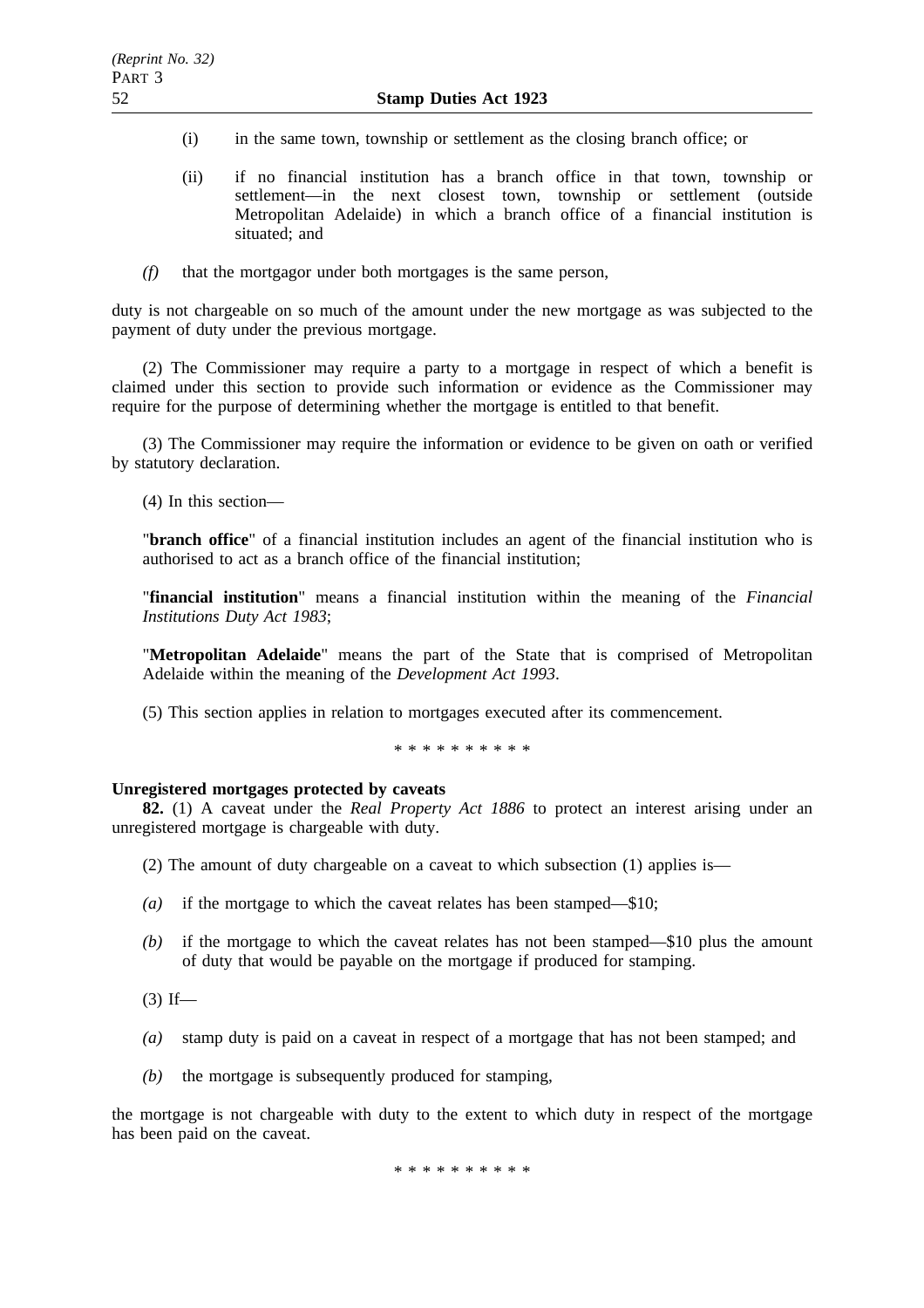# **Part 3A—Special provisions relating to marketable securities**

# **Division 1—Interpretation**

# **Interpretation**

**90A.** In this Act, unless inconsistent with the context or some other meaning is clearly intended—

"**broker**" means a person who is a broker under the Business Rules of the Australian Stock Exchange;

"**broker's agent**" means a person who is an agent or employee of a broker within the meaning of any corresponding Act and is carrying on business for, or on behalf of, that broker in this State;

"**corresponding Act**" means an enactment in force in a State other than this State or in a Territory of the Commonwealth that is declared by proclamation to be a corresponding Act for the purposes of this Part;

"**dealer**" means a broker or a broker's agent within the meaning of this Act or any corresponding Act;

"**error transaction**" means each of the following transfers:

- *(a)* an SCH-regulated transfer made to reverse an SCH-regulated transfer that was made mistakenly not more than seven days earlier;
- *(b)* the SCH-regulated transfer so reversed;

"**exempt transaction**" means a conveyance (including a sale or purchase) of a quoted marketable security made after 30 June 2001;

"**foreign company**" has the same meaning as is assigned to the term by section 9 of the *Corporations Act 2001* of the Commonwealth;

"**identification code**", in relation to an SCH participant, means a code that, for the purposes of the SCH business rules, is the SCH participant's identification code, or one of the SCH participant's identification codes, as the case may be;

"**odd lot**" means a parcel of marketable securities that is, under the rules of the stock exchange on which the sale or purchase is effected, required to be bought or sold through an odd lot specialist;

"**odd lot specialist**" means a broker who is appointed by the Australian Stock Exchange Limited for the purposes of buying and selling odd lots;

"**proper SCH transfer**" has the same meaning as is assigned to the term by section 9 of the *Corporations Law*;

"**quoted marketable security**" means a marketable security that is quoted on a recognised stock exchange;

"**relevant company**" means—

*(a)* a South Australian registered company; or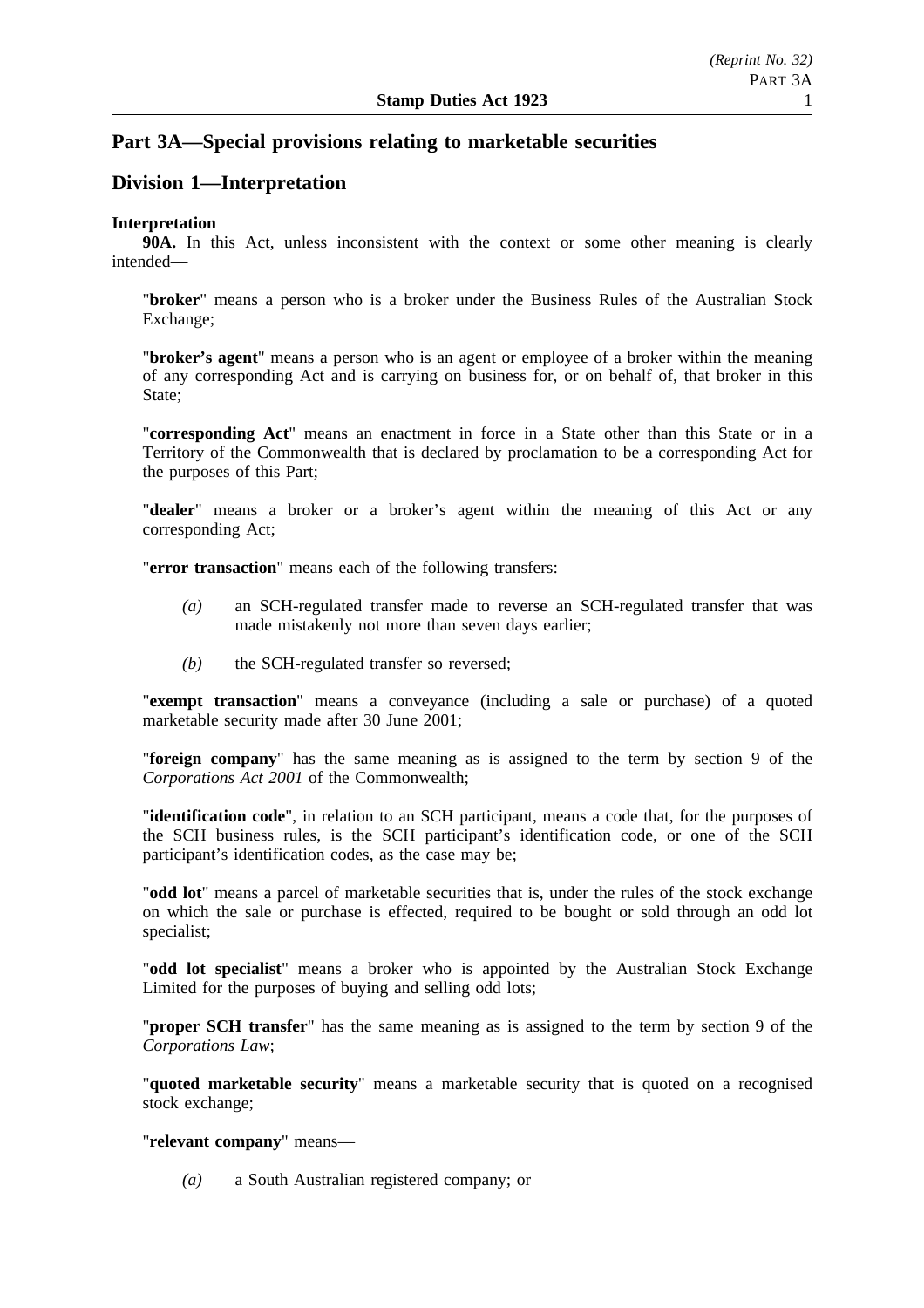*(b)* a foreign company with a registered office under the *Corporations Act 2001* of the Commonwealth that is situated in this State;

"**relevant SCH participant**", in relation to an SCH-regulated transfer, means the SCH participant who is, according to Division 3, liable to pay duty chargeable in respect of the transfer, or, if no duty is chargeable, the SCH participant who would be so liable if duty were chargeable;

"**SCH**" means the securities clearing house registered by the Commissioner under Division 4;

"**SCH business rules**" has the same meaning as is assigned to the term by section 9 of the *Corporations Law*;

"**SCH participant**" has the same meaning as is assigned to the term by section 9 of the *Corporations Law*;

"**SCH-regulated transfer**" has the same meaning as is assigned to the term by section 9 of the *Corporations Law*;

"**South Australian dealer**" means a broker or a broker's agent;

"**South Australian registered company**" means a company incorporated or taken to be incorporated under the *Corporations Act 2001* of the Commonwealth that is taken to be registered in South Australia for the purposes of that Act;

"**transfer document**" has the same meaning as is assigned to the term by section 1097 of the *Corporations Law*;

"**transfer identifier**", in relation to an SCH-regulated transfer, means the distinctive code assigned to the transfer as required by SCH;

"**transfer value**", in relation to an SCH-regulated transfer of a marketable security, means—

- *(a)* in the case of a transfer on sale—the total consideration for the sale or the unencumbered market value of the security at the date of the sale, whichever is the greater; or
- *(b)* in any other case—the unencumbered market value of the security at the date of the transfer.

## **Share buy-back**

**90AB.** (1) An instrument under which a shareholder transfers or divests shares to give effect to a transaction under which a company buys back its own shares is a conveyance of the shares.

- (2) This section—
- *(a)* applies to an instrument whether created or executed before or after the commencement of this section; and
- *(b)* applies whether the transfer or divestiture of shares occurred before, or occurs after, the commencement of this section; but
- *(c)* does not apply in relation to redeemable preference shares unless they are bought back on terms other than those on which they were on issue.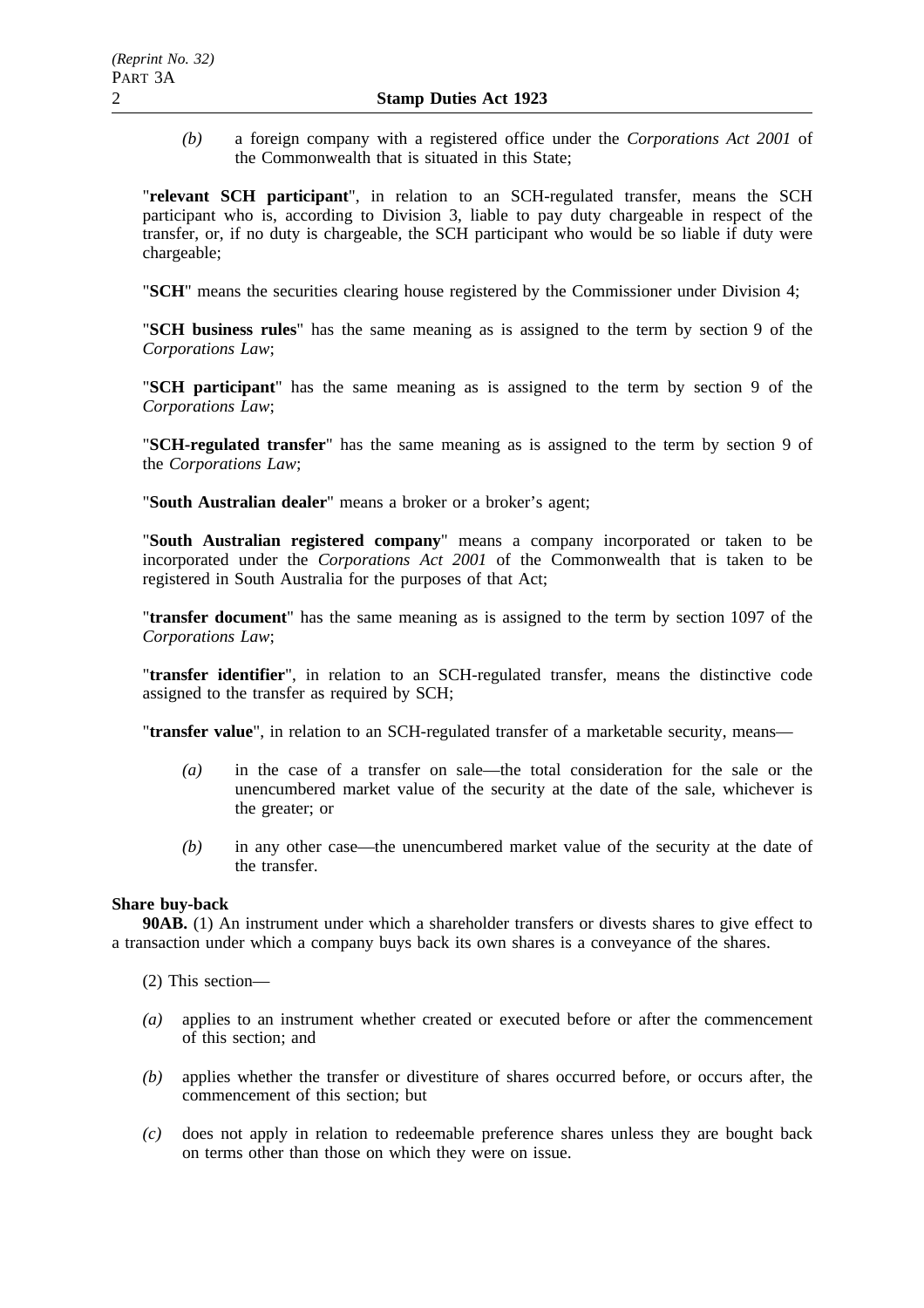## **Exempt transactions**

**90AC.** (1) No duty is payable under this Part in relation to an exempt transaction.

(2) No return is required under this Part in relation to an exempt transaction.

# **Division 2—Duty on sales and purchases by brokers**

### **Application of Division**

**90B.** (1) This Division and the duty chargeable in accordance with Schedule 2 on the return referred to in section 90D apply and have effect to and in relation to a sale or purchase of a marketable security only where—

- *(a)* the sale or purchase of the security—
	- (i) is made by or through a South Australian dealer; or
	- (ii) is made by or through a dealer in a prescribed place and the security is—
		- (A) a marketable security of a relevant company; or
		- (B) a unit of a unit trust scheme the principal register of which is situated in this State; and
- *(b)* the consideration for the sale or purchase is in money or money's worth not less than the unencumbered market value of the security; and
- *(c)* the security is quoted on, or permission to deal therein has been granted by, a stock exchange; and
- *(d)* no duty is charged against the transferor or the transferee under Schedule 2 in respect of the conveyance or transfer of the securities on the sale thereof.

(2) A sale or purchase of a marketable security is only made by or through a South Australian dealer or a dealer in a prescribed place—

- *(a)* in relation to a South Australian dealer—if the sale or purchase (wherever occurring) is made pursuant to an order to sell or an order to purchase lodged with him or her in the State; or
- *(b)* in relation to a dealer in a prescribed place—if the sale or purchase (wherever occurring) is made pursuant to an order to sell or an order to purchase lodged with him or her in the prescribed place; or
- *(c)* if the sale or purchase (wherever occurring) is made on the dealer's own account or behalf.
- (3) For the purposes of subsection (2)—
- *(a)* a South Australian dealer or a dealer in a prescribed place who makes a purchase of a marketable security, whether on his or her own account or on behalf of another, from a person who is not a dealer will, despite the fact that no order to sell was lodged with the dealer, be taken to have also made a sale of the security pursuant to an order to sell lodged with him or her in the State or in the prescribed place (as the case may require) by the person from whom the purchase was made; and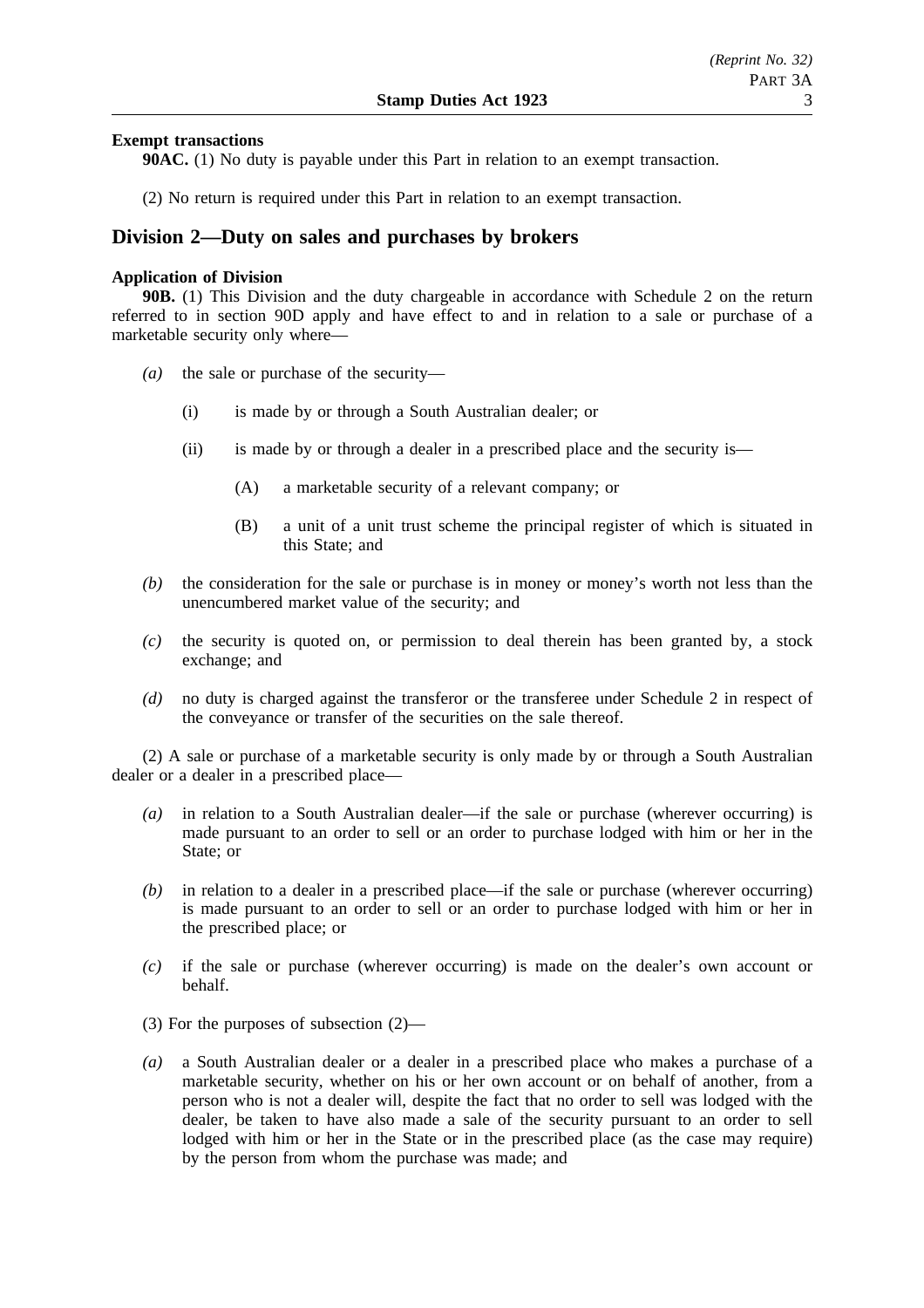*(b)* a South Australian dealer or a dealer in a prescribed place who makes a sale of a marketable security, whether on his or her own account or on behalf of another, to a person who is not a dealer will, despite the fact that no order to purchase was lodged with the dealer, be taken to have also made a purchase of the security pursuant to an order to purchase lodged with him or her in the State or in the prescribed place (as the case may require) by the person to whom the sale was made.

## **Records of sales and purchases of marketable securities**

**90C.** (1) Subject to subsections (3) and (4), a dealer shall, forthwith on a sale or purchase being made or being deemed to have been made, being a sale or purchase to or in relation to which this Division applies, make a record relating to the sale or purchase showing—

- *(c)* the date of the sale or purchase; and
- *(d)* the name of the principal (if any) for whom such sale or purchase was made; and
- *(e)* the name of the dealer (if any) with whom the sale or purchase was effected; and
- *(f)* the quantity and full description of the marketable security sold or purchased; and
- *(g)* the selling or purchase price of such marketable security or, if more than one, of each marketable security and the total selling or purchase price of all; and
- *(h)* the amount of stamp duty chargeable in accordance with Schedule 2 in respect of that sale or purchase on the return referred to in section 90D which relates to that sale or purchase; and
- *(i)* such other particulars as are prescribed for the purposes of this section.

\*\*\*\*\*\*\*\*\*\*

- (3) Subsection (1) does not require a dealer to make a record—
- *(a)* in respect of a sale of a marketable security, where the sale is made pursuant to an order to sell lodged with him by, or on behalf of, another dealer; or
- *(b)* in respect of the purchase of a marketable security, where the purchase is made pursuant to an order to purchase lodged with him by, or on behalf of, another dealer; or
- *(c)* in respect of any sale or purchase, where the sale or, as the case may be, the purchase is of an odd lot by an odd lot specialist.

(4) Subsection (1) does not apply to the sale or purchase of a marketable security, the conveyance or transfer in respect of which would be exempt from duty.

(5) A dealer may, in any record kept by him pursuant to subsection (1), incorporate therein additional information for his own use.

(6) A dealer who fails to make a record as required under this section, or fails to keep the record, is guilty of an offence.

Penalty: \$10 000.

\*\*\*\*\*\*\*\*\*\*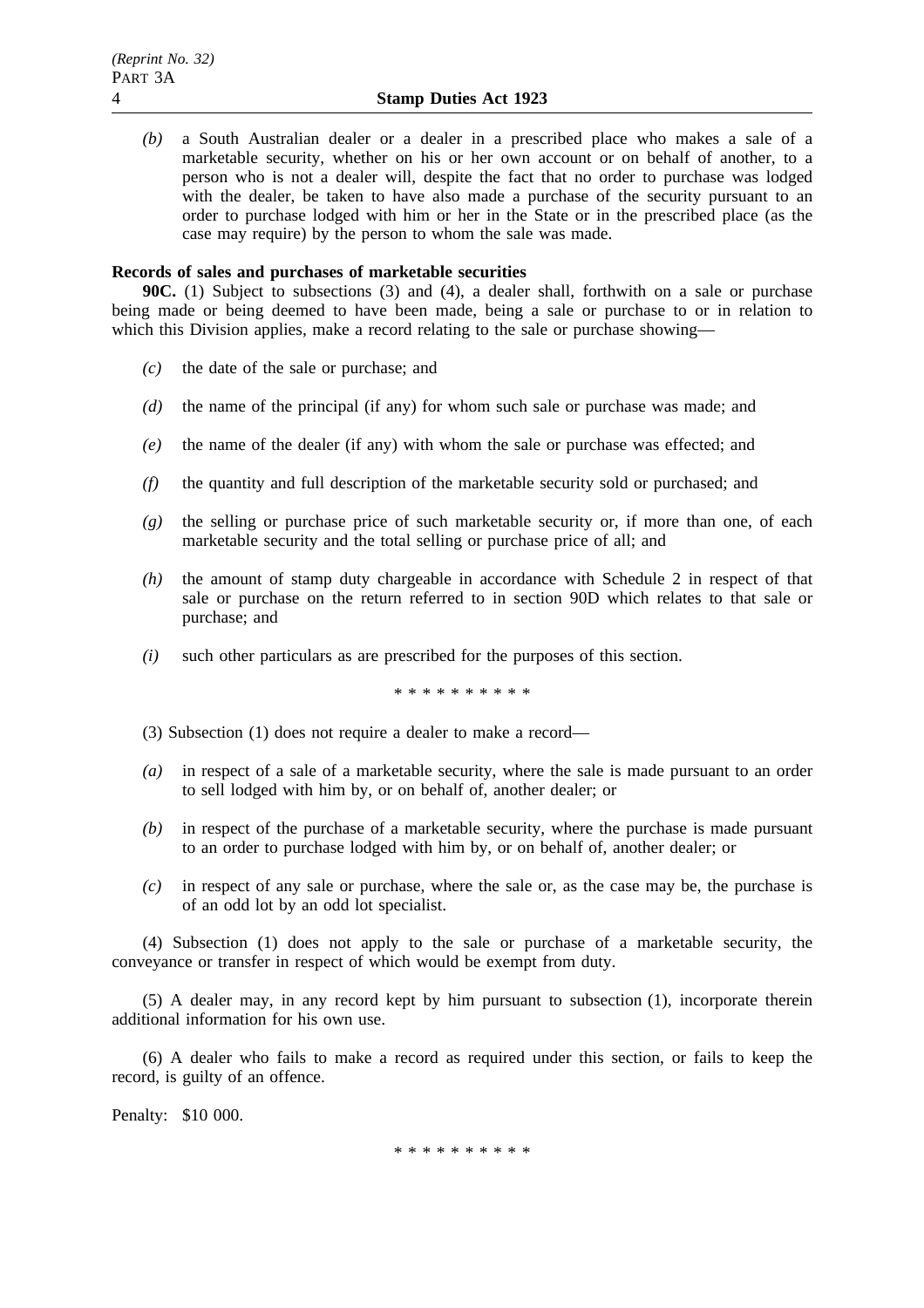#### **Returns to be lodged and duty paid**

**90D.** (a1) This section applies to—

- *(a)* a South Australian dealer; and
- *(b)* a dealer in a prescribed place.

(1) Every dealer to which this section applies shall, not later than 2.30 p.m. on the Thursday of each week—

- *(a)* lodge with the Commissioner a return in the approved form in accordance with this section: and
- *(b)* if any stamp duty is payable, but not paid, in respect thereof, pay to the Commissioner the stamp duty in respect of each sale and each purchase to which the return relates as prescribed by Schedule 2.

(2) The return shall contain a certificate in the approved form relating to all sales and purchases, records relating to which have been made by the dealer under section 90C, being sales and purchases made during the week ended on the Saturday preceding the day on which the return is lodged and the total stamp duty payable on the return in respect of those sales and purchases, and shall contain a certificate signed by the dealer that the record required by section 90C has been duly made and such other particulars as are prescribed; but where there has been no sale or purchase made during that week, the dealer shall lodge with the Commissioner a "Nil" return.

(3) A dealer who does not lodge a return as required under this section is nevertheless liable to pay duty to the Commissioner as if the dealer had lodged the return required under this section immediately before the time before which it was required to be lodged.

#### \*\*\*\*\*\*\*\*\*\*

#### **Endorsement of instrument of transfer as to payment of duty**

**90E.** (1) On making the record relating to a sale or purchase in accordance with section 90 $C(1)$ , or on the making of a sale or purchase to which section 90 $C(1)$  does not apply by virtue of the operation of section 90C(4), the dealer shall, if the transfer on the sale or purchase is not an SCH-regulated transfer, either endorse the instrument of transfer in respect of the sale or purchase or ensure that it is endorsed with a statement to the effect that the stamp duty (if applicable) has been or will be paid, and shall affix his stamp and insert the date of the endorsement thereunder.

(2) A dealer who affixes his or her stamp under such an endorsement without making the appropriate record under section 90C(1) is guilty of an offence.

## Penalty: \$10 000.

(3) Where an instrument of transfer of marketable securities has affixed thereto, in accordance with the provisions of this section or in accordance with any corresponding Act, the respective stamps of the dealers by whom the sale and purchase of those securities were effected, the instrument shall be deemed to be duly stamped with *ad valorem* duty.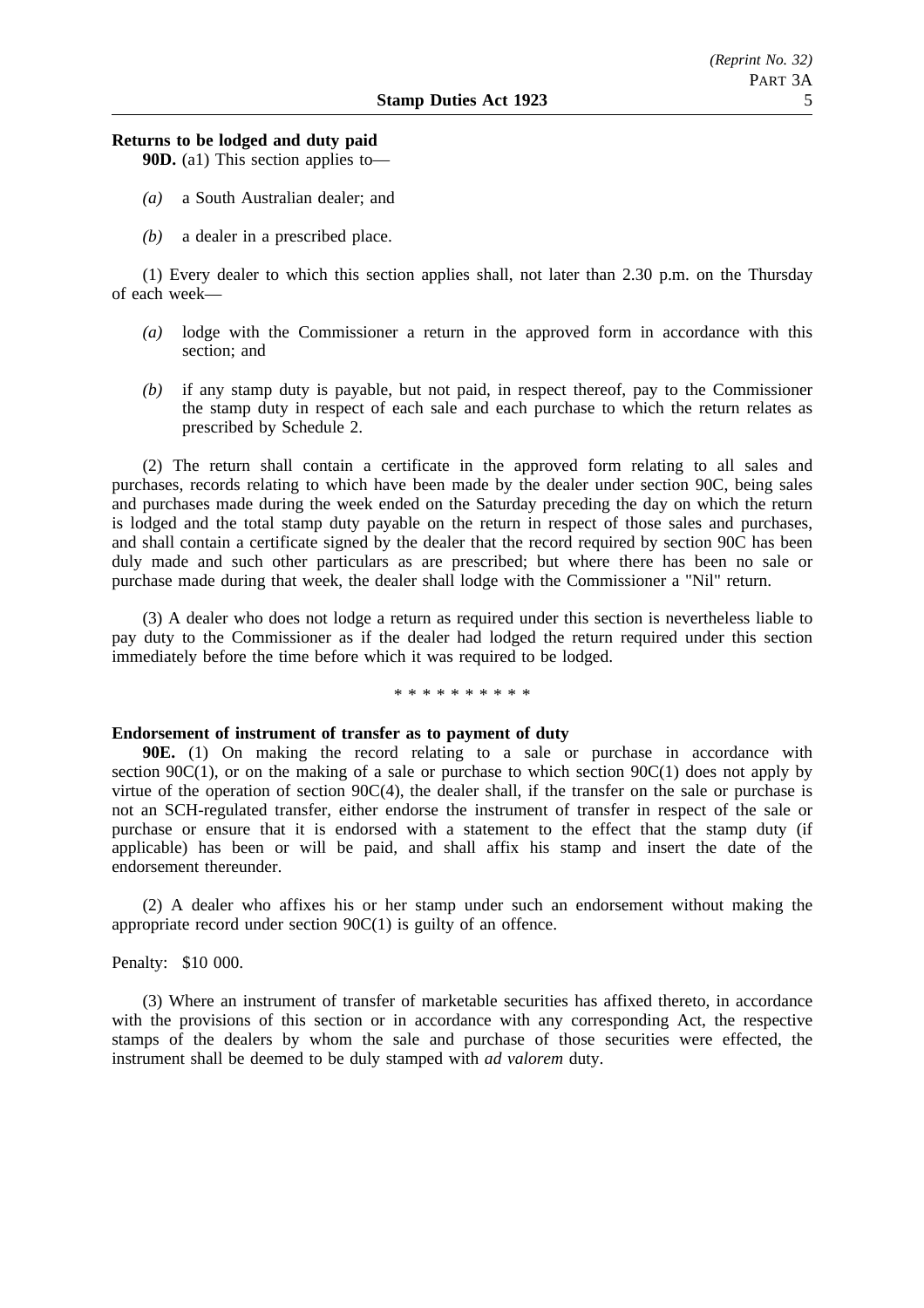## **Power of dealer to recover duty paid by him**

**90F.** Any dealer who, on lodging with the Commissioner a return pursuant to section 90D, pays any duty under this Act in respect of any sale or purchase of marketable securities to which the return relates may recover from the seller or purchaser for whom he made the sale or purchase, or is deemed to have made the sale or purchase, the amount of the duty so paid as a debt due to him and recoverable in a court of competent jurisdiction and may, in reimbursement of that amount, retain any moneys in his hands belonging to the seller or purchaser, as the case may be.

## **Transactions in South Australian securities on U.K. stock exchange**

**90G.** (1) In this section, unless the contrary intention appears—

"**broker**" means a person, firm or corporation who or which is a member of the U.K. and Ireland Stock Exchange;

"**corporation**" means a municipal or other corporation, company or society;

"**market maker**" means a person, firm or corporation who or which is recognised as a market maker according to the rules and practices of the U.K. and Ireland Stock Exchange;

"**marketable security**" means—

- *(a)* a marketable security of a corporation that, under the *Corporations Act 2001* of the Commonwealth, is taken to be registered in the State; or
- *(b)* a marketable security of a corporation incorporated outside Australia that is listed on a register of the corporation in the State;

"**relevant transaction**" means a transaction effecting a transfer from one person to another of a beneficial interest in a marketable security that is held in trust by a trustee;

"**the U.K. and Ireland Stock Exchange**" means The International Stock Exchange of the United Kingdom and the Republic of Ireland;

"**trustee**" means a person declared to be a trustee under subsection (2).

- (2) The Governor may, by notice published in the *Gazette*—
- *(a)* declare a person to be a trustee; or
- *(b)* vary or revoke a declaration previously made under this subsection.
- (3) Where a trustee—
- *(a)* is notified of a disposition by a beneficiary of an interest in a marketable security that the trustee holds in trust; or
- *(b)* is directed by a beneficiary to hold a marketable security on behalf of some other person,

the trustee shall be deemed to have effected a relevant transaction in relation to that marketable security.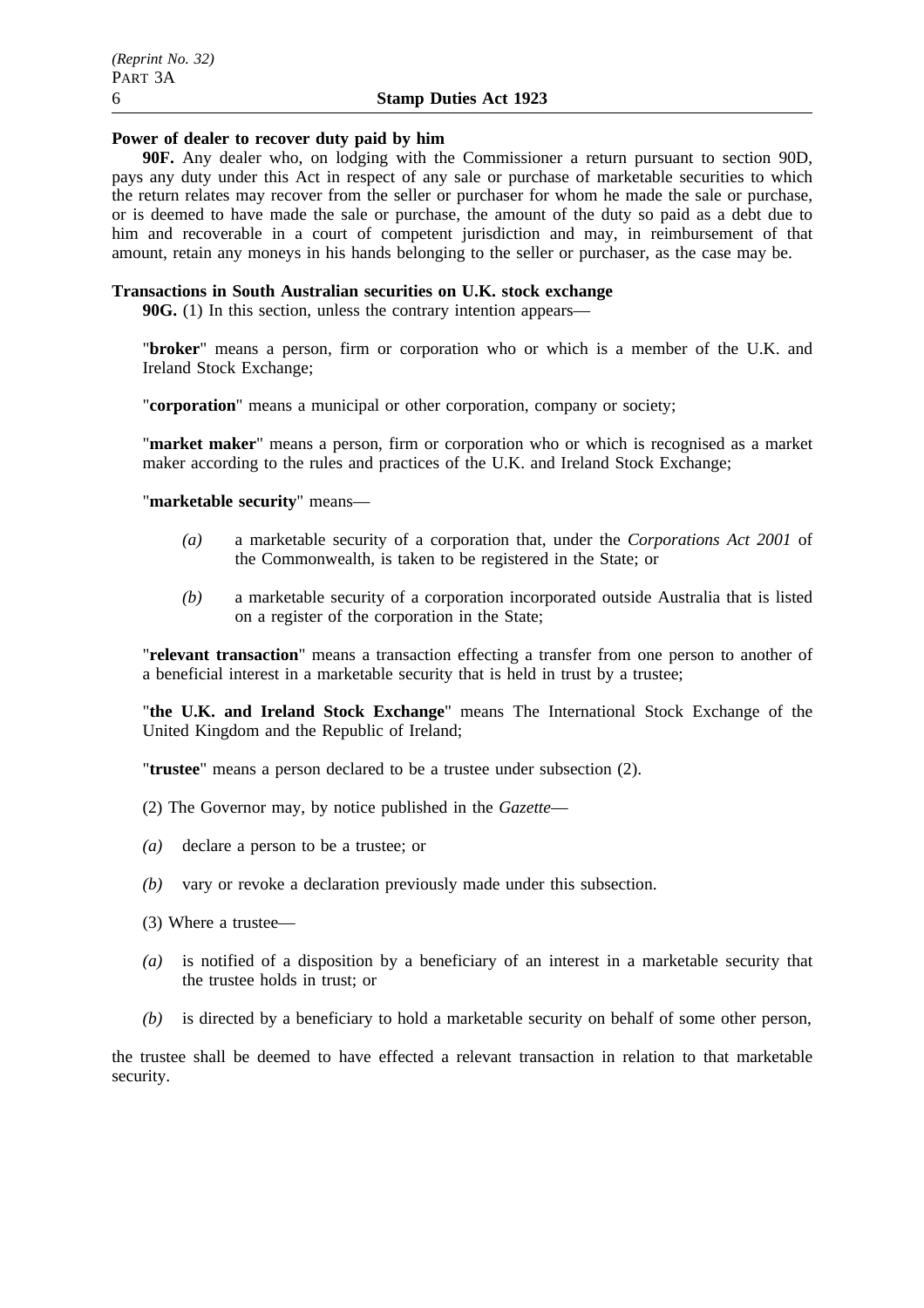- (4) A trustee shall on or before the twenty-eighth day of each month—
- *(a)* furnish to the Commissioner in such manner and form as the Commissioner requires a return setting out particulars of relevant transactions effected by the trustee during the preceding month; and
- *(b)* if any duty is payable, in respect of any such relevant transaction, pay to the Commissioner the duty in respect of each such relevant transaction prescribed by Schedule 2.

(5) A trustee who does not furnish a return as required under this section is nevertheless liable to pay duty to the Commissioner as if the trustee had furnished the return required under this section immediately before the end of the period allowed for furnishing such a return.

\*\*\*\*\*\*\*\*\*\*

(6) Subsection (4) does not apply to or in respect of a relevant transaction where the disposition to which the relevant transaction relates—

- *(a)* is made—
	- (i) by way of security otherwise than to secure the rights of a purchaser or intended purchaser under a contemplated sale; or
	- (ii) in consequence of such a security being no longer required; or
- *(b)* is, in accordance with the rules of the U.K. and Ireland Stock Exchange, a stock loan transaction; or
- *(c)* is made or effected by a market maker as agent to a broker who acquires a beneficial interest in the marketable securities as principal and who, within 10 clear days (not including any day on which the U.K. and Ireland Stock Exchange is closed for business) after acquisition, disposes of the beneficial interest in those securities; or
- *(d)* is made or effected by a broker as principal within 10 such clear days after the broker acquired a beneficial interest in those marketable securities as principal—
	- (i) to a market maker as agent; or
	- (ii) to another broker as principal who, within 10 such clear days after the acquisition, disposes of the beneficial interests in those securities; or
- *(e)* is made or effected by or to a person who is—
	- (i) a South Australian dealer; or
	- (ii) a dealer in a prescribed place liable to pay duty in respect of the disposition; or
- *(f)* is made or effected by a market maker as agent to another market maker as agent.
- (7) Where in consequence of a relevant transaction—
- *(a)* a beneficial interest in marketable securities is transferred from a broker to a market maker as agent or from a market maker as agent to a broker; or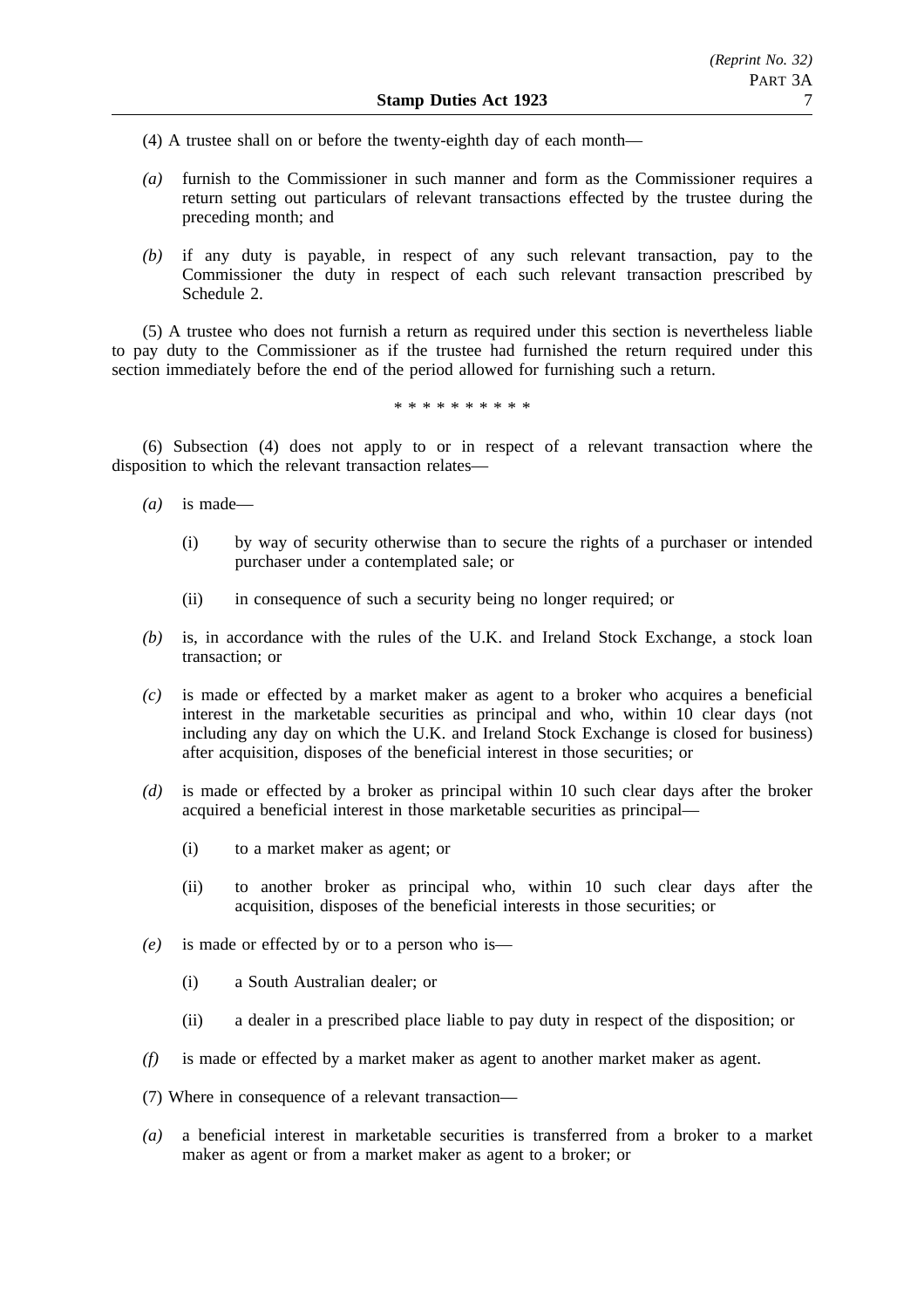- *(b)* a beneficial interest in marketable securities is transferred from a broker to another broker who acquires the interest as principal and who, within 10 clear days after acquisition (not including any day on which the U.K. and Ireland Stock Exchange is closed for business) disposes of the beneficial interest; or
- *(c)* a beneficial interest in marketable securities is transferred from a broker to another broker as principal within 10 such clear days after the acquisition of the beneficial interest by the firstmentioned broker,

the amount payable under subsection (4) in respect of that relevant transaction shall be one-half of the amount that would otherwise be payable.

\*\*\*\*\*\*\*\*\*\*

# **Division 3—Duty on certain SCH-regulated transfers**

### **Application of Division**

**90H.** This Division applies to an SCH-regulated transfer of a marketable security only where—

- *(a)* the transfer is a proper SCH transfer; and
- *(b)* the transfer is made otherwise than on a sale or purchase to which Division 2 applies; and
- *(c)* the security is—
	- (i) a share, or a right or CUFS in respect of a share, of a relevant company; or
	- (ii) a unit of a unit trust scheme, or a CUFS in respect of a unit of a unit trust scheme, the principal register of which is situated in this State; or
	- (iii) a unit of a unit trust scheme, or a CUFS in respect of a unit of a unit trust scheme, in relation to which no register exists in Australia and—
		- (A) having as the manager of the scheme a relevant company or a natural person principally resident in this State; or
		- (B) not having a manager but with a trustee that is a relevant company or a natural person principally resident in this State; and
- *(d)* the body approved as the securities clearing house under section 779B of the *Corporations Law* is registered by the Commissioner under Division 4.

### **Transfer documents treated as instruments of conveyance**

**90I.** (1) For the purposes of this Act, the transfer document for an SCH-regulated transfer of a marketable security to which this Division applies is to be taken to be an instrument of conveyance or conveyance on sale (as the case may require) of the security and, subject to this Act, chargeable with duty accordingly.

(2) Subsection (1) applies whether or not the body approved as the securities clearing house under section 779B of the *Corporations Law* is registered by the Commissioner under Division 4.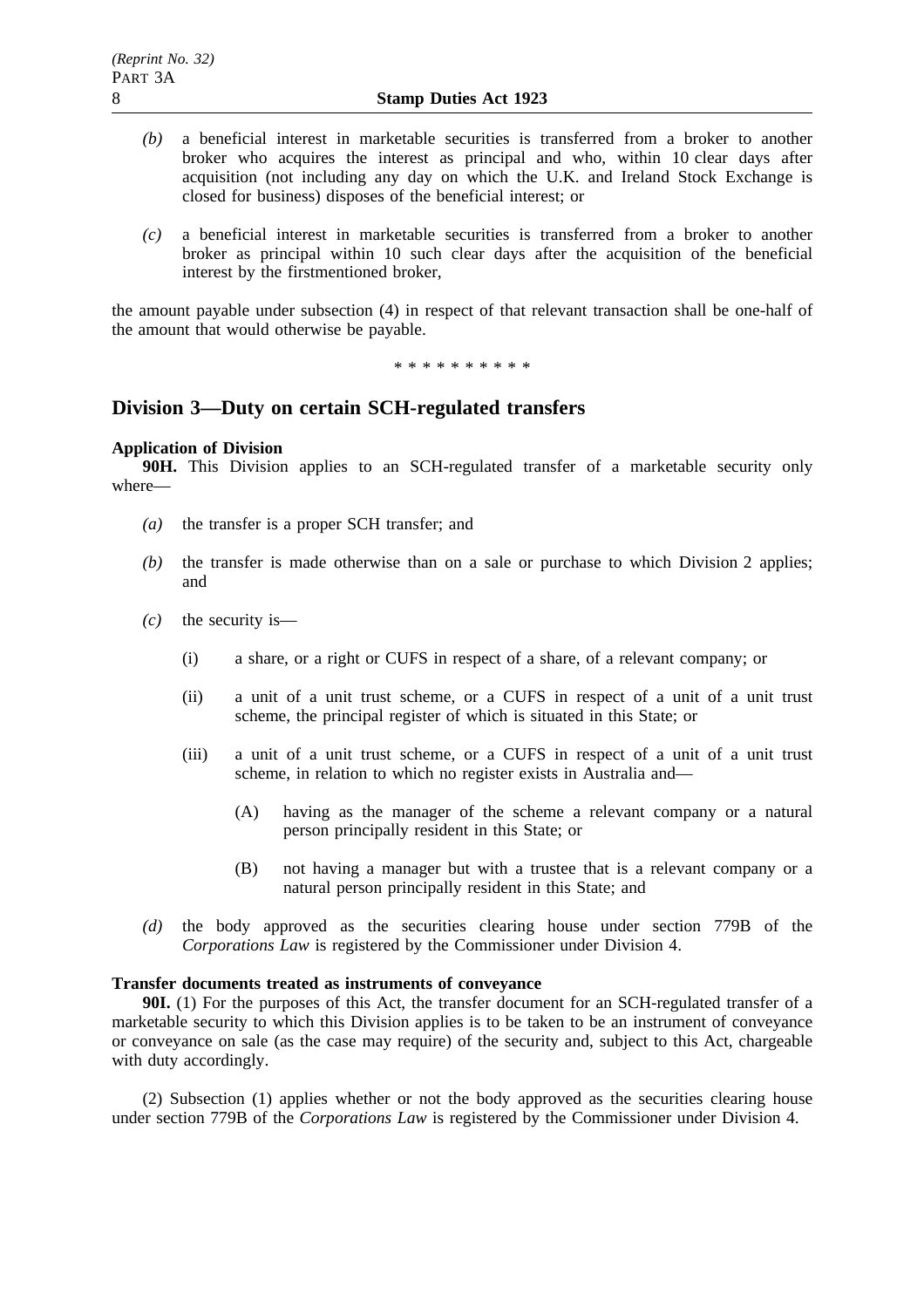# **SCH participant liable to pay duty**

**90J.** (1) Where duty is chargeable in respect of an SCH-regulated transfer of a marketable security, the SCH participant party to the transfer, or, if there is more than one, the SCH participant who is the transferee or controls the transferee's holding, is liable to pay the duty.

(2) Where the SCH participant liable to pay duty in respect of an SCH-regulated transfer is not the transferee under the transfer, the participant may recover from the transferee the amount of the duty paid as a debt by action in a court of competent jurisdiction and may, in reimbursement of that amount, retain any money in the participant's hands belonging to the transferee.

#### **Record of SCH-regulated transfers**

**90K.** (1) A record must be made in accordance with this section immediately on the making of an SCH-regulated transfer of a marketable security to which this Division applies.

- (2) The record must be made by the relevant SCH participant.
- (3) The record must show—
- *(a)* the date of the transfer; and
- *(b)* the transfer identifier of the transfer; and
- *(c)* the name of the transferee and, unless another SCH participant controls the transferor's holding, the name of the transferor; and
- *(d)* the identification code of the participant making the record and the identification code of the other SCH participant (if any) party to the transfer; and
- *(e)* the quantity and full description of the marketable security transferred; and
- *(f)* the transfer value of the marketable security or, if more than one, of each marketable security and the total transfer value of all; and
- *(g)* the amount of duty chargeable in accordance with Schedule 2 in respect of the transfer; and
- *(h)* if *ad valorem* duty is not chargeable in respect of the transfer, a statement of the grounds on which *ad valorem* duty is not chargeable; and
- *(i)* in the case of an error transaction to reverse an earlier transfer that was made mistakenly, the transfer identifier of that earlier transfer; and
- *(j)* any other particulars prescribed for the purposes of this section.

(4) An SCH participant may, in any record made in accordance with this section, incorporate additional information for the participant's own use.

(5) An SCH participant who fails to make a record as required by this section, or fails to keep the record, is guilty of an offence.

Penalty: \$10 000.

\*\*\*\*\*\*\*\*\*\*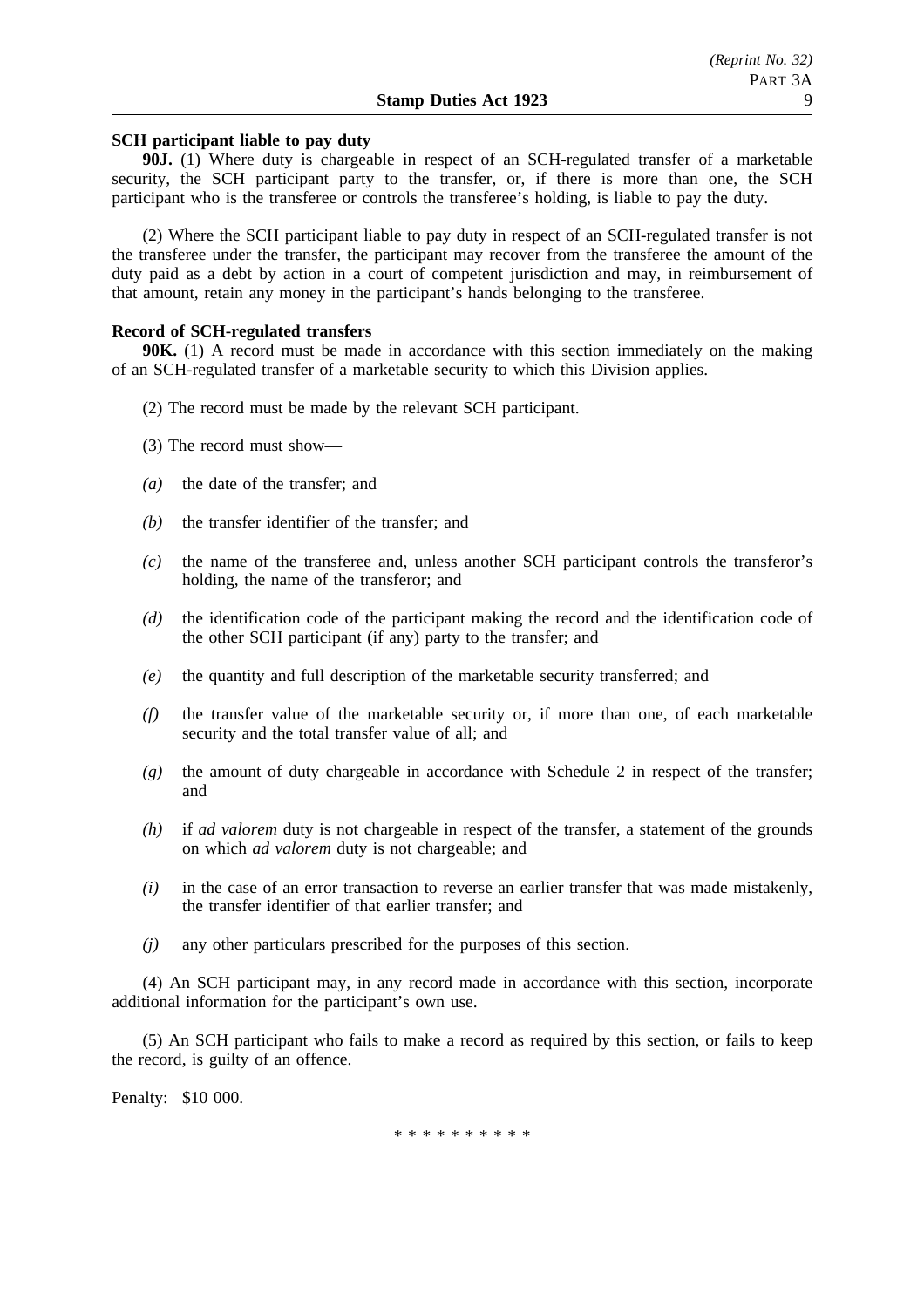# **Particulars to be included by relevant participant in transfer document**

**90L.** The relevant SCH participant must include in the transfer document for an SCH-regulated transfer to which this Division applies the particulars required by the Commissioner under the conditions of registration of SCH.

Penalty: \$2 000.

# **Relevant SCH participant's identification code equivalent to stamping**

**90M.** When the relevant SCH participant's identification code is included in the transfer document for an SCH-regulated transfer to which this Division applies, the transfer document is to be taken to be duly stamped but without affecting the relevant SCH participant's liability to pay any duty chargeable on the transfer document.

# **Report to be made and duty paid**

**90N.** (1) The relevant SCH participant must, not more than seven days after the end of a month in which the participant has been party to an SCH-regulated transfer to which this Division applies—

- *(a)* make a report to SCH in respect of the transfer in the form and containing the particulars required by the Commissioner under the conditions of registration of SCH; and
- *(b)* if duty is chargeable in respect of the transfer, pay the duty to SCH.

(2) The provisions of the *Taxation Administration Act 1996* apply in relation to the requirement for the making of a report, or the payment of duty, to SCH as if the requirement were for the making of the report, or the payment of duty, to the Commissioner.

\*\*\*\*\*\*\*\*\*\*

### **Refund for error transaction**

**90O.** The Commissioner must, on being satisfied that *ad valorem* duty has been paid to the Commissioner in respect of an error transaction to which this Division applies, refund the amount of the duty so paid.

# **Division 4—The securities clearing house**

### **Registration as the securities clearing house**

**90P.** (1) The Commissioner must, on application (in a form approved by the Commissioner) by the body approved as the securities clearing house under section 779B of the *Corporations Law*, register the body under this Division.

(2) The registration is subject to conditions determined by the Commissioner from time to time and notified to SCH by writing.

- (3) The registration continues in force—
- *(a)* until cancelled on the application of the body registered; and
- *(b)* subject to an order of suspension made by the Commissioner for a specified period for contravention of, or failure to comply with, a provision of this Division or a condition of the registration.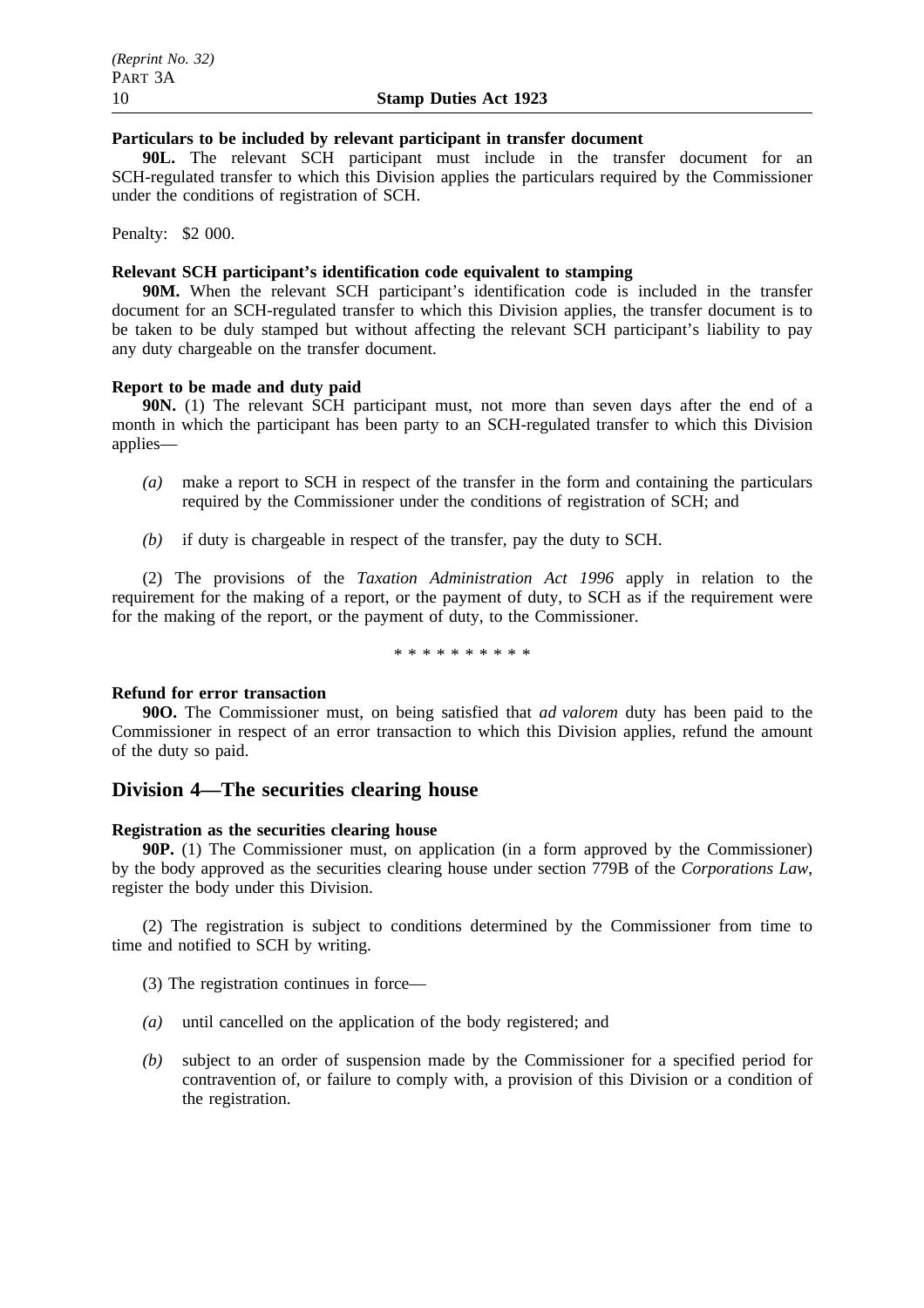## **Monthly return**

**90Q.** (1) SCH must, on or before the fifteenth day of each month—

- *(a)* lodge with the Commissioner a return in the form and containing the particulars required by the Commissioner under the conditions of registration of SCH; and
- *(b)* pay to the Commissioner any duty paid to SCH under this Act in respect of an SCH-regulated transfer made in the preceding month.

\*\*\*\*\*\*\*\*\*\*

### **Particulars reported by participants to be kept by SCH**

**90R.** The particulars reported to SCH by an SCH participant under this Division must be kept by SCH in a legible written form, or so as to be readily convertible into such a form, for a period of not less than five years from the date on which the report is made.

#### **Disclosure to SCH of information**

**90S.** Nothing in the *Taxation Administration Act 1996* prevents the disclosure to SCH of information acquired in, or in connection with, the administration of this Part.

# **Division 5—Duty on other conveyances**

#### **Application of Division**

**90T.** This Division applies to a conveyance or conveyance on sale of a marketable security only where—

- *(a)* the marketable security is—
	- (i) a marketable security of a company that, under the *Corporations Act 2001* of the Commonwealth, is taken to be registered in the State; or
	- (ii) a marketable security of a foreign company; or
	- (iii) a unit of a unit trust scheme; and
- *(b)* the conveyance is made otherwise than on a sale or purchase to which Division 2 applies; and
- *(c)* the conveyance is not an SCH-regulated transfer to which Division 3 applies.

#### **Securities liable to duty**

**90U.** Subject to section 90V, a conveyance or conveyance on sale of a marketable security to which this Division applies is only liable to duty if the security is—

- *(a)* a marketable security of a relevant company; or
- *(b)* a unit of a unit trust scheme the principal register of which is situated in this State; or
- *(c)* a unit of a unit trust scheme in relation to which no register exists in Australia and—
	- (i) having as the manager of the scheme a relevant company or a natural person principally resident in this State; or
	- (ii) not having a manager but with a trustee that is a relevant company or a natural person principally resident in this State.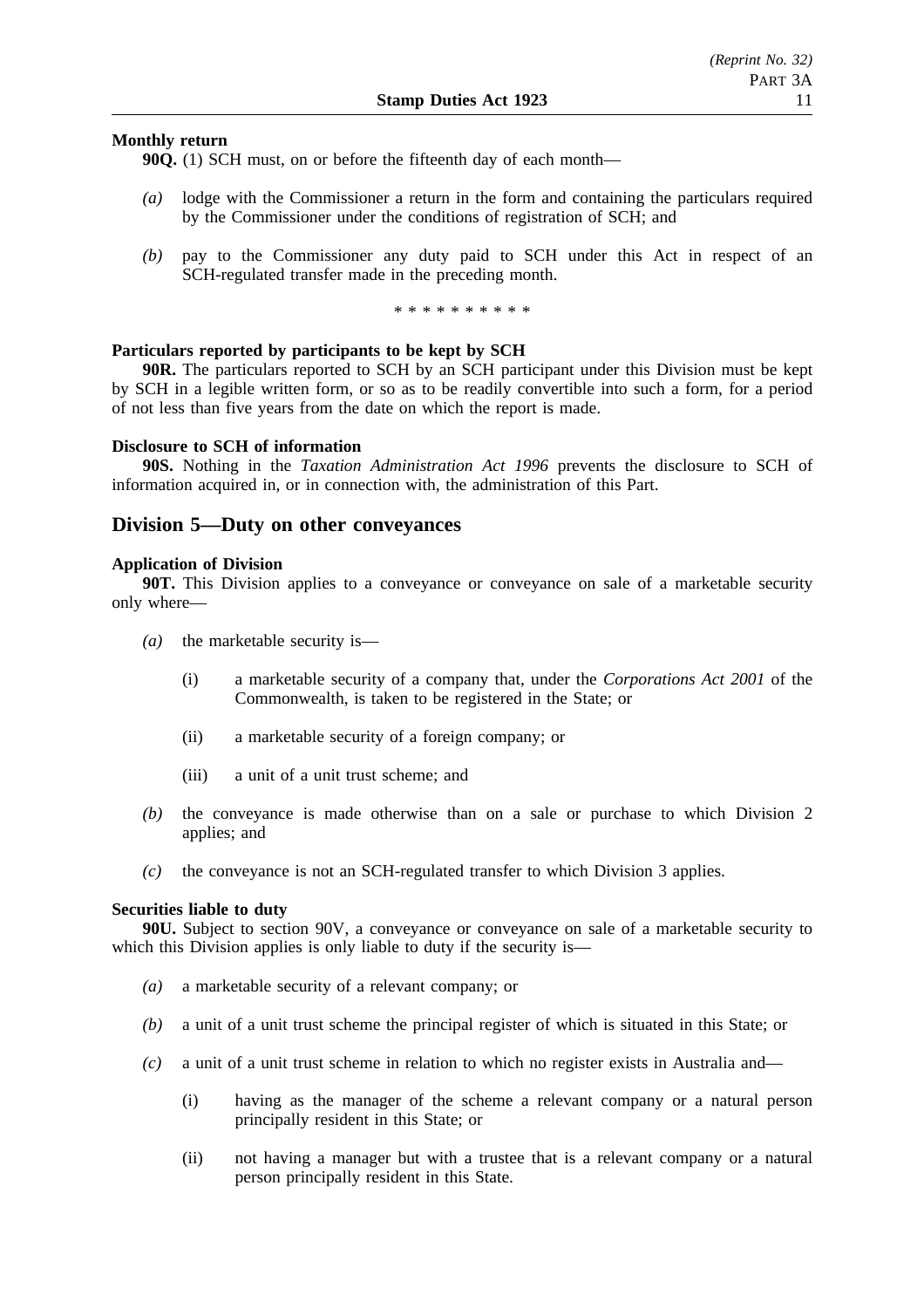## **Proclaimed countries**

**90V.** (1) No duty is payable under this Act in respect of a conveyance or conveyance on sale of a marketable security that is registered on a register kept within a proclaimed country.

(2) The Governor may, by proclamation, declare any country to be a proclaimed country for the purposes of this section and may, by subsequent proclamation, vary or revoke any such proclamation.

(3) This section does not operate to exempt a transaction from duty under Part 4.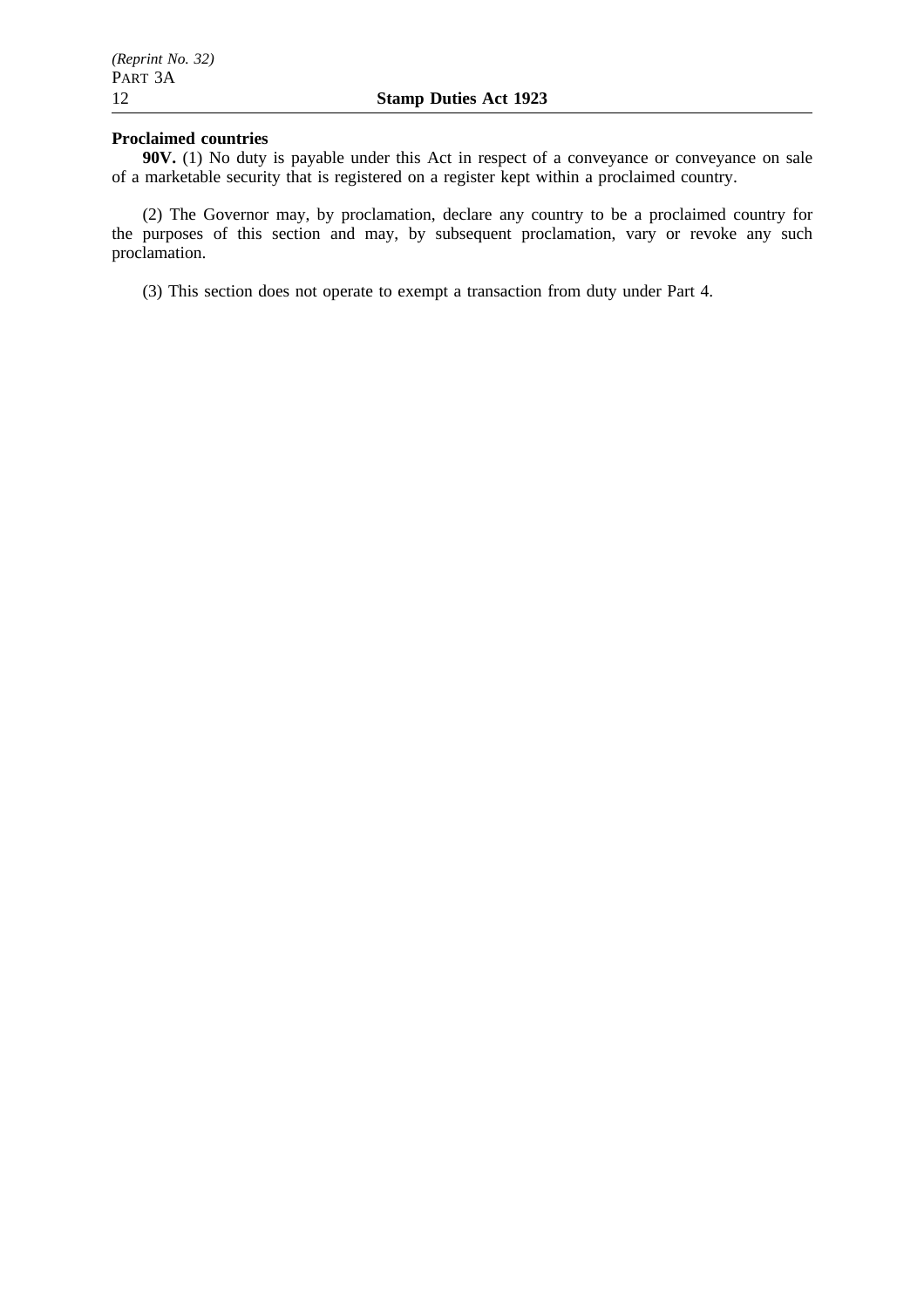# **Part 4—Land rich entities**

# **Division 1—Preliminary**

## **Interpretation**

**91.** (1) In this Part—

"**asset**" includes any form of property;

"**associate**"—*see* subsection (4);

"**constituent documents**" of a private entity means—

- *(a)* for a private company—its constitution; or
- *(b)* for a unit trust scheme—the instruments constituting or governing the administration of the scheme;

"**corresponding law**" means a law of another State, or a Territory, of the Commonwealth that imposes duties corresponding to those imposed by this Act;

"**direct interest**"—*see* section 92(1);

"**executive officer**" of a company has the same meaning as in the *Corporations Act 2001* of the Commonwealth;

"**group**" means a group of associates;

"**hold**"—a person **holds** a share or unit in a private entity if the person—

- *(a)* is registered as the holder; or
- *(b)* is beneficially entitled to the share or unit; or
- *(c)* controls the exercise of rights attached to the share or unit;

"**indirect interest**"—*see* section 92B;

"**land asset**" means an interest in land (including a right to explore for minerals, petroleum or other substances on land or to recover minerals, petroleum or any other substance from land) but does not include—

- *(a)* a mortgage, lien or charge; or
- *(b)* an interest under a warrant or writ;

"**local land asset**" means a land asset consisting of an interest in land in South Australia;

"**majority interest**" in a land rich entity means a proportionate interest in the entity of more than 50 per cent;

"**notional interest**"—*see* section 93;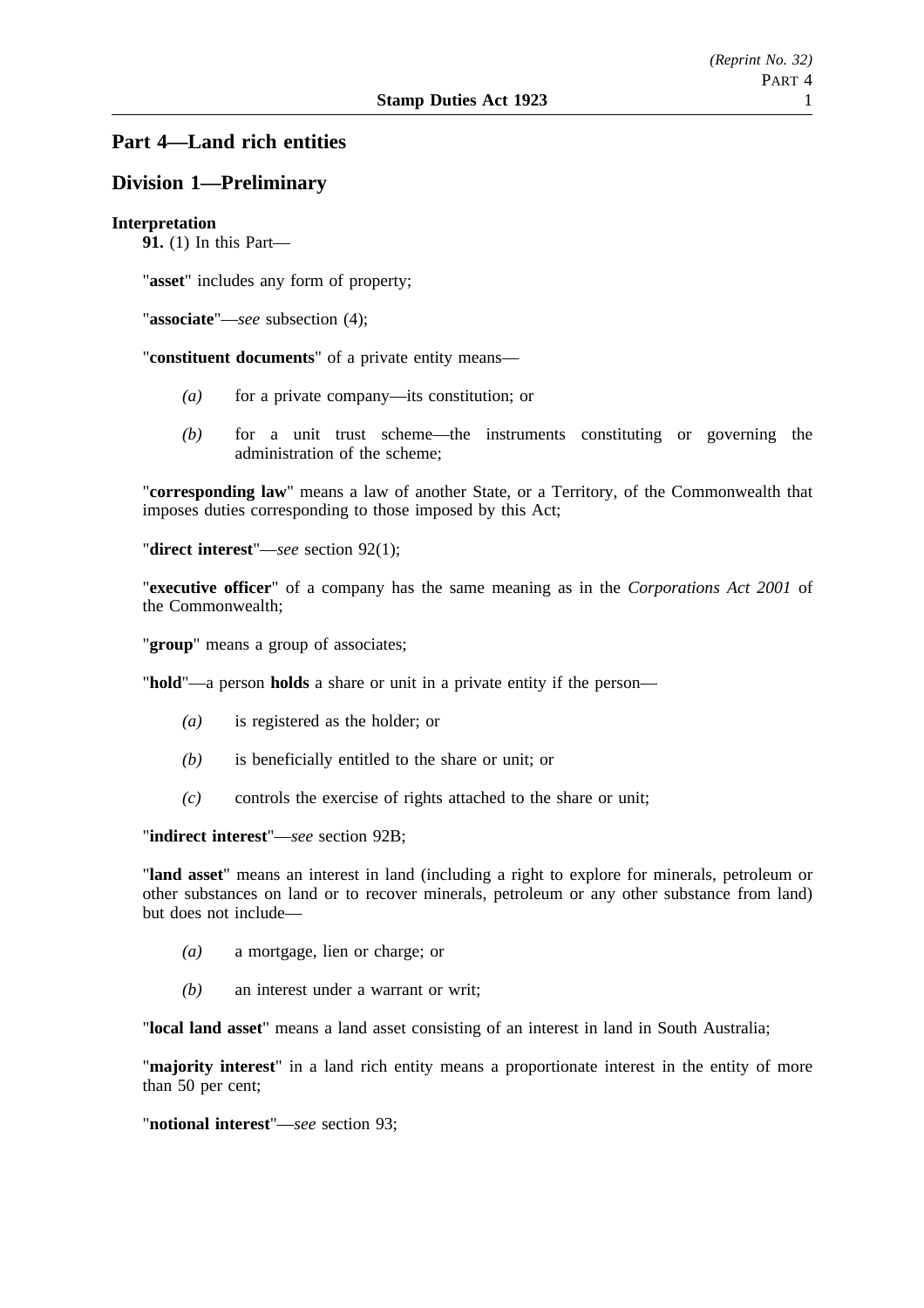### "**private company**" means—

- *(a)* a company that is limited by shares but whose shares are not listed on a recognised stock exchange; or
- *(b)* a company that is not limited by shares;

"**private entity**" means a private company or a private unit trust scheme;

"**private trust**" means a trust other than one in which the public is (or has been) invited to invest;

"**private unit trust scheme**" means—

- *(a)* a unit trust scheme in which less than 50 persons hold units; or
- *(b)* a unit trust scheme in which 50 or more persons hold units if 20 or fewer persons hold 75 per cent or more in number or value of the units on issue,

but does not include a unit trust scheme that is an approved deposit fund or a pooled superannuation trust within the meaning of the *Superannuation Industry (Supervision) Act 1993 (Cwth)*;

"**proportionate interest**" in a private entity means—

- *(a)* for a person or group that has a direct or indirect interest in the entity—the percentage representing the extent of that interest; or
- *(b)* for a person or group that has both a direct and an indirect interest in the entity—an aggregate percentage representing the extent of both those interests;

"**related**"—*see* section 92A;

"**relative**" of a person means a spouse, brother, sister, parent or child of the person;

"**underlying**"—the **underlying** assets (or a particular class of underlying assets) of a private entity include both the assets (or assets of the relevant class) held beneficially by the private entity and its notional interests in the assets (or assets of the relevant class) of related entities;

"**unit**" in a unit trust scheme means—

- *(a)* a right to participate in profits, income or distribution of assets under the scheme; or
- *(b)* a right to any such right of participation;

"**unit trust scheme**" means an arrangement under which investors may acquire rights to participate, as beneficiaries under a trust, in profits, income or distribution of assets arising from the acquisition, holding, management, use or disposal of property;

"**winding up**"—a unit trust scheme is wound up if the assets subject to the scheme are distributed in their entirety.

(2) Property is taken to be held beneficially by a unit trust scheme if it is held by the trustees of the scheme in trust for the unitholders.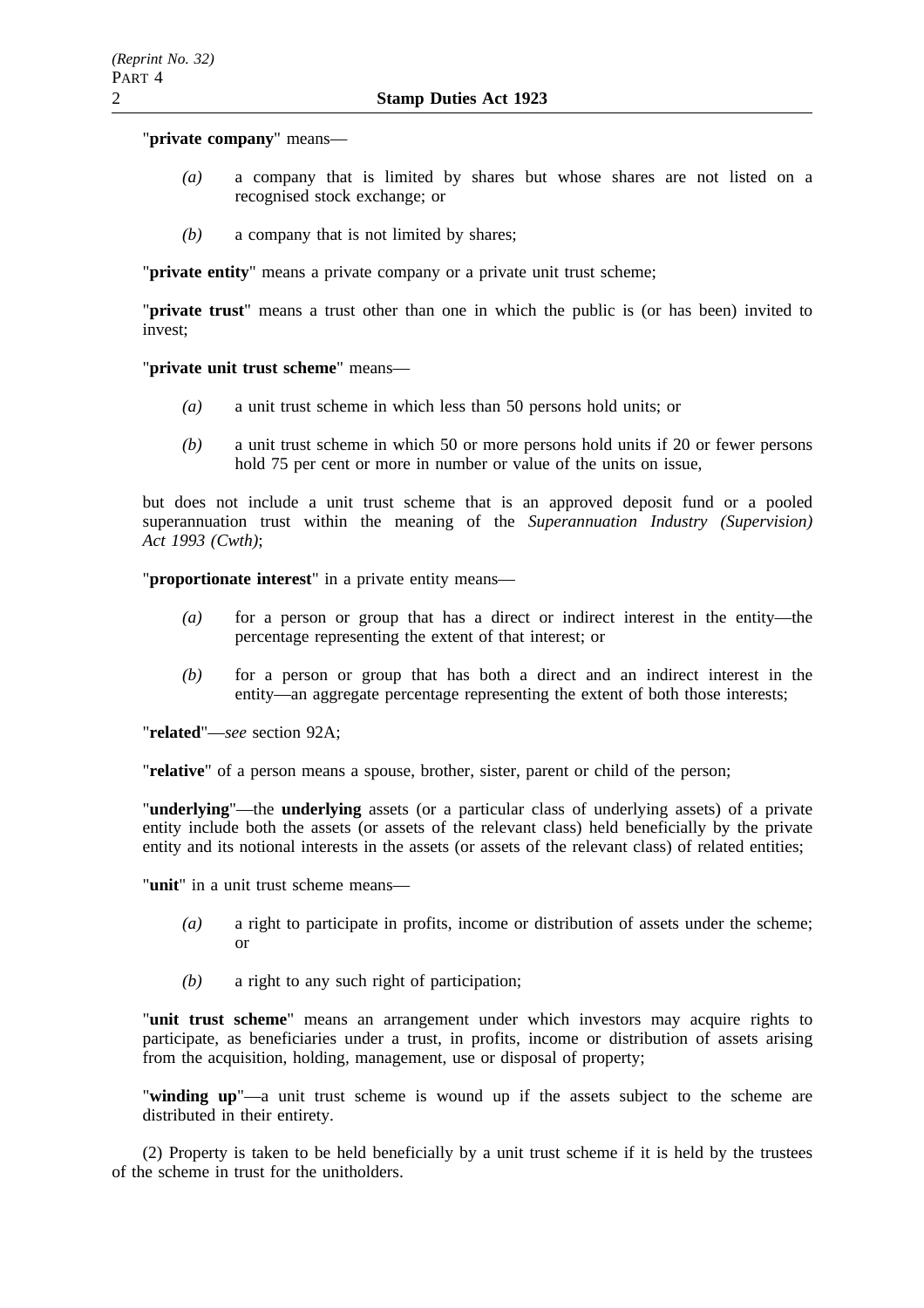(3) A private entity or other person that is an object of a discretionary trust is to be regarded, for the purposes of this Part, as beneficially entitled to the trust property unless—

- *(a)* the private entity or other person satisfies the Commissioner that this subsection operates unreasonably in the circumstances of the particular case; and
- *(b)* the Commissioner determines that the private entity or other person is not, in the circumstances of the particular case, to be regarded as beneficially entitled to the trust property.
- (4) A person is an **associate** of, or **associated** with, another if—
- *(a)* they are married or in a relationship of de facto marriage; or
- *(b)* one is the parent, child, brother or sister of the other; or
- *(c)* they are in partnership; or
- *(d)* they are private companies which are related bodies corporate for the purposes of the *Corporations Act 2001* of the Commonwealth; or
- *(e)* one is a private company and the other is a director or executive officer of, or shareholder in, the company; or
- *(f)* they are both trustees of a private trust or one is a trustee of a private trust and the other is a beneficiary of the private trust; or
- *(g)* a chain of relationships can be traced between them under one or more of the above paragraphs,

(but a person is not to be regarded as an associate of another if the Commissioner is satisfied that the association has not arisen as a result of a common commercial interest or purpose and they will act entirely independently of each other).

(5) An obligation or liability imposed under this Part on a unit trust scheme attaches to the trustees for the time being of the scheme jointly and severally.

(6) An obligation or liability imposed under this Part on a group attaches to the members of the group jointly and severally.

#### **Direct interests**

**92.** (1) A person has a **direct interest** in a private entity if the person holds a share or unit in the private entity.

(2) A direct interest that a person or group has in a private entity is to be expressed as a proportionate interest.

- (3) The **proportionate interest** is the highest of the following:
- *(a)* a percentage representing the proportion of votes that the person or members of the group would be entitled to exercise (or control) at a general meeting of shareholders or unitholders assuming that all shareholders or unitholders exercised their voting rights;
- *(b)* a percentage representing the extent the person or members of the group are entitled to participate in dividends or distributions of income;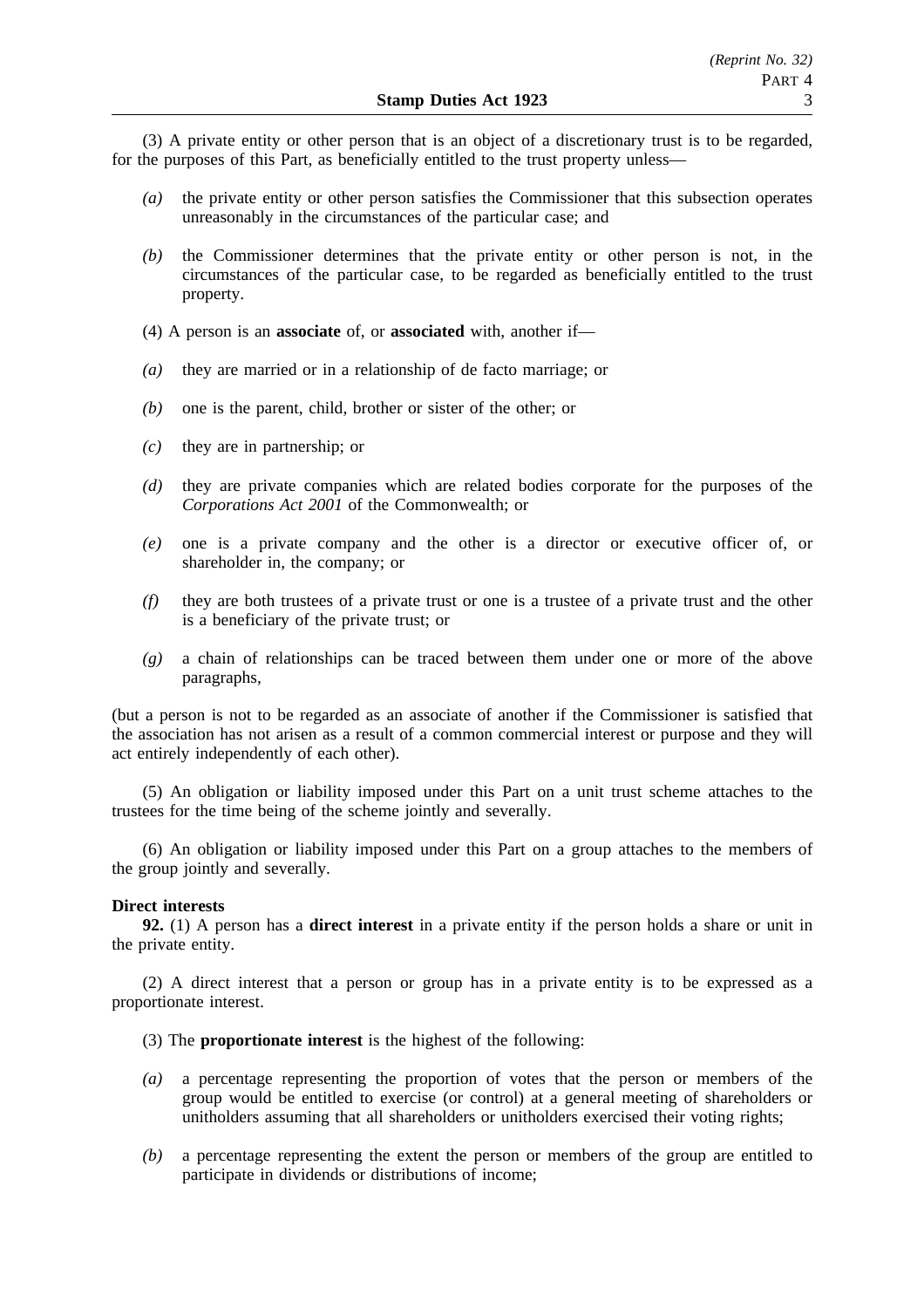*(c)* a percentage representing the extent to which the person or members of the group would be entitled to participate in the distribution of assets on a winding up of the private entity.

(4) The proportionate interest of a person or group in a private entity is to be determined as if any power that the person has, or the members of the group or any of them have, to increase the extent of an interest (by varying the constituent documents of the private entity or in any other way) had been exercised so as to maximise the relevant interest in the private entity.

## **Related entities**

**92A.** (1) Two private entities are **related entities** if—

- *(a)* one has a direct interest in the other; or
- *(b)* a series of such relationships can be traced between them through another or other related entities (**intermediate entities**).

(2) If a private entity is related to another private entity by a relationship traced through an intermediate entity or intermediate entities, the private entity's proportionate interest in the other is calculated by multiplying the relevant fractions together and expressing the result as a percentage.

#### *Example—*

Entity A (a private company) holds a 75 per cent proportionate interest in entity B (a private unit trust scheme) which in turn holds a 50% proportionate interest in entity C (a private company). In this case the proportionate interest of entity A in entity C (insofar as it is traced through entity B) is 37.5 per cent.

### **Indirect interests**

**92B.** (1) If a person or group has a direct interest in a private entity (entity A) which is related to another private entity (entity B), the person or group has an **indirect interest** in entity B.

(2) An indirect interest that a person or group has in a private entity is to be expressed as a proportionate interest.

- (3) The proportionate interest is calculated by multiplying together—
- *(a)* a fraction representing the proportionate interest of the person or group in entity A; and
- *(b)* a fraction representing entity A's proportionate interest in entity B,

and expressing the result as a percentage.

### *Example—*

X holds a proportionate interest of 33 % in entity A (a private company) which in turn holds a 75% proportionate interest in entity B (a private unit trust scheme) which in turn holds a 50% proportionate interest in entity C (a private company). In this case the X's indirect interest in entity C is to be expressed as a proportionate interest of 12.5%.

### **Notional interest in assets of related entity**

**93.** (1) A private entity has a notional interest in an asset held beneficially by a related entity if—

*(a)* the private entity holds a majority interest in the related entity; or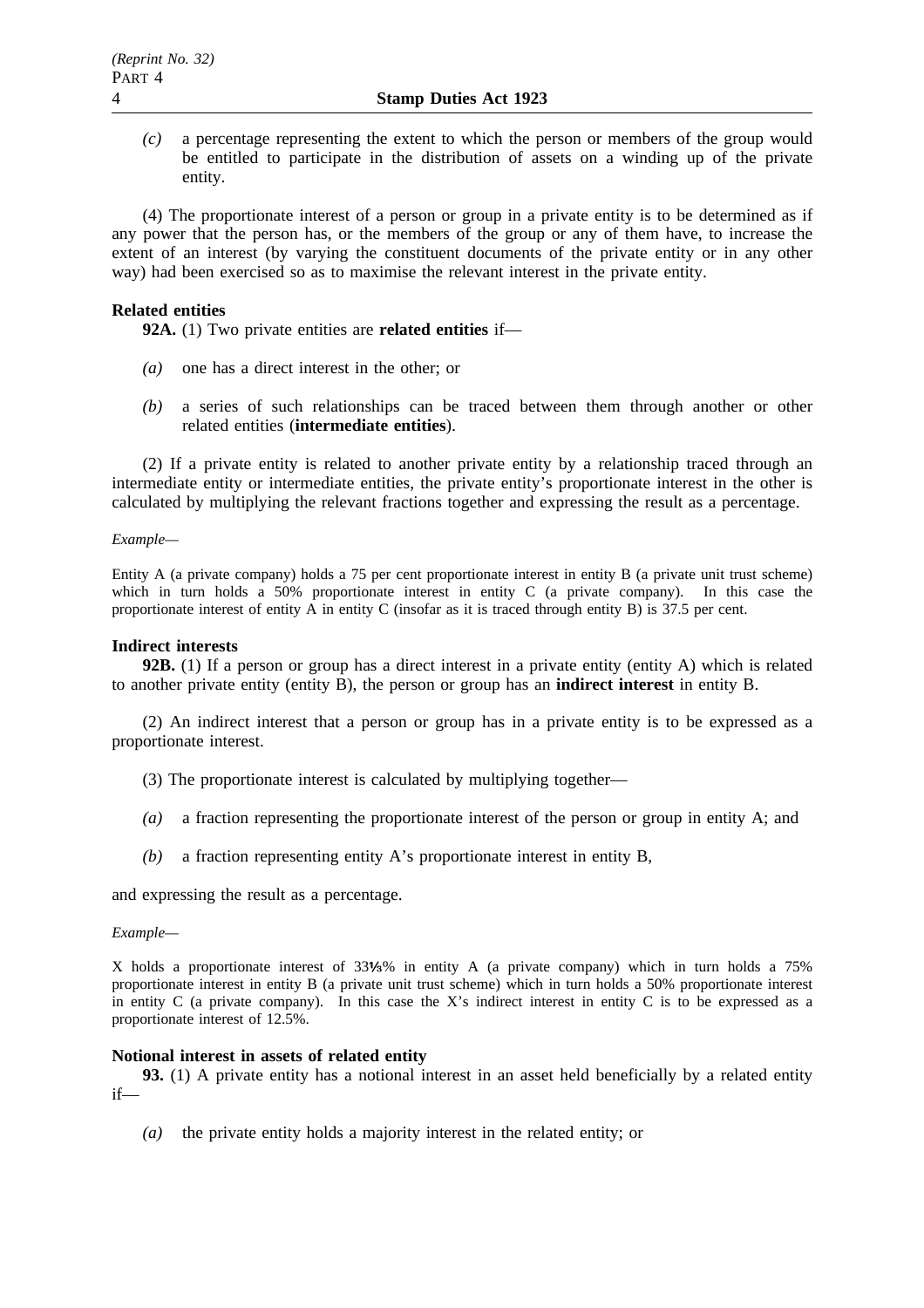*(b)* a chain of majority interests can be traced between the private entity and the related entity.

## *Example—*

Entity A holds a 75% proportionate interest in entity B which in turn holds a 60% proportionate interest in entity C which in turn holds a 40% proportionate interest in entity D. In this case entity A has a notional interest in the assets held beneficially by entity B and entity C but not in the assets held by entity D.

(2) The value of the notional interest is calculated as follows:

 $V = V_1 \times P$ 

### Where—

- $V_1$  is the unencumbered value of the asset;
- P is a fraction representing the proportionate interest of the private entity in the related entity.

# **Division 2—Land rich entity**

## **Land rich entity**

**94.** (1) A private entity is a **land rich entity** if—

- *(a)* the unencumbered value of the underlying local land assets of the private entity and associated private entities is \$1m or more; and
- *(b)* the unencumbered value of the entity's underlying land assets comprises 80 per cent or more of the unencumbered value of the entity's total underlying assets.

(2) In determining the unencumbered value of a private entity's total underlying assets, assets of the following classes are to be excluded from consideration—

- *(a)* money in cash or on deposit with a financial institution;
- *(b)* negotiable instruments;
- *(c)* shares or units in a related private entity;
- *(d)* contractual rights or interests other than—
	- (i) an interest in land arising from a contract or option to purchase the land; or
	- (ii) a right or interest under a loan transaction that is to be taken into account under subsection (4);
- *(e)* monetary entitlements from shareholders or unitholders under the terms on which shares or units were issued;
- *(f)* an asset of a class that is, under the regulations, to be excluded from consideration.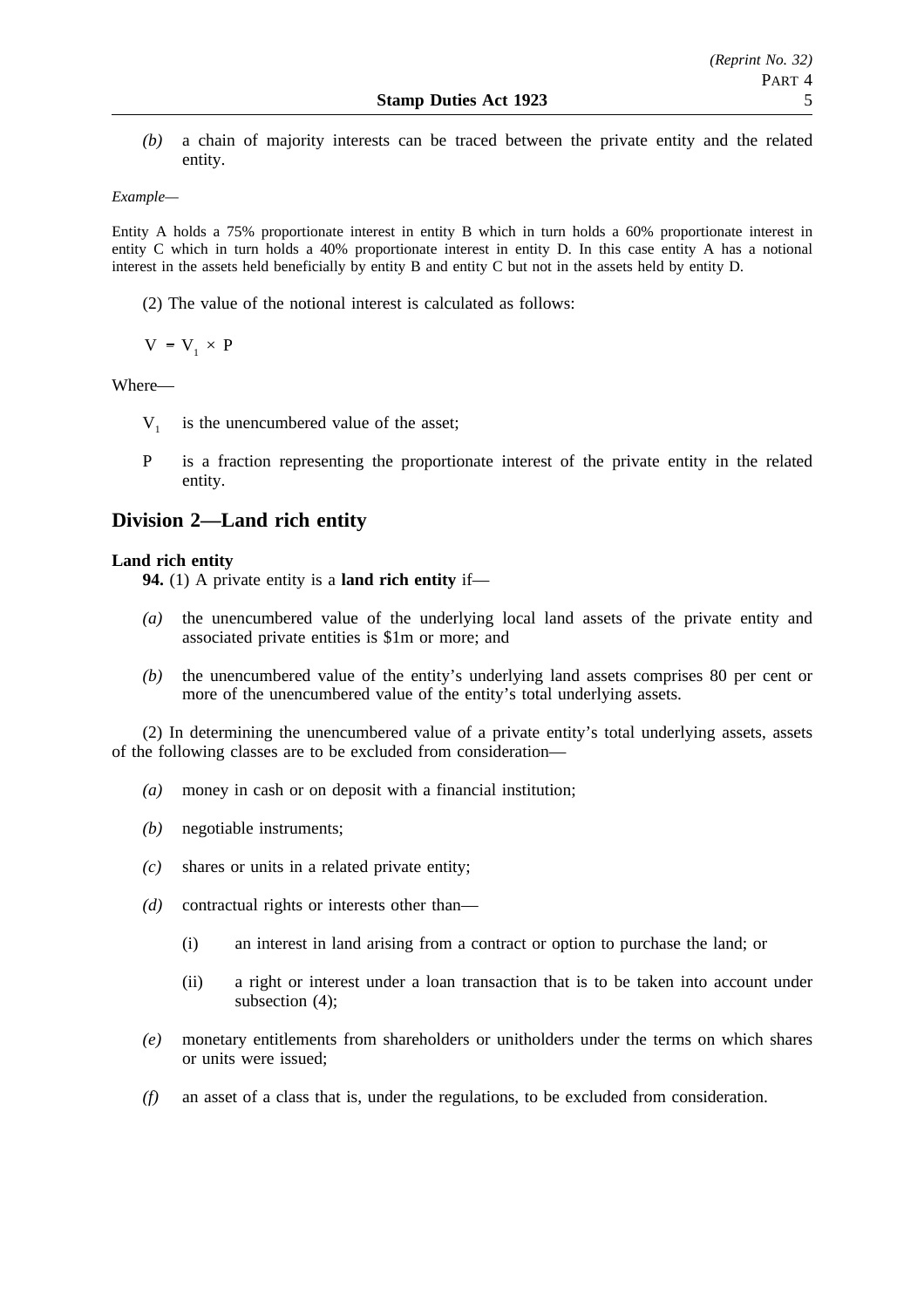(3) Further, in determining the value of a private entity's total underlying assets as at a particular time, any asset (other than a land asset) acquired by the entity or a related entity within the previous 2 years is to be excluded from consideration unless the private entity satisfies the Commissioner that the asset was not acquired solely or mainly for the purpose of avoiding duty under this Part.

(4) A loan transaction is to be taken into account for the purposes of subsection  $(2)(d)(ii)$ unless—

- *(a)* the loan is repayable on demand or within 12 months of the date of the loan; or
- *(b)* the loan is to a director, shareholder, trustee or beneficiary, or a relative of a director, shareholder, trustee or beneficiary, of the private entity or an associated private entity.

# **Division 3—Dutiable transactions**

#### **General principle of liability to duty**

**95.** (1) A person or group that acquires a majority interest, or increases its majority interest, in a land rich entity notionally acquires an interest in the underlying local land assets of the entity and is liable to duty in respect of the notional acquisition.

- (2) The following transactions are therefore dutiable:
- *(a)* a transaction as a result of which a person or group has a majority interest in a land rich entity; or
- *(b)* a transaction as a result of which a person or group that has a majority interest in a land rich entity increases its majority interest in the entity.

(3) A transaction is dutiable under this Part even though the person or group that has a majority interest, or increases its majority interest, in the land rich entity as a result of the transaction—

- *(a)* is not a party to the transaction; or
- *(b)* has a passive role in the transaction.
- (4) For example, any of the following is capable of being a dutiable transaction:
- *(a)* an allotment of shares in a company or units in a unit trust scheme; or
- *(b)* the variation or abrogation of rights attaching to shares in a company or units in a unit trust scheme; or
- *(c)* the redemption, surrender or cancellation of shares in a company or units in a unit trust scheme.

(5) However, if a private entity acquires a local land asset and, as a result of the acquisition, becomes a land rich entity, and conveyance duty is paid in respect of the transaction, the transaction is not dutiable under this Part.

### **Value of notional interest acquired as a result of dutiable transaction**

**96.** (1) If a person or group has, as a result of a dutiable transaction, a majority interest in a land rich entity the value of the notional interest acquired in the entity's underlying local land assets is determined as follows: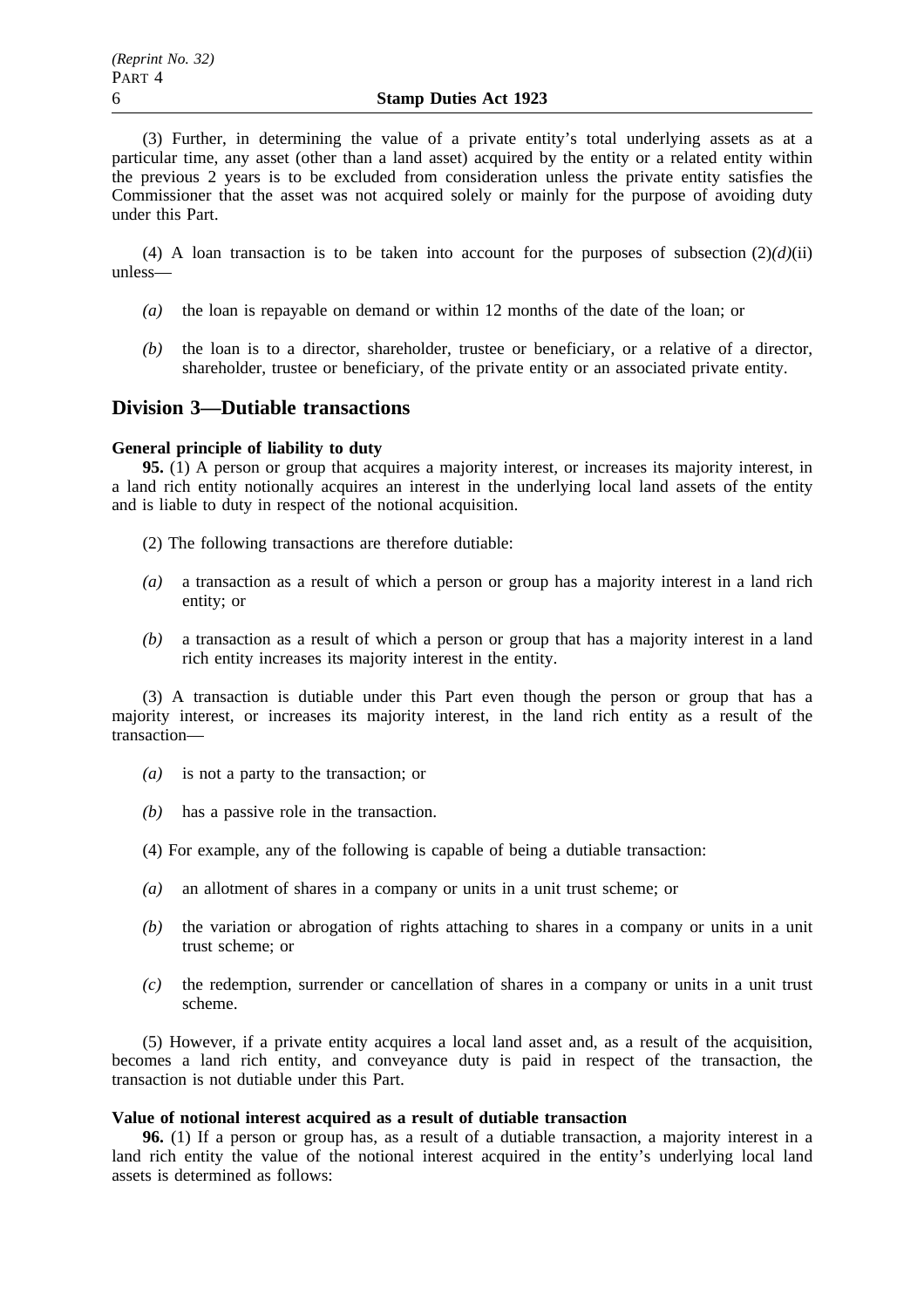$NV = TV \times P$ 

Where—

NV is the value to be of the notional interest acquired.

TV is the total unencumbered value of all the entity's underlying local land assets.

P is the fraction representing the proportionate interest of the person or group in the entity.

(2) If a person or group that has a majority interest in a land rich entity increases its majority interest as a result of a dutiable transaction the value of the notional interest acquired in the entity's underlying local land assets is determined as follows:

$$
NV = TV \times (P_2 - P_1)
$$

Where—

NV is the value to be ascertained.

TV is the total unencumbered value of all the entity's underlying local land assets.

- $P_1$  is the fraction representing the proportionate interest in the entity before the increase.
- $P<sub>2</sub>$  is the fraction representing the proportionate interest in the entity after the increase.

## **Calculation of duty**

**97.** (1) If the total unencumbered value of the entity's underlying local land assets is \$1.5m or more, duty in respect of a transaction under which a person or group acquires a majority interest in a land rich entity is to be equivalent to the duty payable on a conveyance of land with an unencumbered value equivalent to the value of the acquirer's notional interest in the entity's underlying local land assets.

(2) If the total unencumbered value of the entity's underlying local land assets is less than \$1.5m, duty is to be calculated in accordance with the following formula:

$$
D = \left[ \frac{(TV - $1m)}{$0.5m} \times d_1 \right] + \left[ \left( 1 - \frac{(TV - $1m)}{$0.5m} \right) \times d_2 \right]
$$

Where—

D is the amount of the duty.

- TV is the total unencumbered value of all the entity's underlying local land assets.
- $d_1$  is the duty that would be payable if subsection (1) were applicable.
- $d<sub>2</sub>$  is the duty that would be payable in respect of a transaction for the acquisition of marketable securities with a dutiable value equivalent to the value of the notional interest.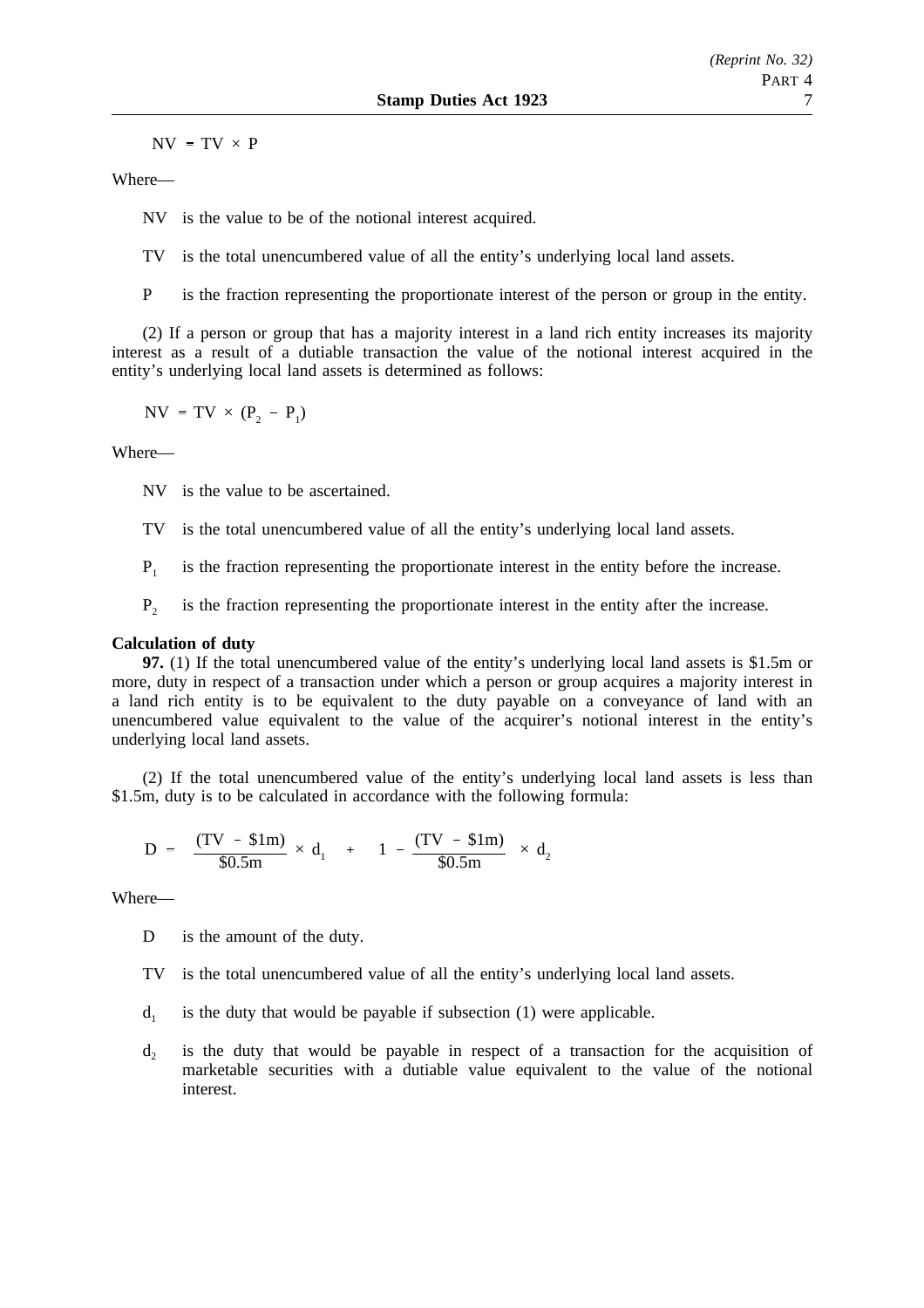(3) Duty on a dutiable transaction under which a person or group increases its majority interest in a land rich entity is to be calculated as follows:

 $D = d_1 - d_2$ 

Where—

- D is the amount of the duty.
- $d_1$  is the amount that would have been payable if the person or group had acquired the whole of its interest in a single transaction at the time of the increase.
- $d<sub>2</sub>$  is the amount that would have been payable if the person or group had acquired its preexisting interest in a single transaction at the time of the increase.

(4) However, if any part of a majority interest in a land rich entity was acquired by the relevant person or group more than 3 years before the date of a dutiable transaction (the **earlier acquisition**), the duty calculated under the above provisions is to be rebated by a percentage representing the extent of the earlier acquisition as a proportion of the majority interest as a whole.

(5) If a person or group acquires or increases a majority interest in a land rich entity through the acquisition of marketable securities and duty has been paid under this Act or a corresponding law in respect of the transaction for the acquisition of the marketable securities, the duty calculated under this section is to be reduced by the amount of the duty paid.

# **Division 4—Payment and recovery of duty**

### **Acquisition statement**

**98.** (1) If a dutiable transaction occurs, the person or group that acquires or increases its majority interest in the land rich entity must, within 2 months after the date of the dutiable transaction—

- *(a)* lodge a return with the Commissioner; and
- *(b)* pay the relevant amount of duty.

Maximum penalty: \$10 000.

- (2) The return must contain the following information:
- *(a)* the name and address of the person, or the name and address of each member of the group, that has the majority interest or has increased its majority interest as a result of the transaction; and
- *(b)* the date of the transaction; and
- *(c)* particulars of—
	- (i) the interest acquired as a result of the transaction; and
	- (ii) any other interests held and the dates and circumstances of their acquisition; and
	- (iii) the underlying land assets and the underlying local land assets of the land rich entity as at the date of the transaction; and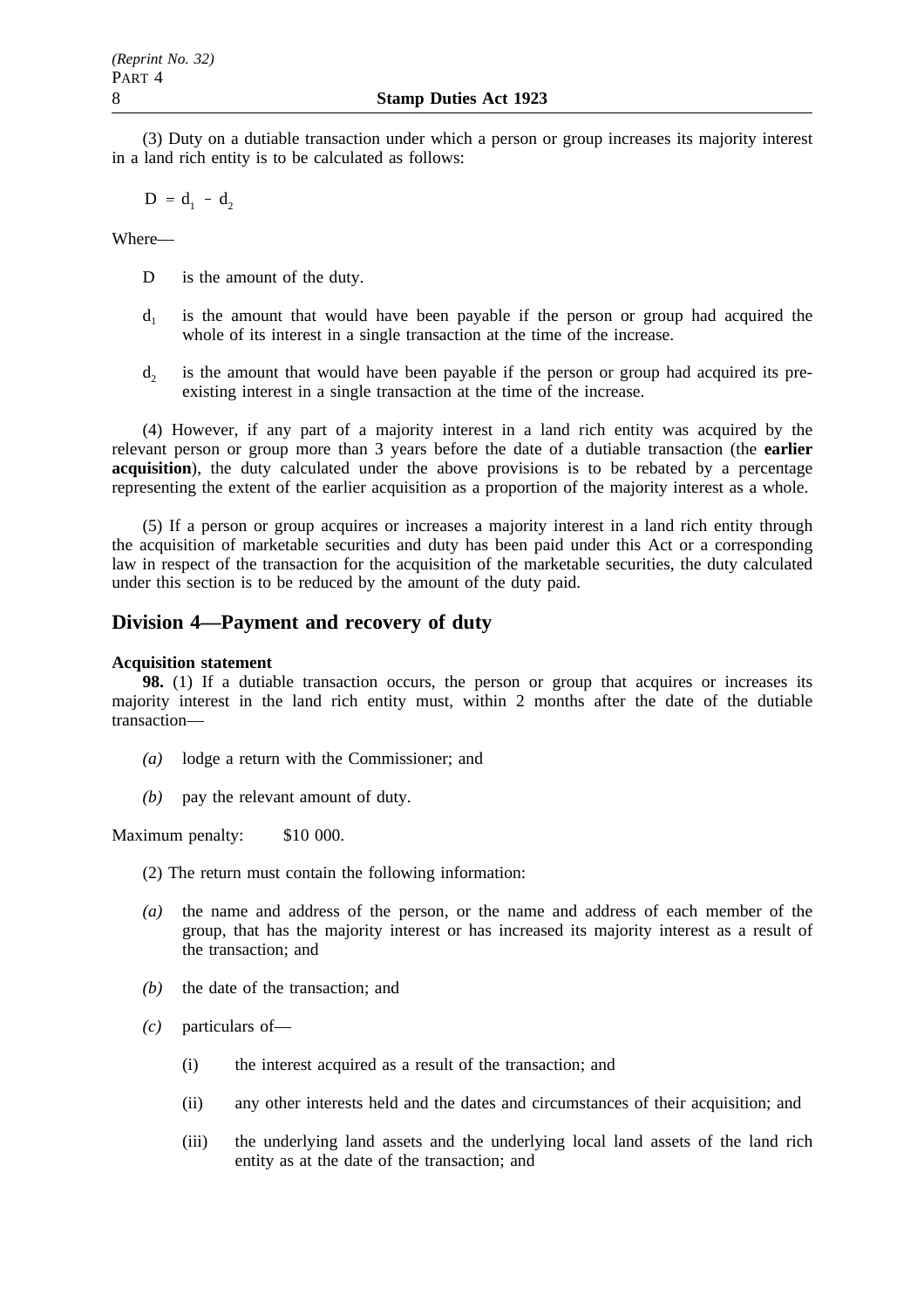- (iv) the underlying assets of the land rich entity as at the date of the transaction; and
- (v) amounts of duty paid under this Act or a corresponding law in relation to the acquisition of the majority interest in the land rich entity; and
- *(d)* other information required by the Commissioner.

#### **Recovery from entity**

**99.** (1) If a person or group fails to pay duty as required under this Part, the Commissioner may recover the duty, as a debt, from the relevant private entity.

(2) Instead of, or as well as, proceeding against the private entity for recovery of duty as a debt, the Commissioner may register a charge on any of its land for the amount of the unpaid duty.

(3) The Commissioner must give written notice of the registration of a charge under this section to—

- *(a)* the registered proprietor of the land; and
- *(b)* the person in default, or each member of the group in default.

(4) If the duty remains unpaid 6 months after the registration of the charge, the Commissioner may apply to the District Court for an order for the sale of the land.

(5) On an application under subsection (4), the Court may make an order for sale of the land by public auction and, in that event, the proceeds of sale are to be applied as follows:

- *(a)* firstly—in payment of the costs of the sale and other costs of proceeding under this section; and
- *(b)* secondly—in discharging liabilities secured by an instrument registered in priority to the registered charge; and
- *(c)* thirdly—in discharging the liability to duty; and
- *(d)* fourthly—in discharging other liabilities as directed by the Court; and
- *(e)* fifthly—in payment to the registered proprietor of the land immediately before the completion of the sale.

(6) If the Commissioner recovers duty under this section, the private entity may recover the amount paid to, or recovered from, the entity from the person or persons principally liable for the payment of the duty.

# **Division 5—Miscellaneous**

#### **Valuation of interest under contract or option to purchase land**

**100.** If an interest in land consists of an interest arising under a contract or option to purchase the land, the interest is to be valued, for the purposes of this Part, by subtracting from the market value of the land the amount that the purchaser under the contract or the holder of the option would be required to pay in order to complete the purchase.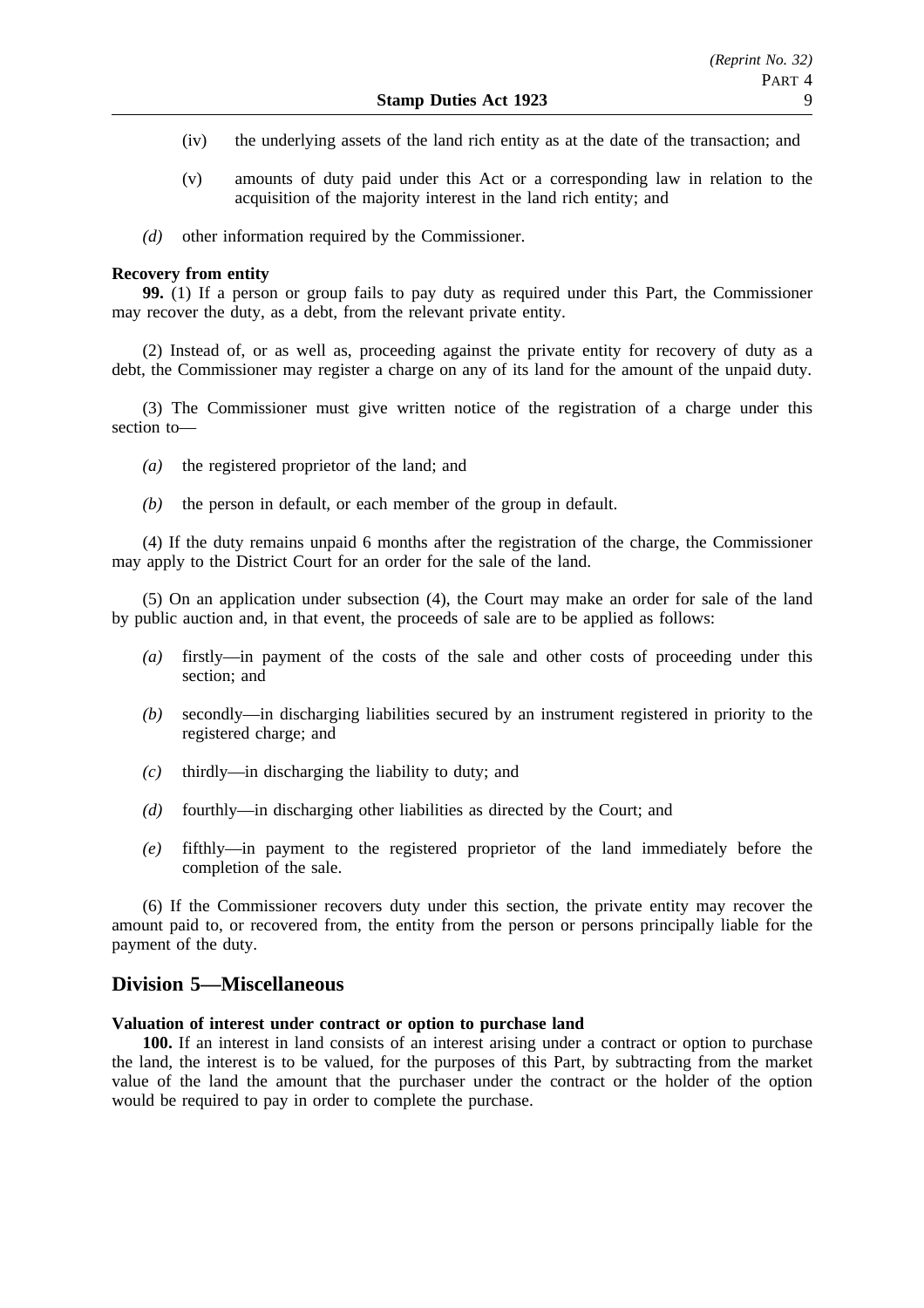## **Exempt transactions**

**101.** (1) A transaction under which a person or a group acquires an interest in a land rich entity is exempt from duty under this Part if it takes place in circumstances in which a conveyance of an interest in the underlying local land assets would not attract *ad valorem* duty.

#### *Example—*

Suppose that A is entitled under the will of B to 60% of the shares in X Pty Ltd, a land rich entity, owning land in the State valued at \$2m. A's acquisition of the shares on distribution of the estate is exempt from duty because a conveyance of the land itself would, if it occurred in these circumstances (*ie* on distribution of the estate), be exempt from *ad valorem* duty.

- (2) The following transactions are exempt from duty under this Part:
- *(a)* an acquisition of an interest in a land rich entity that takes place under a compromise or arrangement approved by a court under Part 5.1 of the *Corporations Law*;
- *(b)* a transaction exempted by regulation from duty under this Part.

## **Multiple incidences of duty**

**102.** (1) If it is possible under this Part to assess the incidence of duty in different ways in respect of the same transaction, duty will be assessed so as to maximise the return to the revenue but not so as to extend the incidence of duty beyond a single person or group identified in the assessment.

(2) If a person or a group acquires a majority interest in a land rich entity, and another person or group later acquires a majority interest in the land rich entity without diminishing the former majority interest, the Commissioner may, if satisfied that it is just and equitable to do so, exempt the later acquisition, wholly or partly, from duty under this Part.

### *Example—*

Suppose the shares of X Pty Ltd, a land rich entity, are divided into Class A and Class B. The Class A shares confer rights to dividends but no rights to share in the distribution of assets on winding up of the company. The Class B shares confer no rights to dividends but do confer rights to share in the distribution of assets on the winding up of the company. Suppose that A acquires all the Class A shares and pays duty under this Part on the acquisition of a majority interest in the company. Suppose that B then acquires all the Class B shares. In this case, the Commissioner could, if satisfied that it would be just and equitable to do so, grant relief under the above subsection.

(3) If a group acquires a majority interest in a land rich entity as a result of a dutiable transaction, and a person or group that is a member or subgroup of the group acquires that majority interest from the group, the Commissioner may, if satisfied that it is just and equitable to do so, exempt the later acquisition, wholly or partly, from duty under this Part.

\*\*\*\*\*\*\*\*\*\*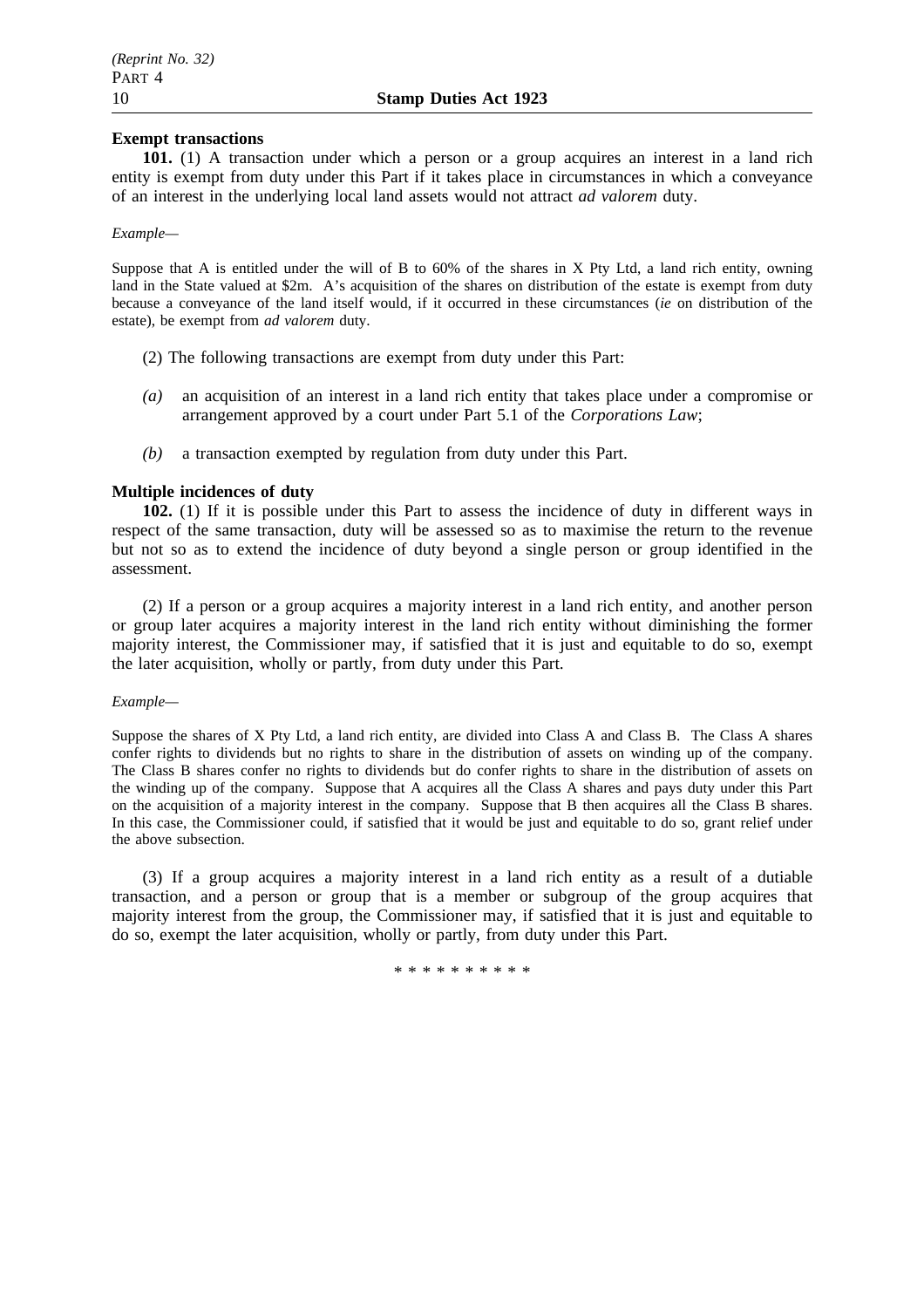# **Part 5—Miscellaneous provisions**

### **Spoiled or unused stamps**

**106.** (1) Subject to any regulations made under this Act, the Commissioner may, on the application of any person in possession of stamps or stamped material unused or rendered useless by being inadvertently spoiled, give to that person, in lieu of the stamps or stamped material so spoiled or unused, other stamps (of the same or another denomination) of the same value or, at his discretion, money of the same value, deducting the proper allowance on purchase of stamps of the same description; but the Commissioner may, if he thinks it just to do so, refrain from making any such deduction.

- (2) For the purposes of Part 4 of the *Taxation Administration Act 1996*—
- *(a)* an application under this section is to be taken to be an application for a refund; and
- *(b)* the giving of stamps or money under this section is to be taken to be the making of a refund.

### **Transfers of marketable securities not to be registered unless duly stamped**

**106A.** (1) A transfer of a marketable security to which Division 5 of Part 3A applies must not be registered by the corporation, company or society by which the security was issued—

- *(a)* unless a proper instrument of transfer has been delivered to the corporation, company or society in which, in the case of a transfer by way of sale, the consideration therefor is expressed in terms of money and the actual date of sale and the date or dates of execution by the transferor and transferee are set out; and
- *(b)* unless the instrument is duly stamped under this Act or is, under subsection (1b), deemed to have been duly stamped.

(1a) Notwithstanding any other provision of this Act, where marketable securities are transferred pursuant to a takeover scheme, the Commissioner may, if he thinks it expedient to do so, upon payment of the duty payable in respect of the instruments of transfer, denote payment of the duty on a statement in the approved form.

(1b) Where payment of duty is denoted on a statement pursuant to subsection (1a), each instrument of transfer to which the statement relates shall be deemed to have been duly stamped.

(2) A transfer of a marketable security (other than an SCH-regulated transfer) on a sale or purchase to which Division 2 of Part 3A applies must not be registered by the corporation, company or society by which the security was issued—

- *(a)* unless a proper instrument of transfer has been delivered to the corporation, company or society; and
- *(b)* unless the transfer is, under section 90E(3), deemed to have been duly stamped.

(3) After a transfer of any marketable security has been registered by the corporation, company or society in this State, the instrument of transfer shall be retained in this State by the corporation, company or society for a period of not less than five years.

(4) If a corporation, company or society contravenes or fails to comply with any of the provisions of this section, that corporation, company or society is guilty of an offence.

Penalty: \$10 000.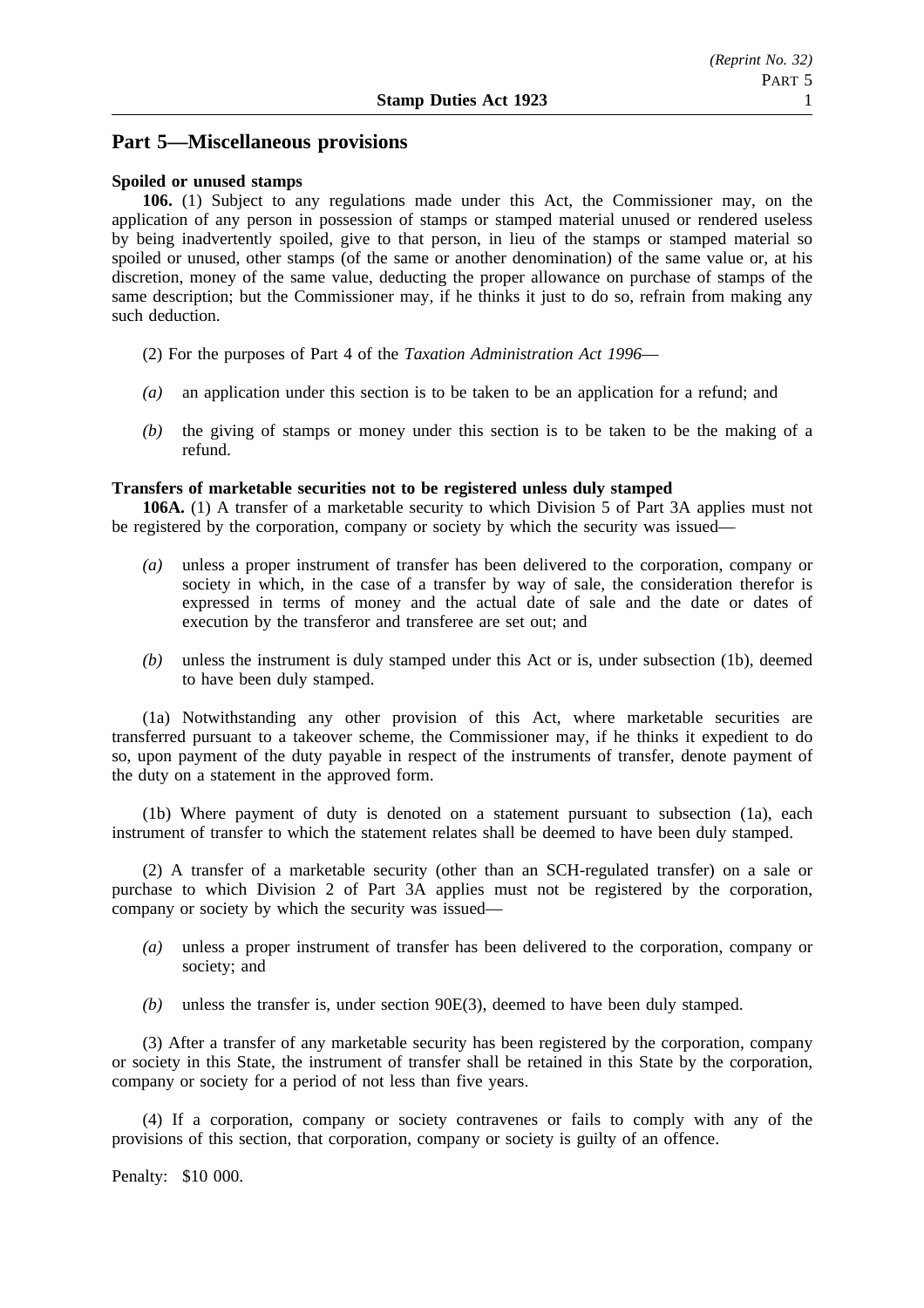(5) The right or title of any transferee or subsequent holder of any marketable security shall not be invalidated by reason only that the transfer of the security was registered by a corporation, company or society in contravention of the provisions of this section.

#### **Transfer of property to correct error**

**107.** (1) If the Commissioner is satisfied, on application by a party to an instrument submitted for stamping, that the sole purpose of the instrument is to reverse or correct a disposition of property resulting from an error in an earlier instrument, the Commissioner may grant relief from stamp duty under this section.

(2) The Commissioner may require the applicant to provide such information (verified if the Commissioner thinks fit by statutory declaration) as the Commissioner thinks necessary to decide the application.

(3) If the Commissioner grants relief from stamp duty under this section, the duty chargeable on the instrument is ten dollars plus the amount (if any) by which the duty that would have been paid on the earlier instrument if it had been correctly made in the first instance exceeds the amount of duty actually paid on that instrument.

### **Penalties for certain offences**

**108.** (1) Any person who—

- *(a)* forges any die or stamp;
- *(b)* impresses any material with a forged die;
- *(c)* cuts, tears or in any way removes from any material any stamp with intent to make fraudulent use of the stamp or of any part thereof;
- *(d)* mutilates any stamp with intent to make fraudulent use of any part thereof;
- *(e)* fraudulently fixes or places upon any material, or upon any stamp, any stamp or part of a stamp which has been cut, torn or in any way removed from any other material or out of or from any other stamp;
- *(f)* erases or otherwise removes from any stamped material any name, sum, date or other matter or thing therein written with the intent that any fraudulent use should be made of the stamp upon the material;
- *(g)* knowingly sells or exposes for sale, or utters or uses, any forged stamp;
- *(h)* knowingly and without lawful excuse (the proof of which lawful excuse shall lie on the person accused) has in his possession any forged die or stamp, or any stamp or part of a stamp which has been fraudulently cut, torn or otherwise removed from any material, or any stamp which has been fraudulently mutilated, or any stamped material out of which any name, sum, date or other matter or thing has been fraudulently erased or otherwise removed,

shall be guilty of an offence and liable to imprisonment, with or without hard labour, for a term of not less than one year and not more than seven years.

(2) Any person who causes to be done, or knowingly assists in doing, any of the acts mentioned in subsection  $(1)(a)$  to  $(h)$  shall be deemed to be guilty of the principal offence and shall be punishable accordingly.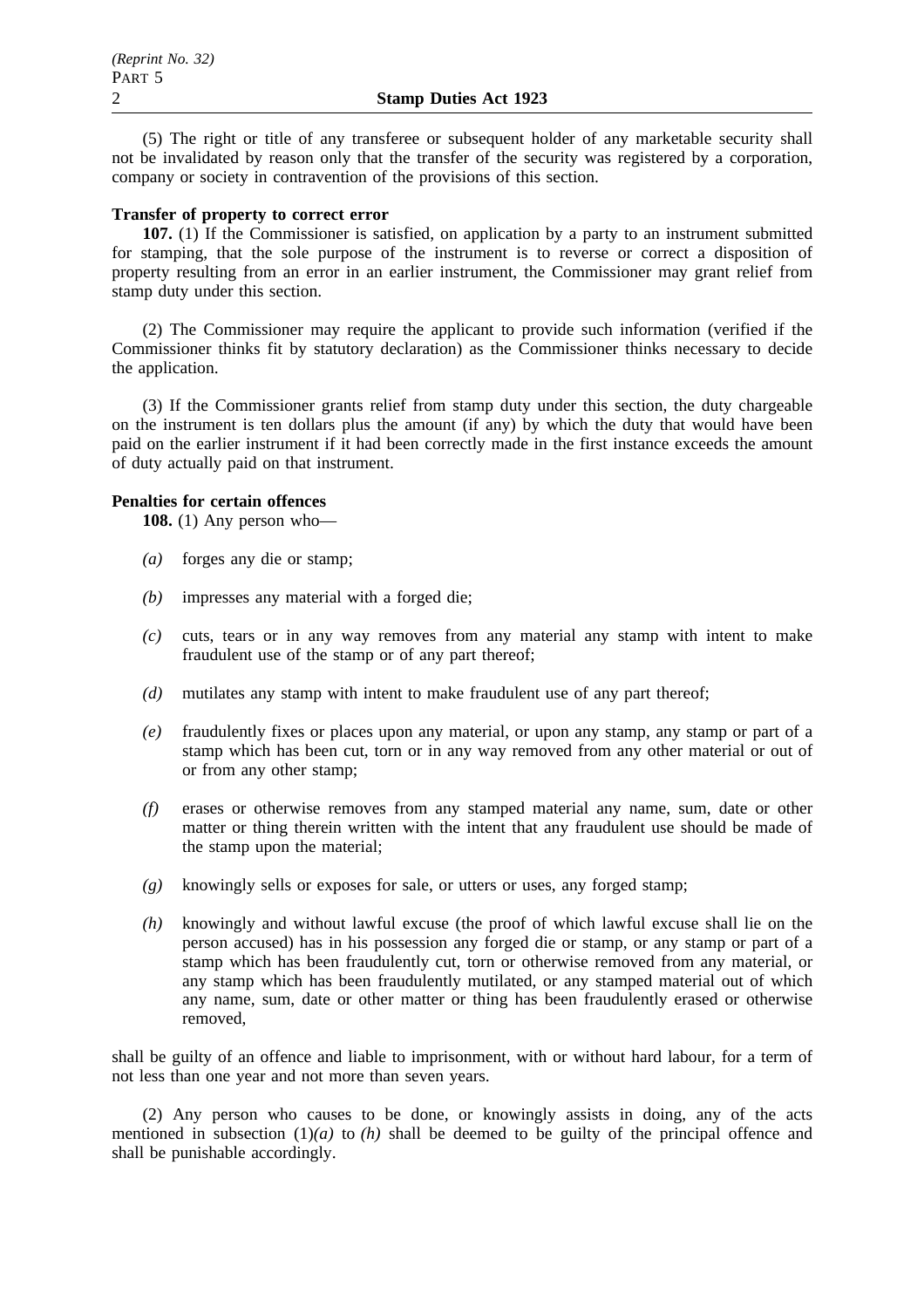### **Penalty for fraud**

**109.** Any person who—

- *(a)* fraudulently removes or causes to be removed from any instrument any adhesive stamp, or fraudulently affixes to any instrument any adhesive stamp which has been removed from any other instrument, with intent that the stamp may be used again; or
- *(b)* knowingly sells, offers for sale or utters any adhesive stamp which has been removed from any instrument, or utters any instrument having thereon any adhesive stamp which to his knowledge has been so removed; or
- *(c)* practises or is concerned in any fraudulent act, contrivance or device with intent to evade any duty under this Act,

is guilty of an offence.

Penalty: \$10 000 plus an amount equal to twice the amount of any duty sought to be evaded.

\*\*\*\*\*\*\*\*\*\*

#### **Remedy for misappropriation**

**111.** (1) The Supreme Court may, upon application by, or on behalf of, the Commissioner, grant a rule requiring any person who has received money payable by way of duty, or the executor or administrator of any such person, to show cause why he should not deliver to the Commissioner an account upon affidavit of any duty or sum of money received by that person, executor or administrator and why it should not be forthwith paid to the Commissioner.

(2) The Court may make absolute such a rule and enforce by attachment or otherwise the payment of any such duty or sum of money as appears to be due, together with costs.

### **Regulations**

**112.** (1) The Governor may make such regulations and may authorise such forms as may be necessary from time to time for carrying this Act into effect and may, by any such regulation, impose a penalty not exceeding \$2 000 for any breach thereof.

(2) Every such regulation and form, when published in the *Gazette*, shall have the force of law.

(3) Every such regulation shall be laid before both Houses of Parliament forthwith if Parliament is sitting and, if not, then within thirty days after the commencement of the next session.

(4) Regulations made under this section may prescribe any matters necessary or convenient to be prescribed or which are required or, expressly or by implication, authorised or permitted to be prescribed for the purposes of this Act.

(5) Without limiting the generality of subsection (4), the regulations may—

- *(a)* be of general or limited application; and
- *(b)* require the use of forms approved by the Commissioner for documents required or authorised to be used for the purposes of this Act or the regulations; and
- *(c)* leave any other matter to be determined, varied or regulated according to the discretion of the Commissioner; and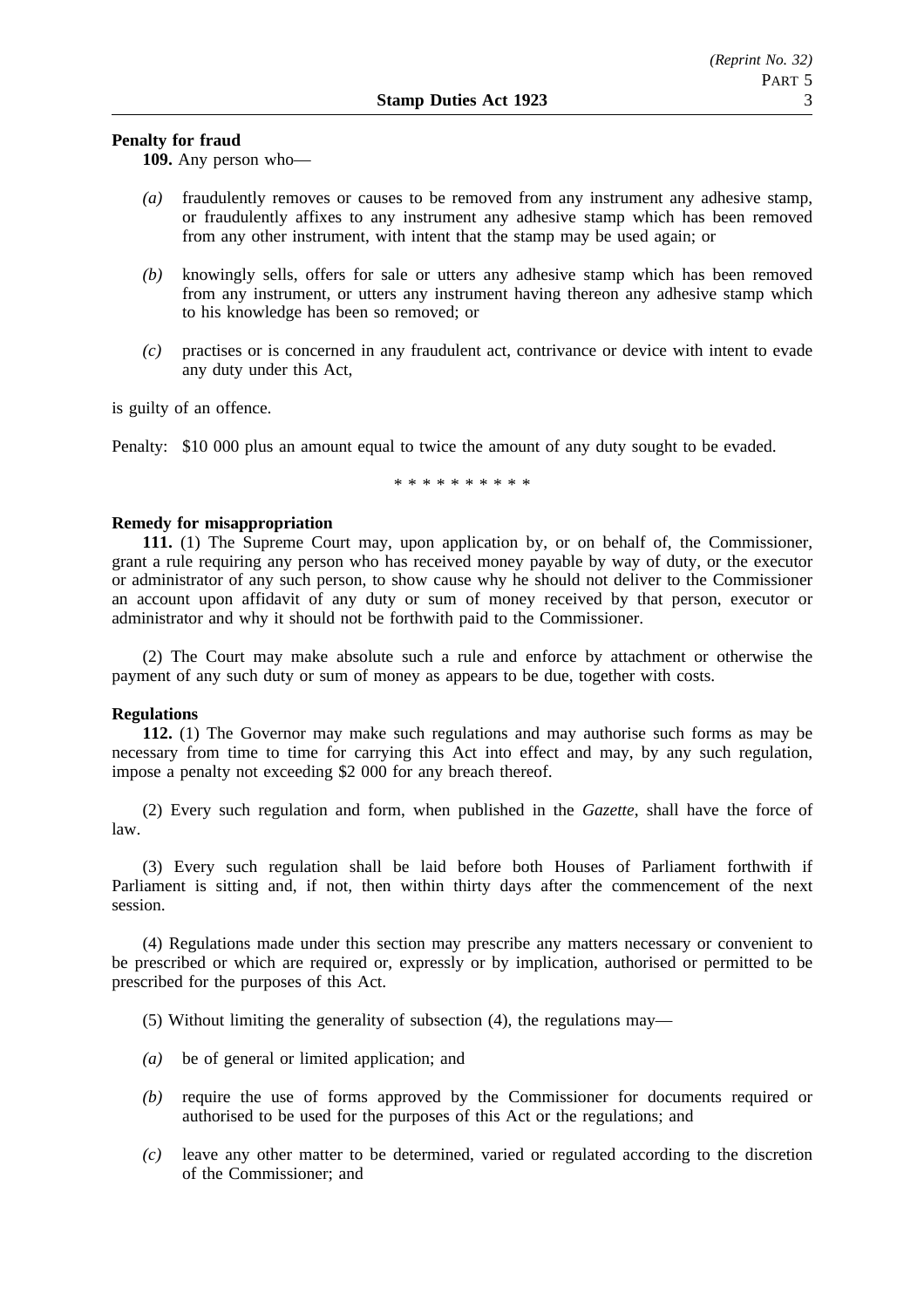*(d)* make different prescriptions according to prescribed circumstances.

\*\*\*\*\*\*\*\*\*\*

# **Exemption from stamp duty**

**114.** (1) The Governor may, by proclamation, exempt any body or authority established by statute from the payment of duty under this Act.

(2) The Governor may, by subsequent proclamation, vary or revoke a proclamation under this section.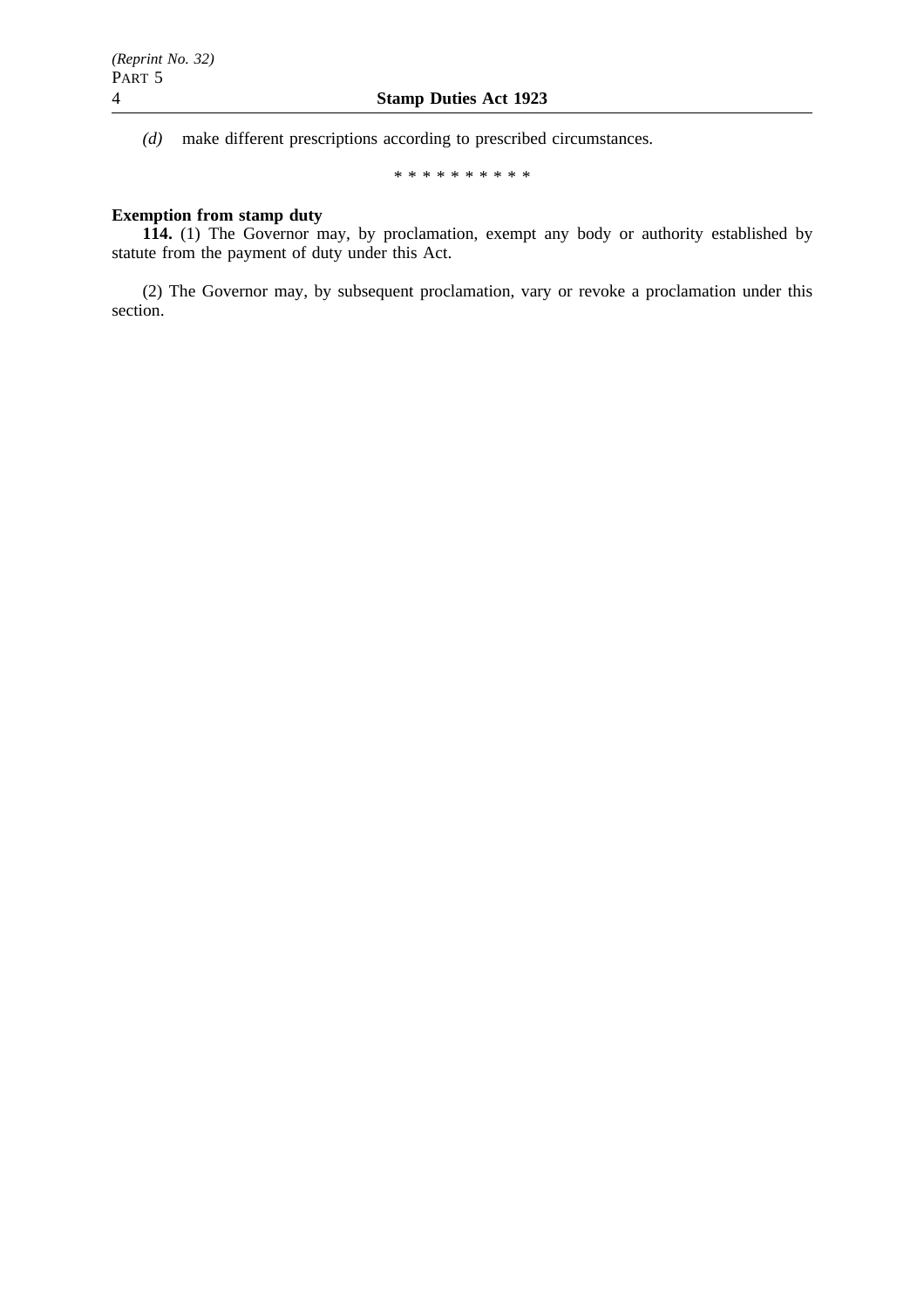# **Schedule 1—Transitional provisions**

### **Commencement of consequential regulations**

**1.** Regulations under this Act that are consequential on the amendments made to this Act by the *Statutes Amendment (Financial Institutions) Act 1999* or are consequential on the *Cheques and Payment Orders Amendment Act 1998* of the Commonwealth may come into operation on 1 December 1998 or on any subsequent day occurring before the regulations were made.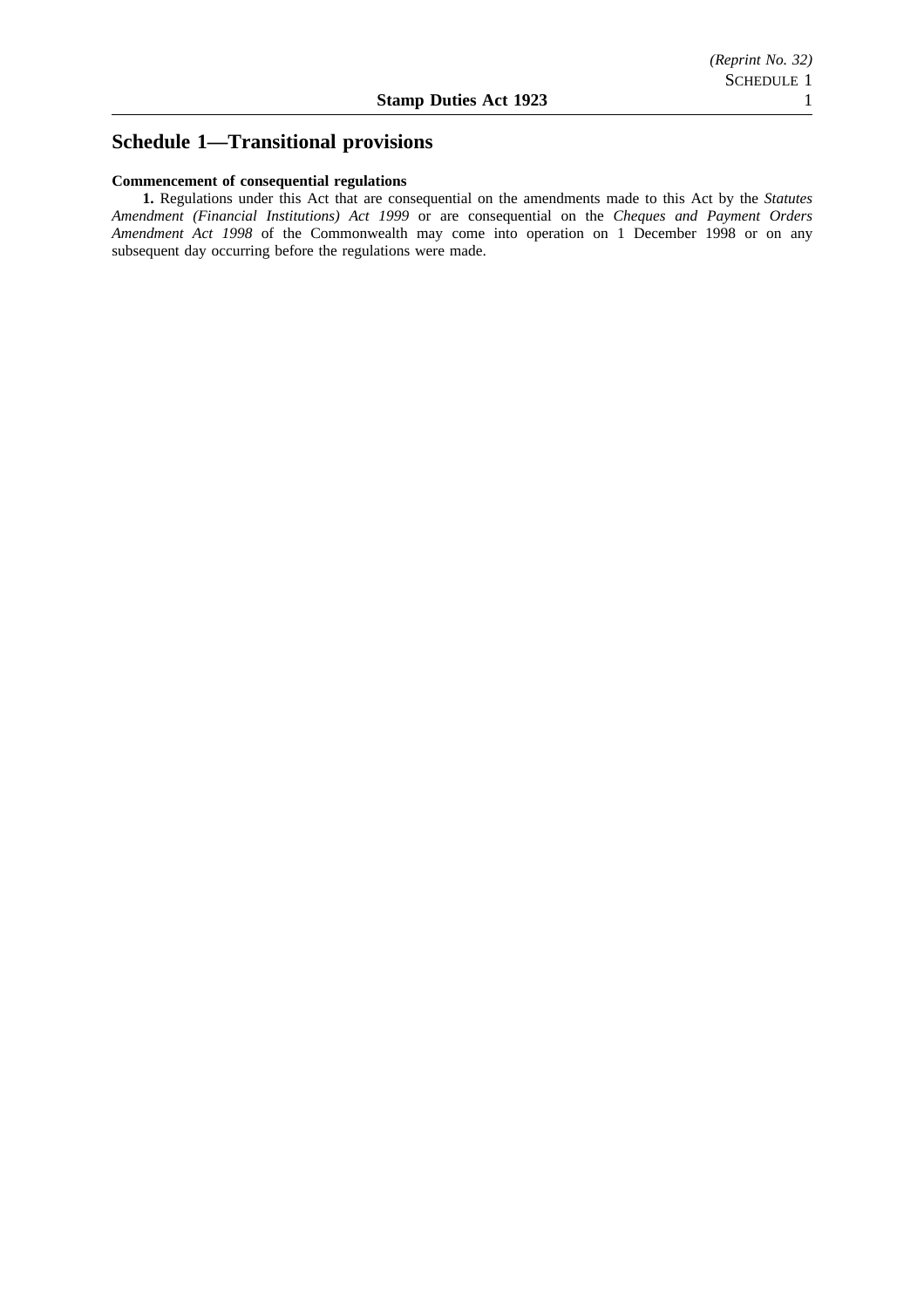# **Schedule 2**

| Nature of Instrument                                                                                                                                                                                                                                                                                                                                                                                                                                                               | Amount of Duty<br>S |
|------------------------------------------------------------------------------------------------------------------------------------------------------------------------------------------------------------------------------------------------------------------------------------------------------------------------------------------------------------------------------------------------------------------------------------------------------------------------------------|---------------------|
| * * * * * * * * * *                                                                                                                                                                                                                                                                                                                                                                                                                                                                |                     |
| ANNUAL LICENCE APPLICATION or MONTHLY RETURN to be lodged by any<br>company, person or firm of persons, whether corporate or unincorporate, which carries<br>on or proposes to carry on in South Australia any life, personal accident, fire, fidelity,<br>guarantee, livestock, plate glass, marine or other assurance or insurance business and<br>whether the head office or principal place of business of that company, person or firm<br>is in South Australia or elsewhere- |                     |
| in the case of an annual licence application where the company, person or firm<br>$\left( a\right)$<br>has received or in any manner charged in account (whether directly or by<br>agents) premiums relating to life insurance within the period of 12 months<br>preceding the year for which the licence is to be taken out—for every \$100 or                                                                                                                                    | 1.50                |
| (ab) in the case of a monthly return where the company, person or firm has received<br>or in any manner charged in account (whether directly or by agents) premiums<br>relating to policies of any kind (other than life insurance policies) within the<br>month preceding the month in which the return is required to be lodged—for<br>every \$100 or fractional part of \$100 of those premiums                                                                                 | 11.00               |
| Where the company, person or firm has not, prior to applying for an annual<br>(b)<br>licence, transacted any assurance or insurance business-                                                                                                                                                                                                                                                                                                                                      |                     |
| (i) if the annual licence is required for the full period of twelve months $\dots$                                                                                                                                                                                                                                                                                                                                                                                                 | 100.00              |
| (ii) if the annual licence is required for a shorter period than twelve months, a                                                                                                                                                                                                                                                                                                                                                                                                  | 100.00              |
| For the purposes of this item, subject to the exemptions mentioned hereunder-                                                                                                                                                                                                                                                                                                                                                                                                      |                     |
| * * * * * * * * * *                                                                                                                                                                                                                                                                                                                                                                                                                                                                |                     |
|                                                                                                                                                                                                                                                                                                                                                                                                                                                                                    |                     |

- (2) the premiums referred to in paragraph *(a)* are net premiums and shall be counted so as to exclude any amount in respect of stamp duty on the annual licence application received or charged on or after 1 January, 1986, any commission or discount and any portion of those premiums actually paid by way of reinsurance effected in South Australia with any other such company, person or firm; and
- (2a) in the case of an application for an annual licence to be taken out for the year commencing on 1 January, 1987, or a subsequent year, the amount of any premiums refunded during the period of 12 months preceding the year for which the annual licence is to be taken out (whether those premiums were received during that preceding period or earlier) shall be deducted from the amount of the premiums referred to in paragraph *(a)*; and
- (2b) the premiums referred to in paragraph *(ab)* must be counted so as to exclude any amount in respect of stamp duty received or charged on or after 1 January 1986, and any portion of those premiums actually paid by way of reinsurance effected in South Australia with any other such company, person or firm; and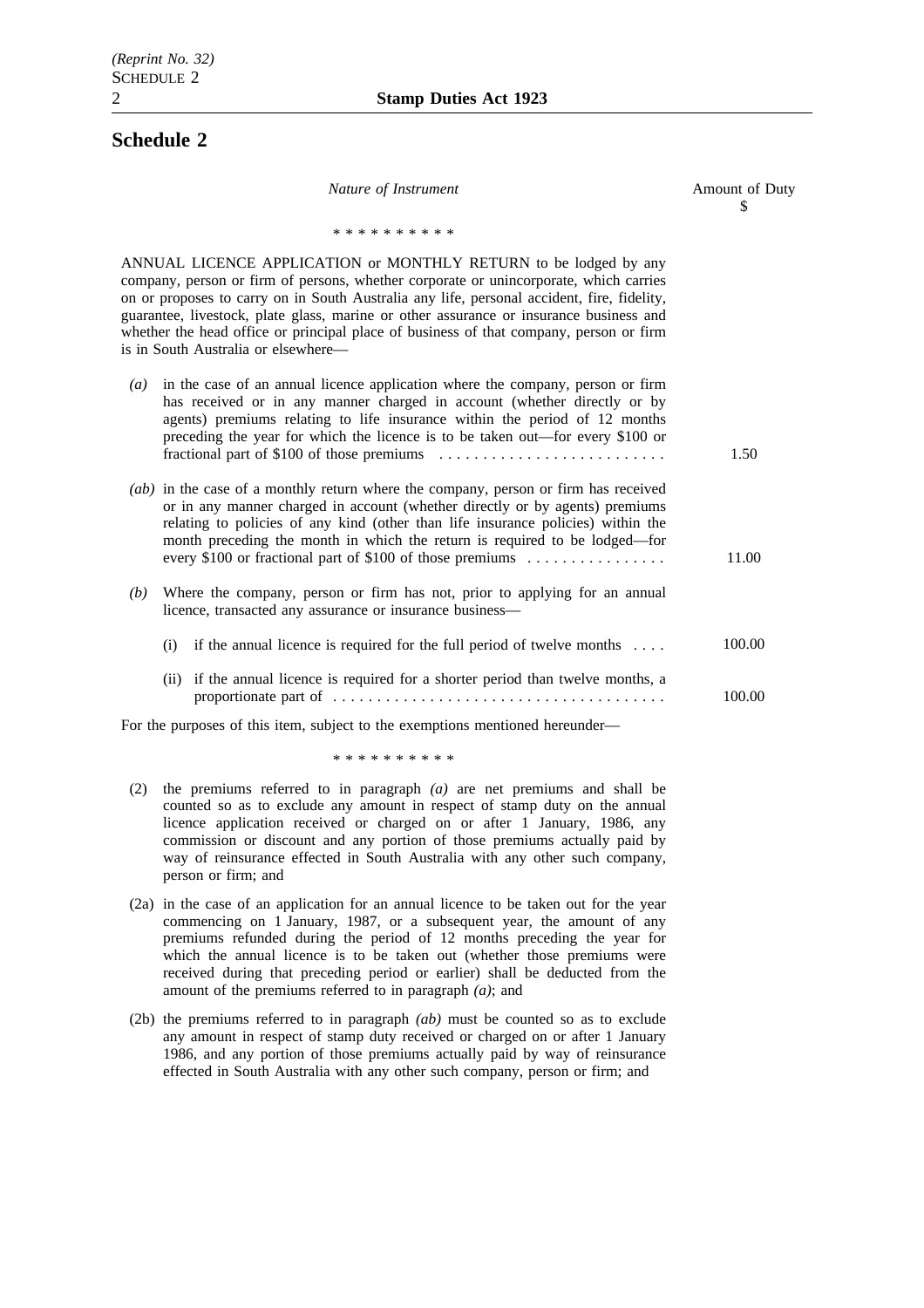- (2c) in the case of a monthly return, there must be deducted from the amount of the premiums referred to in paragraph *(ab)* the amount of any refunds in respect of premiums (whenever received) made after the end of the month in respect of which duty was last paid under this item by the company, person or firm and before the commencement of the month in which the return is required to be lodged; and
- (3) no premiums received by any such company, person or firm for insurance risks outside South Australia, except life and personal accident insurance risks outside South Australia, shall be counted; and
- (3a) in the case of a life insurance policy, any amount that is paid on or after 1 January, 1986, from an account established for investment to an account established for insurance of a risk shall be deemed to be a premium received under that policy for insurance of that risk; and
- (4) the duty in respect of any one licence under paragraph *(a)* shall not in any case be less than \$100.

#### *Exemptions*—

- 1. Premiums received or charged under any private guarantee fidelity insurance scheme promoted amongst and sustained solely for the benefit of the officers and servants of any particular public department, company, person or firm and not extended, either directly or indirectly, beyond such officers and servants.
- 2. Premiums received or charged under any scheme referred to in exemption 1 promoted amongst and sustained solely for the benefit of the officers and members of any friendly society or branch thereof and not extended, either directly or indirectly, beyond such officers and members.
- 3. Any premium or portion of a premium received or charged on or after 1 January, 1986, under a life insurance policy in respect of investment and not in respect of any risk insured by the policy.
- 4. Any premium received or charged under a policy in respect of a life or personal accident insurance risk where the principal place of residence of the policy owner is in the Northern Territory and the policy is registered in a registry kept in the Northern Territory pursuant to the *Life Insurance Act 1945* of the Commonwealth.
- 5. Any premium or portion of a premium received or charged on or after the first day of January, 1985, under a policy of workers compensation insurance where the premium or portion is referable to insurance against liability to pay workers compensation in respect of workers under the age of 25 years.
- 6. Any premium or portion of a premium received or charged on or after the first day of January, 1985, under a policy of insurance by a registered medical benefits organisation within the meaning of the *National Health Act 1953* of the Commonwealth where the premium or portion is referable to insurance against medical, dental or hospital expenses.
- 7. Any premium or portion of a premium received or charged on or after 1 January, 1986, under any life insurance policy, being a policy for the payment of an annuity to the person insured.
- 8. Any premium or portion of a premium received or charged on or after 1 November, 1986, in respect of the insurance of the hull of a marine craft used primarily for commercial purposes or in respect of the insurance of goods carried by railway, road, air or sea or of the freight on such goods.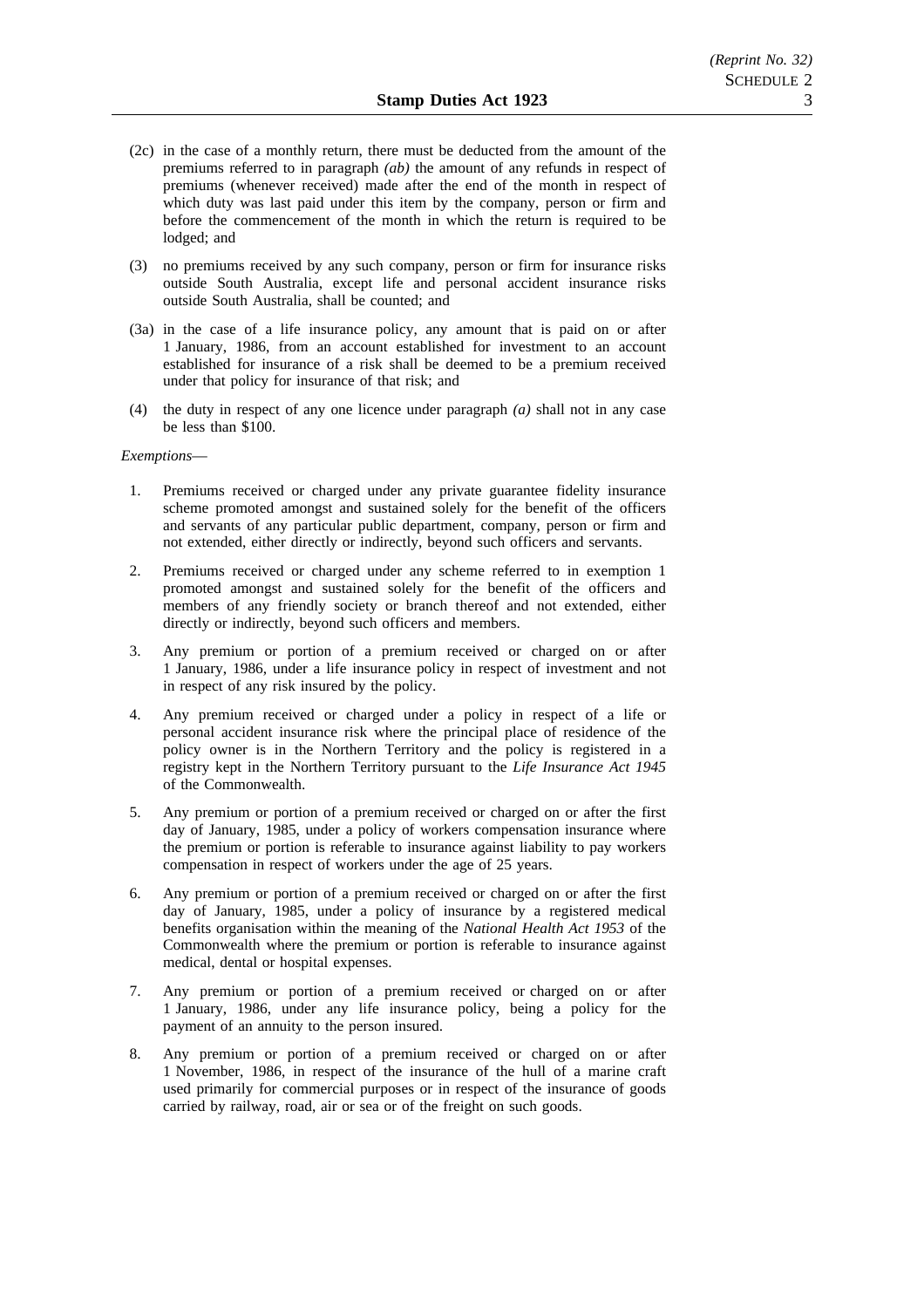APPLICATION to Register a Motor Vehicle or APPLICATION to Transfer the Registration of a Motor Vehicle—

(A) *Component payable in respect of Registration*

Where the value of the motor vehicle (not being a commercial motor vehicle or a trailer)—

|           | (a) does not exceed \$1 000—for every \$100 or fractional part of \$100 of<br>that value $\ldots \ldots \ldots \ldots \ldots \ldots \ldots \ldots \ldots \ldots \ldots \ldots$ | 1.00                                                                                                                          |
|-----------|--------------------------------------------------------------------------------------------------------------------------------------------------------------------------------|-------------------------------------------------------------------------------------------------------------------------------|
|           | (b) exceeds \$1 000, but does not exceed \$2 000 $\ldots$                                                                                                                      | \$10.00 plus \$2.00<br>for every \$100 or<br>fractional part of<br>\$100 of the excess<br>\$1 000<br>over<br>of<br>that value |
|           | (c) exceeds \$2 000, but does not exceed \$3 000 $\ldots$                                                                                                                      | \$30.00 plus \$3.00<br>for every \$100 or<br>fractional part of<br>\$100 of the excess<br>\$2 000<br>over<br>of<br>that value |
|           |                                                                                                                                                                                | \$60.00 plus \$4.00<br>for every \$100 or<br>fractional part of<br>\$100 of the excess<br>over \$3 000<br>of<br>that value    |
| trailer)— | Where the value of the motor vehicle (being a commercial motor vehicle or a                                                                                                    |                                                                                                                               |
| (d)       | does not exceed \$1 000—for every \$100 or fractional part of \$100 of<br>that value $\ldots \ldots \ldots \ldots \ldots \ldots \ldots \ldots \ldots \ldots \ldots \ldots$     | 1.00                                                                                                                          |
| (e)       | exceeds \$1 000, but does not exceed \$2 000 $\dots\dots\dots\dots\dots\dots$                                                                                                  | \$10.00 plus \$2.00<br>for every \$100 or<br>fractional part of<br>\$100 of the excess<br>\$1 000<br>over<br>of<br>that value |
| (f)       |                                                                                                                                                                                | \$30.00 plus \$3.00<br>for every \$100 or<br>fractional part of<br>\$100 of the excess<br>\$2 000<br>over<br>of<br>that value |

The duty on an application by a person beneficially entitled under the will or on the intestacy of a deceased person to the motor vehicle to which the application relates shall, irrespective of the value of the motor vehicle, be \$4, but in any other case the duty in respect of any one application shall not be less than \$5.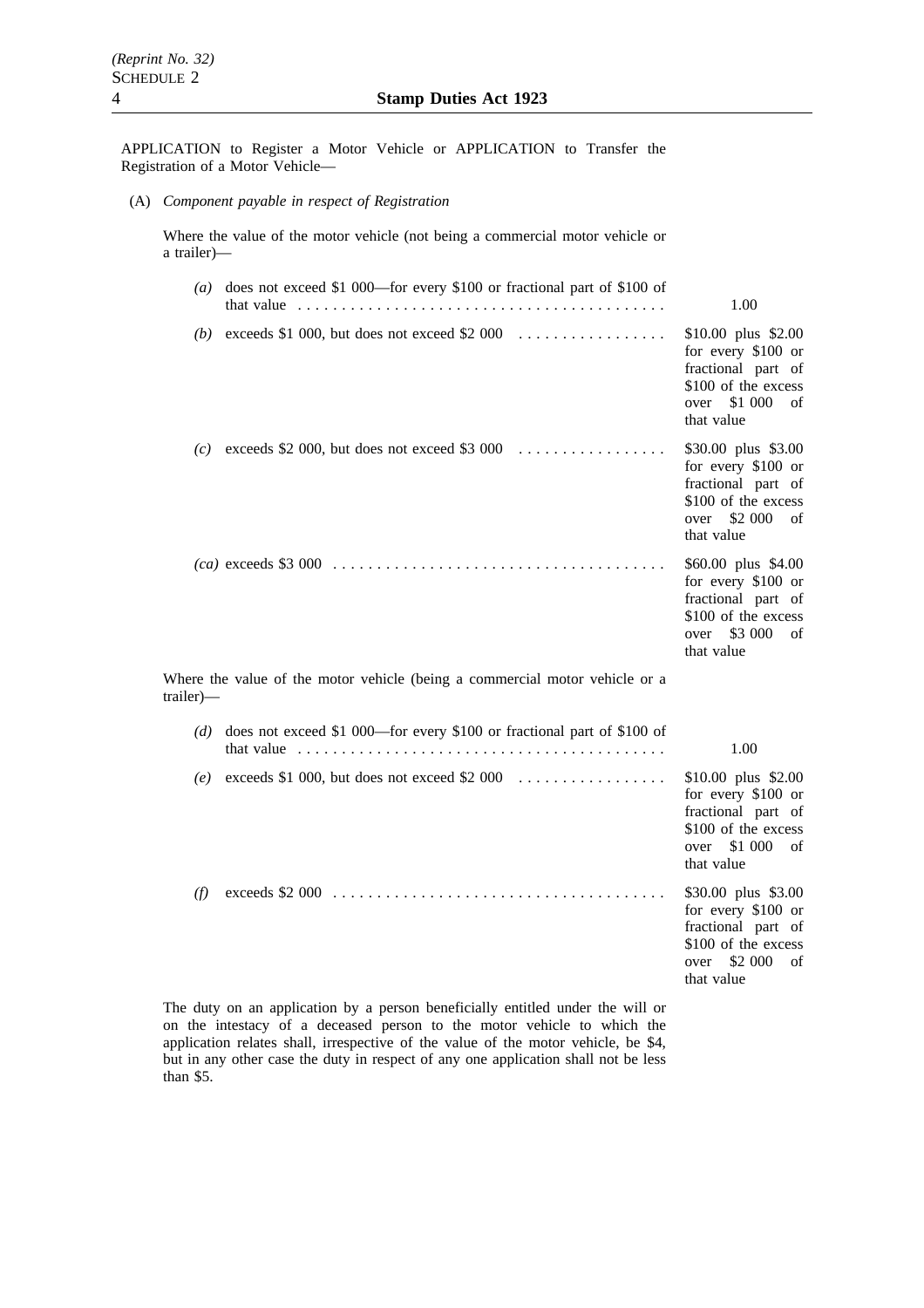*Exemptions from payment of this component*—

- 1. Any application to register a motor vehicle made by a person who carries on the business of selling motor vehicles if the application is made by that person for the purpose of selling the motor vehicle to which the application relates to another person in the ordinary course of that business or for the purpose of demonstrating such motor vehicle to prospective purchasers thereof and such motor vehicle has not been previously registered (whether in this State or elsewhere in the Commonwealth).
- 2. Any application to register a motor vehicle that has been previously registered (whether in this State or elsewhere in Australia) or any application to transfer the registration of a motor vehicle that has been previously registered (whether in this State or elsewhere in Australia) to a dealer if the application is being made by that dealer for the purpose of the resale by him to another person of the motor vehicle to which the application relates and the resale is in the ordinary course of the business of the dealer.
- 3. Any application to register a motor vehicle or to transfer the registration of a motor vehicle made by a person or body who or which is entitled to registration, without fee, of the vehicle to which the application relates.
- 4. Any application to register or to transfer the registration of a trailer that is not a heavy vehicle.
- 5. Any application to register a motor vehicle or to transfer the registration of a motor vehicle made by the Crown or by any statutory body or authority which holds its assets for and on account of the Crown or by any person on behalf of the Crown or of any such body or authority.
- 5A. Any application to register a motor vehicle or to transfer the registration of a motor vehicle made under the scheme established for the registration of motor vehicles used for or in connection with Government or Government sponsored services and known as "the Continuous Government Registration Scheme".
- 6. Any application to register a motor vehicle or to transfer the registration of a motor vehicle to the extent that *ad valorem* stamp duty has already been paid on another instrument by which or by virtue of which the property in the motor vehicle was legally or equitably transferred to, or vested in, the applicant.
- 7. Any application to register or to transfer the registration of a motor vehicle made by an executor or administrator of, or by any person administering the estate of, a deceased person if the application is made only for the purpose of the transfer of the motor vehicle to a person beneficially entitled thereto or for the purpose of the sale of the motor vehicle in the course of winding up the estate.
- 8. Any application to transfer the registration of a motor vehicle made by an owner who has repossessed that motor vehicle pursuant to a hire-purchase agreement or made by an owner in pursuance of the return of the motor vehicle to that owner by the hirer voluntarily where the vehicle is the subject of a hire-purchase agreement or upon the termination of a hiring agreement (not being a hire-purchase agreement).
- 9. Any application to register or to transfer the registration of a motor vehicle in which seating for not less than twelve adult passengers is provided and which is to be used solely or predominantly for the carriage of passengers for hire or reward.
- 10. Any application to register a motor vehicle in, or to transfer the registration of a motor vehicle to, the name of a council as defined in the *Local Government Act 1934* or a controlling authority as defined in Part 13 of that Act.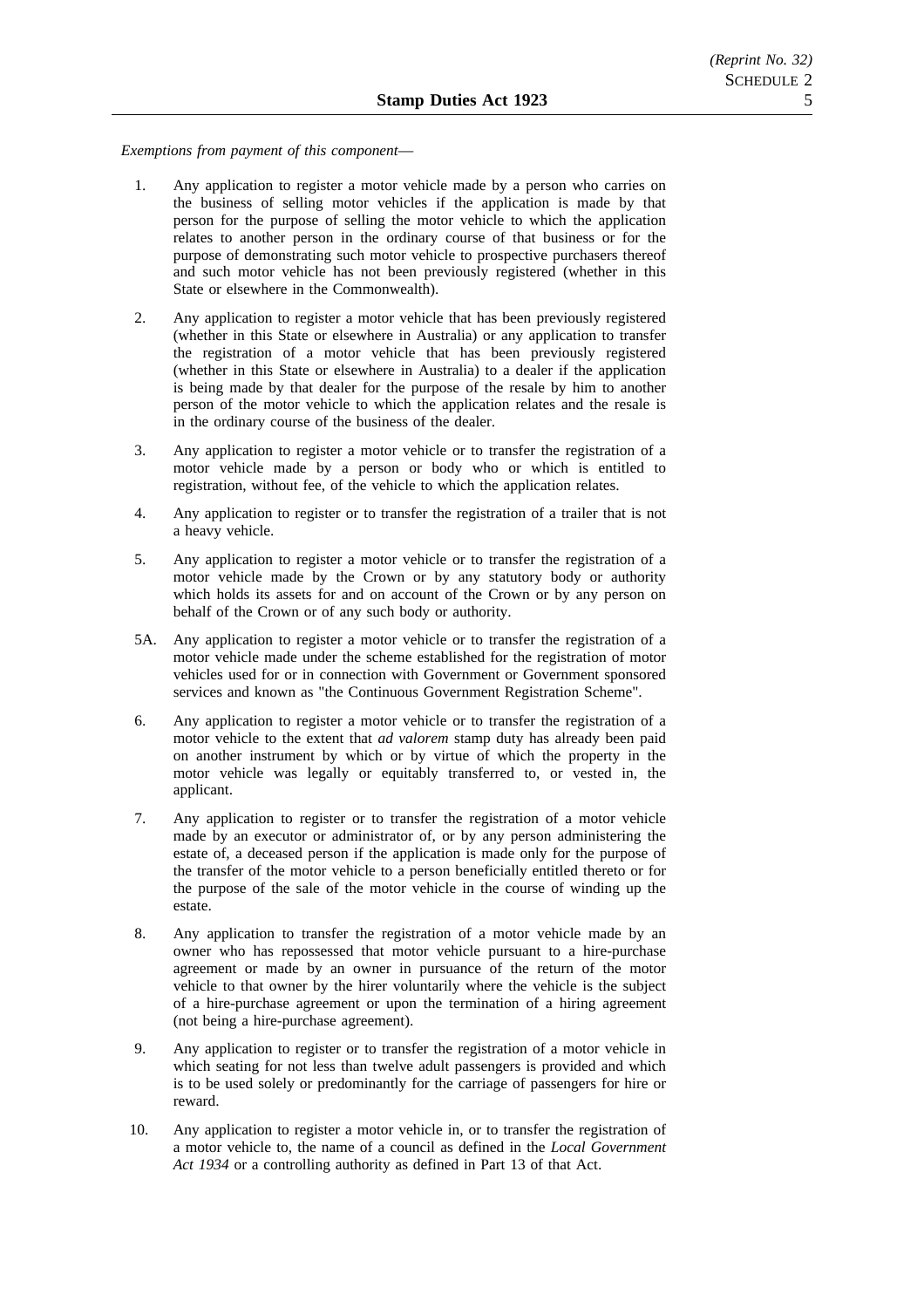10A. Any application to register a motor vehicle where the vehicle is to be conditionally registered under section 25 of the *Motor Vehicles Act 1959* and the application is of a class declared by regulation under that Act to be exempt from stamp duty.

\*\*\*\*\*\*\*\*\*\*

11. Any application to register a motor vehicle in, or to transfer the registration of a motor vehicle to, the name of a person entitled under section 38 of the *Motor Vehicles Act 1959* to have that motor vehicle registered at a reduced registration fee.

\*\*\*\*\*\*\*\*\*\*

- 12. Any application to register a motor vehicle in, or to transfer the registration of a motor vehicle to, the name of a person who satisfies the Registrar of Motor Vehicles—
	- *(a)* that he is licensed under the law of another State or Territory of the Commonwealth to carry on the business of buying, selling or exchanging second-hand or used motor vehicles; and
	- *(b)* that the application is being made by that person for the purpose of the resale by him to another person of the motor vehicle to which the application relates; and
	- *(c)* that such resale is in the ordinary course of the business of that person.
- 13. Any application to register a motor vehicle in, or to transfer the registration of a motor vehicle to, the name of a person who satisfies the Registrar of Motor Vehicles—
	- *(a)* that he is the owner of the motor vehicle; and
	- *(b)* that, in consequence of the loss by him of the use of one or both of his legs, he is permanently unable to use public transport; and
	- *(c)* that the motor vehicle will be wholly or mainly used for transporting himself; and
	- *(d)* that he is not enjoying the benefit of this exemption in respect of any other motor vehicle currently owned by him.
- 14. Any application to register a motor vehicle in, or to transfer the registration of a motor vehicle to, the name of a person who satisfies the Registrar of Motor Vehicles—
	- *(a)* that the motor vehicle is the subject of a hire-purchase agreement; and
	- *(b)* that he is a person to whom the hirer's rights under the agreement have passed by assignment,

but, if *ad valorem* stamp duty has already been paid in respect of the assignment of such rights on the instrument by which, or by virtue of which, such rights were assigned, this exemption shall apply only to the extent of the amount of such duty so paid.

- 15. Any application to register a motor vehicle where—
	- *(a)* immediately before the date on which the application is made, the motor vehicle was registered in the name of the applicant (and not in the name of any other person) under the law of this State; or

\*\*\*\*\*\*\*\*\*\*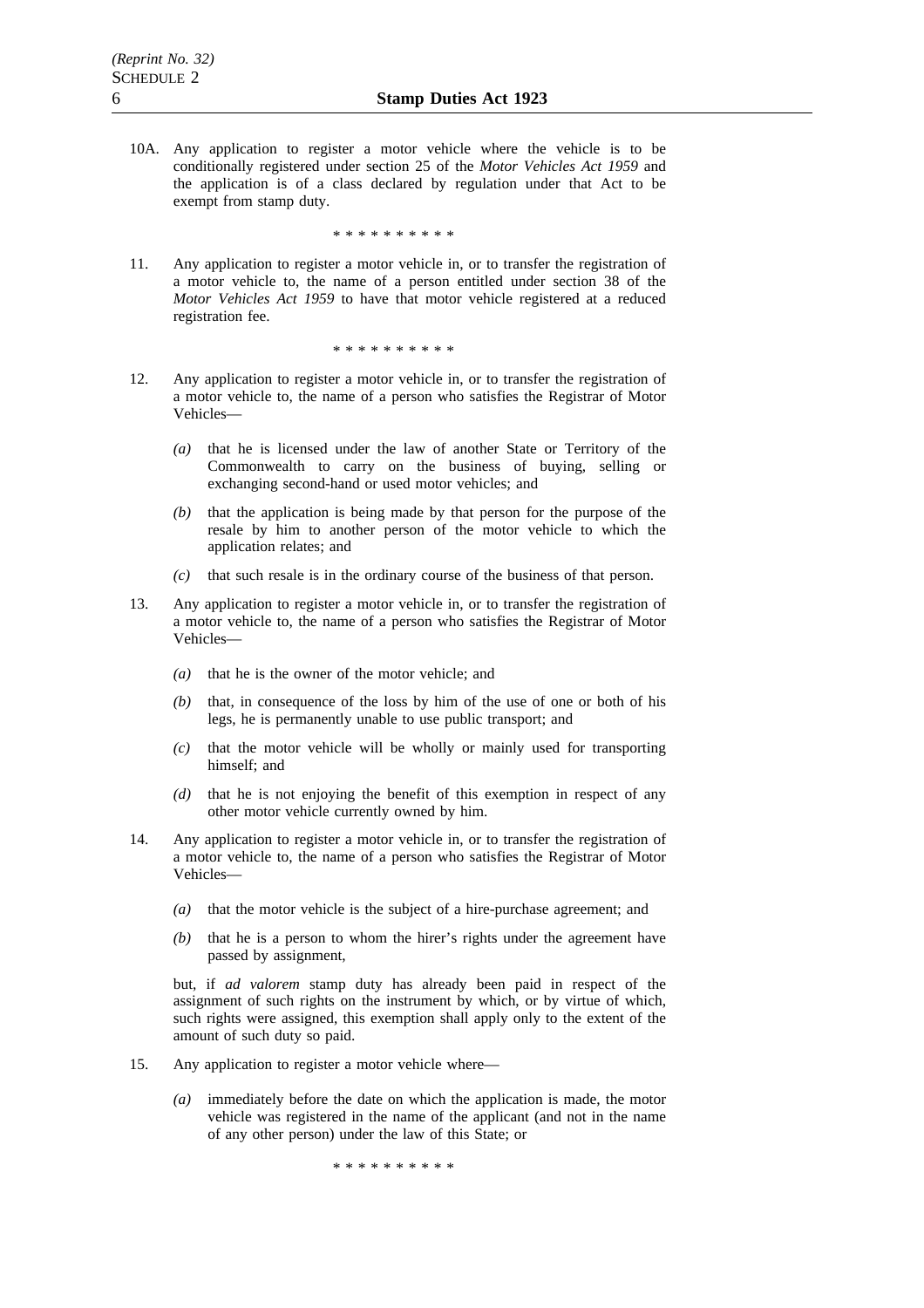- *(b)* the applicant satisfies the Registrar of Motor Vehicles that, immediately before the date on which the application is made—
	- (i) the motor vehicle was registered in the name of the applicant (and not in the name of any other person) under the law of another State or a Territory of the Commonwealth; and
	- (ii) the applicant—
		- (A) was a resident of that State or Territory; or
		- (B) carried on a business in that State or Territory.
- 16. Any application to register a motor vehicle in, or to transfer the registration of a motor vehicle into, the name of the East Torrens County Board of Health constituted under the *Health Act 1935*.
- 17. Any application to transfer the registration of a motor vehicle made by a mortgagee—
	- *(a)* who has, in accordance with the *Consumer Transactions Act 1972*, taken possession of the motor vehicle in pursuance of a consumer mortgage; or
	- *(b)* to whom the motor vehicle has been voluntarily returned by the mortgagor in pursuance of the *Consumer Transactions Act 1972*.
- 18. Any application to register or to transfer the registration of a tractor or item of farm machinery owned by a primary producer.
- (B) *Component payable in respect of a Policy of Insurance*

Where the application is for registration of the vehicle for a period of—

| (a) less than 12 months (for each 3 months or part of each 3 months in<br>the period of registration) $\dots \dots \dots \dots \dots \dots \dots \dots \dots \dots$ | 15.00 |
|---------------------------------------------------------------------------------------------------------------------------------------------------------------------|-------|
|                                                                                                                                                                     | 60.00 |

*Exemptions from payment of this component*—

- 1. Policy of insurance where the application for registration is made by a person or body who or which is entitled to registration of the motor vehicle to which the application relates without fee.
- 2. Policy of insurance where the application is for registration of a trailer that is not a heavy vehicle.
- 3. Policy of insurance where the application for registration is made by the Crown or by any statutory body or authority which holds its assets for and on account of the Crown or by any person on behalf of the Crown or of any such body or authority.
- 3A. Policy of insurance where the motor vehicle is or is to be registered under the scheme established for the registration of motor vehicles used for or in connection with Government or Government sponsored services and known as "the Continuous Government Registration Scheme".
- 4. Policy of insurance where the application is for registration of a motor vehicle in which seating for not less than twelve adult passengers if provided and which is used solely or predominantly for the carriage of passengers for hire or reward.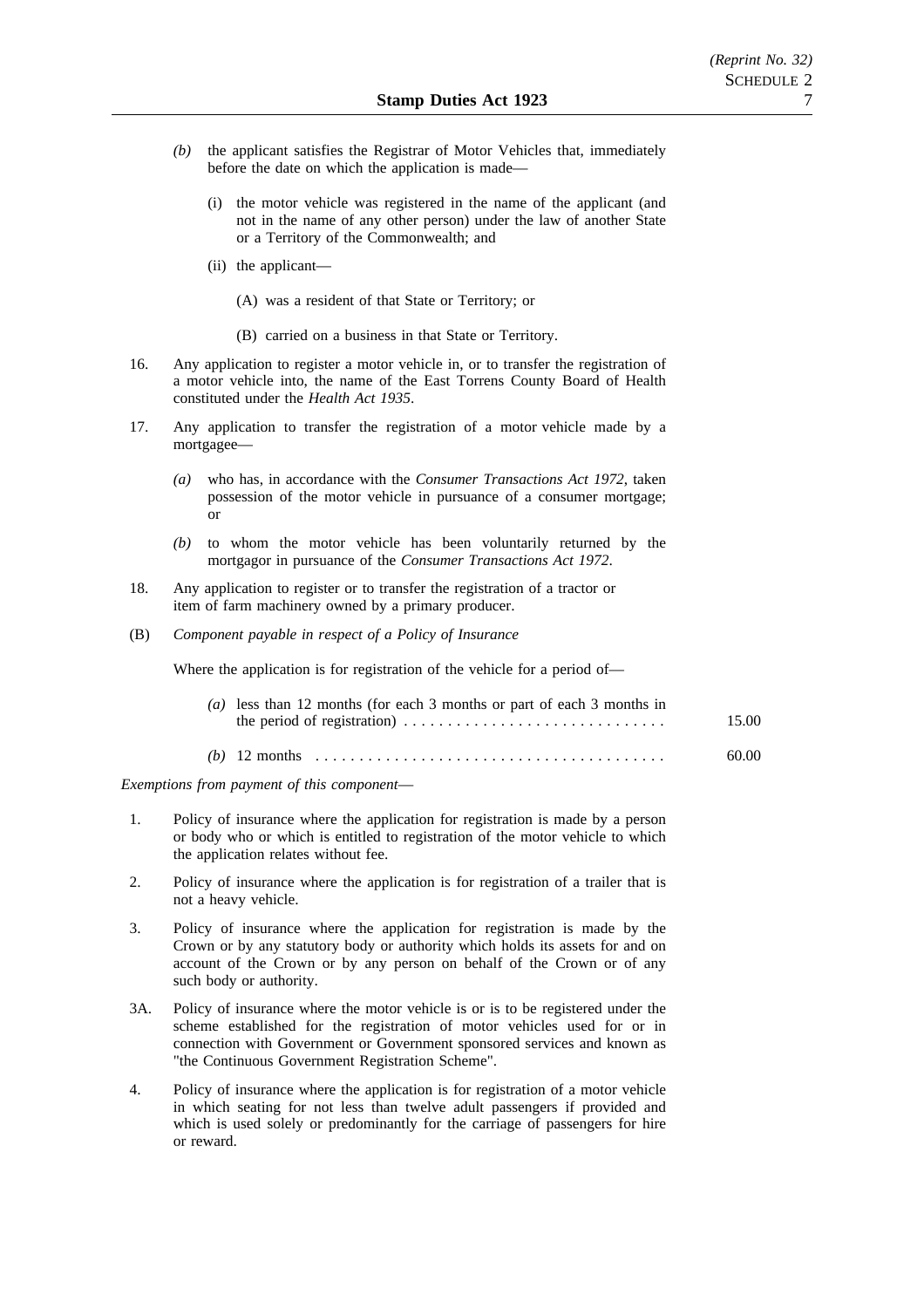- 5. Policy of insurance where the application for registration is made by a council as defined in the *Local Government Act 1934* or a controlling authority as defined in Part 13 of that Act.
- 5A. Policy of insurance where the motor vehicle is to be conditionally registered under section 25 of the *Motor Vehicles Act 1959* and the application for registration is of a class declared by regulation under that Act to be exempt from stamp duty.

\*\*\*\*\*\*\*\*\*\*

6. Policy of insurance where the application for registration is made by a person entitled under section 38 of the *Motor Vehicles Act 1959* to have the motor vehicle in respect of which the application is made registered at a reduced fee.

\*\*\*\*\*\*\*\*\*\*

- 7. Policy of insurance where the application for registration is made by a person who satisfies the Registrar of Motor Vehicles—
	- *(a)* that he is the owner of the motor vehicle; and
	- *(b)* that, in consequence of the loss by him of the use of one or both of his legs, he is permanently unable to use public transport; and
	- *(c)* that the motor vehicle will be wholly or mainly used for transporting himself; and
	- *(d)* that he is not enjoying the benefit of this exemption in respect of any other motor vehicle currently owned by him.
- 8. Policy of insurance where the application for registration is made by a person who satisfies the Registrar of Motor Vehicles—
	- *(a)* that he is the owner of the motor vehicle;
	- *(b)* that he is entitled as the holder of—
		- (i) a State concession card issued by the Department of Community Welfare; or
		- (ii) a pensioner entitlement card issued under any Act or law of the Commonwealth,

to travel on public transport in this State at reduced fares.

\*\*\*\*\*\*\*\*\*\*

CONVEYANCE or TRANSFER on sale of any property (not otherwise charged), including contract or agreement for sale—

*(a)* In the case of the sale of any stock or marketable security (where no return lodged with the Commissioner under section 90D or furnished under section 90G relates to the sale)—

| (i) if the stock or marketable security is listed on the Australian Stock<br>Exchange—for every \$100 and any fractional part of \$100 of the value | 0.30 |
|-----------------------------------------------------------------------------------------------------------------------------------------------------|------|
| (ii) if the stock or marketable security is not listed on the Australian Stock                                                                      |      |

Exchange—for every \$100 and any fractional part of \$100 of the value of the stock or marketable security ........................... 0.60

\*\*\*\*\*\*\*\*\*\*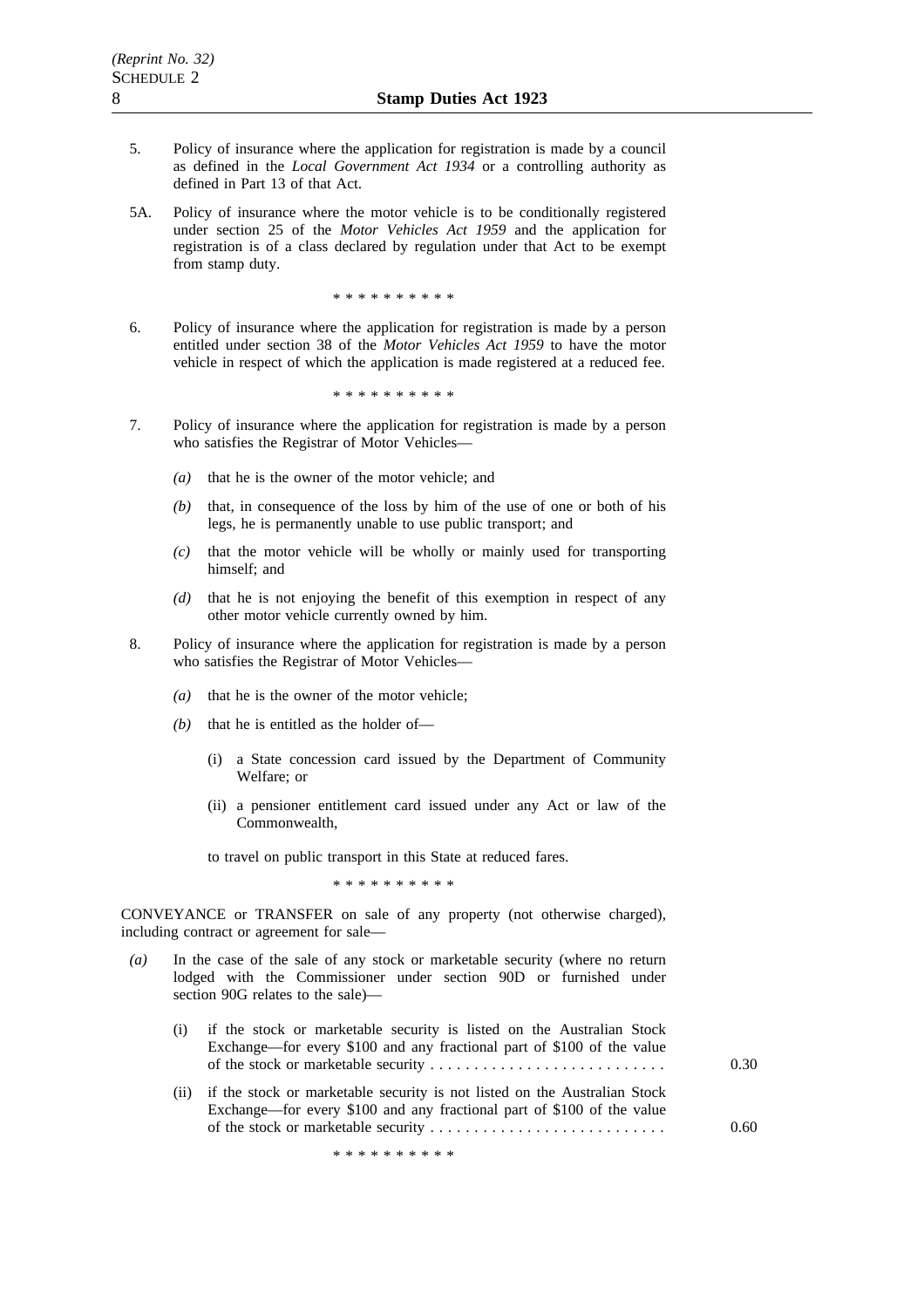*(b)* In any other case (not being a conveyance or transfer on sale of any stock or marketable security)—

Where the value of the property conveyed—

| Does not exceed \$12 000—for every \$100 or fractional part of \$100 of<br>the value | 1.00                                                                                                                                       |
|--------------------------------------------------------------------------------------|--------------------------------------------------------------------------------------------------------------------------------------------|
| Exceeds \$12 000 but does not exceed \$30 000 $\dots\dots\dots\dots\dots\dots$       | \$120 plus \$2.00<br>for every \$100 or<br>fractional part of<br>\$100 of the excess<br>over \$12 000 of<br>that value                     |
|                                                                                      | \$480 plus \$3.00<br>for every \$100 or<br>fractional part of<br>\$100 of the excess<br>over \$30 000 of<br>that value                     |
|                                                                                      | \$1 080 plus \$3.50<br>for every \$100 or<br>fractional part of<br>\$100 of the excess<br>over \$50 000 of<br>that value                   |
| Exceeds \$100 000 but does not exceed \$200 000 $\dots$                              | \$2 830 plus \$4.00<br>for every \$100 or<br>fractional part of<br>\$100 of the excess<br>over \$100 000 of<br>that value                  |
| Exceeds $$200,000$ but does not exceed $$250,000$                                    | \$6 830 plus \$4.25<br>for every \$100 or<br>fractional part of<br>\$100 of the excess<br>over \$200 000 of<br>that value                  |
| Exceeds $$250,000$ but does not exceed $$300,000$                                    | \$8 955 plus \$4.75<br>for every \$100 or<br>fractional part of<br>\$100 of the excess<br>over \$250 000 of<br>that value                  |
| Exceeds $$300,000$ but does not exceed $$500,000$                                    | \$11 330<br>plus<br>$$5.00$ for<br>every<br>\$100 or fractional<br>part of \$100 of the<br>excess<br>o v e r<br>\$300 000 of that<br>value |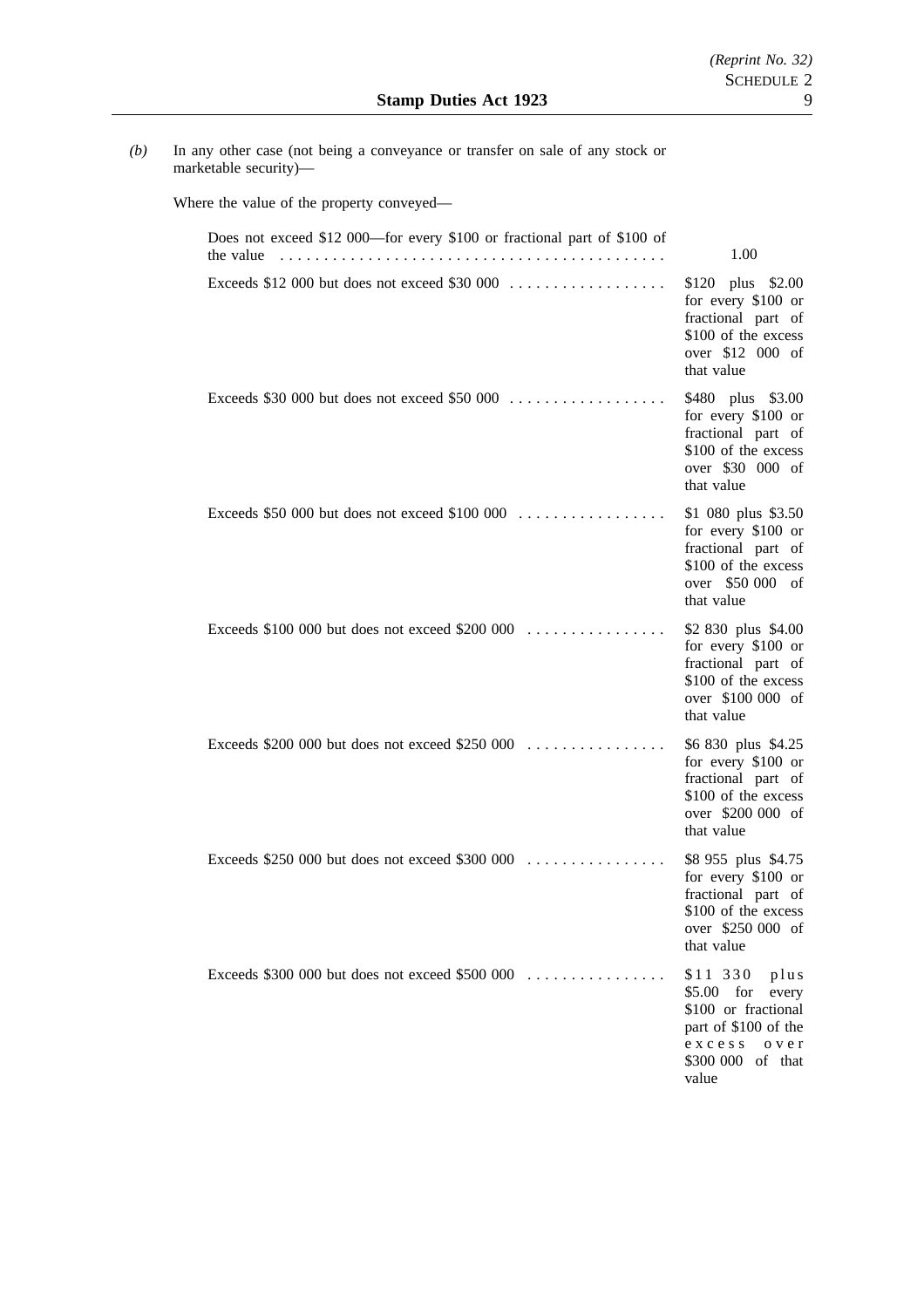Exceeds \$500 000 . . . . . . . . . . . . . . . . . . . . . . . . . . . . . . . . . . . . . . \$21 330 plus

\$21 330 plus<br>\$5.50 for every \$100 or fractional part of \$100 of the excess over \$500 000 of that value

### *Exemption*—

- 1. Conveyance or transfer of a mortgage or an interest in a mortgage (including such a conveyance or transfer under which a chose in action consisting of the debt secured by that mortgage or part of that debt is also conveyed or transferred).
- 2. Conveyance or transfer of any debenture, debenture stock, bond, note or other security of a government or of any municipal or other corporation, company or society (whether constituting a charge on the assets of the government, or of the municipal or other corporation, company or society or not).
- 3. Conveyance or transfer of a marketable security to or by a person who is a trustee under section 90G.
- 4. In the case of an amalgamation under the *Industrial and Employee Relations Act 1994* any conveyance or transfer of property by an amalgamating association to the association formed by the amalgamation.
- 5. In the case of an amalgamation under Part IX of the *Industrial Relations Act 1988* of the Commonwealth, any conveyance or transfer of property to an amalgamated organisation from a de-registered organisation.

\*\*\*\*\*\*\*\*\*\*

CONVEYANCE operating as a voluntary disposition *inter vivos* of any property (including a statement under Part 4)—

| $\left(a\right)$ | In the case of an SCH-regulated transfer of a marketable security to which<br>Division 3 of Part 3A applies—                                                                                                                |                                                                                                                                                     |      |  |
|------------------|-----------------------------------------------------------------------------------------------------------------------------------------------------------------------------------------------------------------------------|-----------------------------------------------------------------------------------------------------------------------------------------------------|------|--|
|                  |                                                                                                                                                                                                                             | For every \$100 and any fractional part of \$100 of the value of the marketable                                                                     | 0.30 |  |
| (aa)             | in the case of the disposition of any stock or marketable security (excluding<br>the transfer of a marketable security referred to in paragraph $(a)$ ) where no<br>return furnished under section 90G relates to the sale— |                                                                                                                                                     |      |  |
|                  | (i)                                                                                                                                                                                                                         | if the stock or marketable security is listed on the Australian Stock<br>Exchange—for every \$100 and any fractional part of \$100 of the value     | 0.30 |  |
|                  | (ii)                                                                                                                                                                                                                        | if the stock or marketable security is not listed on the Australian Stock<br>Exchange—for every \$100 and any fractional part of \$100 of the value | 0.60 |  |
| (b)              |                                                                                                                                                                                                                             | In any other case—                                                                                                                                  |      |  |
|                  |                                                                                                                                                                                                                             | Where the value of the property conveyed—                                                                                                           |      |  |
|                  |                                                                                                                                                                                                                             | Does not exceed \$12 000—for every \$100 or fractional part of \$100 of<br>the value                                                                | 1.00 |  |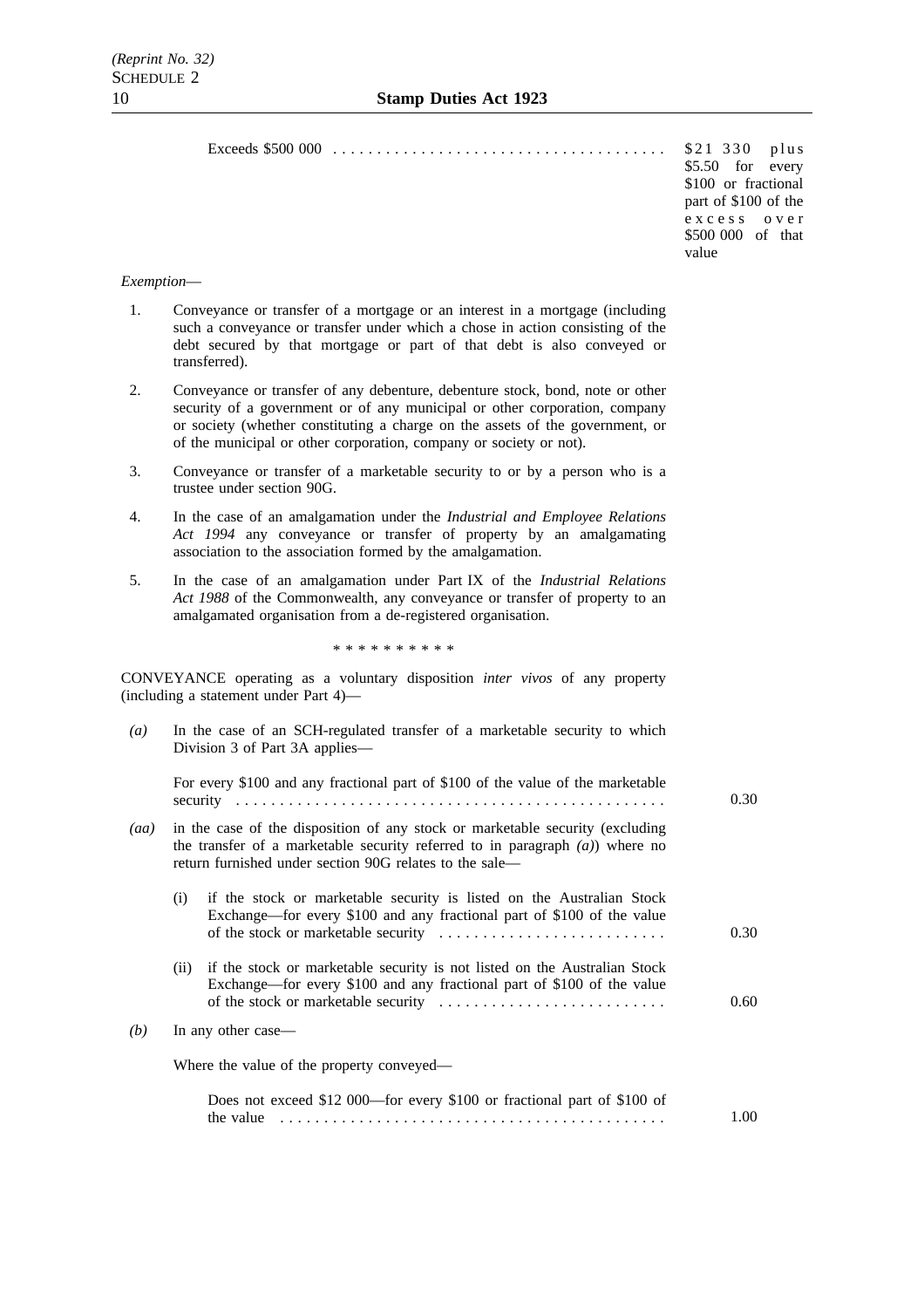|                                                                                  | \$120 plus \$2.00<br>for every \$100 or<br>fractional part of<br>\$100 of the excess<br>over \$12 000 of<br>that value                  |
|----------------------------------------------------------------------------------|-----------------------------------------------------------------------------------------------------------------------------------------|
| Exceeds \$30 000 but does not exceed \$50 000 $\dots$                            | \$480 plus \$3.00<br>for every \$100 or<br>fractional part of<br>\$100 of the excess<br>over \$30 000 of<br>that value                  |
| Exceeds \$50 000 but does not exceed \$100 000 $\dots$                           | \$1 080 plus \$3.50<br>for every \$100 or<br>fractional part of<br>\$100 of the excess<br>over \$50 000 of<br>that value                |
|                                                                                  | \$2 830 plus \$4.00<br>for every \$100 or<br>fractional part of<br>\$100 of the excess<br>over \$100 000 of<br>that value               |
| Exceeds $$200,000$ but does not exceed $$250,000$                                | \$6 830 plus \$4.25<br>for every \$100 or<br>fractional part of<br>\$100 of the excess<br>over \$200 000 of<br>that value               |
| Exceeds \$250 000 but does not exceed \$300 000 $\dots\dots\dots\dots\dots\dots$ | \$8 955 plus \$4.75<br>for every \$100 or<br>fractional part of<br>\$100 of the excess<br>over \$250 000 of<br>that value               |
| Exceeds \$300 000 but does not exceed \$500 000                                  | \$11 330 plus<br>$$5.00$ for every<br>\$100 or fractional<br>part of \$100 of the<br>excess<br>o v e r<br>\$300 000 of that<br>value    |
|                                                                                  | \$21 330 plus<br>$$5.50$ for<br>every<br>\$100 or fractional<br>part of \$100 of the<br>excess<br>o v e r<br>\$500 000 of that<br>value |

*Exemption*—

1. Conveyance operating as a voluntary disposition *inter vivos* by an employer of any property for the purpose of providing individual personal benefits, pensions or retiring allowances for his employees.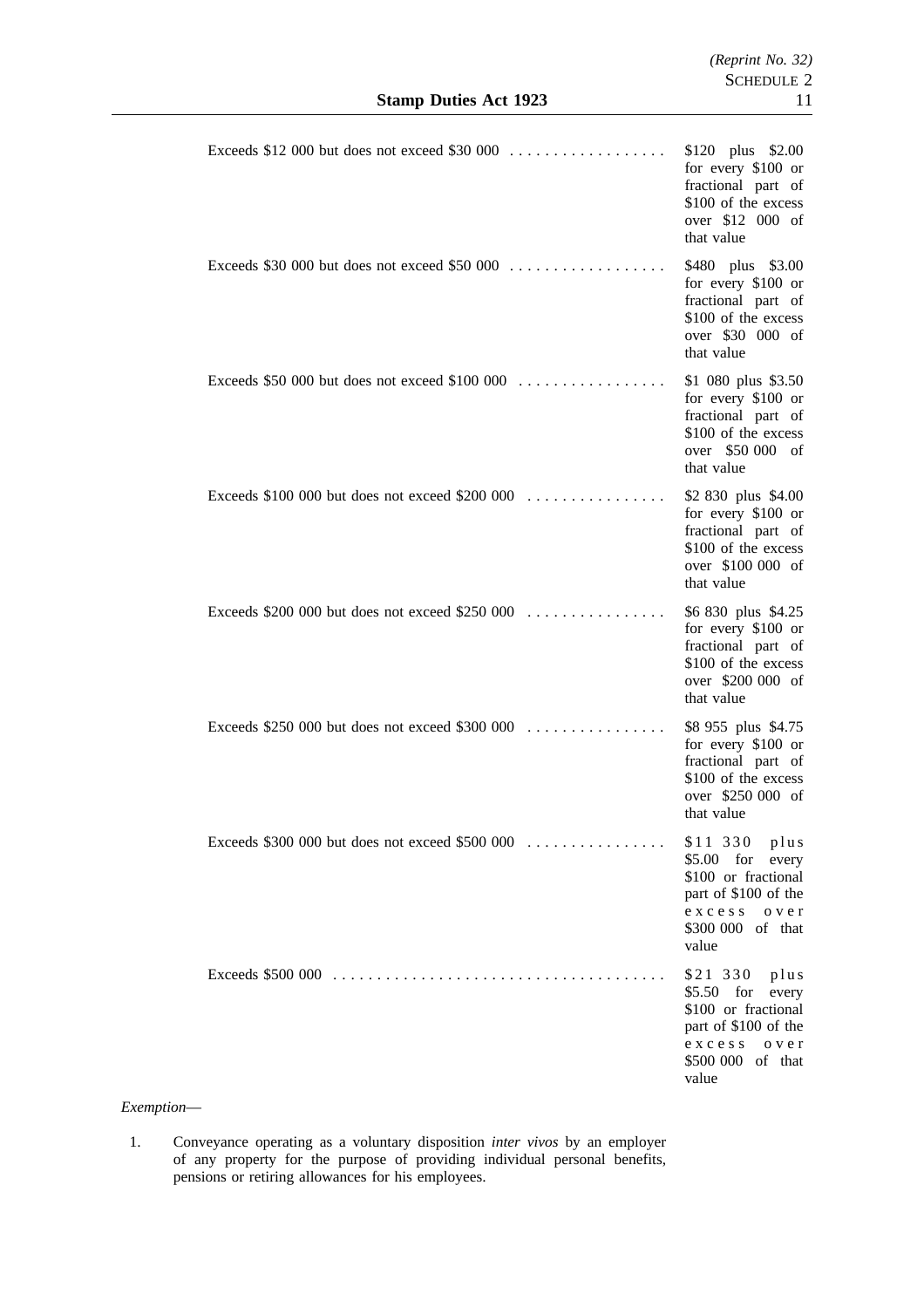| 2.               | Conveyance or transfer of a mortgage or an interest in a mortgage (including<br>such a conveyance or transfer under which a chose in action consisting of the<br>debt secured by that mortgage or part of that debt is also conveyed or<br>transferred).                     |       |
|------------------|------------------------------------------------------------------------------------------------------------------------------------------------------------------------------------------------------------------------------------------------------------------------------|-------|
| 3.               | Conveyance or transfer of a marketable security to or by a person who is a<br>trustee under section 90G.                                                                                                                                                                     |       |
| 4.               | In the case of an amalgamation under the Industrial and Employee Relations<br>Act 1994 any conveyance or transfer of property by an amalgamating<br>association to the association formed by the amalgamation.                                                               |       |
| 5.               | In the case of an amalgamation under Part IX of the Industrial Relations<br>Act 1988 of the Commonwealth, any conveyance or transfer of property to an<br>amalgamated organisation from a de-registered organisation.                                                        |       |
|                  | CONVEYANCE for the partition or division of any property, being a conveyance of<br>the kind referred to in section $71B(4)$ , where the consideration for equality does not<br>exceed \$200 or where there is no consideration for equality $\dots\dots\dots\dots\dots\dots$ | 10.00 |
|                  | CONVEYANCE for effectuating the appointment of a new trustee or the retirement of<br>a trustee, not being a conveyance operating as a voluntary disposition <i>inter vivos</i>                                                                                               | 10.00 |
|                  | * * * * * * * * * *                                                                                                                                                                                                                                                          |       |
|                  | CONVEYANCE of any other kind not before charged                                                                                                                                                                                                                              | 10.00 |
|                  | DEED or transfer of any kind not otherwise specified in this Schedule $\dots \dots \dots$                                                                                                                                                                                    | 10.00 |
|                  | * * * * * * * * * *                                                                                                                                                                                                                                                          |       |
|                  | INSTRUMENT of discharge or partial discharge of a mortgage or charge over land or<br>an interest in land which duty may be denoted by an adhesive stamp $\dots \dots \dots$                                                                                                  | 10.00 |
|                  | * * * * * * * * * *                                                                                                                                                                                                                                                          |       |
|                  | LEASE or AGREEMENT FOR a LEASE or any other document for the tenancy or<br>occupancy of land or a tenement-                                                                                                                                                                  |       |
| $\left(a\right)$ | In the case of a lease made by way of an extension of an existing lease<br>where-                                                                                                                                                                                            |       |
|                  | the term of the extension is a period not exceeding one day; and<br>(i)                                                                                                                                                                                                      |       |
|                  | the sole purpose of the extension is to vary a covenant (other than a<br>(ii)<br>covenant specifying the rent payable) contained in the existing lease,                                                                                                                      |       |
|                  |                                                                                                                                                                                                                                                                              | 10.00 |
| (b)              | In the case of a lease made subsequently to and in conformity with a duly                                                                                                                                                                                                    | 0.50  |
| (c)              | In any other case—                                                                                                                                                                                                                                                           |       |
|                  | For every \$100 or fractional part of \$100 of one years rent calculated at the<br>rate of rent per annum or, if an average rate of rent per annum can be<br>ascertained or estimated, at that average rate                                                                  | 1.00  |
| Note—            |                                                                                                                                                                                                                                                                              |       |

Under section 75 the rate or average rate of rent per annum used as a basis for calculating duty may be—

*(a)* the actual or estimated rate of rent charged; or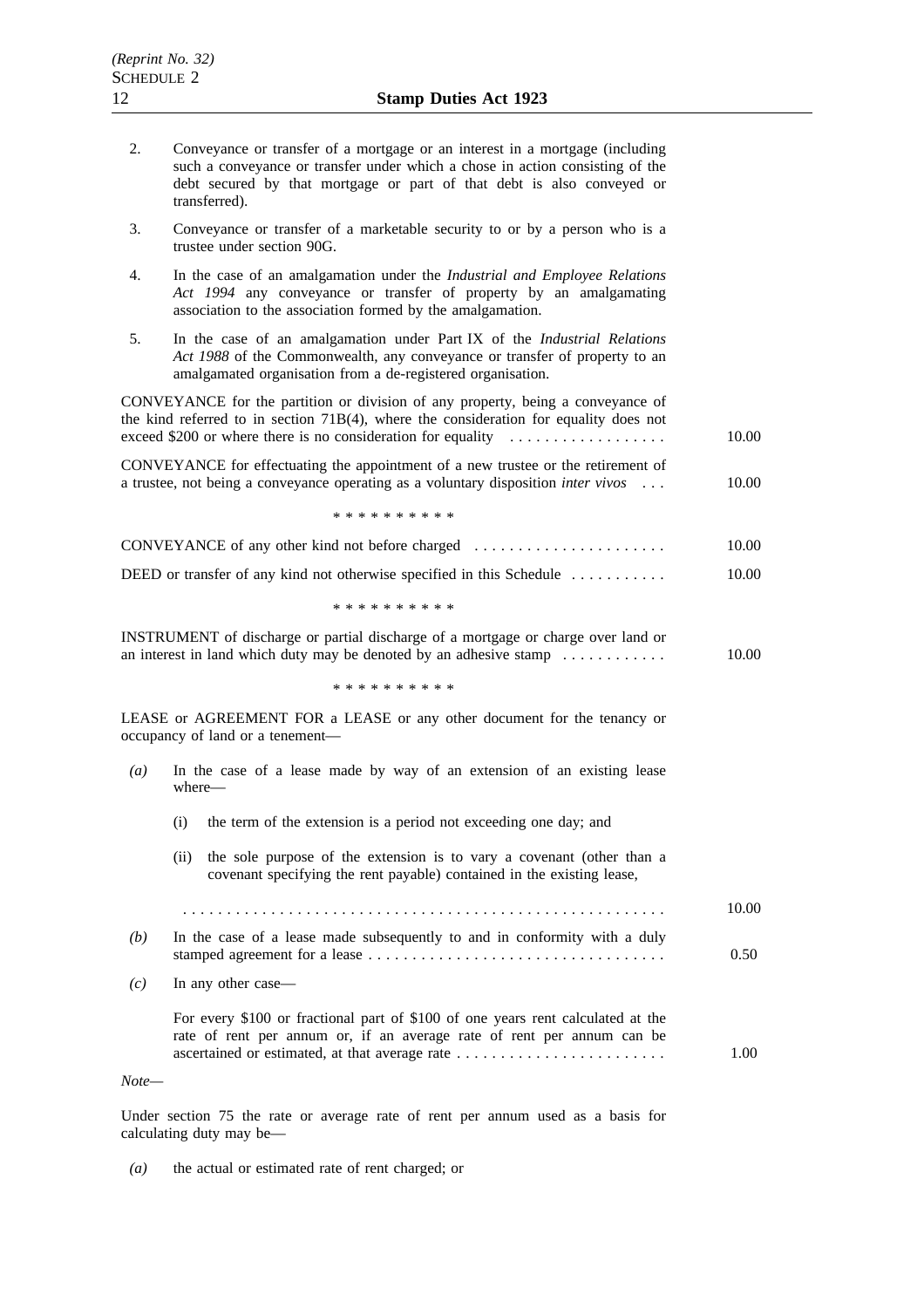*(b)* if the consideration payable by the lessee cannot be ascertained or estimated or would result in a lower duty being payable—the current market rent.

### *Exemptions—*

- 1. Lease or agreement for a lease or any written document for the tenancy or occupancy of land or a tenement where—
	- *(a)* the term of the lease, proposed lease, tenancy or occupancy commences on or after 1 January 2002; and
	- *(b)* the rent reserved, averaged over the term of the lease, proposed lease, tenancy or occupancy, does not exceed the rate of \$50 000 per annum.
- 2. Lease or agreement for a lease of residential premises that are or are to be occupied by the lessee or prospective lessee as a place of residence.

\*\*\*\*\*\*\*\*\*\*

MORTGAGE, BOND, DEBENTURE, COVENANT or WARRANT OF ATTORNEY to confess and enter up judgment—

- *(a)* subject to paragraphs *(b)* and *(c)*, the rate of duty is—
	- (i) if the secured liability does not exceed \$4 000—\$10.00;
	- (ii) if the secured liability exceeds \$4 000 but does not exceed \$10 000—\$10.00 plus \$0.25 for every \$100 or fractional part of \$100 over \$4 000;
	- (iii) if the secured liability exceeds \$10 000—\$25.00 plus \$0.35 for every \$100 or fractional part of \$100 over \$10 000,

(but any amount representing the premium on an insurance policy over property subject to the security is to be excluded);

- *(b)* if a mortgage is a mortgage of an existing mortgage over land used or to be used solely as the site of a residential building, the duty is \$10.00;
- *(c)* a bond, debenture, or covenant securing a contingent liability is liable to *ad valorem* duty based on the amount presently secured at the time of stamping if the Commissioner is satisfied of the genuineness of the contingency.

## *Exemptions*—

- 1. Every collateral or auxiliary or additional or substituted security, or security by way of further assurance for the above-mentioned purpose, where the principal or primary security is chargeable with duty as a mortgage, bond, debenture, covenant or warrant of attorney to confess and enter up judgment and is duly stamped as such.
- 2. Every mortgage, bond, debenture or covenant securing the payment or repayment of an amount not exceeding four hundred dollars.
- 3. A deed of cross guarantee entered into between a company and its subsidiaries in pursuance of a class order under section 341 of the *Corporations Act 2001* of the Commonwealth or a mortgage, bond, debenture or covenant securing a liability under such a deed of cross guarantee.
- 4. Charge over property imposed by order made under section 8(1) of the *Enforcement of Judgments Act 1991.*

\*\*\*\*\*\*\*\*\*\*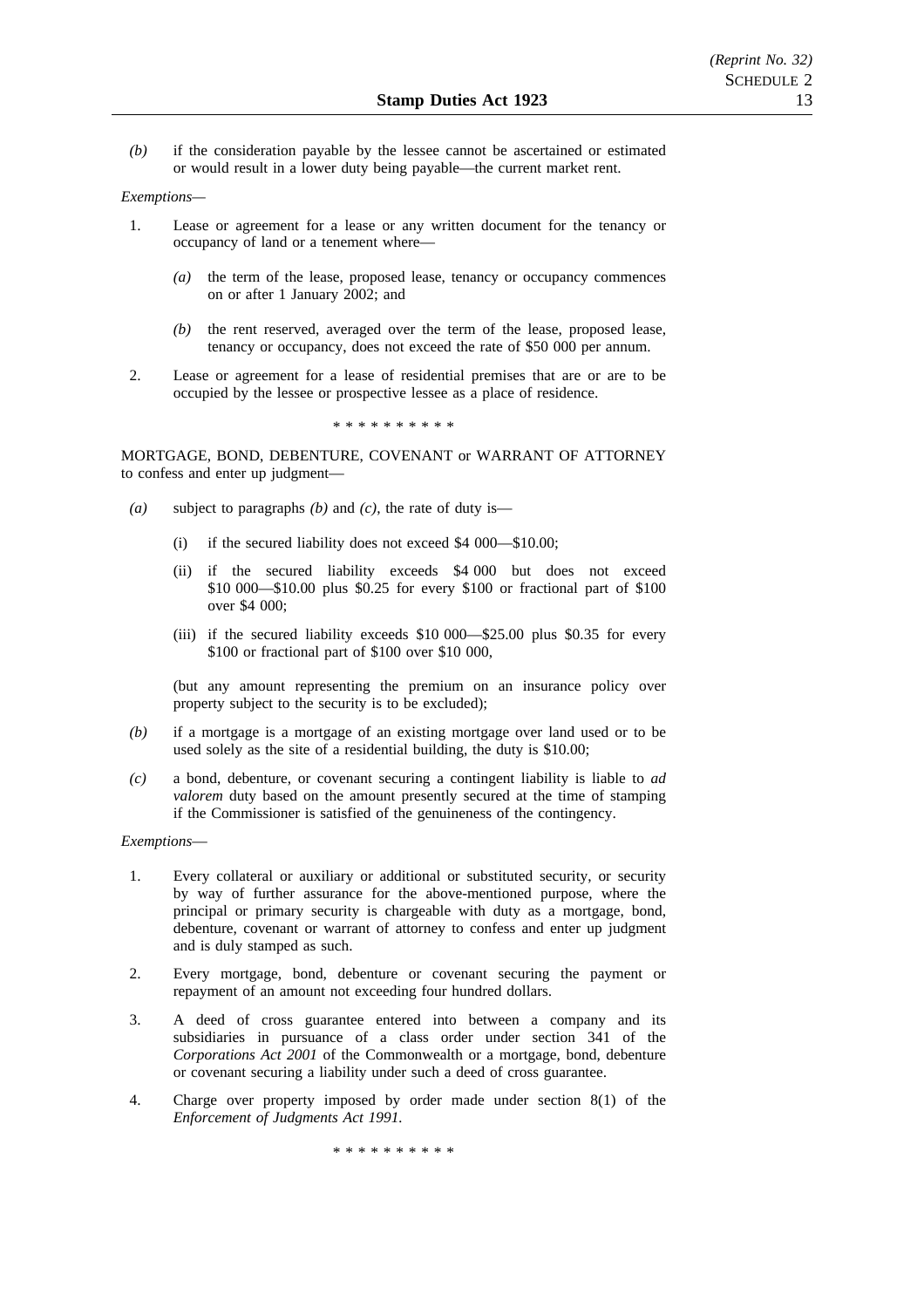RETURN lodged with the Commissioner by a company, person or firm of persons under section 42AA—

There shall be paid by the person lodging the return a duty at such rate per centum of the amount of the premiums paid or payable in respect of each class of assurance or insurance to which the return relates as would have been payable if the assurance or insurance had been effected under a policy issued in this State.

RETURN lodged with the Commissioner by a financial institution under section 44—

Duty is payable on each cheque form or cheque to which the return relates as follows:

For every cheque form or cheque  $\dots \dots \dots \dots \dots \dots \dots \dots$  0.10

*Exemptions*—

- 1. A cheque form issued by a financial institution in respect of an account held with the financial institution—
	- *(a)* outside of South Australia; or
	- *(b)* by a part of the Public Service; or
	- *(c)* by or on behalf of a body established for a charitable, educational, benevolent, religious, sporting, community or philanthropic purpose; or
	- *(d)* by a friendly society or by or on behalf of a community or publicly subsidised hospital.
- 2. A cheque drawn (whether before or after the commencement of this provision) against an account held with a financial institution outside of South Australia.
- 3. A cheque drawn by any financial institution in South Australia upon any other financial institution in South Australia, not payable to bearer or to order and used solely for the purpose of settling or clearing any account between such financial institutions.

RETURN lodged with the Commissioner by a dealer pursuant to section 90D—

Duty is payable on each sale and each purchase of marketable securities to which the return relates as follows:

For every \$100 and any fractional part of \$100 of the consideration for each sale or purchase ........................................... 0.15

#### *Exemptions*—

- 1. Any sale of marketable securities to which the return relates, which sale was made by a broker on his own account or behalf, where the marketable securities concerned were purchased by him on, or within 10 clear days (not including any day on which the Stock Exchange of which he is a member is closed) of, the day of the sale.
- 2. Any purchase of marketable securities to which the return relates, which purchase was made by a broker on his own account or behalf, where the marketable securities concerned were sold by him on, or within 10 clear days (not including any day on which the Stock Exchange of which he is a member is closed) of, the day of the purchase.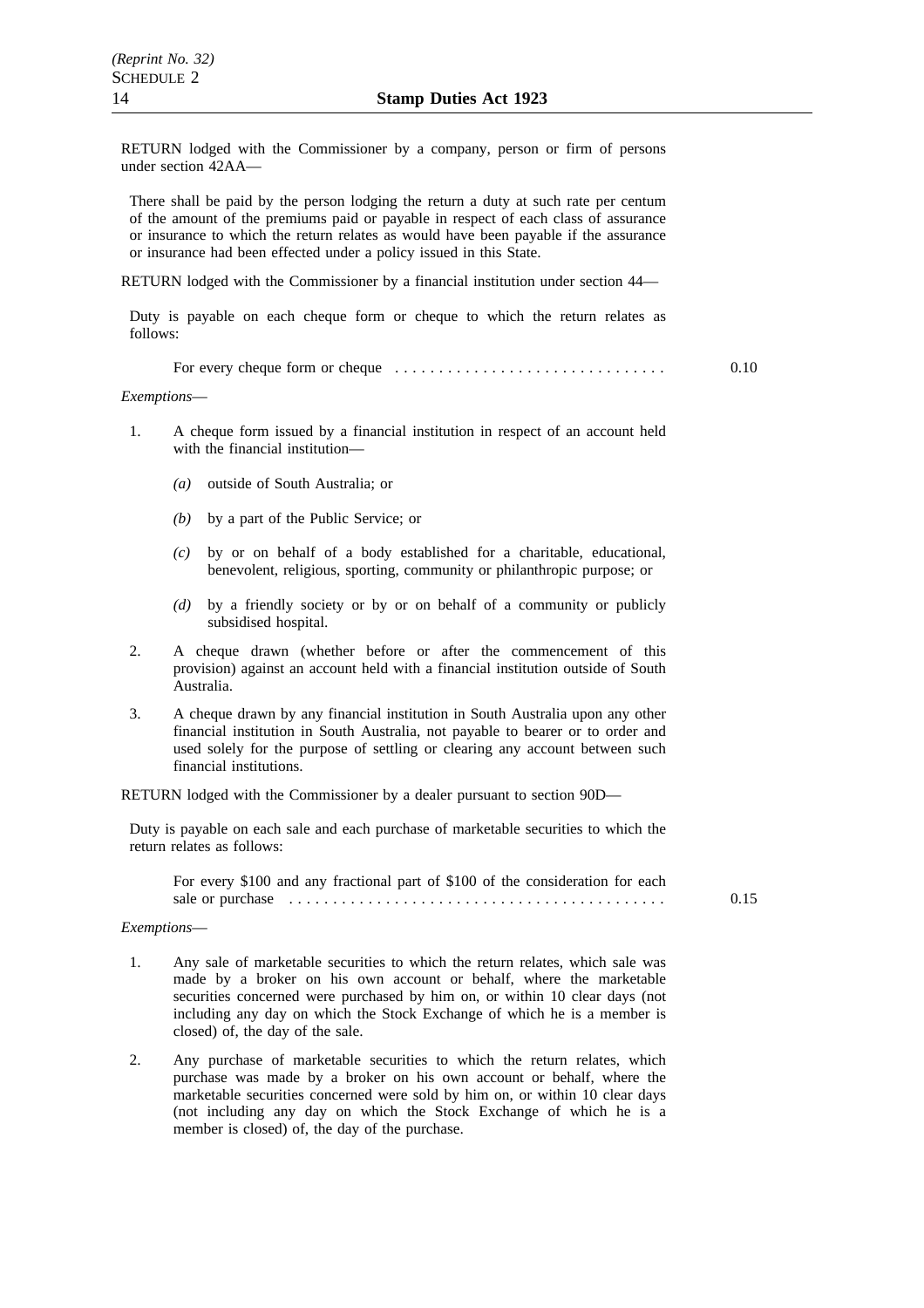### RETURN under section 90G—

Duty is payable in respect of each relevant transaction as follows:

| For every \$100 and any fractional part of \$100 of the value of the marketable |                   |
|---------------------------------------------------------------------------------|-------------------|
|                                                                                 | 0.30 <sub>1</sub> |

\*\*\*\*\*\*\*\*\*\*

## GENERAL EXEMPTIONS FROM ALL STAMP DUTIES

- 1. Wills, testamentary instruments and letters of administration and any instrument acknowledging, evidencing or recording any such instrument.
- 1A. Agreement or memorandum of agreement made on or after 1 September 1992, not under seal, and not otherwise specifically charged with duty.
- 2. Certificates of title issued from the Lands Titles Office.
- 3. Customs bonds.
- 4. Administration bonds.
- 5. Bonds to the Crown.
- 6. Conveyances of bills, bonds, debentures or other securities issued by a public statutory body constituted under a law of the Commonwealth or of this or any other State or of any Territory of the Commonwealth, not being a prescribed statutory body or a statutory body of a prescribed class.
- 7. Bond on appointment of a special bailiff.
- 8. Memorandum of association, articles of association and rules and regulations of any incorporated company, association or society.
- 9. Marriage settlements.
- 10. Mortgage bonds guaranteed by the Government of South Australia.
- 11. Articles or indentures of apprenticeship and assignments of articles or indentures of apprenticeship.
- 12. Leases to the Crown and to any person on behalf of the Crown.
- 13. A power of attorney (or any other instrument in the nature of a power of attorney).
- 13A. Grant of land from the Crown.
- 13B. Conveyance, whether on sale or otherwise, to the Crown or to any person on behalf of the Crown (not being a surrender to the Crown, or any such person, of a lease or other interest in land in order that the Crown may grant to a person other than the surrenderor a lease of, or other interest in, the same land or any part thereof).
- 13C. Acquisition by a municipal or district council of land for the purposes of providing a public park, being an acquisition enabled or assisted by an advance under the *Public Parks Act 1943*.
- 14. Conveyance on sale of any goods, wares, merchandise, horses, cattle, sheep or other movable chattels when the value does not exceed \$40.

\*\*\*\*\*\*\*\*\*\*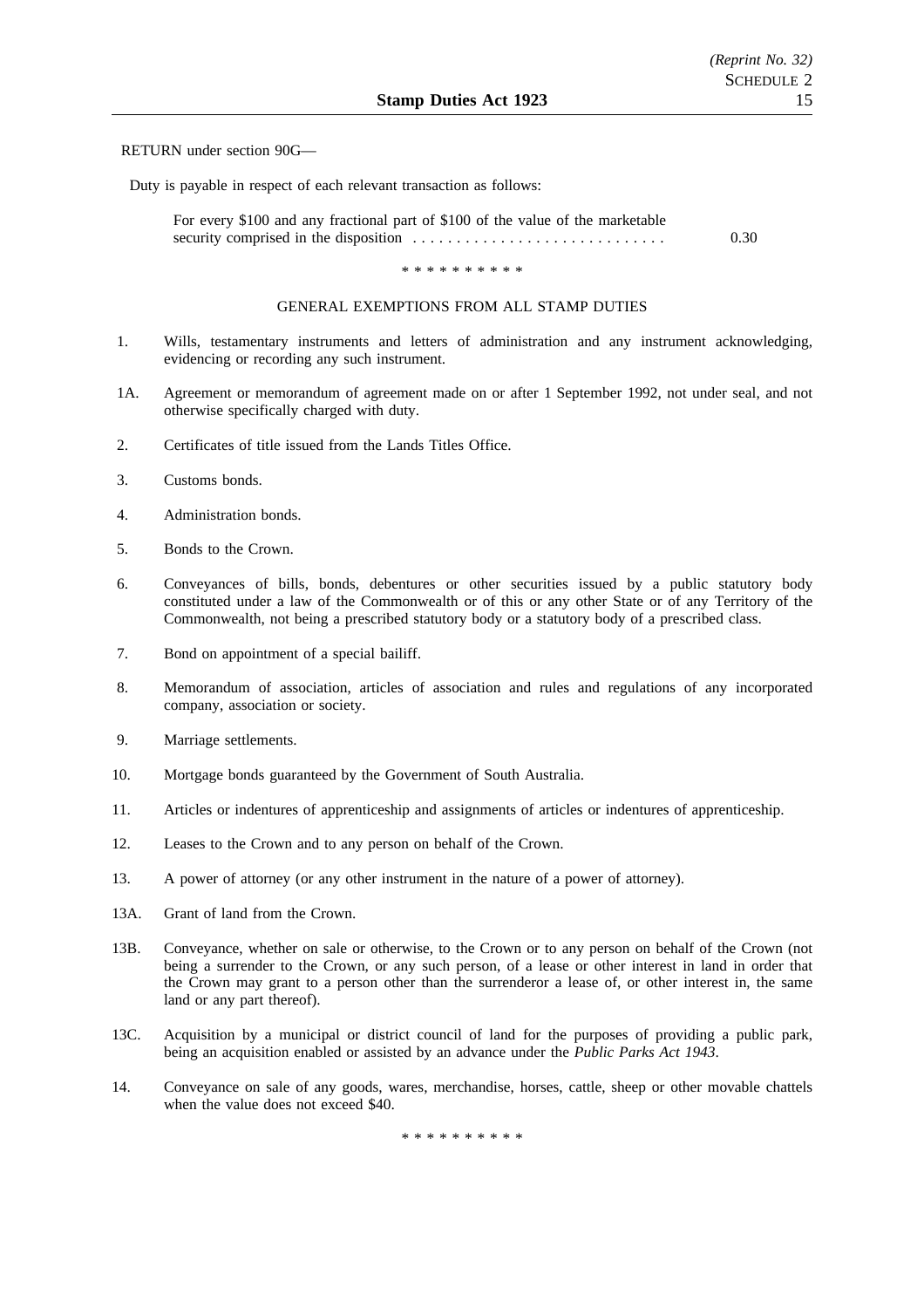- 15. Any transfer of any fire, personal accident, fidelity, guarantee, livestock, plate glass or marine insurance or assurance policy.
- 16. Any cemetery leases.

\*\*\*\*\*\*\*\*\*\*

- 18. Bills, bonds, inscribed stock, debentures, deposit receipts and other securities issued by the Government of the State, and coupons or interest warrants issued in connection with any such bills, bonds, stock, debentures, deposit receipts or other securities, and any transfer of, or document relating to, the purchase or sale of any such bills, bonds, stock, debentures, deposit receipts or other securities.
- 19. Conveyance or transfer of a marketable security by the personal representative of a deceased person to another person entitled under the will of the deceased person, or on intestacy, to have the marketable security conveyed or transferred to him or her.
- 20. Conveyance or transfer of a marketable security if the conveyance or transfer is made for the purpose of effectuating the appointment of a new trustee or the retirement of a trustee and all duty chargeable on any instrument for the appointment of the new trustee or the retirement of the trustee, as the case may be, has been duly paid.
- 20A. Conveyance or transfer of property if the Commissioner is satisfied that—
	- *(a)* the conveyance or transfer is made as a consequence of the conversion of an undertaking (for which a deed had been lodged under Division 5 of Part 7.12 of the *Corporations Law* as in force before the commencement of the *Managed Investments Act 1998* of the Commonwealth) to a managed investment scheme registered under Chapter 5C of the *Corporations Act 2001* of the Commonwealth; and
	- *(b)* the members have, after the conveyance or transfer, the same beneficial interests in the scheme property as they had prior to the conveyance or transfer.
- 21. Conveyance or transfer of a marketable security if the conveyance of transfer is made in pursuance of any deed of settlement or deed of gift and all duty chargeable on the deed of settlement or deed of gift, as the case may be, has been duly paid.
- 22. Conveyance or transfer of American Depositary Shares or of American Depositary Receipts that relate to American Depositary Shares, that causes or results in a change in the beneficial ownership of an estate or interest in marketable securities of a South Australian registered company within the meaning of section 90A (not being a CUFS).
- 23. Any conveyance, transfer or mortgage to which a prescribed person is a party and which is executed or entered into in connection with the purchase or gift of any land on which the prescribed person resides or intends to reside shall be exempt from stamp duty on so much of the amount on which the duty is chargeable as does not exceed two thousand four hundred dollars, but a conveyance, transfer or mortgage shall not be exempt under this paragraph unless the Commissioner is satisfied by such evidence as he requires—
	- *(a)* that the purchase or gift is made for the purpose of enabling the prescribed person to become the owner, or lessee from the Crown, of a dwelling house in which he resides or intends to reside;
	- *(b)* that a conveyance, transfer or mortgage to which the prescribed person was a party and which was executed or entered into in connection with any other purchase or gift of land on which the prescribed person resided or intended to reside has not previously been exempt from stamp duty pursuant to this paragraph or any enactment relating to advances for homes.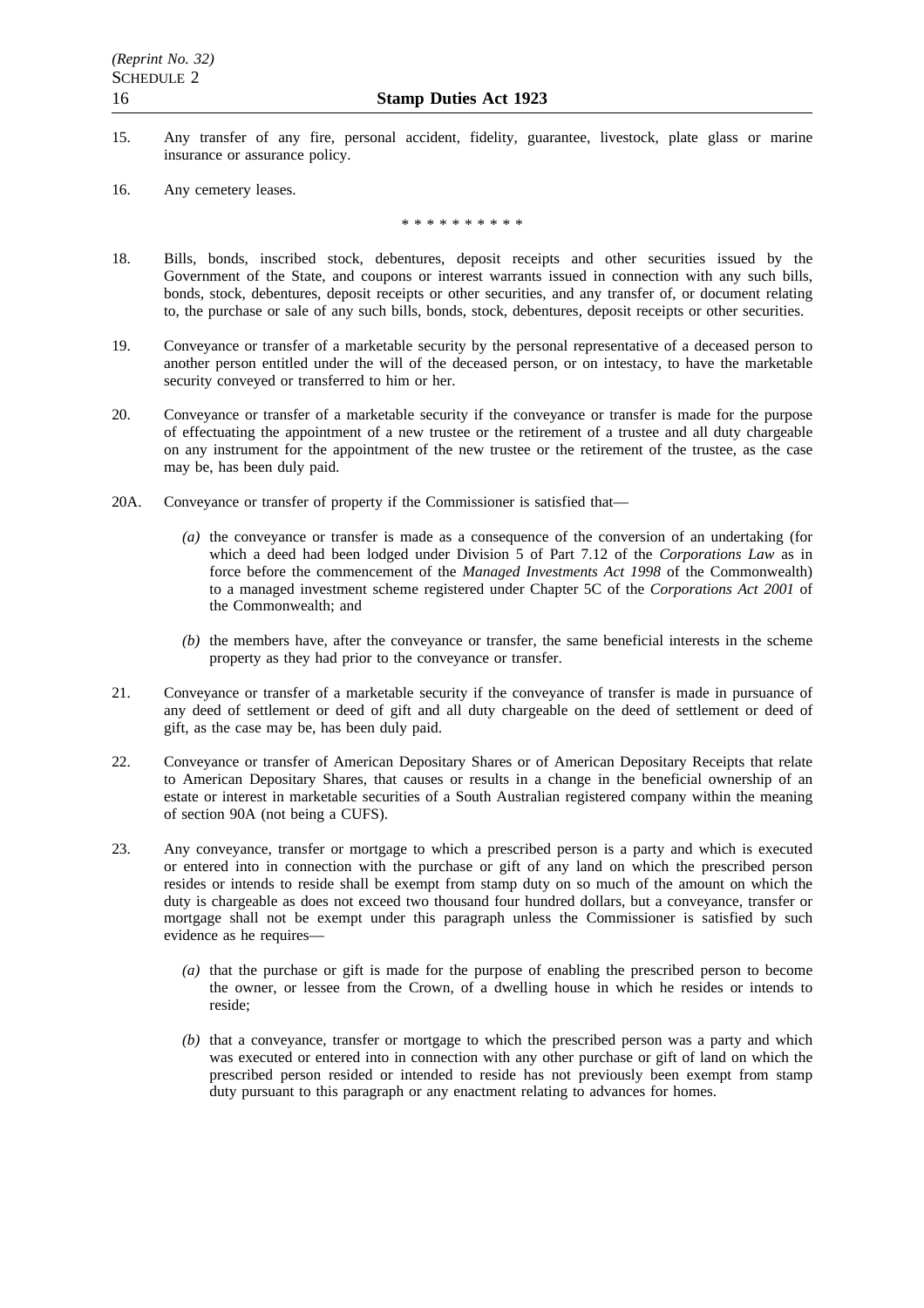In this paragraph—

"**prescribed person**" means—

- *(a)* a person who, during any war in which the Commonwealth is or was engaged, has served as a member of a naval, military or air force of the Commonwealth or of the United Kingdom or of any part of Her Majesty's dominions, whether or not he is still so serving at the time when he claims exemption under this paragraph;
- *(b)* a person who, during any such war, was employed in seagoing service on a ship registered in any territory under the dominion of Her Majesty the Queen, whether or not he is still so employed at the time when he claims exemption under this paragraph;
- *(c)* a person who has been on active service in the Korean war as a member of a naval, military or air force of the Commonwealth or of the United Kingdom or of any other part of Her Majesty's dominions, whether or not he is still on such service at the time when he claims exemption under this paragraph.

The expression "**Korean war**" in this paragraph means the war in Korea which commenced on the twenty-fifth day of June, 1950. For the purposes of this paragraph that war shall be deemed to end on the day on which a proclamation is issued by the Governor declaring that the Korean war has ceased;

- *(d)* a person who has been on active service as a member of a naval, military or air force of the Commonwealth or of the United Kingdom or of any other part of Her Majesty's dominions operating for the suppression of unlawful violence in Malaya, whether or not he is still on such service at the time when he claims exemption under this paragraph;
- *(d1)* a person who (whether before or after the commencement of the *Stamp Duties Act Amendment Act 1965*) has been on active service as a member of a naval, military or air force of the Commonwealth or of the United Kingdom or of any other part of Her Majesty's dominions in any area outside Australia or in any naval, military or air force operation that is proclaimed to be an area or (as the case may be) a naval, military or air force operation for the purposes of this paragraph, whether or not he is still on such service at the time when he claims exemption under this paragraph;
- *(e)* the widow of any deceased person who during his lifetime served or was employed as mentioned in paragraph *(a)*, *(b)*, *(c)*, *(d)* or *(d1)*;

For the purposes of paragraphs *(a)* and *(b)*, a war shall be deemed to continue from the commencement thereof until the day declared by the Governor by proclamation to be the day on which the war shall be deemed to cease. Notwithstanding the provisions of this paragraph, or of any proclamation made in pursuance thereof, the way which commenced on the third day of September, 1939, shall, for the purposes of any conveyance, transfer or mortgage executed or entered into after the commencement of the *Stamp Duties Act Amendment Act 1965* be deemed to have ceased on the thirty-first day of December, 1945;

"**land**" includes the fee simple of any land and the estate and interest of a lessee of land held under a Crown lease, and of a purchaser of land held under an agreement for sale and purchase granted by the Crown.

- 24. A conveyance or transfer of a marketable security to or from a nominee company established by a dealer or an SCH participant solely for the purpose of facilitating settlement of transactions relating to marketable securities entered into in the ordinary course of business.
- 24AA. A conveyance or transfer of a marketable security to or from CHESS Depositary Nominees Pty Ltd solely for the purpose of facilitating settlement of transactions relating to a CUFS entered into in the ordinary course of business.
- 24A. An error transaction in respect of a marketable security to which Division 3 of Part 3A applies.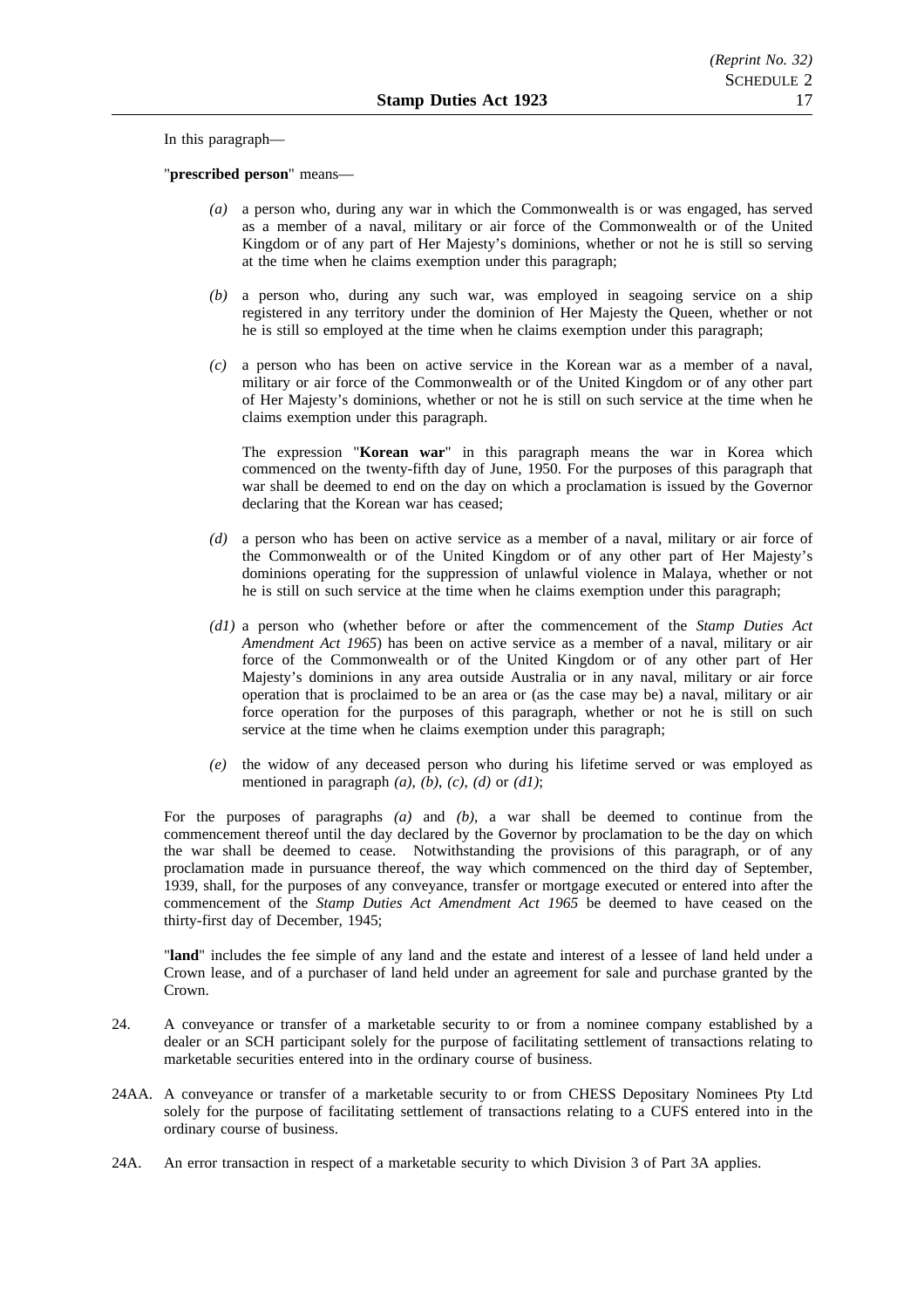- 24B. A conveyance or transfer of a marketable security made solely for the purpose of a security lending transaction of a kind that would qualify for relief under section 26BC(3) of the *Income Tax Assessment* Act 1936 of the Commonwealth, as amended from time to time.
- 24C. An SCH-regulated transfer of a marketable security that—
	- *(a)* does not result in a change in beneficial ownership; and
	- *(b)* is not chargeable with duty as a conveyance operating as a voluntary disposition *inter vivos*.
- 24D. A conveyance of a marketable security that is an exempt transaction within the meaning of section 90A.
- 25. A declaration of trust by the Public Trustee for the benefit of a child under the age of 18 years who has received a payment under the *Victims of Crime Act 2001* or a corresponding previous law.
- 26. A transaction (or an instrument effecting or acknowledging, evidencing or recording a transaction) by a trustee of a regulated superannuation fund (within the meaning of the *Superannuation Industry (Supervision) Act 1993* (Cwlth)) in the ordinary course of administering the fund—
	- *(a)* creating an interest in the fund in favour of a beneficiary of the superannuation scheme; or
	- *(b)* redeeming, cancelling or extinguishing such an interest.

\*\*\*\*\*\*\*\*\*\*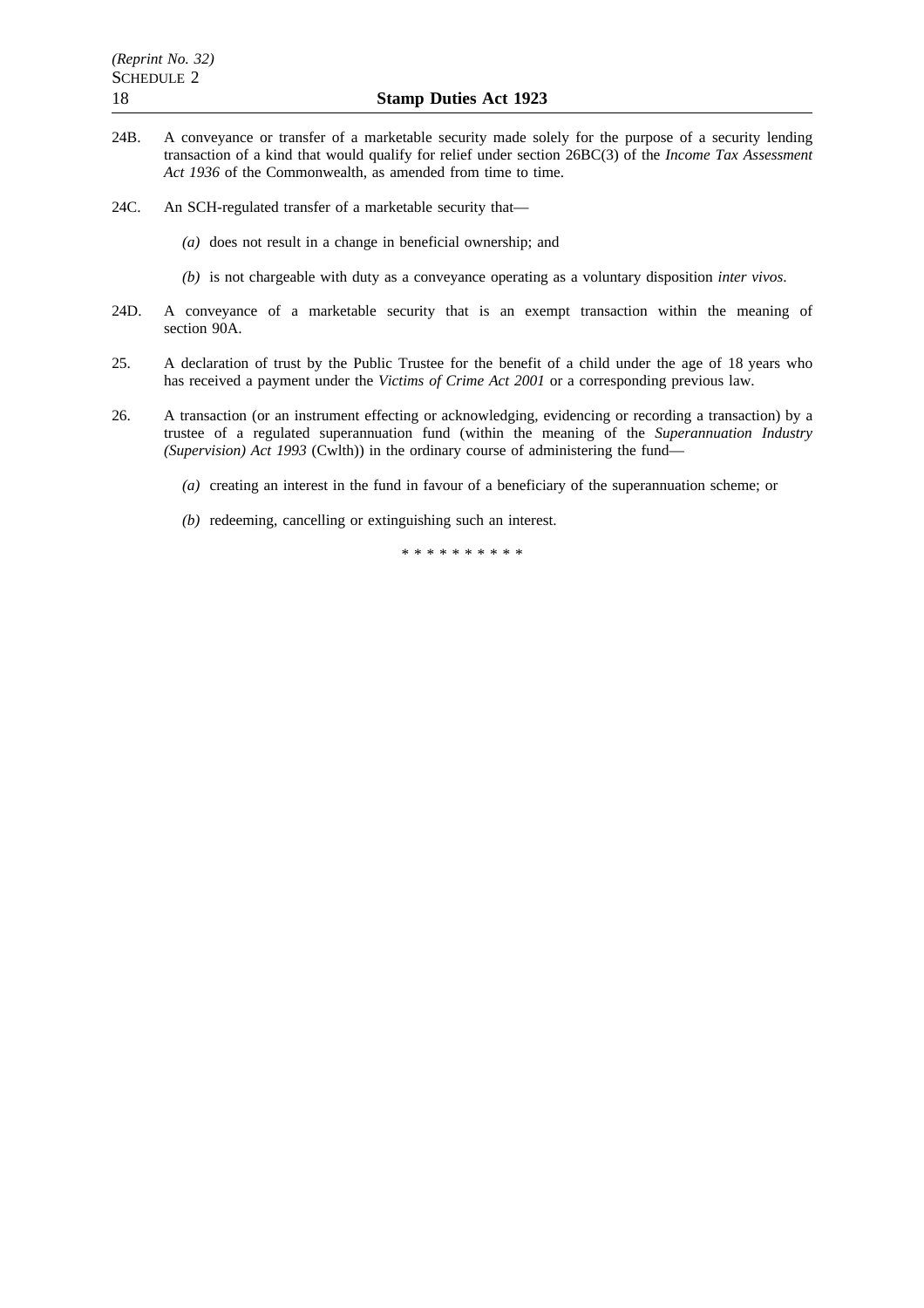# **APPENDIX**

# **LEGISLATIVE HISTORY**

### **Transitional Provisions**

(*Transitional provision from Stamp Duties Act Amendment Act 1988, s. 9*)

9. Section 71E of the principal Act applies in relation to transactions entered into on or after 7th December, 1987, but no offence arises under subsection (6)*(a)* of that section in relation to a transaction entered into before the date of assent to this Act if the required statement is lodged with the Commissioner within two months after assent.

(*Transitional provision from Stamp Duties Act Amendment Act 1989, s. 4*)

4. The amendments effected by this Act apply to conveyances lodged with the Commissioner of Stamps for stamping on or after 1 February, 1988.

(*Transitional provision from Stamp Duties Act Amendment Act (No. 4) 1990, s. 7*)

7. Where a company, person or firm of persons carried on general insurance business before the enactment of this Act, the company, person or firm—

- *(a)* is required to lodge monthly returns only in relation to general insurance business carried on by it on or after 1 July, 1990; and
- *(b)* will be taken to have complied with the requirements of section 36(1) of the principal Act, as amended by this Act, in relation to the period from 1 July, 1990, until the enactment of this Act if the monthly returns required in relation to that period are lodged with the Commissioner not later than the fifteenth day of the month commencing after the enactment of this Act.

(*Transitional provision from Stamp Duties (Rates) Amendment Act 1992, s. 7*)

7. The amendments made by sections 5 and 6 of this Act apply to instruments executed on or after the commencement of this Act (with the effect that instruments executed before that commencement will be chargeable with duty as if those provisions had not been enacted).

> (*Transitional provision from Stamp Duties (Penalties, Reassessments and Securities) Amendment Act 1992, s. 45*)

45. (1) Subject to this section, the amendments made by this Act do not affect the amount of duty chargeable on an instrument executed, or a transaction completed, before the commencement of this Act.

 $(2)$  If—

- *(a)* a mortgage executed before the commencement of this Act is extended or renewed after the commencement of this Act; or
- *(b)* a liability that is secured by a mortgage executed before the commencement of this Act is incurred after the commencement of this Act (except a liability that accrues in respect of a liability that was incurred before the commencement of this Act, or a liability that takes effect in substitution for an earlier liability and does not—when incurred—exceed the amount of the earlier liability); or
- *(c)* after the commencement of this Act the time for payment or repayment of a liability secured by a mortgage executed before the commencement of this Act is extended or deferred,

duty is chargeable under the principal Act as amended by this Act as if the mortgage were a new and separate instrument executed on the date of the extension or renewal, the date when the fresh liability was incurred, or the date when the time for payment or repayment of the liability was extended or deferred (as the case requires), but allowance must be made for duty paid on the mortgage before that date.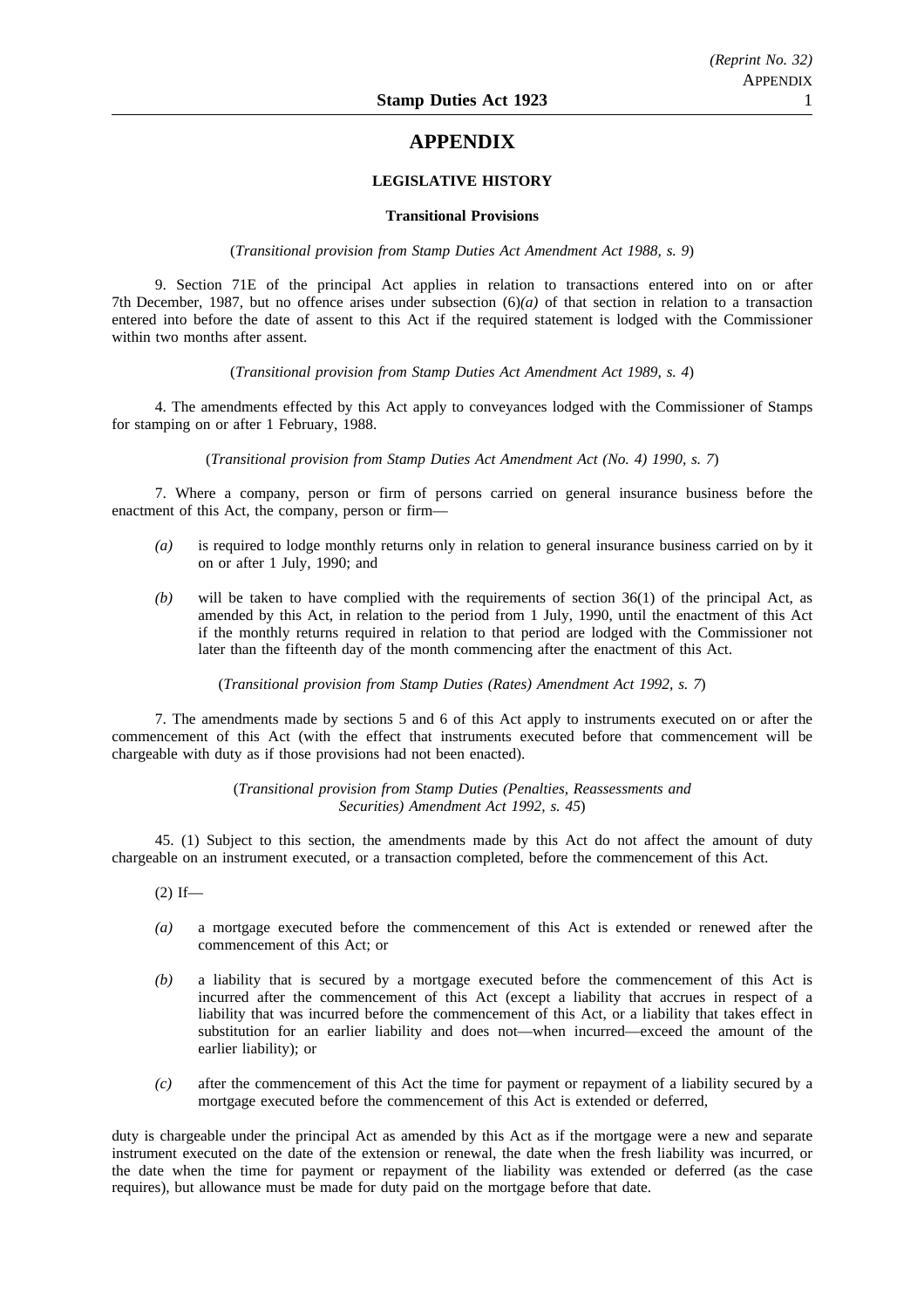(*Transitional provision from Stamp Duties (Concessions) Amendment Act 1994, s. 10*)

10. The amendments made by sections 5 and 6 of this Act apply in relation to rental business transacted on or after 1 June 1994.

(*Transitional provision from Stamp Duties (Miscellaneous) Amendment Act 1996, s. 11*)

11. The amendments made by this Act do not affect the amount of duty chargeable on an instrument executed before the commencement of this Act.

(*Transitional provision from Stamp Duties (Miscellaneous No. 2) Amendment Act 1997, s. 8*)

8. A bank is not required to pay duty on a cheque form or cheque under the principal Act as amended by this Act if duty has already been paid in relation to the cheque form or cheque under the repealed provisions of the principal Act.

(*Transitional provision from Stamp Duties (Miscellaneous) Amendment Act 1998, s. 4*)

- 4. (1) The amendment made by section  $3(a)$  of this Act does not apply in relation to-
- *(a)* insurance premiums received or charged in account (whether directly or by agents) before 1 June 1998; or
- *(a)* insurance premiums received or charged in account (whether directly or by agents) before 1 August 1998 relating to policies to be in force for 12 months or less commencing before 1 September 1998,

with the effect that those insurance premiums will be chargeable with duty as if section  $3(a)$  had not been enacted.

(2) The amendment made by section 3*(b)* of this Act does not apply in relation to applications made before the commencement of section 3*(b)*.

(3) The amendment made by section  $3(c)$  of this Act does not apply in relation to applications where the term of the registration is to take effect before 1 September 1998, with the effect that those applications will be charged with duty as if section 3*(c)* had not been enacted.

(*Transitional provision from Stamp Duties (Conveyance Rates) Amendment Act 1999, s. 3*)

3. (1) The amendments made by section 2 of this Act apply to instruments first lodged with the Commissioner of State Taxation for stamping on or after the commencement of this Act.

(2) However, if on application under this subsection the Commissioner of State Taxation is satisfied that an instrument lodged for stamping gives effect to a written agreement entered into before 27 May 1999, the amendments made by section 2 of this Act will not apply to the instrument (and the instrument will be chargeable with duty as if those amendments had not been enacted).

(*Modification of Act by Regulation No. 8 of 2000, reg. 4*)

Prescribed modification of State taxing laws (s. 7(1))

4. Each State taxing law is modified under section 7(1) of the Act by the addition of a provision to the following effect:

(1) "This State taxing law is to be read together with its corresponding applied law as a single body of law.".

(2) The principle in subregulation (1) is subject to any express exceptions and qualifications prescribed under the Act and the *Commonwealth Places (Mirror Taxes) Act 1998* of the Commonwealth.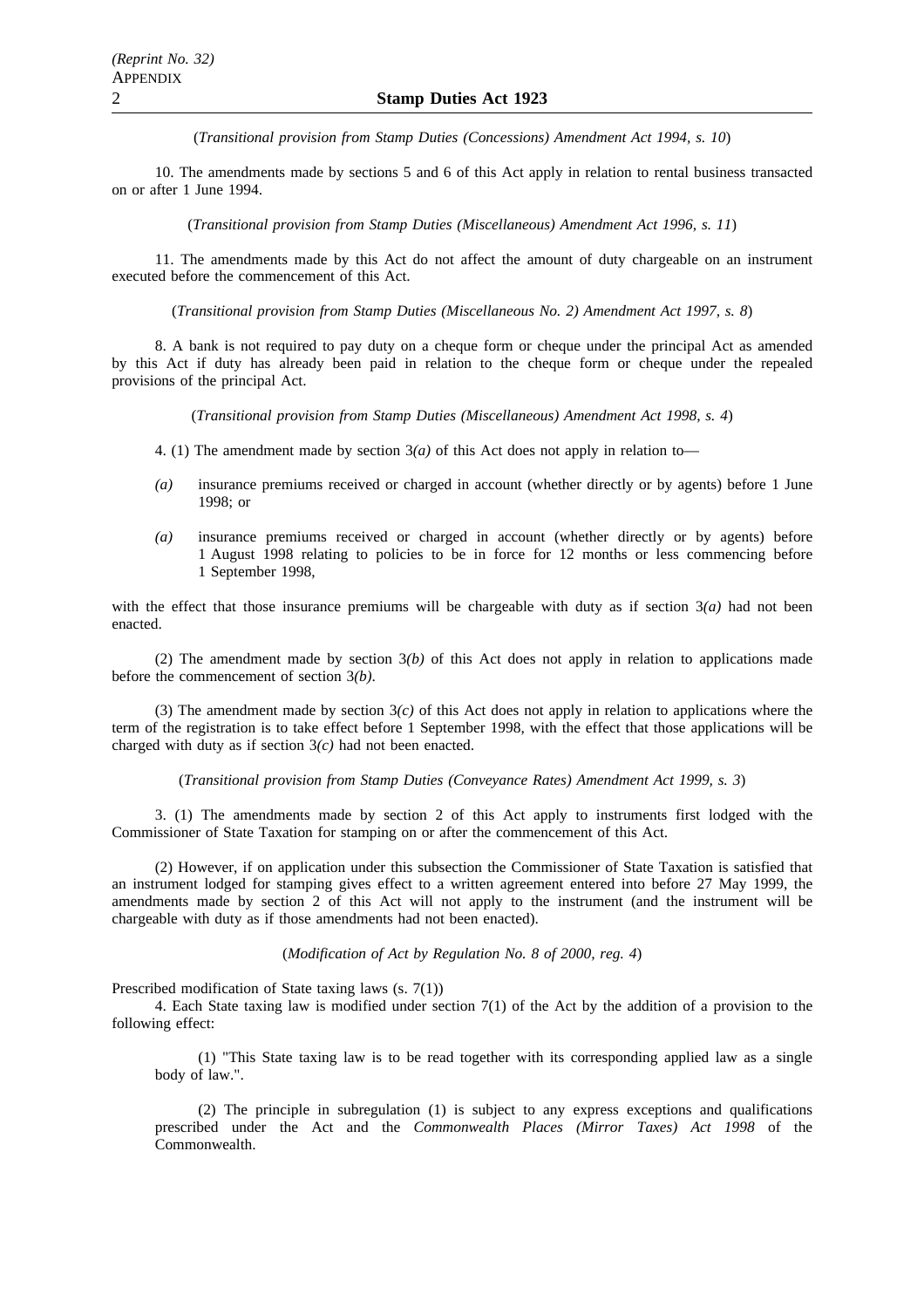(*Transitional provision from Stamp Duties (Land Rich Entities and Redemption) Amendment Act 2000, s. 21*)

Amendments relating to redemption to operate retrospectively and prospectively

21. (1) The MSP amendments operate both prospectively and retrospectively.

(2) However—

- *(a)* the MSP amendments do not operate retrospectively in respect of an instrument or transaction made or occurring before the relevant date but on or after 30 September 1999; and
- *(b)* the MSP amendments only operate to impose a liability in respect of an instrument or transaction made or occurring before 30 September 1999 if—
	- (i) no assessment of duty in respect of the instrument or transaction had been made before the relevant date; or
	- (ii) an assessment of duty in respect of the instrument or transaction had been made before the relevant date but
		- no objection to the assessment was made within 60 days after the date of the assessment; or
		- an objection to the assessment was made and the objection was disallowed; and
- *(c)* the MSP amendments do not validate the assessment of duty made in relation to the transaction that was the subject of the High Court's judgment in the case of *MSP Nominees Pty Ltd and another v Commissioner of Stamps<sup>1</sup>* or authorise a reassessment of duty in that case.
- (3) In this section—

"MSP amendments" means the amendments made by sections 5, 6, 7 and 12 of this Act insofar as they are applicable to the redemption, cancellation or extinguishment of an interest in a unit trust scheme;

"relevant date" means the date of the introduction of the Bill for this Act into the Parliament.

## $1.$  (1999) 166 ALR 149.

# (*Transitional provisions from Stamp Duties (Rental Business and Conveyance Rates) Amendment Act 2002, s. 8*)

### Application of amendments

8. (1) The amendments made by section 7 of this Act apply to instruments first lodged with the Commissioner of State Taxation for stamping on or after the commencement of that section.

(2) However, if on application under this subsection the Commissioner of State Taxation is satisfied that an instrument lodged for stamping gives effect to a written agreement entered into on or before 11 July 2002, the amendments made by section 7 of this Act will not apply to the instrument (and the instrument will be chargeable with duty as if those amendments had not been enacted).

(*Transitional provision from Statutes Amendment (Stamp Duties and Other Measures) Act 2002, s. 27*)

27. The amendment made to the principal Act by section 21*(c)* of this Act does not apply in relation to stamp duty paid before the commencement of that section.

(*Transitional provision from Stamp Duties (Gaming Machine Surcharge) Amendment Act 2002, s. 4*)

Application of amendments

4. The amendments made by this Act do not apply to a transaction entered into before the commencement of this Act.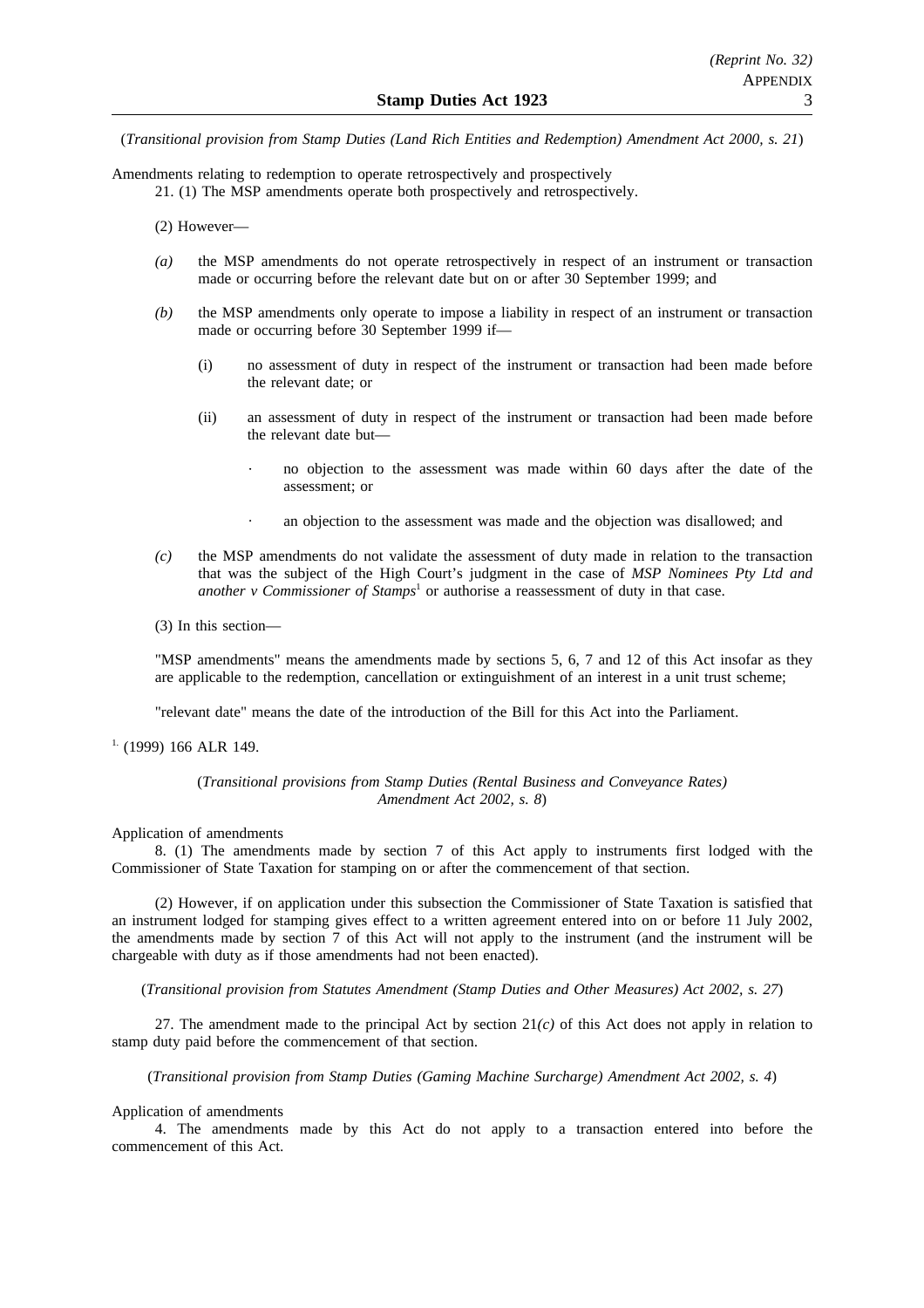#### **Legislative History**

- Legislative history prior to 3 February 1976 appears in marginal notes and footnotes included in the consolidation of this Act contained in Volume 10 of The Public General Acts of South Australia 1837-1975 at page 369.
- Certain textual alterations were made to this Act by the Commissioner of Statute Revision when preparing the reprint of the Act that incorporated all amendments in force as at 1 November 1984. A Schedule of these alterations was laid before Parliament on 13 November 1984.
- Legislative history since 3 February 1976 (entries in bold type indicate amendments incorporated since the last reprint) is as follows:

Part 1 Division 1 heading: inserted by 80, 2000, s. 3

Part 1 Division 2 heading: inserted by 80, 2000, s. 4 Section 2: deleted in pursuance of the *Acts Republication Act 1967* Section 3: deleted in pursuance of the *Acts Republication Act 1967* as its function is now exhausted Section 2: redesignated as s. 2 by 82, 1996, s. 77(2); redesignated as (previously section 4) s.  $2(1)$  by 80, 2000, s.  $5(g)$ definition of "adhesive stamp" inserted by 8, 1986, s. 2(a) definition of "approved form" inserted by 35, 2002, s. 15 definition of "assessment" inserted by 82, 1996, s.  $77(1)(a)$ definition of "beneficial interest" inserted by 80, 2000, s. 5(a) definition of "authorised officer" inserted by 100, 1986, s. 3(a); repealed by 82, 1996, s. 77(1)(a) definition of "business of primary production" inserted by 31, 1994, s. 3 definition of "Commissioner" substituted by 82, 1996, s. 77(1)(b) definition of "CUFS" inserted by 18, 1996, s. 3(a) definition of "die" substituted by 8, 1986, s. 2(b) definition of "discretionary trust" inserted by 36, 1990, s. 3(a) definition of "duty" substituted by 88, 1992, s. 3(a); 82, 1996, s. 77(1)(c) definition of "fixed interest security" inserted by 111, 1980, s. 3(a); repealed by 81, 1985, s. 3 definitions of "GST" and "GST law" inserted by 21, 2000, s. 22(a) definition of "impressed stamp" inserted by 8, 1986, s. 2(c) definitions of "intellectual property", "interest" and "jurisdiction" inserted by 80, 2000, s. 5(b) definition of "marketable security" amended by 111, 1980, s. 3(b); 50, 1984, s. 3(1) (Sched. 6); 88, 1992, s. 3(b); 18, 1996, s. 3(b); 23, 2001, s. 105(a) definition of "money" substituted by 50, 1984, s. 3(1) (Sched. 6) definitions of "potential beneficial interest", "property" and "recognised stock exchange" inserted by 80, 2000, s. 5(c) definition of "records" inserted by 100, 1986, s. 3(b) definition of "rent" inserted by 21, 2000, s. 22(b) definitions of "sale" and "spouse" inserted by 80, 2000, s. 5(d) definition of "savings bank" substituted by 50, 1984, s. 3(1) (Sched. 6); repealed by 41, 1999, s. 16 definition of "stamp" substituted by 8, 1986, s. 2(d) definition of "stamped" substituted by 8, 1986, s. 2(d) definition of "State" inserted by 80, 2000, s. 5(f) definition of "stock" amended by 50, 1984, s. 3(1) (Sched. 6); 23, 2001, s. 105(b) definition of "transfer" inserted by 80, 2000, s. 5(e)

- definition of "unit" inserted by 36, 1990, s. 3(b)
- definition of "unit trust scheme" inserted by 36, 1990, s. 3(b)

Section  $2(2)$  and  $(3)$ : inserted by 80, 2000, s.  $5(g)$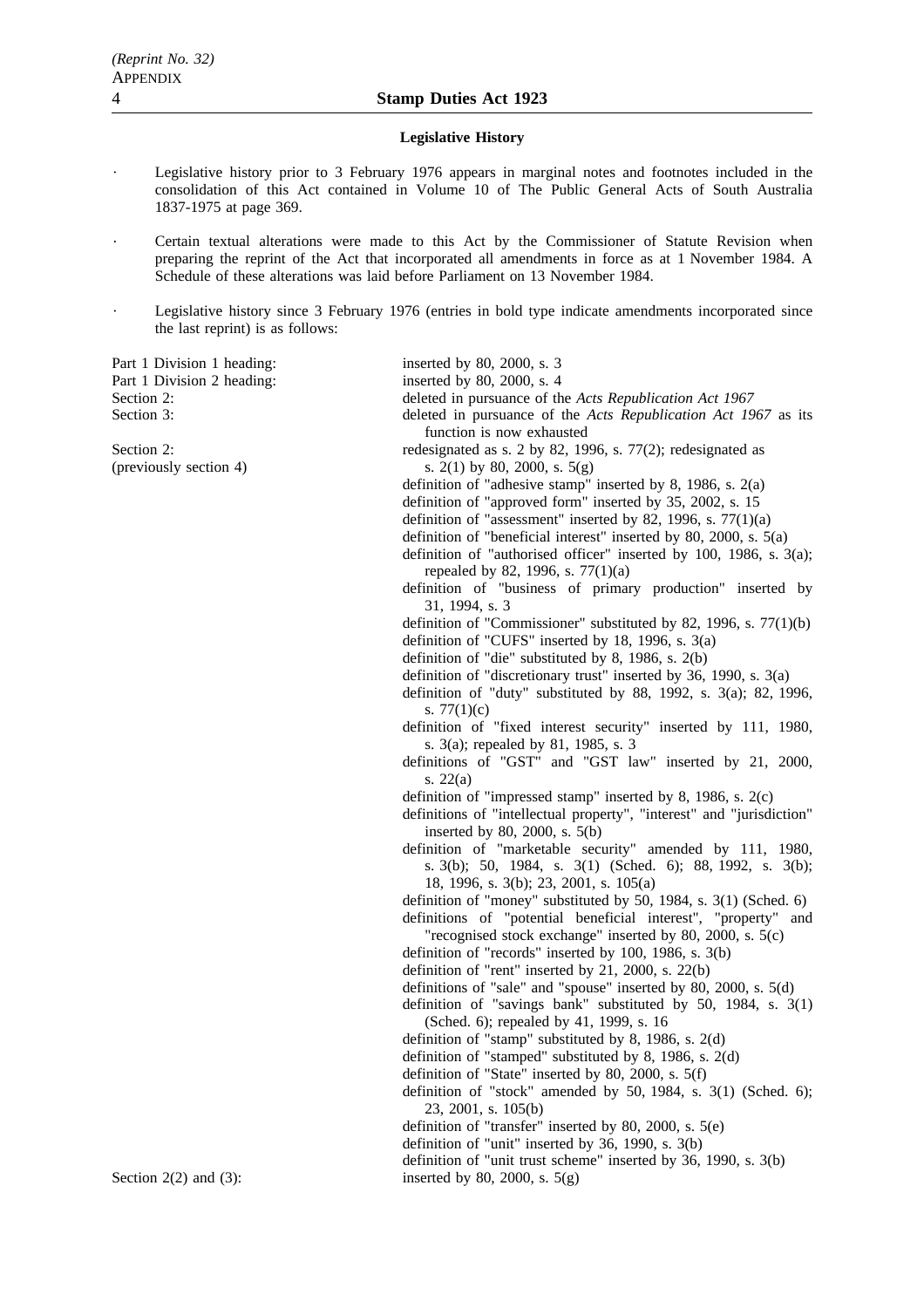Section 3: inserted by 82, 1996, s. 78 Division 3 of Part 1 comprising ss. 3A - 3D and heading inserted by 80, 2000, s. 6 Section 3C(4): amended by 23, 2001, s. 106 New Part 2 heading: inserted by 82, 1996, s. 78 Section 4: inserted by 82, 1996, s. 78 Section 5: amended by 50, 1984, s. 3(1) (Sched. 6); repealed by 82, 1996, s. 78 Section 5A: inserted by 111, 1980, s. 4; repealed by 82, 1996, s. 78 Section 5AB: inserted by 81, 1985, s. 4; substituted by 52, 1989, s. 3; repealed by 82, 1996, s. 78 Section 5: inserted by 111, 1980, s. 4; amended by 50, 1984, s. 3(1) (previously section 5B) (Sched. 6); redesignated as s. 5 by 82, 1996, s. 79; repealed by 80, 2000, s. 7 Section 6: amended by 50, 1984, s. 3(1) (Sched. 6); substituted by 50, 1984, s. 3(1) (Sched. 6); substituted by 100, 1986, s. 4; 82, 1996, s. 80 Section 6AA: inserted by 100, 1986, s. 4; repealed by 82, 1996, s. 80 Section 6A: inserted by 8, 1986, s. 3; amended by 2, 1987, s. 6(a); repealed by 82, 1996, s. 80 Section 6B: inserted by 2, 1987, s. 6(b); repealed by 82, 1996, s. 80 Section 7(3): substituted by 82, 1997, s. 3; amended by 41, 1999, s. 17 Section 7(4): amended by 50, 1984, s. 3(1) (Sched. 6); repealed by 82, 1997, s. 3 Old Part 2 heading:<br>
Section 9:<br>
repealed by 82, 1996, s. 81<br>
repealed by 82, 1996, s. 81 Section 9: repealed by 82, 1996, s. 81<br>Section 10: amended by 88, 1992, s. 4: amended by 88, 1992, s. 4; repealed by 82, 1996, s. 81 Section 12(3): substituted by 88, 1992, s. 5 Section 15: repealed by 82, 1996, s. 82 Section 15A: substituted by 21, 2000, s. 23 Section 17: repealed by 111, 1980, s. 5; inserted by 4, 1990, s. 2 Section 19: **amended** by 50, 1984, s. 3(1) (Sched. 6); substituted by 88, 1992, s. 6; repealed by 82, 1996, s. 83 Section 19A: inserted by 111, 1980, s. 6 Section 19A(1): amended by 88, 1992, s. 7; 82, 1996, s. 84 Section 20(1): substituted by 111, 1980, s. 7(a); 82, 1996, s. 85(a) Section 20(1aa): inserted by 88, 1992, s. 8(a); repealed by 82, 1996, s. 85(a) Section 20(1a): inserted by 111, 1980, s. 7(a); amended by 88, 1992, s. 8(b), (c); repealed by 82, 1996, s. 85(a) Section 20(2): amended by 111, 1980, s. 7(b); 88, 1992, s. 8(d); substituted by 82, 1996, s. 85(a) Section 20(3): substituted by 88, 1992, s. 8(e); 82, 1996, s. 85(a) Section 20(4): inserted by 21, 1988, s. 3; amended by 88, 1992, s. 8(f); 82, 1996, s. 85(b) Section 20(5) - (7): inserted by 21, 1988, s. 3 Section 20(8): inserted by 21, 1988, s. 3; repealed by 82, 1996, s. 85(c) Section 21(1): redesignated as s. 21 in pursuance of the *Acts Republication Act 1967* Section 21(2) - (4): repealed by 50, 1984, s. 3(1) (Sched. 6) Section 22: **amended** by 50, 1984, s. 3(1) (Sched. 6) Section 23(1): substituted by 100, 1986, s. 5(a); 82, 1996, s. 86(a) Section 23(1a) and (1b): inserted by 100, 1986, s. 5(a); repealed by 82, 1996, s. 86(a) Section 23(2): amended by 100, 1986, s. 5(b); substituted by 82, 1996, s. 86(a) Section 23(3): amended by 100, 1986, s. 5(c); substituted by 82, 1996, s. 86(a) Section 23(4): amended by 82, 1996, s. 86(b) Section 23(5): substituted by 88, 1992, s. 9 Section 23A: inserted by 88, 1992, s. 10; repealed by 82, 1996, s. 87 Section 24: **amended** by 21, 1988, s. 4; 88, 1992, s. 11; 83, 1995, s. 2; repealed by 82, 1996, s. 87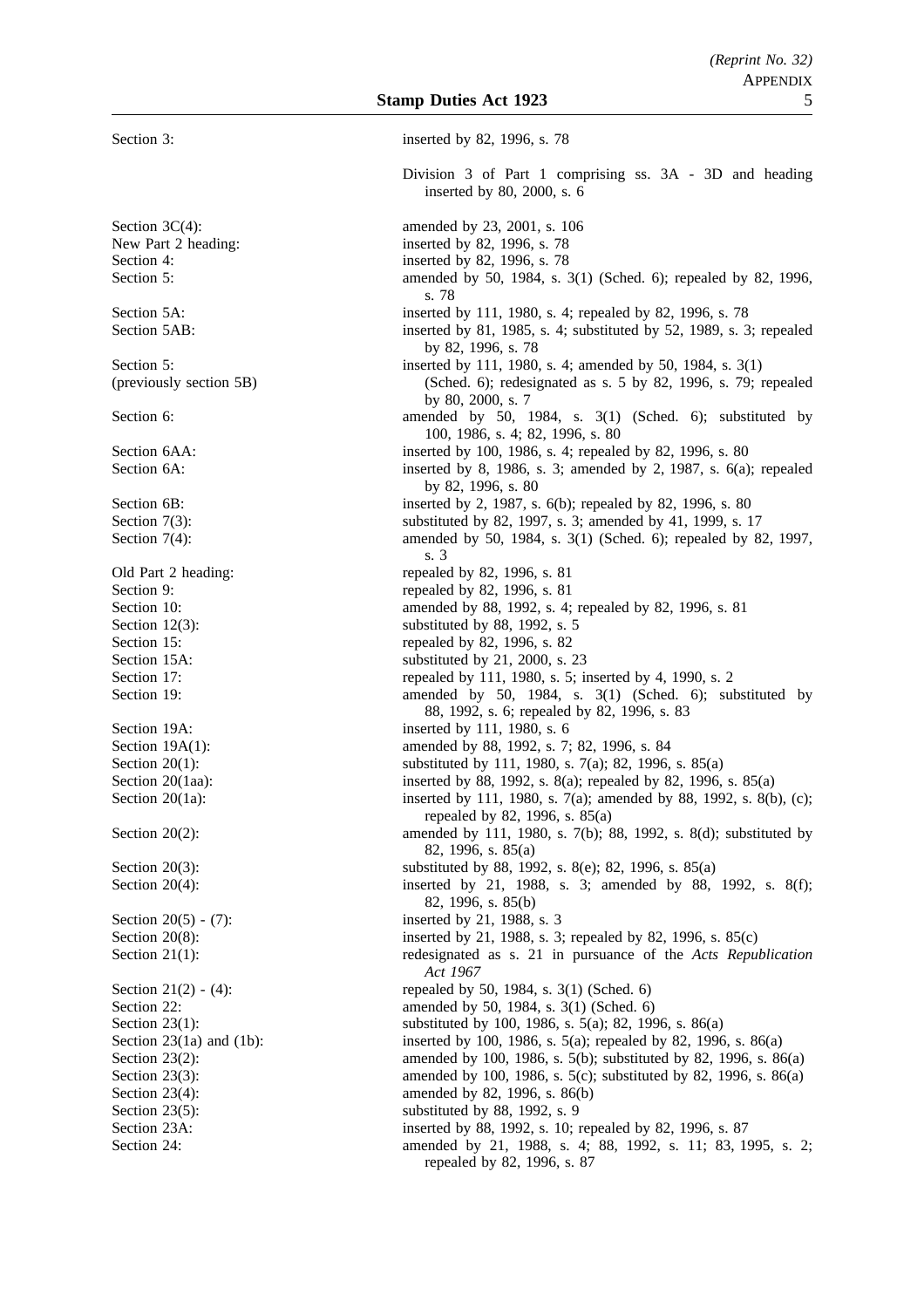Section 27E: repealed by 82, 1996, s. 88 Section 28 and heading: repealed by 81, 1985, s. 5 Section 31A: amended by 31, 1994, s. 4 Heading preceding section 31B: amended by 50, 1984, s. 3(1) (Sched. 6)

Section 25: **amended** by 50, 1984, s. 3(1) (Sched. 6); repealed by 100, 1986, s. 6

- Section 26: **amended** by 50, 1984, s. 3(1) (Sched. 6); repealed by 82, 1996, s. 87
- Section 27A: substituted by 100, 1986, s. 7; repealed by 82, 1996, s. 88
- Section 27B: substituted by 100, 1986, s. 7; amended by 14, 1994, s. 3; repealed by 82, 1996, s. 88
- Section 27C: amended by 50, 1984, s. 3(1) (Sched. 6); substituted by 50, 1984, s. 3(1) (Sched. 6); substituted by 100, 1986, s. 7; repealed by 82, 1996, s. 88
- Section 27D: substituted by 100, 1986, s. 7; amended by 88, 1992, s. 12; repealed by 82, 1996, s. 88
	-
	-
- Section 31(2) (4): amended by 50, 1984, s. 3(1) (Sched. 6)
	-
	-
- Section 31B: amended by 50, 1984, s. 3(1) (Sched. 6); redesignated as s. 31B (previously section 31B(1)) in pursuance of the *Acts Republication Act 1967*
	- definition of "bailee" inserted by 88, 1992, s. 13(a)
	- definition of "bailment plant" inserted by 88, 1992, s. 13(a)
	- definition of "bailor" inserted by 88, 1992, s. 13(a)
	- definition of "bank" repealed by 50, 1984, s. 3(1) (Sched. 6)
	- definition of "contractual bailment" inserted by 88, 1992, s. 13(a); substituted by 15, 2002, s. 3(a)
	- definition of "corresponding law" inserted by 31, 1994, s. 5
	- definition of "credit arrangement" repealed by 50, 1984, s. 3(1) (Sched. 6)
	- definition of "credit business" repealed by 50, 1984, s. 3(1) (Sched. 6)
	- definition of "discount transaction" repealed by 50, 1984, s. 3(1) (Sched. 6)
	- definition of "goods" amended by 88, 1992, s. 13(b)
	- definition of "guarantee" repealed by 50, 1984, s. 3(1) (Sched. 6)
	- definition of "guarantor" repealed by 50, 1984, s. 3(1) (Sched. 6)
	- definition of "hire-purchase agreement" inserted by 15, 2002, s. 3(b)
	- definition of "interest" repealed by 50, 1984, s. 3(1) (Sched. 6)
	- definition of "loan" amended by 101, 1976, s. 2(1)(a); repealed by 50, 1984, s. 3(1) (Sched. 6)
	- definition of "prescribed rate" substituted by 95, 1982, s. 3(a); repealed by 50, 1984, s. 3(1) (Sched. 6)
	- definition of "principal" repealed by 50, 1984, s. 3(1) (Sched. 6)
	- definition of "rate of interest" repealed by 50, 1984, s. 3(1) (Sched. 6)
	- definition of "registered credit union" substituted by 101, 1976, s. 2(1)(b); repealed by 50, 1984, s. 3(1) (Sched. 6)
	- definition of "related corporation" amended by 50, 1984, s. 3(1) (Sched. 6); 88, 1992, s. 13(c); substituted by 23, 2001, s. 107
	- definition of "rental business" substituted by 88, 1992, s. 13(d)
- Section 31B(1a): substituted by 95, 1982, s. 3(b); repealed by 50, 1984, s. 3(1) (Sched. 6)
- Section 31B(2) (10): repealed by 50, 1984, s. 3(1) (Sched. 6)
- Section 31C: substituted by 89, 1983, s. 3; repealed by 50, 1984, s. 3(1) (Sched. 6); inserted by 15, 2002, s. 4
- Section 31D(1): amended by 89, 1983, s. 4(a); 71, 1992, s. 3(1) (Sched.); 82, 1996, s. 89(a)
- Section 31D(2): substituted by 89, 1983, s. 4(b)
- Section 31D(4): substituted by 88, 1992, s. 14; repealed by 82, 1996, s. 89(b)
- Section 31E(1): amended by 35, 2002, s. 16(a)
- Section 31E(2): substituted by 89, 1983, s. 5; amended by 35, 2002, s. 16(b)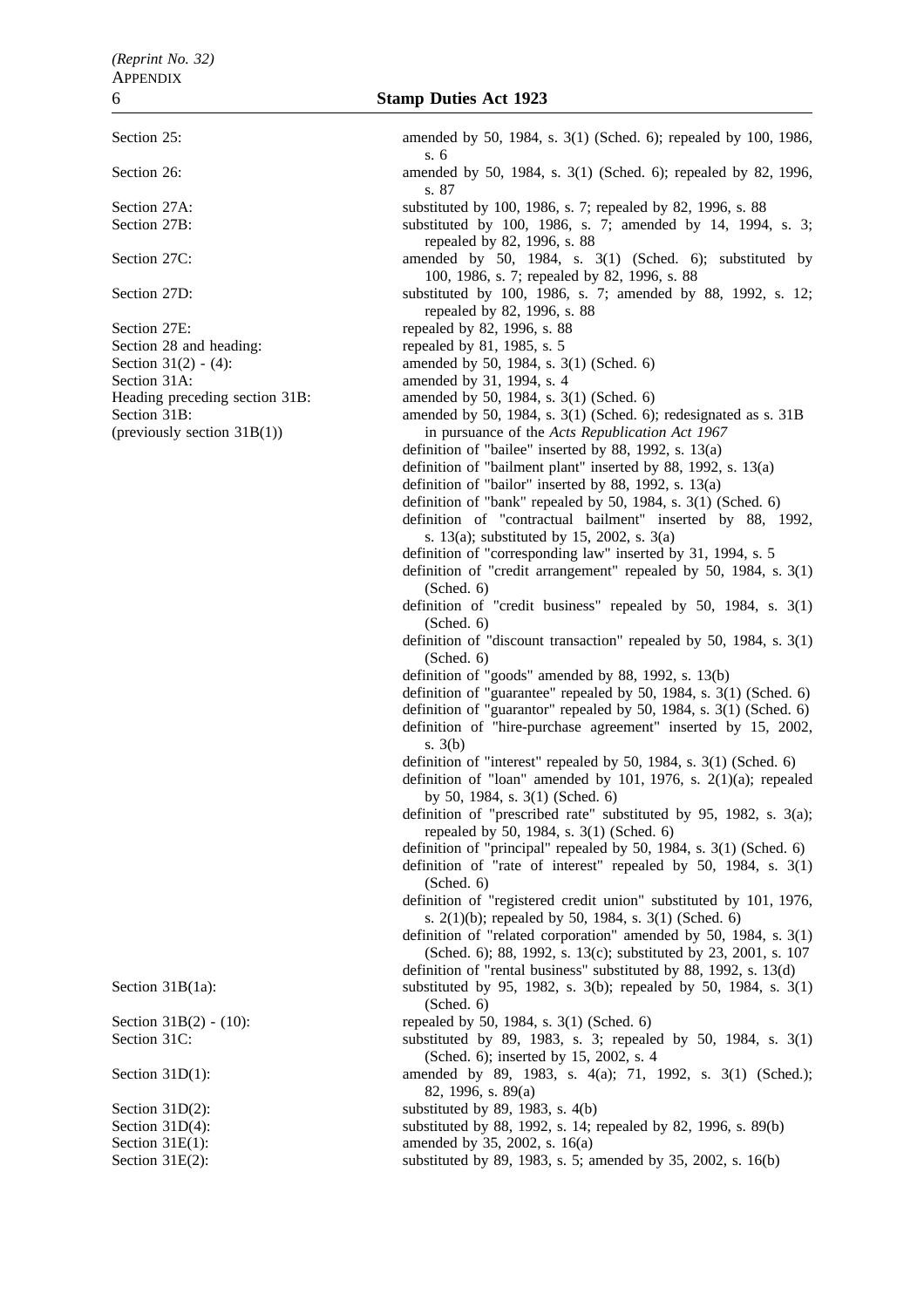| Section $31F(1)$ :             | amended by 101, 1976, s. 3; 50, 1984, s. 3(1) (Sched. 6);<br>81, 1985, s. 6(a); 52, 1989, s. 4(a); 74, 1991, s. 3; 88, 1992,<br>s. 15(a); 82, 1996, s. 90(a), (b); 21, 2000, s. 24(a); 35, 2002,<br>s. 17; 15, 2002, s. $5(a)$ |
|--------------------------------|--------------------------------------------------------------------------------------------------------------------------------------------------------------------------------------------------------------------------------|
| Section 31F(1a):               | inserted by 21, 2000, s. 24(b); substituted by 15, 2002, s. 5(b)                                                                                                                                                               |
| Section $31F(2)$ :             | <b>amended by</b> 89, 1983, s. 6; 81, 1985, s. 6(b), (c); 100, 1986,<br>s. 8; 52, 1989, s. 4(b); 82, 1996, s. 90(c), (d); 15, 2002,<br>s. $5(c)$                                                                               |
| Section $31F(3)$ :             | amended by 81, 1985, s. 6(d); 52, 1989, s. 4(c); substituted by<br>82, 1996, s. 90(e)                                                                                                                                          |
| Section $31F(4)$ :             | amended by 81, 1985, s. 6(e); 52, 1989, s. 4(d); 15, 2002,<br>s. $5(d)$                                                                                                                                                        |
| Section $31F(4a) - (4c)$ :     | repealed by 50, 1984, s. 3(1) (Sched. 6)                                                                                                                                                                                       |
| Section $31F(5)$ :             | repealed by 50, 1984, s. 3(1) (Sched. 6); inserted by 88, 1992,<br>s. $15(b)$                                                                                                                                                  |
| Section $31F(6)$ :             | inserted by 88, 1992, s. 15(b); repealed by 82, 1996, s. 90(f)                                                                                                                                                                 |
| Section 31G:                   | amended by 50, 1984, s. 3(1) (Sched. 6); 74, 1991, s. 4; repealed<br>by 88, 1992, s. 16                                                                                                                                        |
| Section 31H:                   | amended by 82, 1996, s. 91                                                                                                                                                                                                     |
| <b>Section 31I(1):</b>         | <b>amended by</b> 50, 1984, s. 3(1) (Sched. 6); 74, 1991, s. 5;<br>31, 1994, s. 6(a); 83, 1994, s. 12 (Sched.); 82, 1996,<br>s. 92(a)-(c); 15, 2002, s. 6(a)                                                                   |
| Section $31I(1)(d)$ and (e):   | repealed by 50, 1984, s. 3(1) (Sched. 6)                                                                                                                                                                                       |
| Section $31I(1)(f)$ :          | repealed by 81, 1985, s. 7(a)                                                                                                                                                                                                  |
| Section $31I(1a)$ and $(1b)$ : | inserted by 31, 1994, s. 6(b)                                                                                                                                                                                                  |
| Section $31I(1a)$ :            | inserted by 81, 1985, s. 7(b); amended by 52, 1989, s. 5;<br>redesignated as s. $31I(1c)$ by 31, 1994, s. $6(b)$                                                                                                               |
| Section $31I(1c)$ :            | amended by 82, 1996, s. 92(d); 15, 2002, s. 6(b)                                                                                                                                                                               |
| Section $31I(2)$ :             | repealed by 82, 1996, s. 92(e)                                                                                                                                                                                                 |
| Section 31J:                   | amended by 71, 1992, s. 3(1) (Sched.); repealed by 82, 1996,<br>s. 93                                                                                                                                                          |
| Section $31K(3)$ :             | amended by 82, 1996, s. 94                                                                                                                                                                                                     |
| Section 31L:                   | repealed by 70, 1981, s. 3; inserted by 15, 1982, s. 3                                                                                                                                                                         |
| Section $31L(1)$ :             | amended by 50, 1984, s. 3(1) (Sched. 6); 100, 1986, s. 9(1)(a);<br>71, 1992, s. 3(1) (Sched.); 82, 1996, s. 95                                                                                                                 |
| Section $31L(3)$ :             | repealed by 50, 1984, s. 3(1) (Sched. 6); inserted by 100, 1986,<br>s. $9(1)(b)$                                                                                                                                               |
| Section $31L(4)$ and $(5)$ :   | repealed by 50, 1984, s. 3(1) (Sched. 6)                                                                                                                                                                                       |
| Heading preceding section 31M: | repealed by 50, 1984, s. 3(1) (Sched. 6)                                                                                                                                                                                       |
| Section 31M:                   | repealed by 50, 1984, s. 3(1) (Sched. 6); inserted by 100, 1986,<br>s. 10; substituted by 74, 1991, s. 6; amended by 88, 1992,<br>s. 17; repealed by 82, 1996, s. 96                                                           |
| Section 31MA:                  | inserted by 89, 1983, s. 7; repealed by 50, 1984, s. 3(1)<br>(Sched. 6)                                                                                                                                                        |
| Section 31N:                   | amended by 89, 1983, s. 8; repealed by 50, 1984, s. 3(1)<br>(Sched. 6); inserted by 100, 1986, s. 10                                                                                                                           |
| Section $31N(3)$ :             | amended by 74, 1991, s. 7(a); 82, 1996, s. 97(a), (b)                                                                                                                                                                          |
| Section $31N(4)$ and $(5)$ :   | substituted by 88, 1992, s. 18; repealed by 82, 1996, s. 97(c)                                                                                                                                                                 |
| Section $31N(5a)$ :            | inserted by 88, 1992, s. 18; repealed by 82, 1996, s. 97(c)                                                                                                                                                                    |
| Section $31N(6)$ :             | amended by 74, 1991, s. 7(b)                                                                                                                                                                                                   |
| Section 31O:                   | repealed by 50, 1984, s. 3(1) (Sched. 6)                                                                                                                                                                                       |
| Section 31P:                   | repealed by 70, 1981, s. 4; inserted by 15, 1982, s. 4; repealed<br>by 50, 1984, s. $3(1)$ (Sched. 6)                                                                                                                          |
| Sections 31Q - 31T:            | repealed by 50, 1984, s. 3(1) (Sched. 6)                                                                                                                                                                                       |
|                                |                                                                                                                                                                                                                                |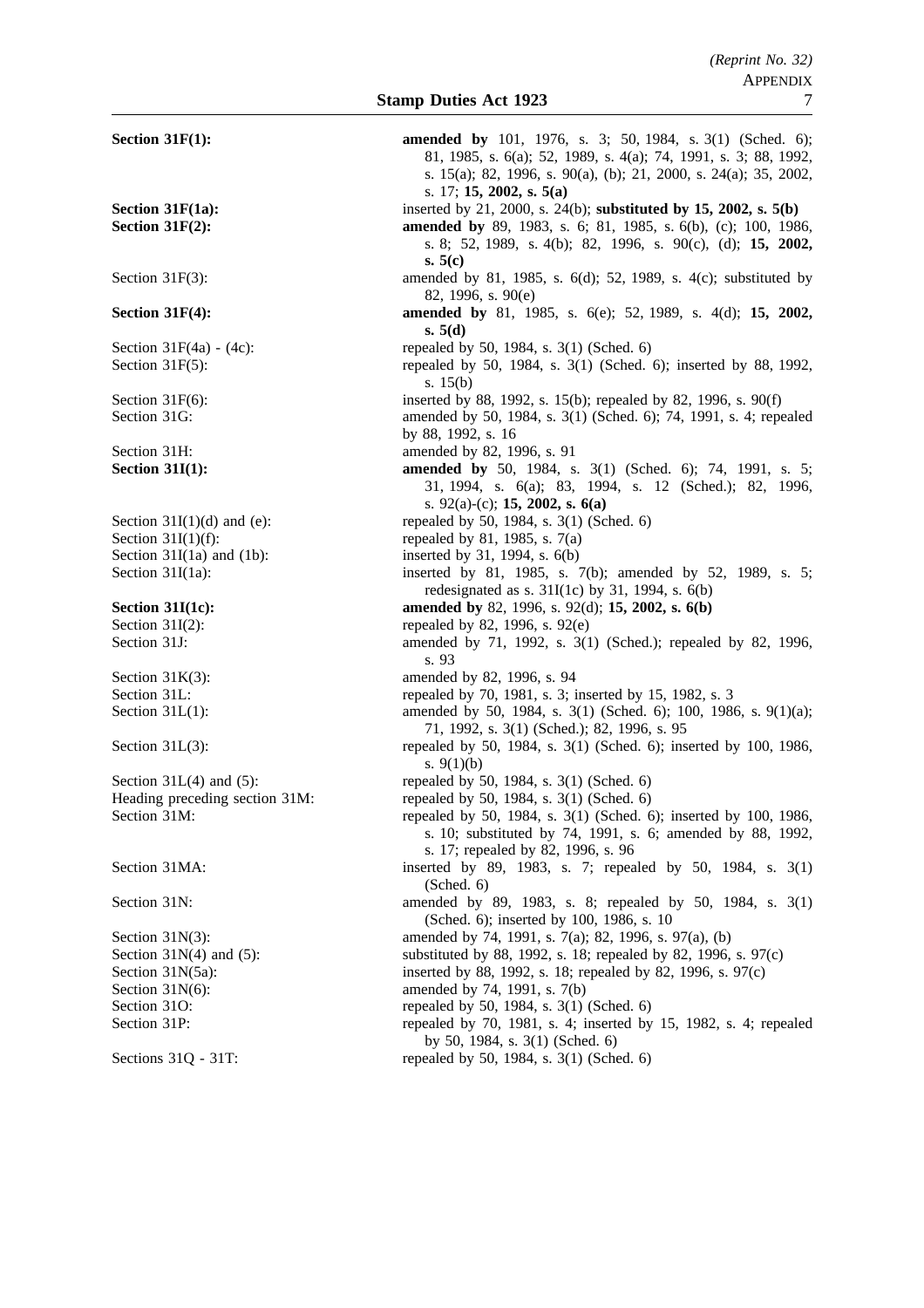Section 32: definition of "assurance or insurance business" amended by s. 3 21, 2000, s. 25 Section 33: substituted by 47, 1990, s. 4 Section 34: **amended** by 50, 1984, s. 3(1) (Sched. 6); substituted by 47, 1990, s. 4 Section 34(3): amended by 82, 1996, s. 98(a) Section 34(4): repealed by 82, 1996, s. 98(b) Section 34A: repealed by 47, 1990, s. 4 Section 35: **amended** by 111, 1980, s. 8; 50, 1984, s. 3(1) (Sched. 6); Section 35(1): amended by 82, 1996, s. 99 Section 36: substituted by 50, 1984, s. 3(1) (Sched. 6); 47, 1990, s. 4 Section 36(4): repealed by 82, 1996, s. 100 Section 36A: inserted by 82, 1996, s. 101 Section 37: repealed by 100, 1986, s. 11; inserted by 47, 1990, s. 4; Section 38: **amended** by 50, 1984, s. 3(1) (Sched. 6); repealed by 100, 1986, Section 39: substituted by 47, 1990, s. 4; repealed by 82, 1996, s. 103 Section 40: inserted by 47, 1990, s. 4; repealed by 82, 1996, s. 103 Section 41: substituted by 47, 1990, s. 4; amended by 74, 1991, s. 9; Section 42: substituted by 47, 1990, s. 4; repealed by 82, 1996, s. 103 Section 42AA(1): amended by 35, 2002, s. 18 Section 42AA(4): substituted by 88, 1992, s. 20; substituted by 82, 1996, s. 104 Section 42AA(4a) and (4b): inserted by 88, 1992, s. 20; repealed by 82, 1996, s. 104 Section 42AB: inserted by 8, 1986, s. 4 Section 42AB(3): amended by 82, 1996, s. 105 Section 42A: definition of "applicant" substituted by 100, 1986, s. 12(a) s. 3(a) s. 12(c) s. 12(d) Section 42B(1): substituted by 100, 1986, s. 13(a); amended by 21, 2000, s. 27 Section 42B(1aa): inserted by 100, 1986, s. 13(a) Section 42B(1a): amended by 28, 1977, s. 2(a); 83, 1994, s. 2(a) Section 42B(1b): inserted by 28, 1977, s. 2(b); substituted by 33, 1990, s. 2(a); Section 42B(1c): inserted by 33, 1990, s. 2(a); repealed by 83, 1994, s. 2(b) Section 42B(2): amended by 28, 1977, s. 2(c); 83, 1994, s. 2(c) Section  $42B(3a)$ : repealed by 94, 2000, Sched. 4 cl. 3 Section 42B(4) - (6): substituted by 100, 1986, s. 13(b); 82, 1996, s. 106 Section 42B(6a) and (6b): repealed by 82, 1996, s. 106 Section 42B(7): amended by 83, 1994, s. 2(d) Section 42B(6a) and (6b): inserted by 74, 1991, s. 10; substituted by 88, 1992, s. 21 Section 42B(7): repealed by 100, 1986, s. 13(b); inserted by 33, 1990, s. 2(b)

50, 1984, s. 3(1) (Sched. 6) definition of "general insurance business" inserted by 47, 1990, definition of "life insurance policy" inserted by 47, 1990, s. 3 definition of "policy" amended by 50, 1984, s. 3(1) (Sched. 6) definition of "premium" inserted by 74, 1991, s. 8; substituted by substituted by 47, 1990, s. 4 amended by 82, 1996, s. 102 s. 11; inserted by 47, 1990, s. 4 88, 1992, s. 19; repealed by 82, 1996, s. 103 definition of "commercial motor vehicle" inserted by 64, 1989, definition of "dealer" substituted by 100, 1986, s. 12(b) definition of "list price" inserted by 100, 1986, s. 12(b); substituted by 21, 2000, s. 26(a) definition of "market value" inserted by 100, 1986, s. 12(b); substituted by 21, 2000, s. 26(b) definition of "new motor vehicle" inserted by 100, 1986, s. 12(c) definition of "optional equipment" inserted by 100, 1986, definition of "primary producer" inserted by 64, 1989, s. 3(b) definition of "second-hand motor vehicle" inserted by 100, 1986, repealed by 83, 1994, s. 2(b)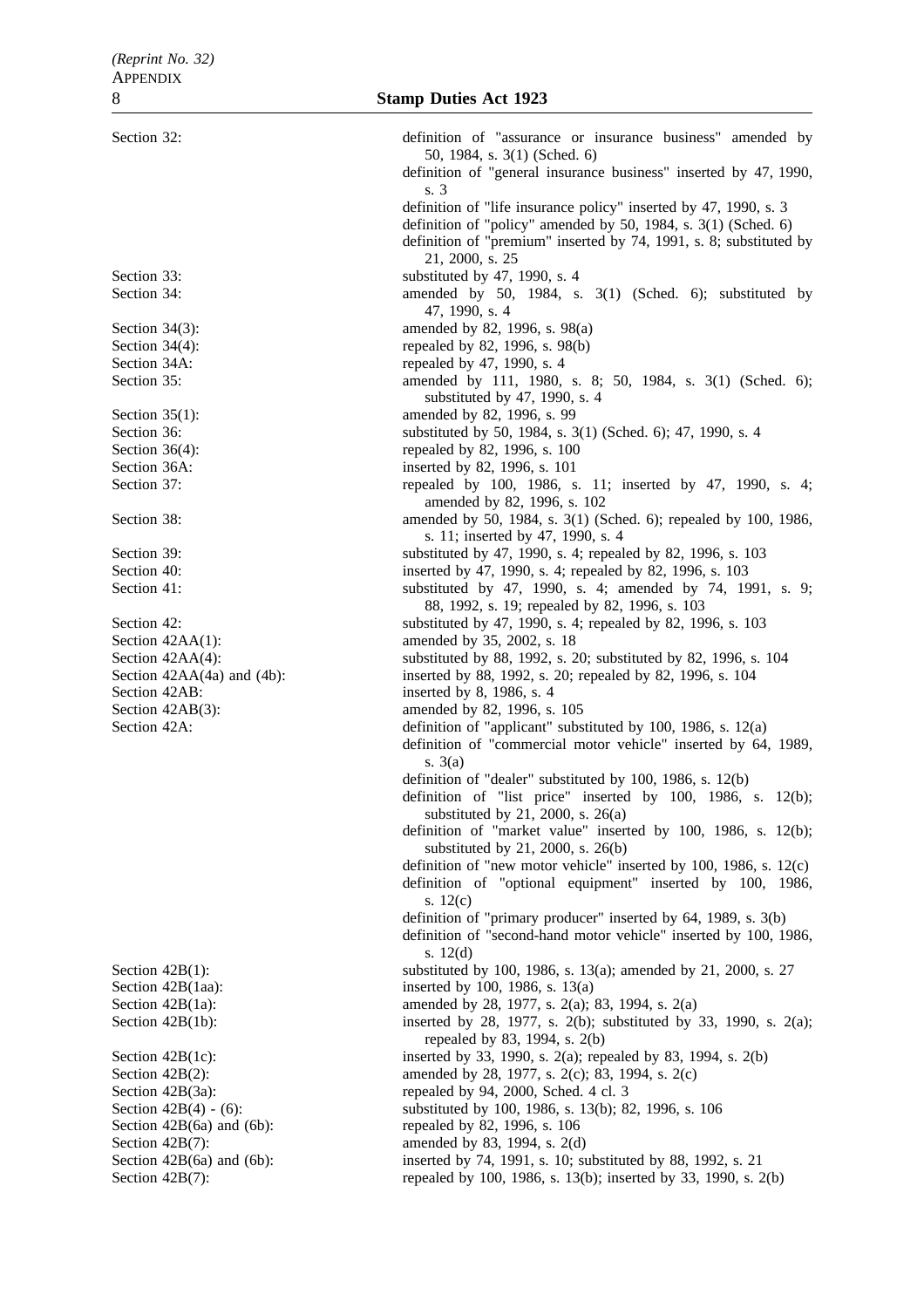Section 42BA: inserted by 72, 1995, s. 3 Heading preceding section 43: Section 43: inserted by 82, 1997, s. 4 Section 44: inserted by 82, 1997, s. 4 Heading preceding section 46: repealed by 82, 1997, s. 4<br>Section 46: amended by 19, 1991, Section 47A: repealed by 82, 1997, s. 4<br>Sections 47B - 47D: repealed by 70, 1981, s. 5 Section 50: repealed by 82, 1997, s. 4 Section 52: repealed by 82, 1997, s. 4 Section 53 and heading: repealed by 81, 1985, s. 8 Section  $60A(1)$ : amended by 36, 1990, s. 4 Section 60C: inserted by 80, 2000, s. 10

Section 42B(8): repealed by 50, 1984, s. 3(1) (Sched. 6) Section 42C: repealed by 33, 1990, s. 3; inserted by 74, 1991, s. 11; amended by 88, 1992, s. 22; 72, 1995, s. 4; substituted by 82, 1996, s. 107 Section 42D: amended by 50, 1984, s. 3(1) (Sched. 6); 100, 1986, s. 14; 33, 1990, s. 4; substituted by 82, 1996, s. 107 Section 42E: **amended** by 33, 1990, s. 5; 82, 1996, s. 108 Sections 43 - 45A and heading: repealed by 111, 1980, s. 9<br>Heading preceding section 43: inserted by 82, 1997, s. 4 definition of "bank" repealed by 41, 1999, s. 18(a) definition of "cheque" amended by 41, 1999, s. 18(b) definition of "Cheques and Payment Orders Act 1986" repealed by 41, 1999, s. 18(c) definition of "financial institution" inserted by 41, 1999, s. 18(c) definition of "unstamped cheque" amended by 41, 1999, s. 18(d) Section 44(1): amended by 41, 1999, s. 19(a), (b) Section 44(2) and (3):  $\qquad \qquad \text{amended by 41, 1999, s. 19(c)}$ Section 44(4): amended by 41, 1999, s. 19(d) Section 44(5): amended by 41, 1999, s. 19(e) Section 45: inserted by 82, 1997, s. 4; amended by 41, 1999, s. 20 amended by 19, 1991, s. 2; substituted by 82, 1997, s. 4; amended by 41, 1999, s. 21 Section 46A: inserted by 89, 1983, s. 9; amended by 19, 1991, s. 3; repealed by 82, 1997, s. 4 Section 47: **amended** by 50, 1984, s. 3(1) (Sched. 6); repealed by 82, 1997, s. 4 repealed by 70, 1981, s. 5 Section 48: **amended** by 70, 1981, s. 6; 50, 1984, s. 3(1) (Sched. 6); repealed by 82, 1997, s. 4 Section 48A: amended by 101, 1976, s. 4; 70, 1981, s. 7; 95, 1982, s. 4; 9. 19, 1991, s. 4; 82, 1996, s. 109; repealed by 82, 1997 s. 4 Section 49: **amended** by 88, 1992, s. 23; repealed by 82, 1997, s. 4 Section 51: **amended** by 88, 1992, s. 24; repealed by 82, 1997, s. 4 Sections 54 - 59A and heading: repealed by 50, 1984, s. 3(1) (Sched. 6) Heading preceding section 59B: inserted by 27, 1978, s. 7; deleted in pursuance of the *Acts Republication Act 1967* as its function is now exhausted Section 59B: inserted by 27, 1978, s. 7; amended by 50, 1984, s. 3(1) (Sched. 6); 52, 1989, s. 6; 88, 1992, s. 25; repealed by 83, 1994, s. 3 Section 60: definition of "conveyance" amended by 38, 1996, s. 40; 80, 2000, s. 8 Section 60A: substituted by 95, 1982, s. 5 Section 60A(4): amended by 50, 1984, s. 3(1) (Sched. 6) Section  $60A(4a)$  and  $(4b)$ : inserted by 20, 1997, s.  $3(a)$ Section 60A(6): inserted by 20, 1997, s. 3(b); amended by 23, 2001, s. 108(a)-(c) Section  $60A(7)$ : inserted by 20, 1997, s. 3(b) Section  $60A(8)$ : inserted by 20, 1997, s. 3(b) definition of "majority shareholder" substituted by 23, 2001, s. 108(d) definition of "spouse" repealed by 80, 2000, s. 9 Section 60B(1): amended by 35, 2002, s. 19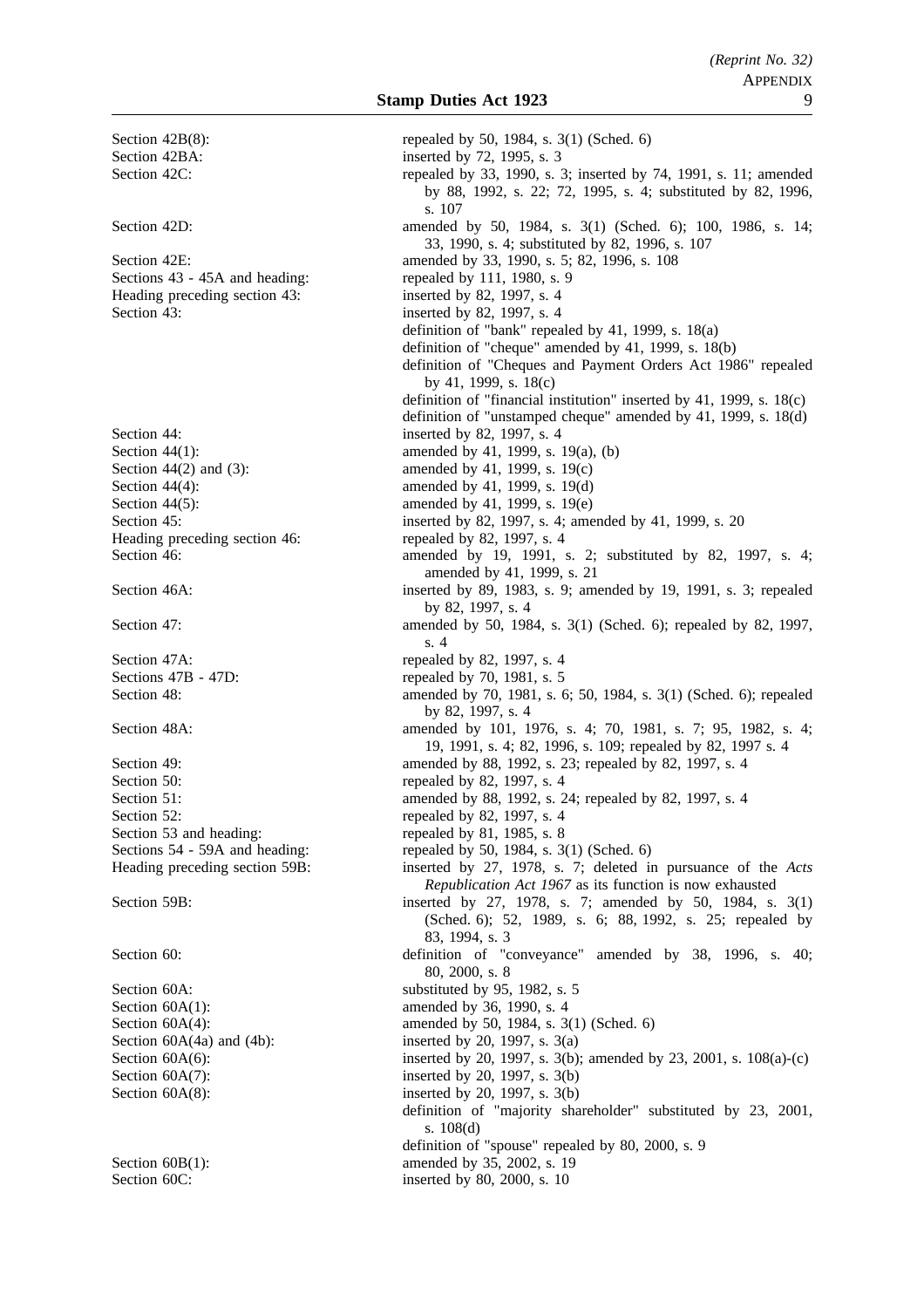Section 61: amended by 95, 1982, s. 6

Section 62: inserted by 80, 2000, s. 11 Section  $62(2)$  and  $(3)$ : substituted by  $27, 2001, s. 10$ Section 63: repealed by 95, 1982, s. 7 Section 65: **amended** by 95, 1982, s. 8 Section 66(1): amended by 95, 1982, s. 9(a); redesignated as s. 66 in pursuance of the *Acts Republication Act 1967* Section 66(2) and (3): substituted by 28, 1977, s. 3; repealed by 95, 1982, s. 9(b) Section 66(4): repealed by 95, 1982, s. 9(b) Section 66A: repealed by 33, 1990, s. 6 Section 66AB: amended by 101, 1976, s. 5; 111, 1980, s. 10; 70, 1981, s. 8; repealed by 33, 1990, s. 6 Section 66B: amended by 28, 1977, s. 4; repealed by 95, 1982, s. 10 Section 67: repealed by 95, 1982, s. 10; inserted by 33, 1990, s. 6<br>Section 67(5) and (6): repealed by 82, 1996, s. 110 repealed by 82, 1996, s. 110 Section 67(8): repealed by 27, 2001, s. 11 Section 68(1): amended by 95, 1982, s. 11(a); 50, 1984, s. 3(1) (Sched. 6); repealed by 33, 1990, s. 7 Section 68(2): amended by 95, 1982, s. 11(b); repealed by 33, 1990, s. 7 Section 68(3): amended by 95, 1982, s. 11(c) Section 68(4): amended by 95, 1982, s. 11(d) Section  $68(5)$ : amended by 95, 1982, s. 11(e) Section 69: repealed by 33, 1990, s. 8 Section 70: substituted by 50, 1984, s. 3(1) (Sched. 6) Section 71(2): substituted by 82, 1996, s. 111; repealed by 35, 2002, s. 20 Section 71(3): substituted by 111, 1980, s. 11; amended by 80, 2000, s. 12(a) Section 71(4): substituted by 111, 1980, s. 11; amended by 80, 2000, s. 12(b) Section 71(4a): inserted by 36, 1990, s. 5(a); amended by 88, 1992, s. 26(a); Section 71(4a); substituted by 18, 1996, s. 4; amended by 23, 2001, s. 109(a) Section 71(5): repealed by 66, 1979, s. 3; inserted by 111, 1980, s. 11; amended by 95, 1982, s. 12(a); 21, 1988, s. 5; 80, 2000, s. 12(d)-(f) Section  $71(5)(a)$ : repealed by 80, 2000, s. 12(c) Section 71(6): amended by 54, 1976, s. 7; repealed by 66, 1979, s. 3; inserted by 111, 1980, s. 11; amended by 80, 2000, s. 12(g) Section 71(7): repealed by 66, 1979, s. 3; inserted by 111, 1980, s. 11 Section 71(8): repealed by 66, 1979, s. 3; inserted by 111, 1980, s. 11; amended by 95, 1982, s. 12(b) Section 71(9) and (10): inserted by 111, 1980, s. 11 Section 71(11): inserted by 111, 1980, s. 11; amended by 36, 1990, s. 5(b) Section 71(11a): inserted by 36, 1990, s. 5(c) Section 71(12) and (13): inserted by 111, 1980, s. 11 Section 71(14): inserted by 111, 1980, s. 11; amended by 42, 1992, s. 3 Section 71(15): inserted by 111, 1980, s. 11; definition of "discretionary trust" repealed by 36, 1990, s. 5(d) definition of "potential beneficial interest" repealed by 80, 2000, s. 12(h) definition of "public company" amended by 50, 1984, s. 3(1) (Sched. 6); 88, 1992, s. 26(b); 23, 2001, s. 109(b) definition of "transfer" repealed by 80, 2000, s. 12(h) definition of "unit" repealed by 36, 1990, s. 5(d) definition of "unit trust scheme" amended by 50, 1984, s. 3(1) (Sched. 6); repealed by 36, 1990, s. 5(d) Section 71AA: inserted by 80, 2000, s. 13 Section 71A: amended by 111, 1980, s. 12; 50, 1984, s. 3(1) (Sched. 6)<br>Section 71B: amended and redesignated as s. 71B(1) by 95, 1982, s. 13 Section 71B: amended and redesignated as s. 71B(1) by 95, 1982, s. 13<br>Section 71B(2) and (3): inserted by 95, 1982, s. 13(b); repealed by 82, 1996, s. 11 inserted by 95, 1982, s. 13(b); repealed by 82, 1996, s.  $112$ Section 71B(4) and (5): inserted by 95, 1982, s. 13(b) Section 71C: inserted by 66, 1979, s. 4 Section 71C(1): amended by 81, 1985, s. 9(a), (b); 8, 1989, s. 3(a), (b); 52, 1989, s. 7(a); 42, 1992, s. 4(a); 20, 1997, s. 4(a)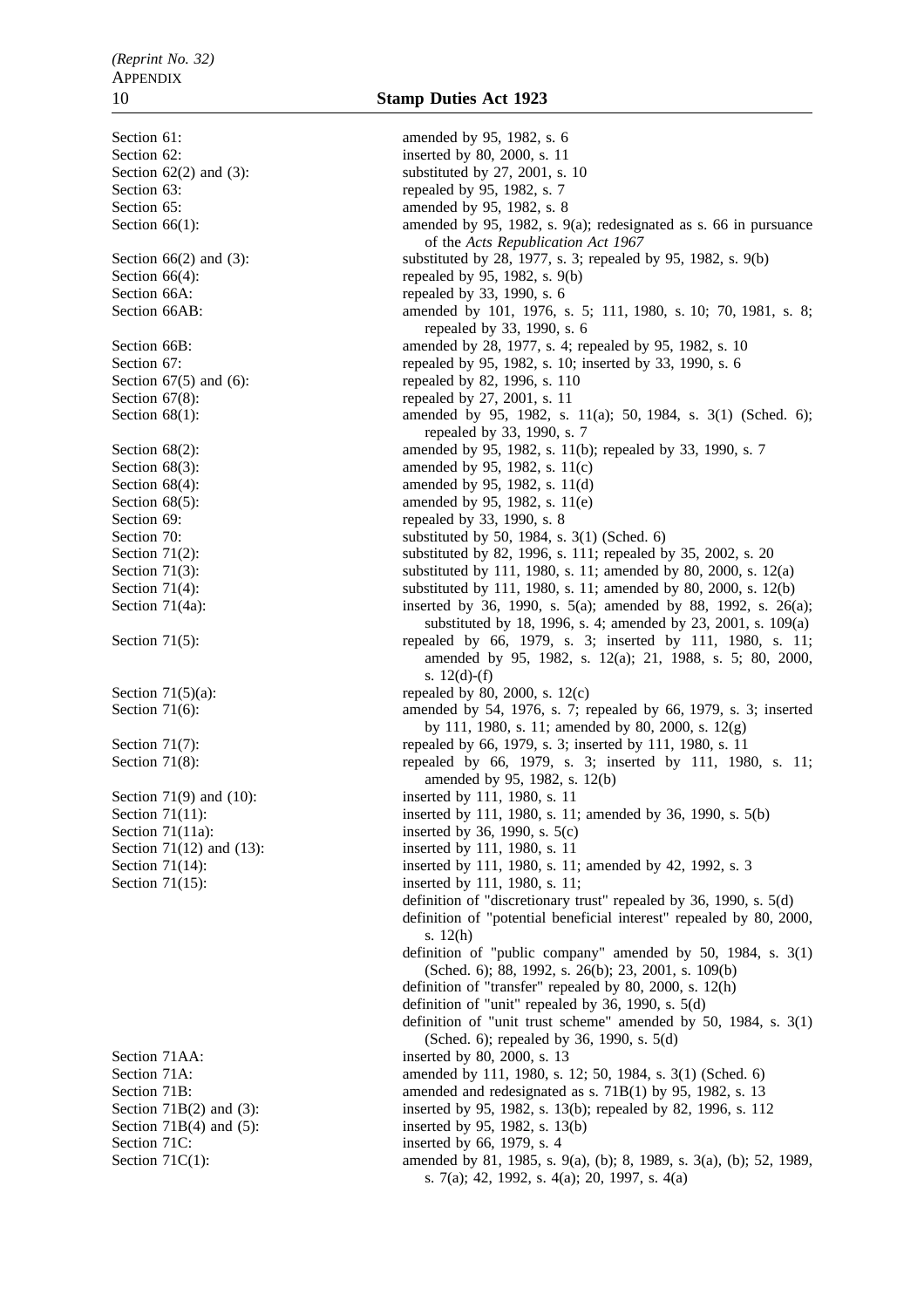Section 71 $C(1a)$ : inserted by 8, 1989, s.  $3(c)$ Section 71 $C(1b)$ : inserted by 35, 2002, s. 21(a) Section 71 $C(4)$ : substituted by 52, 1989, s. 7(d) Section 71CA: inserted by 30, 1982, s. 3 Section  $71CA(2)$  and  $(3)$ : substituted by 83, 1994, s. 4 Section 71CC: inserted by 31, 1994, s. 7 Section  $71CC(1a)$ : inserted by 11, 1999, s. 2(b) Section 71CC(1b): inserted by 35, 2002, s. 22(b) Section 71CD: inserted by 42, 1997, s. 2 Section 71D: inserted by 111, 1980, s. 13 Section 71D(1) and (2): substituted by 19, 1991, s.  $5(a)$ Section 71D(2a): inserted by 19, 1991, s. 5(a) Section  $71D(4)$ : substituted by 19, 1991, s.  $5(b)$ Section  $71D(5)$  and  $(6)$ : inserted by 19, 1991, s.  $5(b)$ Section 71DA: inserted by 83, 1994, s. 6 Section 71DA(1a) and (1b): inserted by 42, 1997, s.  $3(a)$ Section 71DA(6): substituted by 42, 1997, s. 3(d) Heading preceding section 71EA: inserted by 39, 2002, s. 3 Sections 71EA - 71EJ: inserted by 39, 2002, s. 3 Section 71E and heading: inserted by 21, 1988, s. 7 Section 71 $E(1a)$ : inserted by 18, 1996, s.  $6(c)$ Section  $71E(2)(d)$ : repealed by 80, 2000, s. 16 Section 71E(4a): inserted by 74, 1991, s. 12 Section 71E(6): amended by 82, 1996, s. 113 Section  $71E(10)$ : repealed by 33, 1990, s. 9 Section 71F: inserted by 35, 2002, s. 23 Heading preceding section 75: repealed by 81, 1985, s. 10

Section 71C(2): amended by 95, 1982, s. 14; 81, 1985, s. 9(c)-(e); substituted by 52, 1989, s. 7(b); amended by 42, 1992, s. 4(b); 20, 1997, s. 4(b)-(d); 35, 2002, s. 21(b) Section 71 $C(2a)$ : inserted by 81, 1985, s. 9(f); substituted by 35, 2002, s. 21(c) Section 71C(2b): inserted by 52, 1989, s. 7(c); repealed by 14, 1994, s. 4; inserted by 35, 2002, s. 21(d) Section 71C(3): definition of "genuine farm" inserted by 35, 2002, s. 21(e) definition of "Housing Trust home" inserted by 8, 1989, s. 3(d) definitions of "prescribed amount" and "prescribed maximum" inserted by 20, 1997, s. 4(e) definition of "relevant component" inserted by 35, 2002, s. 21(f) definition of "relevant contract" inserted by 42, 1992, s. 4(c) Section 71CB: inserted by 21, 1988, s. 6; substituted by 83, 1994, s. 5 Section 71CB(1): definition of "spouses" amended by 80, 2000, s. 14 Section 71CC(1): amended by 18, 1996, s. 5(a)-(c); 11, 1999, s. 2(a); 35, 2002, s. 22(a) Section 71CC(5): definition of "natural person" or "person" inserted by 18, 1996, s. 5(d) definition of "relative" amended by 11, 1999, s. 2(c) definition of "spouse" repealed by 80, 2000, s. 15 Section 71D(3): definition of "exploration tenement" amended by 83, 1994, s. 12 (Sched.); 11, 2000, Sched. 2 Section 71DA(5): definition of "complying superannuation fund" amended by 42, 1997, s. 3(b) definitions of "pooled superannuation trust" and "the SIS Act" inserted by 42, 1997, s. 3(c) Section 71E(1): amended by 18, 1996, s. 6(a), (b) Section 71E(2): amended by 88, 1992, s. 27; 23, 2001, s. 110 Section 75: repealed by 81, 1985, s. 10; inserted by 72, 1995, s. 5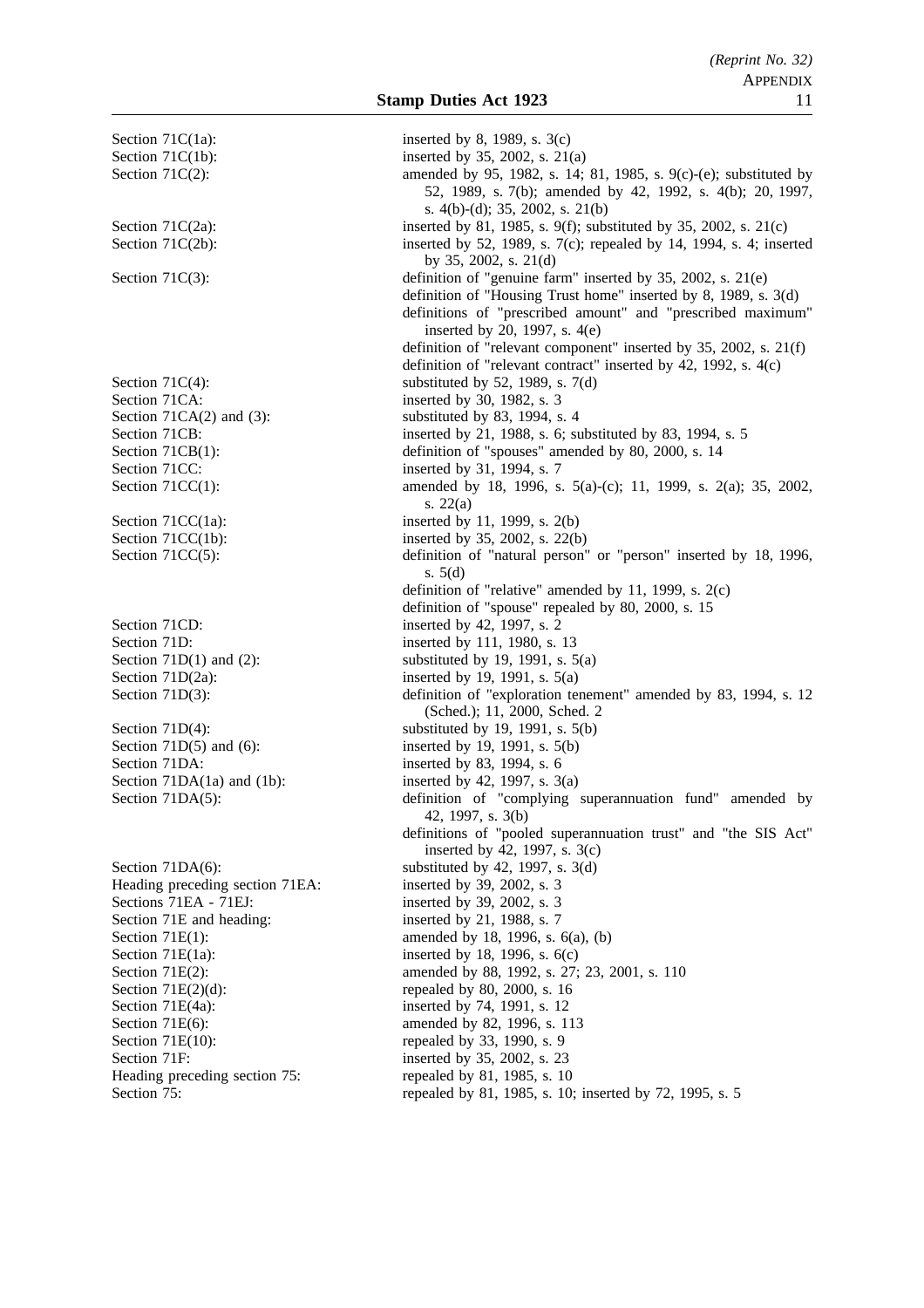Section 81D(6): repealed by 82, 1997, s.  $5(c)$ Section 81E: inserted by 82, 1997, s. 6<br>Heading preceding section 82: repealed by 50, 1984, s. 3

Part 3A heading: substituted by 14, 1994, s. 5 Part 3A Division 1 heading: inserted by 14, 1994, s. 5 Section 90A:  $\frac{36}{4}$  amended by 14, 1994, s. 6(a)

Heading preceding section 75AA: deleted in pursuance of the *Acts Republication Act 1967*, as its function is now exhausted Section 75AA: repealed by 50, 1984, s. 3(1) (Sched. 6) Section 76: definition of "liability" inserted by 88, 1992, s. 28 definition of "mortgage" substituted by 88, 1992, s. 28 Section 76A: inserted by 8, 1986, s. 5; repealed by 88, 1992, s. 29 Section 79: substituted by 88, 1992, s. 30 Section 80: **amended** by 95, 1982, s. 15 Section 81: redesignated as s. 81(1) by 18, 1996, s. 7 Section 81(2): inserted by 18, 1996, s. 7 Section 81A: inserted by 101, 1976, s. 6 Section 81B: inserted by 111, 1980, s. 14; substituted by 88, 1992, s. 31 Section 81C: inserted by 95, 1982, s. 16 Section 81C(6): amended by 83, 1994, s. 12 (Sched.); 23, 2001, s. 111 Section 81D: inserted by 31, 1994, s. 8 Section 81D(1): amended by 82, 1997, s. 5(a) Section 81D(4): definition of "subsidiary" amended by 23, 2001, s. 112(a) definition of "public company" amended by 23, 2001, s. 112(b) Section 81D(5): amended by 82, 1997, s. 5(b) repealed by 50, 1984, s.  $3(1)$  (Sched. 6) Section 82: repealed by 50, 1984, s. 3(1) (Sched. 6); inserted by 21, 1988, s. 8 Section 82(2): amended by 42, 1992, s. 5 Sections 82A and 83: repealed by 50, 1984, s. 3(1) (Sched. 6) Sections 84 - 84J:<br>
Sections 85 - 90 and heading:<br>
repealed by 50, 1984, s. 3(1) (Sched. 6)<br>
repealed by 104, 1976, s. 4(2) (Sched. 2 repealed by 104, 1976, s.  $4(2)$  (Sched. 2) definition of "broker" amended by 52, 1989, s. 8(a); 14, 1994, s. 6(b); substituted by 11, 1999, s. 3 definition of "error transaction" inserted by 14, 1994, s. 6(c) definition of "exempt transaction" inserted by 21, 2000, s. 28(a); substituted by 27, 2001, s. 12 definition of "foreign company" inserted by 14, 1994, s. 6(c); amended by 23, 2001, s. 113(a) definition of "identification code" inserted by 14, 1994, s. 6(c) definition of "odd lot" inserted by 70, 1981, s. 9 definition of "odd lot specialist" inserted by 70, 1981, s. 9; amended by 52, 1989, s. 8(b) definition of "proper SCH transfer" inserted by 14, 1994, s. 6(d) definitions of "quoted marketable security" and "recognised stock exchange" inserted by 21, 2000, s. 28(b) definition of "recognised stock exchange" repealed by 80, 2000, s. 17 definition of "relevant company" inserted by 14, 1994, s. 6(d); amended by 23, 2001, s. 113(b) definition of "relevant SCH participant" inserted by 14, 1994, s. 6(d) definition of "SCH" inserted by 14, 1994, s. 6(d) definition of "SCH business rules" inserted by 14, 1994, s. 6(d) definition of "SCH participant" inserted by 14, 1994, s. 6(d) definition of "SCH-regulated transfer" inserted by 14, 1994, s. 6(d) definition of "South Australian registered company" inserted by 14, 1994, s. 6(e); substituted by 23, 2001, s. 113(c) definition of "transfer document" inserted by 14, 1994, s. 6(e) definition of "transfer identifier" inserted by 14, 1994, s. 6(e) definition of "transfer value" inserted by 14, 1994, s. 6(e)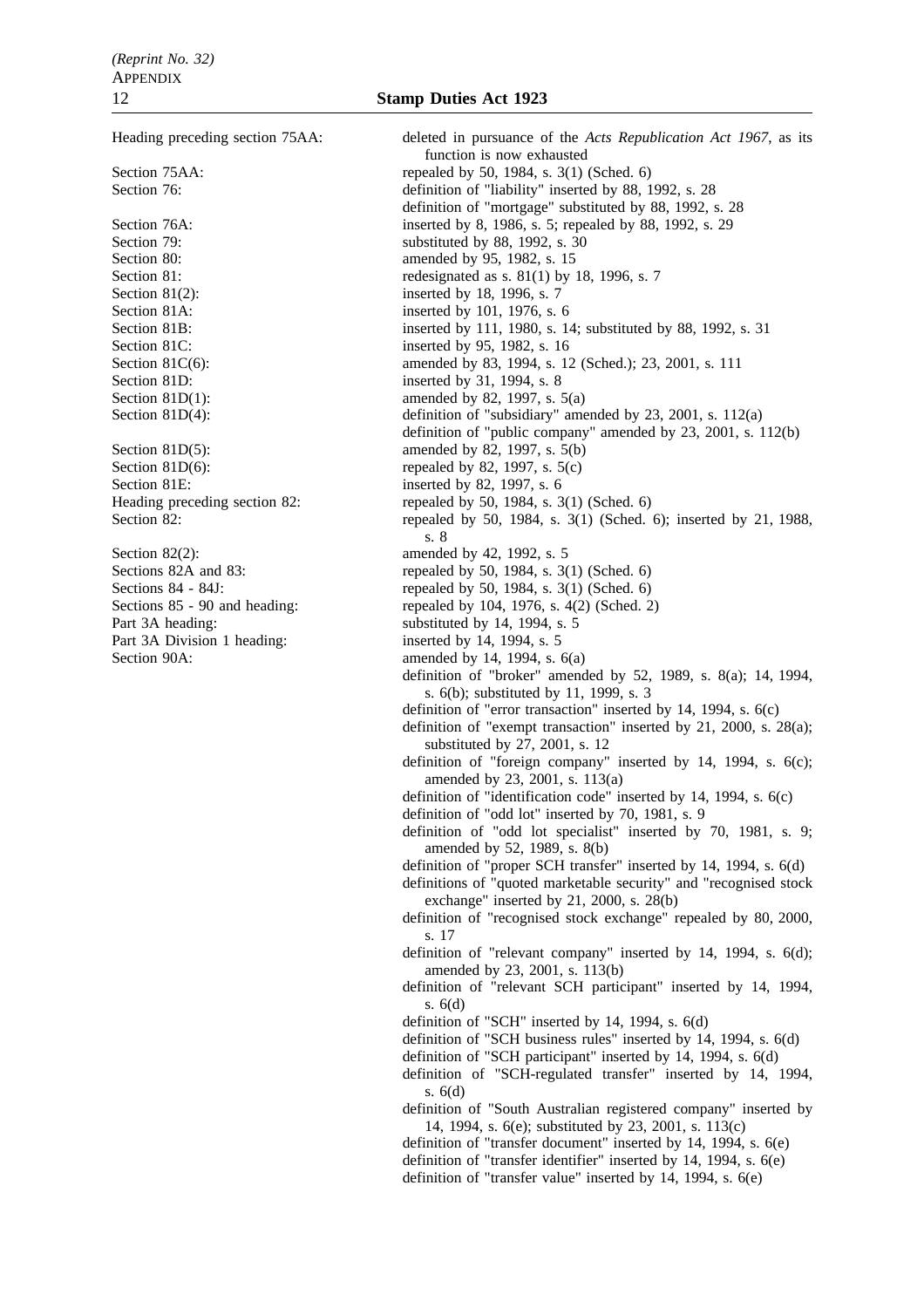Part 3A Division 2 heading: inserted by 14, 1994, s. 7 Section 90G: inserted by 8, 1986, s. 6 Section 90I(2): inserted by 83, 1994, s. 7 Section 90N(3) - (7): repealed by 82, 1996, s. 119

Section 90AB: inserted by 71, 1998, s. 2 Section 90AC: inserted by 21, 2000, s. 28(c) Section 90B: amended by 50, 1984, s. 3(1) (Sched. 6); 14, 1994, s. 8; amended and redesignated as s. 90B(1) by 49, 1995, s. 3 Section  $90B(2)$  and  $(3)$ : inserted by 49, 1995, s.  $3(b)$ Section 90C(1): amended by 14, 1994, s. 9(a); 49, 1995, s. 4(a), (b) Section  $90C(1)(a)$  and (b): repealed by 49, 1995, s. 4(c) Section  $90C(2)$ : repealed by 49, 1995, s. 4(d) Section 90C(3): amended by 70, 1981, s. 10; 49, 1995, s. 4(e) Section  $90C(5)$ : amended by 49, 1995, s. 4(f) Section 90C(6): substituted by 14, 1994, s. 9(b); amended by 49, 1995, s. 4(g); substituted by 82, 1996, s. 114 Section 90C(7): amended by 49, 1995, s. 4(h); repealed by 82, 1996, s. 114 Section 90C(8): amended by 71, 1992, s. 3(1) (Sched. 6); 14, 1994, s. 9(c), (d); 49, 1995, s. 4(i); repealed by 82, 1996, s. 114 Section 90C(9): repealed by 100, 1986, s. 15 Section 90D(a1): inserted by 49, 1995, s.  $5(a)$ Section 90D(1): amended by 49, 1995, s. 5(b); 35, 2002, s. 24(a) Section 90D(2): amended by 49, 1995, s. 5(c); 35, 2002, s. 24(b) Section 90D(3): substituted by 88, 1992, s. 32; 14, 1994, s. 10(a); amended by 49, 1995, s. 5(d); substituted by 82, 1996, s. 115 Section 90D(4): substituted by 88, 1992, s. 32; amended by 49, 1995, s. 5(e); repealed by 82, 1996, s. 115 Section 90D(5):<br>Section 90D(6):<br>Section 90D(6):<br>Section 90D(6):<br>Section 90D(6):<br>Section 90D(6):<br>Section 90D(6): inserted by 88, 1992, s. 32; amended by 14, 1994, s. 10(b); repealed by 82, 1996, s. 115 Section 90D(7) and (8): inserted by 88, 1992, s. 32; repealed by 82, 1996, s. 115 Section 90E(1): amended by 14, 1994, s. 11; 49, 1995, s. 6(a) Section 90E(2): substituted by 88, 1992, s. 33; amended by 49, 1995, s. 6(b); 82, 1996, s. 116 Section 90E(3): amended by 36, 1990, s. 6 Section 90F: amended by 49, 1995, s. 7 Section 90G(1): definition of "broker" amended by 52, 1989, s. 9(c) definition of "jobber" repealed and definition of "market maker" inserted in its place by 52, 1989, s. 9(a) definition of "marketable security" amended by 23, 2001, s. 114 definition of "the U.K. Stock Exchange" repealed and definition of "the U.K. and Ireland Stock Exchange" inserted in its place by 52, 1989, s. 9(b) Section 90G(5): substituted by 88, 1992, s. 34; 82, 1996, s. 117(a) Section 90G(5a) and (5b): inserted by 99, 1992, s. 34; repealed by 82, 1996, s. 117(a) Section 90G(6): amended by 100, 1986, s. 16(a), (b); 52, 1989, s. 9(c)-(f); 49, 1995, s. 8 Section 90G(7): amended by 100, 1986, s. 16(c), (d); 52, 1989, s. 9(c), (g) Section 90G(8): substituted by 100, 1986, s. 16(e); repealed by 82, 1996, s. 117(b) Division 3 of Part 3A comprising ss. 90H - 90O and heading inserted by 14, 1994, s. 12 Section 90H: amended by 18, 1996, s. 8 Section 90I: redesignated as s. 90I(1) by 83, 1994, s. 7 Section 90K(5): substituted by 82, 1996, s. 118 Section 90K(6): repealed by 82, 1996, s. 118 Section 90N(2): substituted by 82, 1996, s. 119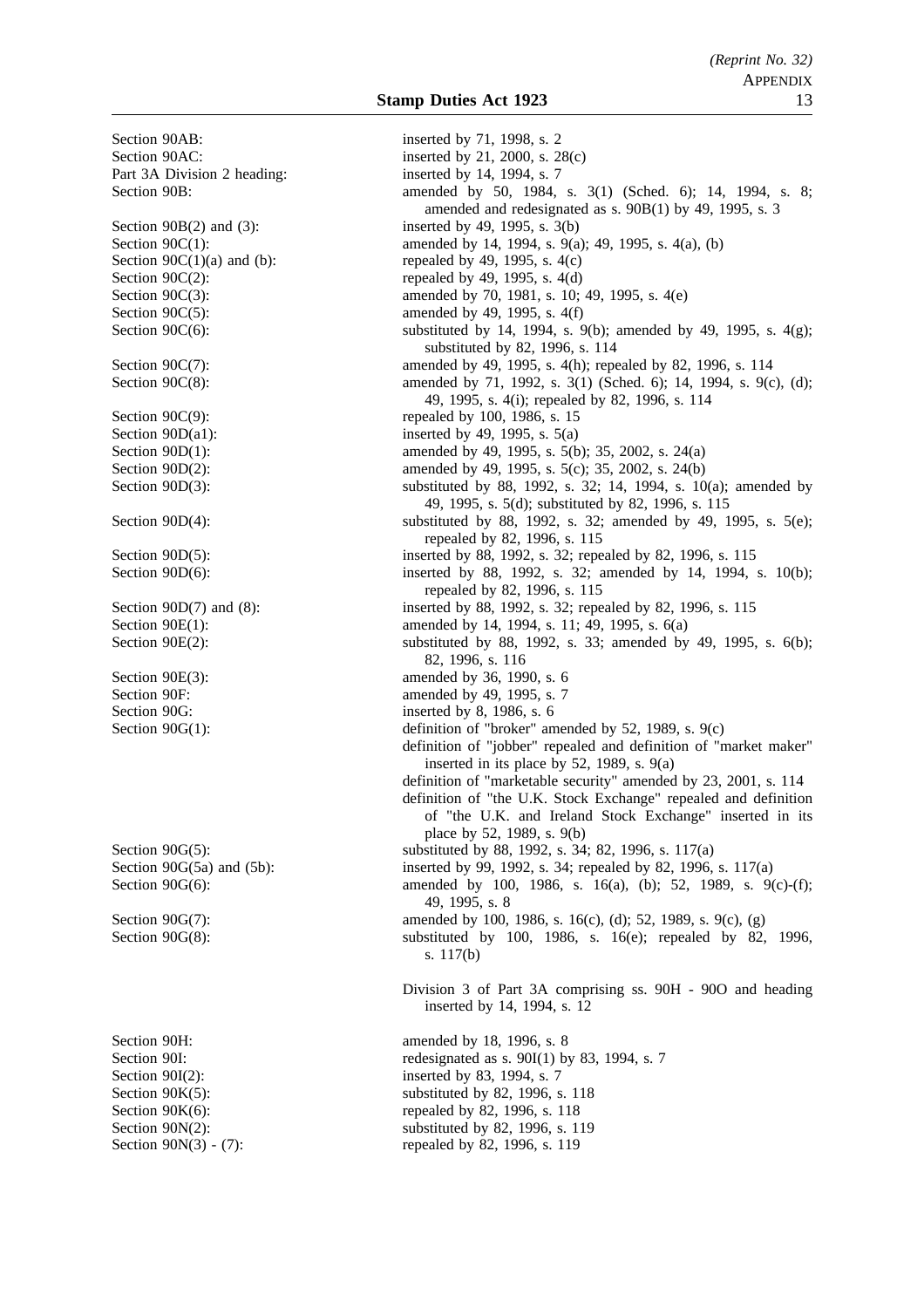Section 90Q(2) - (5): repealed by 82, 1996, s. 120 Section 90S: **amended** by 82, 1996, s. 121 Section 90T: amended by 23, 2001, s. 115 Section  $90V(3)$ : inserted by 80, 2000, s. 18 Section 106(2): inserted by 82, 1996, s. 128 Section 109: **amended** by 88, 1992, s. 42 Section 110: repealed by 88, 1992, s. 43 Section 114: inserted by 27, 1978, s. 8 **Schedule 2:** AGREEMENT or any

Division 4 of Part 3A comprising ss. 90P - 90S and heading inserted by 14, 1994, s. 12 Division 5 of Part 3A comprising ss. 90T - 90V and heading inserted by 83, 1994, s. 8 Part 4 comprising ss. 91 - 105C and heading inserted by 36, 1990, s. 7; amended by 88, 1992, ss. 35-41; 83, 1994, s. 9; 18, 1996, s. 9; 82, 1996, ss. 122-127; repealed and ss. 91 - 102 and headings inserted in its place by 80, 2000, s. 19 Section 91(1): definition of "executive officer" amended by 23, 2001, s. 116(a) Section 91(4): amended by 23, 2001, s. 116(b) Section  $101(2)$ : substituted by 27, 2001, s. 13 Section 106: amended by 50, 1984, s. 3(1) (Sched. 6); redesignated as s. 106(1) by 82, 1996, s. 128 Section 106A(1): amended by 70, 1981, s. 11(a); 83, 1994, s. 10(a) Section 106A(1a): inserted by 70, 1981, s. 11(b); amended by 35, 2002, s. 25 Section 106A(1b): inserted by 70, 1981, s. 11(b) Section 106A(2): amended by 14, 1994, s. 13; 83, 1994, s. 10(b) Section 106A(3): amended by 83, 1994, s. 10(c); 82, 1996, s. 129(a) Section 106A(4): substituted by 83, 1994, s. 10(d); amended by 82, 1996, s. 129(b) Section 106A(5): amended by 83, 1994, s. 10(e) Section 107: substituted by 14, 1994, s. 14; repealed by 82, 1996, s. 130; inserted by 35, 2002, s. 26 Section 108(1): amended by 59, 1994, Sched. 2 Section 110A: amended by 100, 1986, s. 17; repealed by 82, 1996, s. 131 Section 111: **amended** by 82, 1996, s. 132 Section 112(1): amended by 74, 1991, s. 13(a) Section 112(5): inserted by 74, 1991, s. 13(b) Section 113: repealed by 50, 1984, s. 3(1) (Sched. 6) Schedule 1: deleted in pursuance of the *Acts Republication Act 1967*, as its function is now exhausted; inserted by 41, 1999, s. 22 MEMORANDUM: amended by 42, 1992, s. 6(a); repealed by 88, 1992, s. 44(a) AFFIDAVIT OR DECLARATION: amended by 50, 1984, s. 3(1) (Sched. 6); repealed by 81, 1985, s. 11(a) ANNUAL LICENCE: amended by 65, 1983, s. 3; 8, 1986, s. 7(a); 100, 1986, s. 18(a), (b); 47, 1990, s. 5(1)(a), (b), (d); 82, 1996, s. 133; 36, 1998, s. 3(a) Paragraph  $(1)$ : repealed by 47, 1990, s.  $5(1)(c)$ Exemption No. 2: amended by 41, 1999, s. 23(a) Exemption No. 3: inserted by 111, 1980, s. 15(a); substituted by 100, 1986, s. 18(c) Exemption No. 4: inserted by 111, 1980, s.  $15(a)$ Exemption Nos. 5 and 6: inserted by 81, 1985, s. 11(b) Exemption No. 7: inserted by 8, 1986, s. 7(b) Exemption No. 8: inserted by 100, 1986, s. 18(d)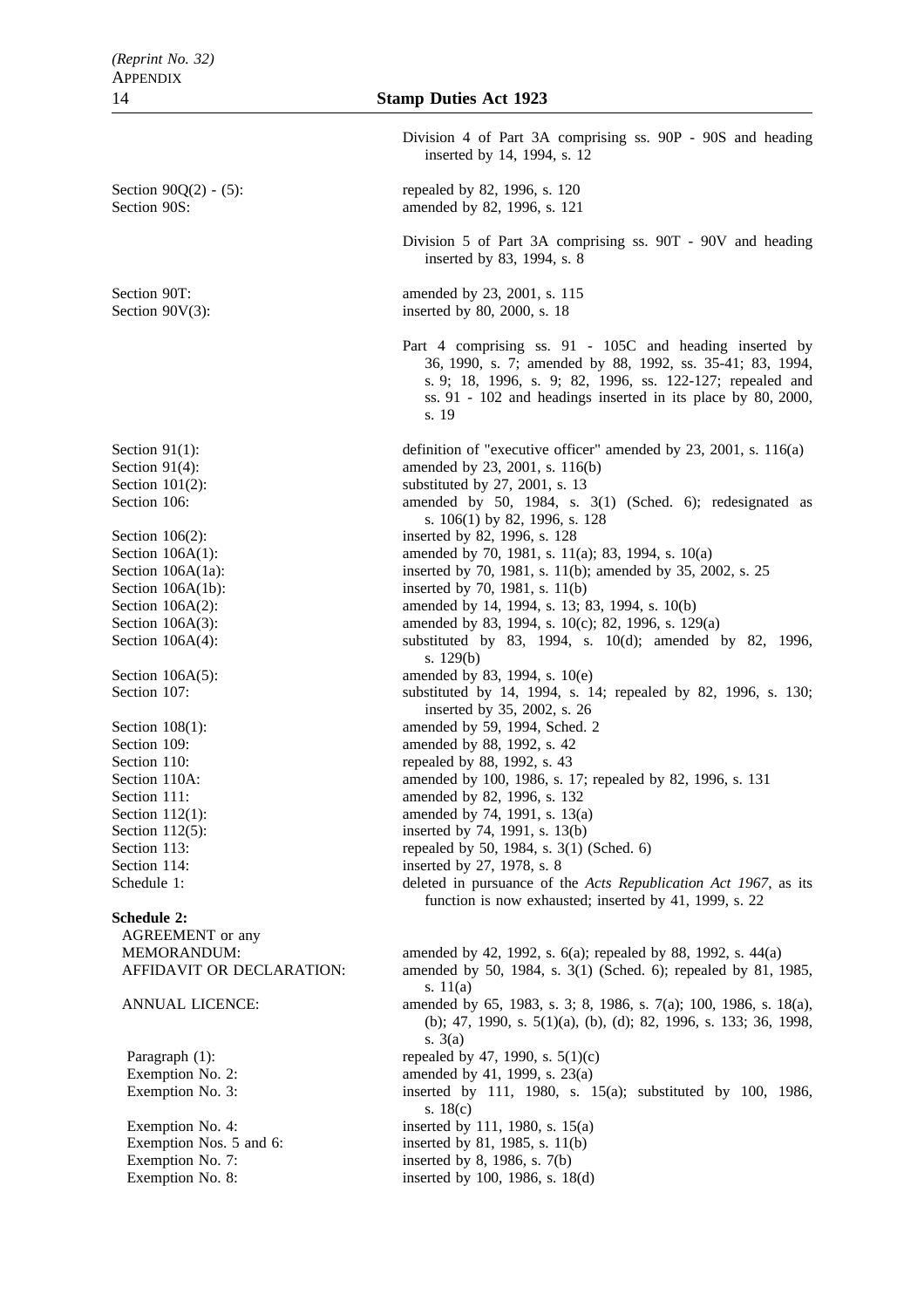Exemption No. 5A: inserted by 8, 1986, s. 7(c) Exemption No. 16: substituted by 28, 1977, s. 5 Exemption No. 18: inserted by 31, 1994, s. 9(b) Exemption No. 3A: inserted by 8, 1986, s. 7(d) Exemption No. 8: amended by 89, 1978, s. 3 Exemption No.  $8(c)$ : repealed by 89, 1978, s. 3 BILL OF EXCHANGE BILL OF EXCHANGE, BILL OF EXCHANGE, being BILL OF EXCHANGE and PROMISSORY NOTE BILL OF EXCHANGE and PROMISSORY NOTE (not being a bill or note...: repealed by 82, 1997, s.  $7(a)$ BILL OF EXCHANGE and PROMISSORY NOTE of any BILL OF LADING OR SHIPPING NOTE: repealed by 81, 1985, s. 11(d) CONTRACT NOTE (not

APPLICATION - (A): amended by 64, 1989, s. 4(a), (b); 31, 1994, s. 9(a) Exemption No. 2:  $\qquad \qquad \text{amended by } 100, 1986, s. 18(e)$ Exemption No. 4: substituted by 64, 1989, s. 4(c); 30, 1996, s. 43(a) Exemption No. 10: substituted by 83, 1994, s. 12 (Sched.) Exemption No. 10A: inserted by 76, 1994, s. 7(a); substituted by 77, 1995, s. 17(a); 30, 1996, s. 43(b) Exemption No. 10B: inserted by 77, 1995, s. 17(a); repealed by 30, 1996, s. 43(b) Exemption No. 11A: inserted by 54, 1991, s. 5(a); repealed by 30, 1996, s. 43(c) Exemption No. 12:  $\qquad \qquad \text{amended by 19, 1991, s. 6(a)}$ Exemption No. 13: amended by 19, 1991, s. 6(b) Exemption No. 14: amended by 19, 1991, s. 6(c) Exemption No. 15: substituted by 19, 1991, s. 6(d); amended by 72, 1995, s. 6(a)-(c) paragraph (ab): repealed by 36, 1998, s. 3(b) Exemption No. 17: inserted by reg. 139, 1982; substituted by 81, 1985, s. 11(c) APPLICATION - (B): amended by 47, 1990, s. 5(2); 77, 1995, s. 17(b); 36, 1998, s. 3(c) Exemption No. 2: substituted by 64, 1989, s. 4(d); 30, 1996, s. 43(d) Exemption No. 5: substituted by 83, 1994, s. 12 (Sched.) Exemption No. 5A: inserted by 76, 1994, s. 7(b); substituted by 77, 1995, s. 17(c); 30, 1996, s. 43(e) Exemption No. 5B: inserted by 77, 1995, s. 17(c); repealed by 30, 1996, s. 43(e) Exemption No.  $6A$ : inserted by 54, 1991, s. 5(b); repealed by 30, 1996, s. 43(f) BANK NOTE: repealed by 111, 1980, s. 15(b) payable on demand...: amended by 70, 1981, s. 12(a); substituted by 89, 1983, s. 10(a); 19, 1991, s. 6(e); repealed by 82, 1997, s. 7(a) being a cheque...: inserted by 89, 1983, s. 10(a); amended by 50, 1984, s. 3(1) (Sched. 6); repealed by 82, 1997, s. 7(a) a payment order: inserted by 19, 1991, s. 6(f); repealed by 82, 1997, s. 7(a) drawn or made...: amended by 70, 1981, s. 12(b); repealed by 82, 1997, s. 7(a)

other kind (except a bank note): amended by 19, 1991, s. 6(g); 83, 1994, s. 12 (Sched.); repealed by 82, 1997, s. 7(a)

otherwise charged): repealed by 50, 1984, s. 3(1) (Sched. 6) CONTRACT NOTE: repealed by 50, 1984, s. 3(1) (Sched. 6) CONTRACT: repealed by 50, 1984, s. 3(1) (Sched. 6) CONVEYANCE or TRANSFER: amended by 101, 1976, s. 7; 111, 1980, s. 15(c), (d); 95, 1982, s. 17(a)-(d); 89, 1983, s. 10(c); 50, 1984, s. 3(1) (Sched. 6); 81, 1985, s. 11(e), (g); 8, 1986, s. 7(e); 42, 1992, s. 6(b); 88, 1992, s. 44(b), (c); 49, 1995, s. 9(a); 40, 1999, s. 2(a); 15, 2002, s. 7(a) paragraph (aab): repealed by 81, 1985, s.  $11(f)$ paragraph (ab): repealed by 89, 1983, s. 10(b) Exemption No. 1: substituted by 81, 1985, s. 11(h); 80, 2000, s. 20(a)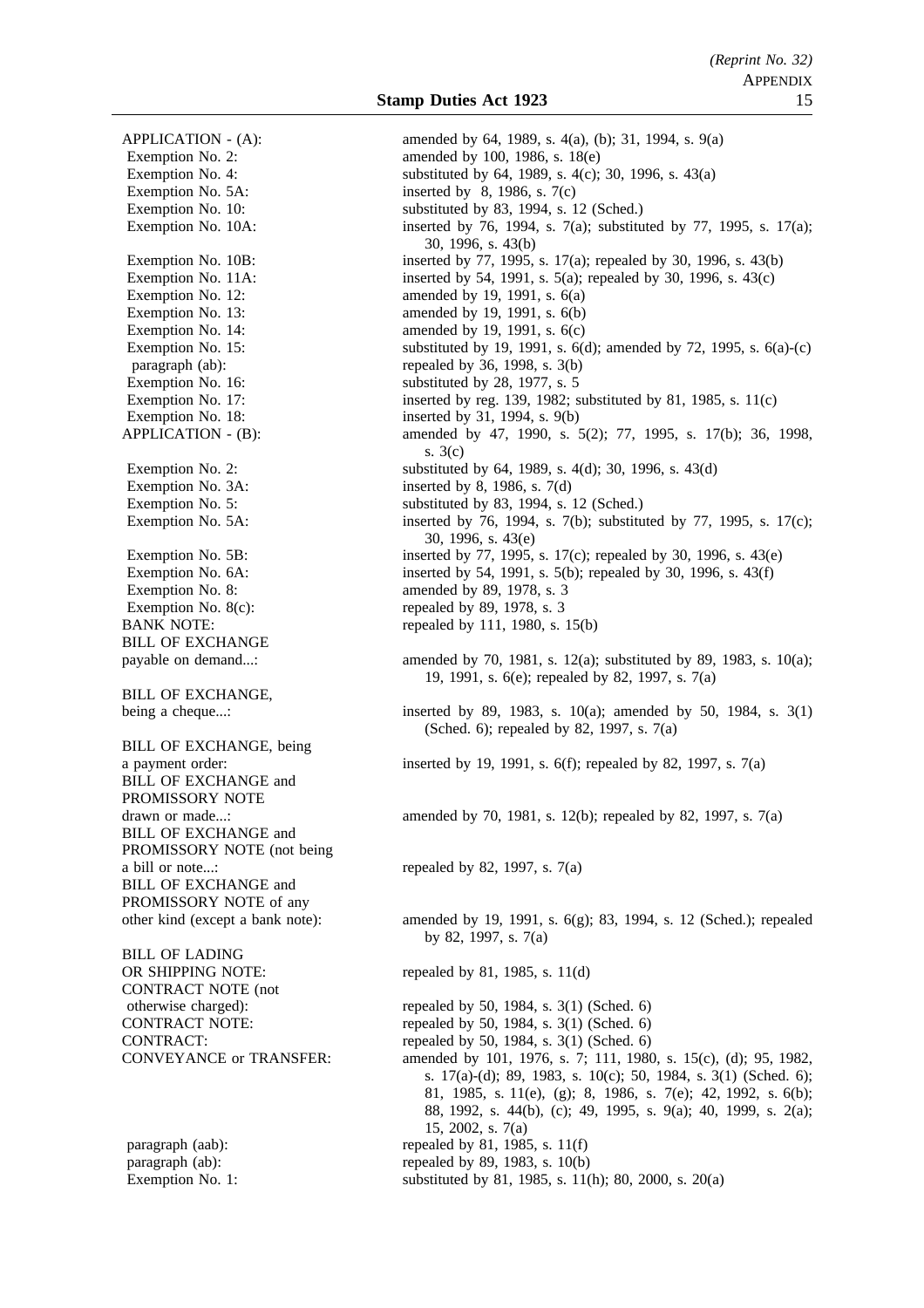Exemption No. 2: inserted by 81, 1985, s. 11(h) Exemption Nos. 3: inserted by 100, 1986, s. 18(f) Exemption Nos. 3: inserted by 100, 1986, s.  $18(g)$ CONVEYANCE for the CONVEYANCE for CONVEYANCE to which CONVEYANCE of any other kind: DEED: substituted by 42, 1992, s. 6(f) DOCUMENT or other INSTRUMENT: repealed by 95, 1982, s.  $17(f)$ INSTALMENT PURCHASE AGREEMENT: repealed by 50, 1984, s. 3(1) (Sched. 6) **INSTRUMENT** of discharge:  $\omega$  amended by 42, 1992, s.  $6(g)$ LEASE or AGREEMENT FOR a LEASE: inserted by 72, 1995, s. 6(d) Exemption No. 1: substituted by 27, 2001, s. 14 LEASE made subsequently...: repealed by  $72$ ,  $1995$ , s.  $6(e)$ LETTER OF ALLOTMENT: repealed by 81, 1985, s. 11(*l*) Exemption No. 4: inserted by 72, 1995, s. 6(f) POWER OF ATTORNEY: repealed by 42, 1992, s. 6(h) RECEIPTS: repealed by 50, 1984, s. 3(1) (Sched. 6) RETURN lodged with the Commissioner by a financial institution under Exemption No. 1: amended by 41, 1999, s. 23(c), (d) Exemption No. 2:  $\qquad \qquad \text{amended by 41, 1999, s. 23(e)}$ Exemption No. 3: amended by 41, 1999, s.  $23(f)$ , (g) RETURN lodged with the Exemption No. 1: amended by 100, 1986, s. 18(h)

TOTALIZATOR

Exemption No. 4: inserted by 100, 1986, s. 18(f); amended by 83, 1994, s. 12 (Sched.) Exemption No. 5: inserted by 100, 1986, s. 18(f); substituted by 83, 1994, s. 12 (Sched.) CONVEYANCE operating: substituted by 101, 1976, s. 8; amended by 81, 1985, s. 11(i); 36, 1990, s. 8; 88, 1992, s. 44(d), (e); 14, 1994, s. 15(a); 49, 1995, s. 9(b); 42, 1997, s. 4; 40, 1999, s. 2(b); 15, 2002, s. 7(b) Exemption No. 2: inserted by 81, 1985, s. 11(j); substituted by 80, 2000, s. 20(b) Exemption No. 4: inserted by 100, 1986, s. 18(g); amended by 83, 1994, s. 12 (Sched.) Exemption No. 5: inserted by 100, 1986, s. 18(g); substituted by 83, 1994, s. 12 (Sched.) partition: amended by 95, 1982, s. 17(e); 42, 1992, s. 6(c) effectuating: amended by 111, 1980, s. 15(e); 42, 1992, s. 6(d) section 71D applies: inserted by 111, 1980, s. 15(f); repealed by 19, 1991, s. 6(h)<br>CONVEYANCE of any other kind: amended by 42, 1992, s. 6(e) LEASE (not being a lease...): amended by 111, 1980, s.  $15(g)$ ; 81, 1985, s. 11(k); repealed by 72, 1995, s. 6(d) MORTGAGE: amended by 101, 1976, s. 9; 88, 1992, s. 44(f)(i) Exemption No. 3: inserted by 88, 1992, s. 44(f)(ii); amended by 23, 2001, s. 117(a) section 44: inserted by 82, 1997, s. 7(b); amended by 41, 1999, s. 23(b) Commissioner by a dealer: amended by 111, 1980, s. 15(h); 42, 1992, s. 6(i); 49, 1995, s. 9(c), (d) Exemption No. 2: amended by 100, 1986, s. 18(i) RETURN under section 90G: inserted by 8, 1986, s. 7(f); substituted by 42, 1992, s. 6(j); amended by 49, 1995, s. 9(e) TOTALIZATOR: repealed by 104, 1976, s. 4(2) (Sched. 2) AGENCY BOARD: repealed by 104, 1976, s. 4(2) (Sched. 2)